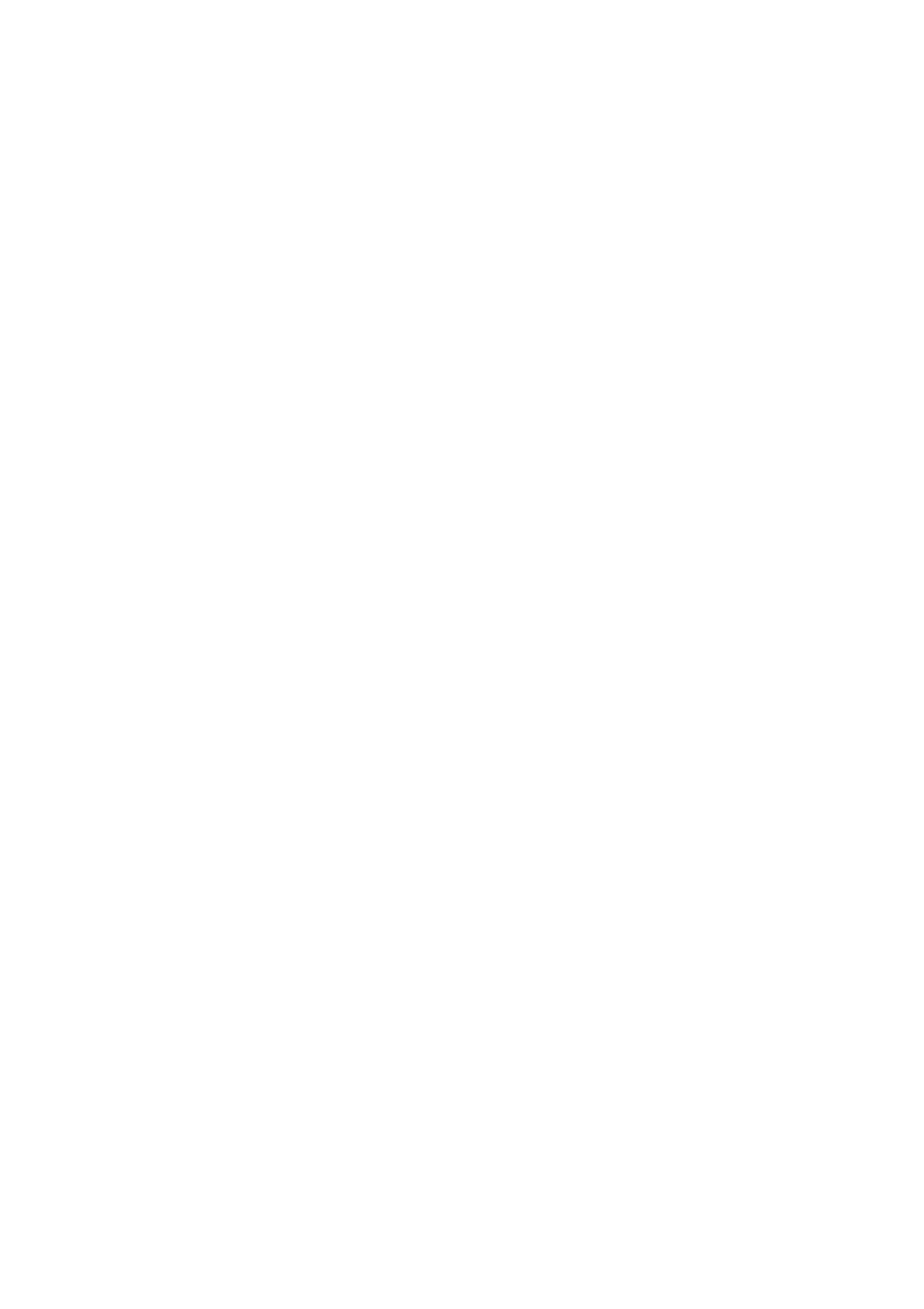# **TABLE OF CONTENTS**

| 1.               |       |                                                                      |  |  |
|------------------|-------|----------------------------------------------------------------------|--|--|
|                  | 1.1   |                                                                      |  |  |
|                  | 1.2   |                                                                      |  |  |
|                  | 1.3   |                                                                      |  |  |
|                  | 1.4   |                                                                      |  |  |
|                  | 1.5   |                                                                      |  |  |
|                  | 1.6   |                                                                      |  |  |
|                  | 1.7   |                                                                      |  |  |
| 2.               |       | IMPORTANT ASPECTS OF RESISTANCE THAT SHOULD BE KNOWN 13              |  |  |
|                  | 2.1   |                                                                      |  |  |
|                  | 2.2   | Mechanisms of resistance to herbicides and types of resistance 15    |  |  |
|                  | 2.3   |                                                                      |  |  |
|                  | 2.4   |                                                                      |  |  |
|                  | 2.5   |                                                                      |  |  |
| 3.               |       |                                                                      |  |  |
|                  | 3.1   | Chemical weed control for resistance management 21                   |  |  |
|                  | 3.1.1 |                                                                      |  |  |
|                  | 3.1.2 |                                                                      |  |  |
|                  | 3.1.3 |                                                                      |  |  |
|                  | 3.2   | Non-chemical systems for preventing herbicide resistance39           |  |  |
|                  | 3.1.1 |                                                                      |  |  |
|                  | 3.1.2 |                                                                      |  |  |
|                  | 3.1.3 |                                                                      |  |  |
|                  | 3.1.4 |                                                                      |  |  |
|                  | 3.3   |                                                                      |  |  |
| $\overline{4}$ . |       | DISSEMINATING INFORMATION TO FARMERS ON HERBICIDE RESISTANCE 75      |  |  |
|                  | 4.1   |                                                                      |  |  |
|                  | 4.1.1 | Survey to estimate the spread of herbicide-resistant weeds in winter |  |  |
|                  |       |                                                                      |  |  |
|                  | 4.1.2 |                                                                      |  |  |
|                  | 4.2   |                                                                      |  |  |
|                  | 4.3   |                                                                      |  |  |
|                  | 4.4   |                                                                      |  |  |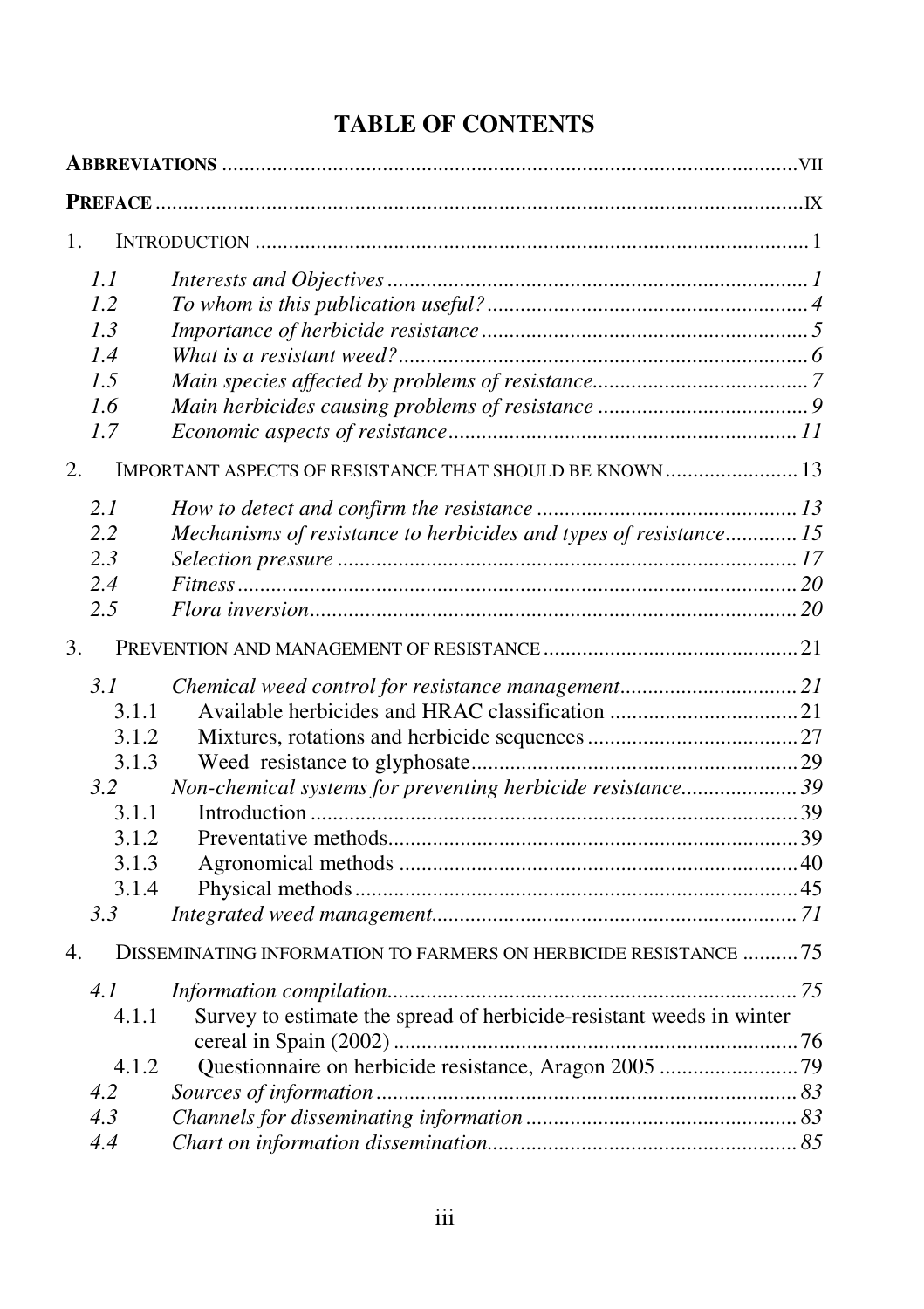| 5. |     | A HUNDRED QUESTIONS ON RESISTANCE AND EXERCISES FOR TECHNOLOGY |  |
|----|-----|----------------------------------------------------------------|--|
|    |     |                                                                |  |
|    | 5.1 |                                                                |  |
|    | 5.2 |                                                                |  |
|    | 5.3 |                                                                |  |
|    | 5.4 |                                                                |  |
|    | 5.5 |                                                                |  |
|    | 5.6 |                                                                |  |
|    | 57  |                                                                |  |

# **Tables**

| Table 2: Examples of standard resistant populations cited in the bibliography16                                                                               |
|---------------------------------------------------------------------------------------------------------------------------------------------------------------|
| Table 3: No. of required years of herbicide application for weeds to develop                                                                                  |
| Table 4: Available herbicides in the Spanish market in 2006, grouped according to                                                                             |
| Table 5: Principles of the overall strategy for preventing herbicide resistance  40                                                                           |
| Table 6: Risks factors in developing resistance according to agronomical practices. 40                                                                        |
| Table 7: Prevention of herbicide resistance through non-chemical procedures 42                                                                                |
| Table 8: Methods of agronomical control recommended according to weed attributes                                                                              |
| Table 9: Tools recommended according to the control goals and biological                                                                                      |
| Table 10: Effect on weed flora of different farming implements according to its                                                                               |
| Table 11: Approximate effectiveness of some cultural methods in favourable                                                                                    |
| Table 12: Recommendations of best practices for mechanical weeding, emphasizing                                                                               |
| Table 13: Average tomato yields (yield obtained with polyethylene as a reference)<br>and weed control $(1)$ (the unweeded control as a reference) obtained in |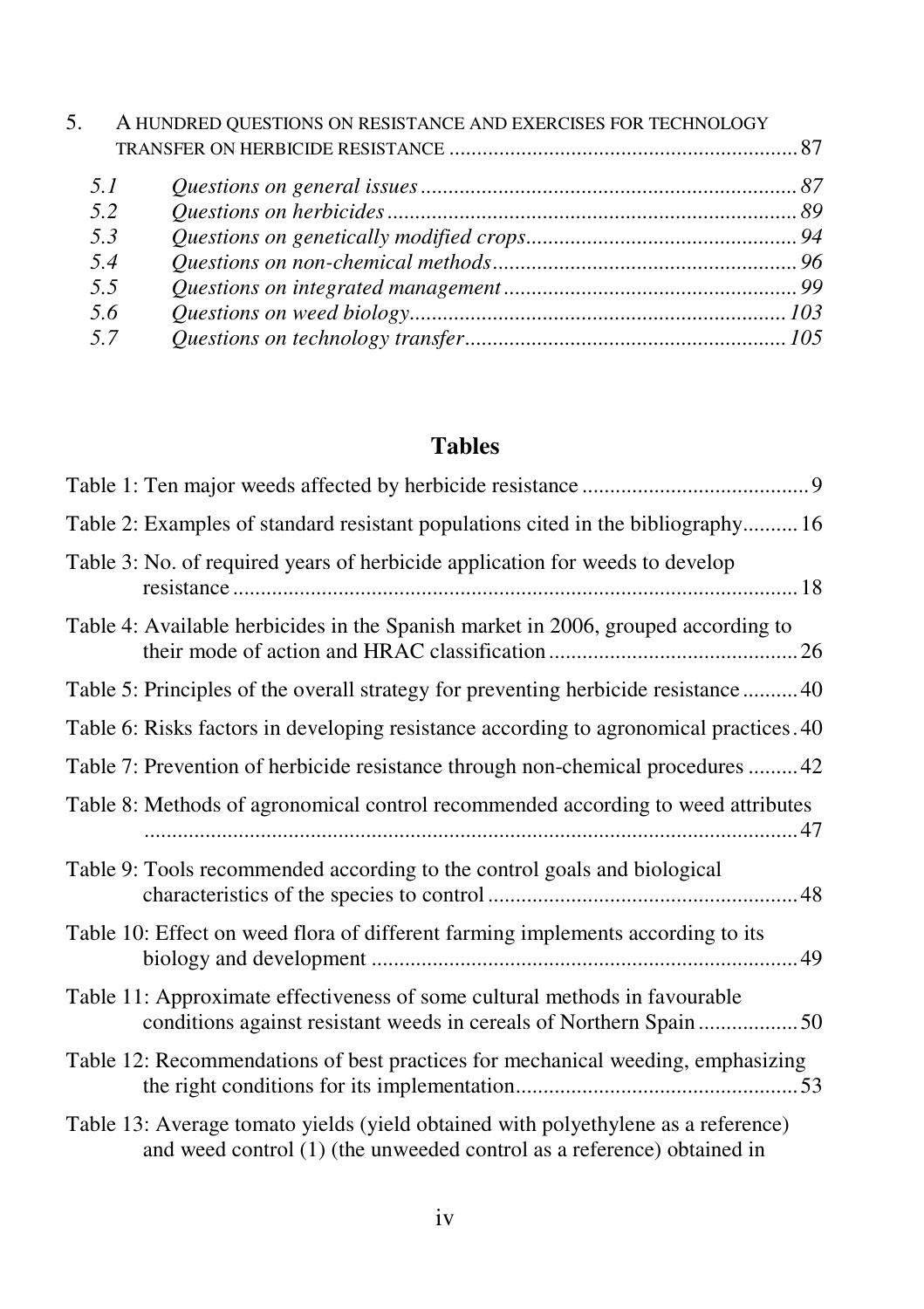| different treatments and organic mulching in a trial conducted with tomato,     |  |
|---------------------------------------------------------------------------------|--|
|                                                                                 |  |
| Table 14: Three examples of resistant weeds and possible methods for integrated |  |

# **Figures**

| Figure 1: Levels of participation in weed control that should be coordinated for good |  |
|---------------------------------------------------------------------------------------|--|
|                                                                                       |  |
|                                                                                       |  |
| Figure 4: Descriptive triangle of selection pressure exerted by different herbicide   |  |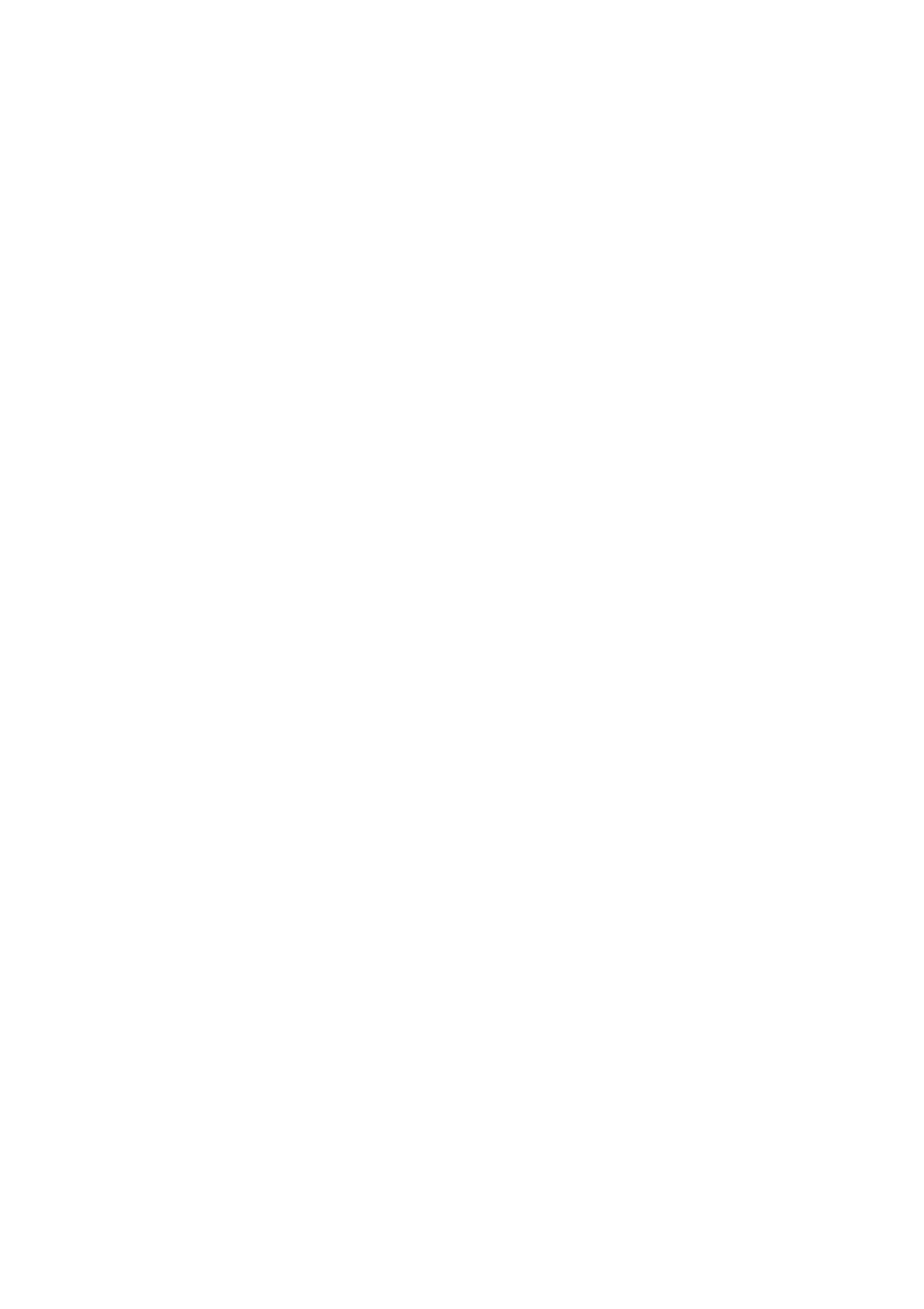# **Abbreviations**

| <b>CASAFE</b> | Camara Argentina de Sanidad Agropecuaria y<br>Fertilizantes,           |  |  |
|---------------|------------------------------------------------------------------------|--|--|
| <b>CIAFA</b>  | Cámara de la Industria Argentina<br>de<br>Fertilizantes y Agroquímicos |  |  |
| <b>CPRH</b>   | Committee on Prevention of Herbicide<br>Resistance                     |  |  |
| <b>CRC</b>    | <b>Cooperative Research Centres</b>                                    |  |  |
| <b>EEAOC</b>  | Estación Experimental Agroindustrial Obispo<br>Colombres               |  |  |
| <b>EPPO</b>   | European and Mediterranean Plant Protection<br>Organization            |  |  |
| <b>EPSPS</b>  | 5-enolpyruvylshikimate-3-phosphate<br>enzyme<br>synthase               |  |  |
| <b>FAO</b>    | Food and Agriculture Organization of the<br><b>United Nations</b>      |  |  |
| <b>HRAC</b>   | Herbicide Resistance Action Committee                                  |  |  |
| <b>WAHRI</b>  | Western Australia herbicide<br>Resistance<br>Initiative                |  |  |
| <b>WHRAG</b>  | Weed Herbicide Resistance Action Group                                 |  |  |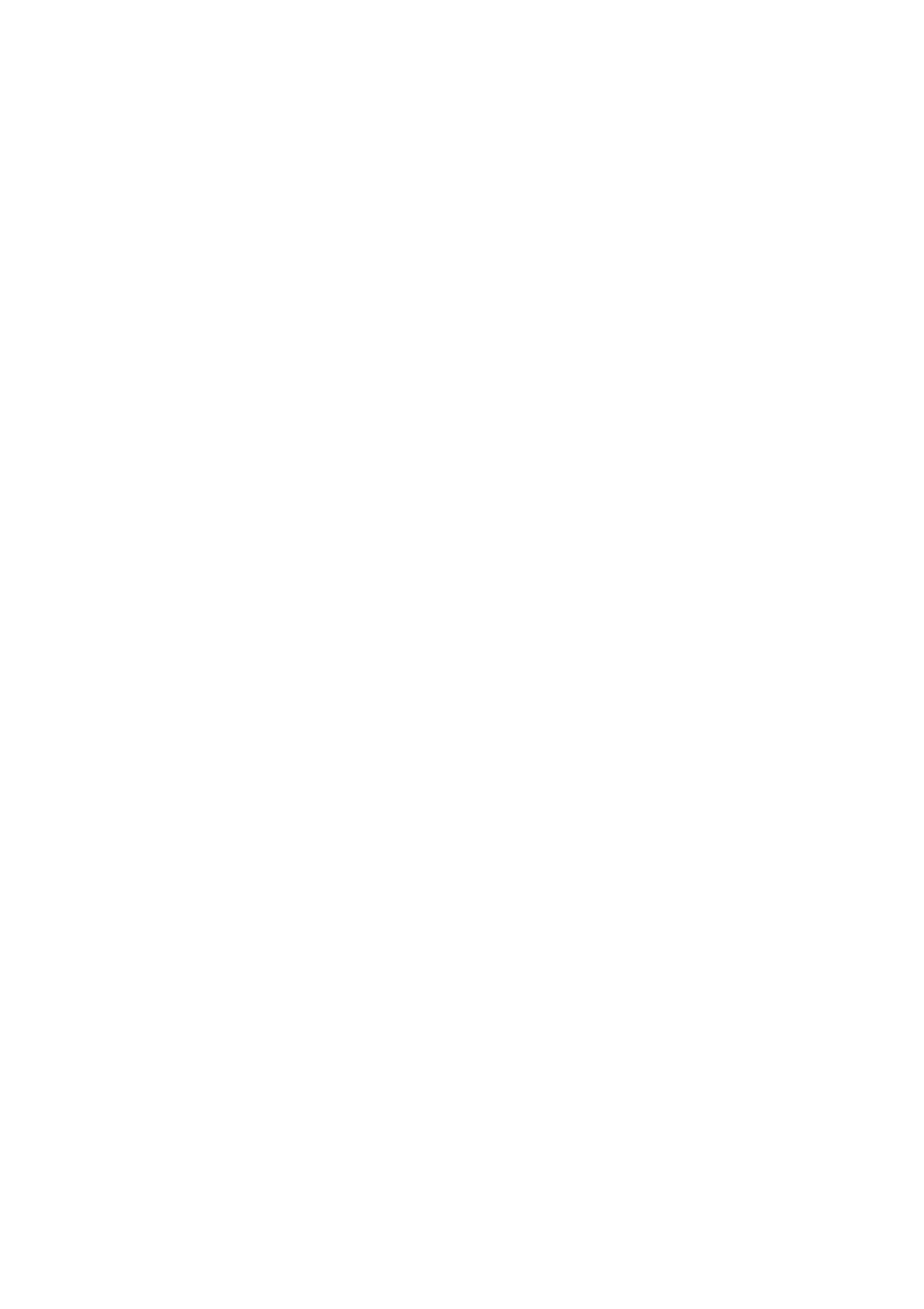#### **Preface**

Herbicides are good tools for effective weeding. The use of these chemicals enables farmers to safe labour of three or four hand weeding in any annual or perennial crop. Herbicide application has also enabled farmers to grow major food and industrial crops, such as rice, wheat, maize, fruit orchards, sugar cane and several others in large areas in several countries of the world.

Despite all these benefits, misused inappropriately used herbicides can become a serious problem for the farmer and society. Every chemical substance used in agriculture can cause a negative effect to the environment if improperly applied or used at high rates. The prolonged use of the same herbicide can cause problems of herbicide resistance, a phenomenon consisting in the selection of resistant population of a weed previously fairly well controlled by the same herbicide.

Herbicide resistance is defined as the natural inherited ability of a biotype within a population to survive and reproduce after a herbicide application to which, under normal conditions, the original population was susceptible. The selection pressure of the herbicide over the resistant population increases with longer and frequent use of the herbicide, resulting in the selection of resistant biotypes.

In the last three decades, the number of cases of herbicide-resistant weeds has increased considerably worldwide. Although it is a known problem, farmers in many countries detect the problem of herbicide inefficacy when the resistance is already in the field; even worse, sometimes they stop using other herbicide ingredients that have the same mode of action as the one previously used, which aggravates the problem. The biotypes of resistant weeds become a more serious problem than the weed itself, since they are pests of increased hazard due to the difficulty in eliminating it.

To give an idea of this phenomenon globally, the international database on herbicide resistance (www.weedscience.org/in.asp) reports more than 310 resistant biotypes and 183 resistant weed species. The total area affected, although not estimated, may cover several thousand hectares of crops regularly treated with herbicides in countries as Australia, Canada and the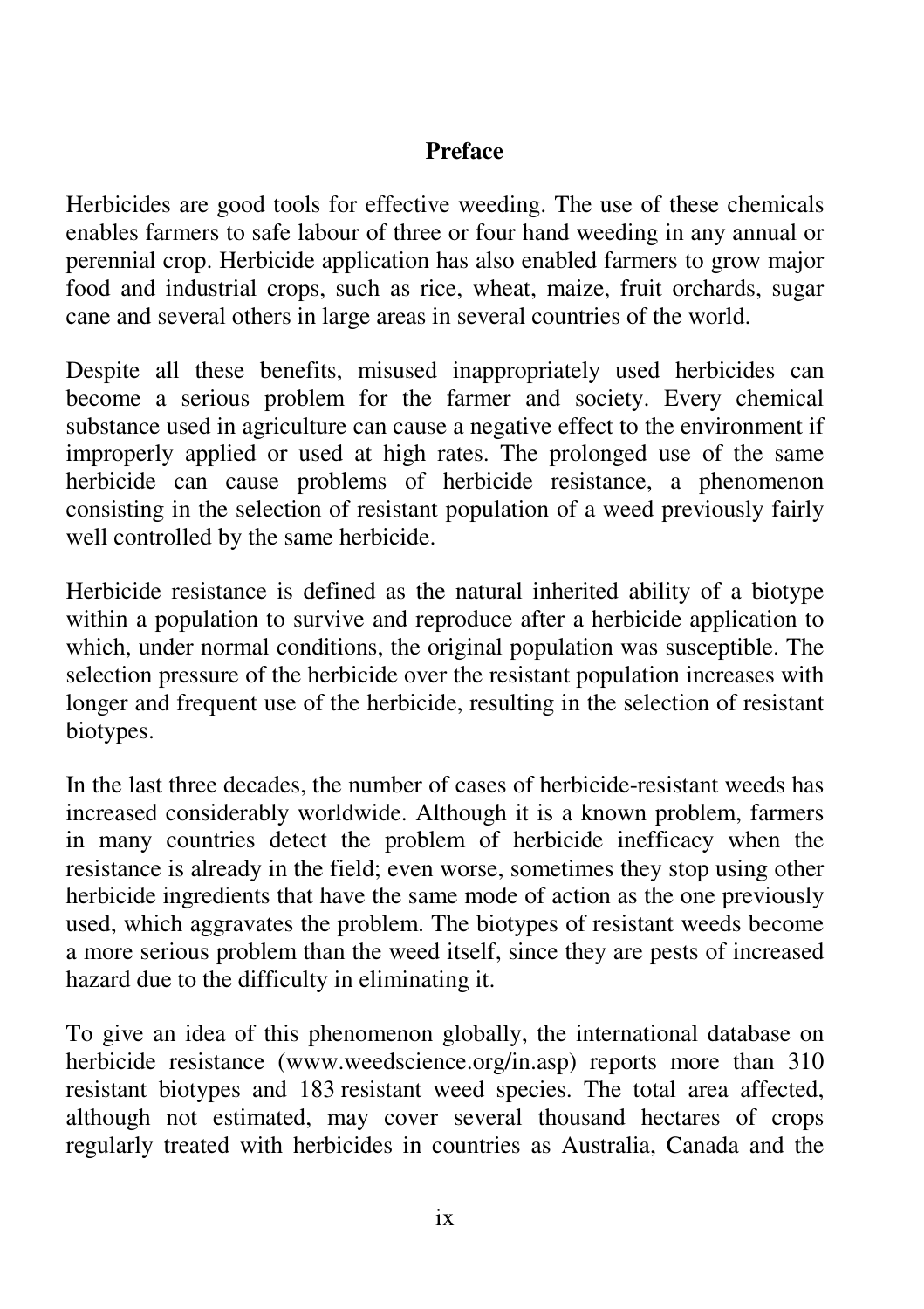United State of America, as well as countries in the European Union and South America.

There is accumulated experience of several cases of resistant weeds to a great variety of herbicides. This necessary information should be compiled as a basis for future work in preventing this problem in other locations, countries and regions.

The best resistance management is through prevention, using economically and technically effective strategies. Effective prevention is one that is able to reduce the problems of selection pressure.

At the same time, in practice, the main way to understand and avoid the problem consists in detecting possible resistance through regular assessment of fields treated with herbicides.

This book has been prepared by Andreu Tabernet Palou (Servicio de Sanidad Vegetal, Unidad de Malerherbología, Generalitat de Cataluña, Lleida, Spain), Alicia Cirujeda Ranzenberger and Carlos Zaragoza Larios (Centro de Investigación y Tecnología Agroalimentaria, Gobierno de Aragón, Zaragoza, Spain), who are involved in studies and actions on resistance prevention and management. It is an important contribution and guidance for agricultural extension workers on herbicide resistance prevention. The material carefully describes the activities to be carried out by personnel working with farmers and the strategies to implement for preventing and managing resistance. The application of these lessons learned by specialists on this issue may help towards a better use of herbicides in general and the avoidance of its resistance.

Aware of the problems of herbicide use and resistance, the Food and Agricultural Organization of the United Nations (FAO) offers this document to all stakeholders, particularly technicians and specialists in developing countries, in order to facilitate the implementation of improved strategies for weed management.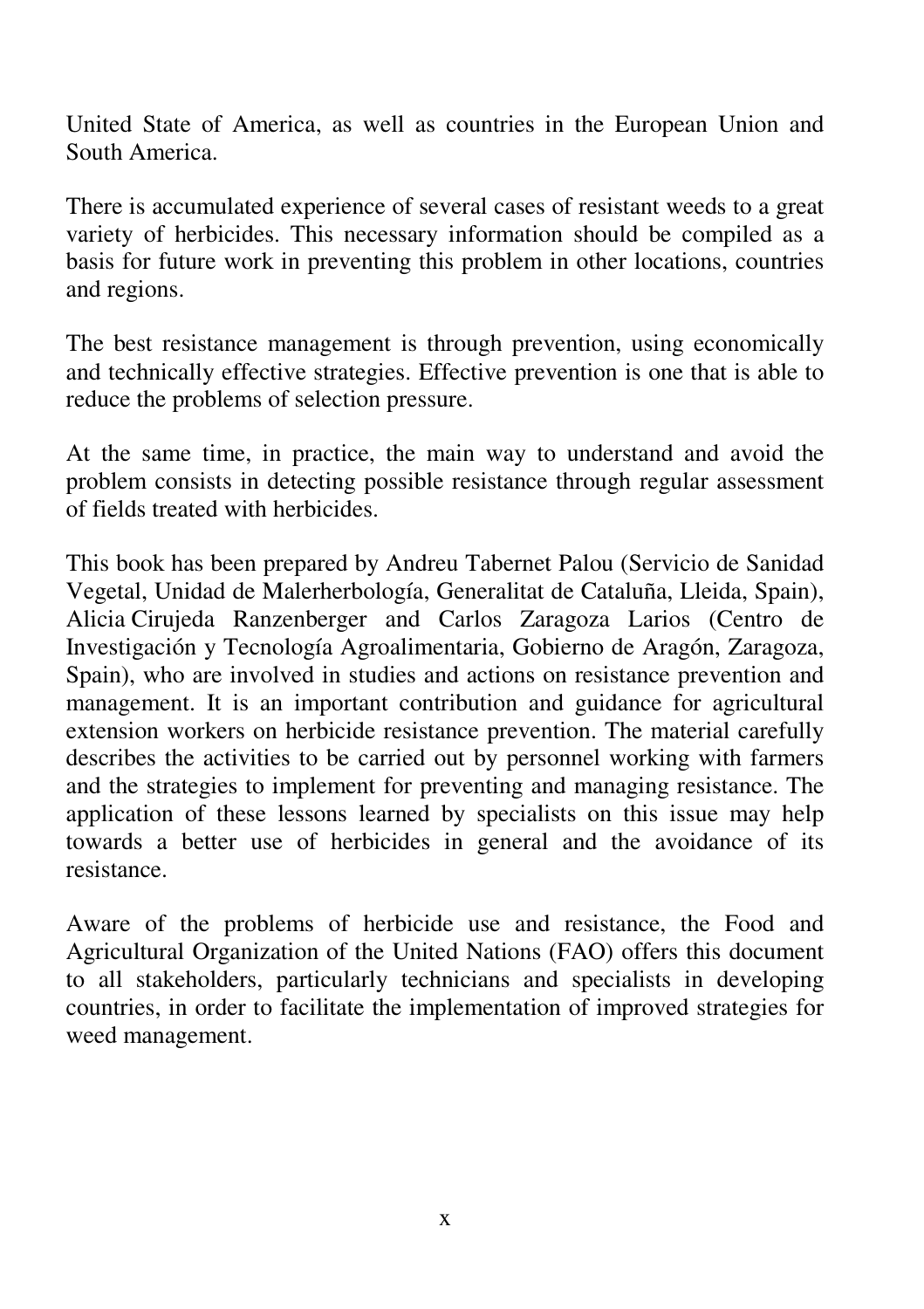### **1. INTRODUCTION**

# **1.1 Interests and Objectives**

Resistance of weeds to herbicides is an undesirable secondary effect produced after the repeated use of a single herbicide, where a weed population is no longer controlled with the same efficacy by a herbicide which, in normal conditions in a particular crop, had been effective against the weed population.

Herbicide resistance implies the reduction of the use of a certain herbicide, which should be replaced by another herbicide or by another non-chemical control strategy, in order to maintain the adequate level of control of the weed in the field.

Since farmers generally use the most effective and the least expensive herbicide, resistance involves cost increases (Orson, 1999; Preston *et al.,* 2006). Thus, prevention is seen as an obligatory measure to if one wishes to have the best control strategy for a longer period of time.

Resistance prevention requires adopting an integrated weed management approach, since no single control strategy can effectively and sustainably eliminate resistant weeds (Storrie, 2006).

Resistance, however, has generated positive aspects (Owen, 1997). It is vital to have better knowledge of weed species biology (Sans and Fernández-Quintanilla, 1997) and of herbicides (Mallory-Smith and Retzingher, 2003) and other control strategies for the adoption of integrated weed management (Catizone and Sattin, 2001).

This publication aims to review the main concepts and issues related to herbicide resistance for implementing better weed control strategies.

To this end, there are different initiatives that can be valuable in herbicide resistance. In addition, there are books that comprehensively deal with the problem of resistance, particularly the recently published Powles *et al* (Powles *et al*, 2006).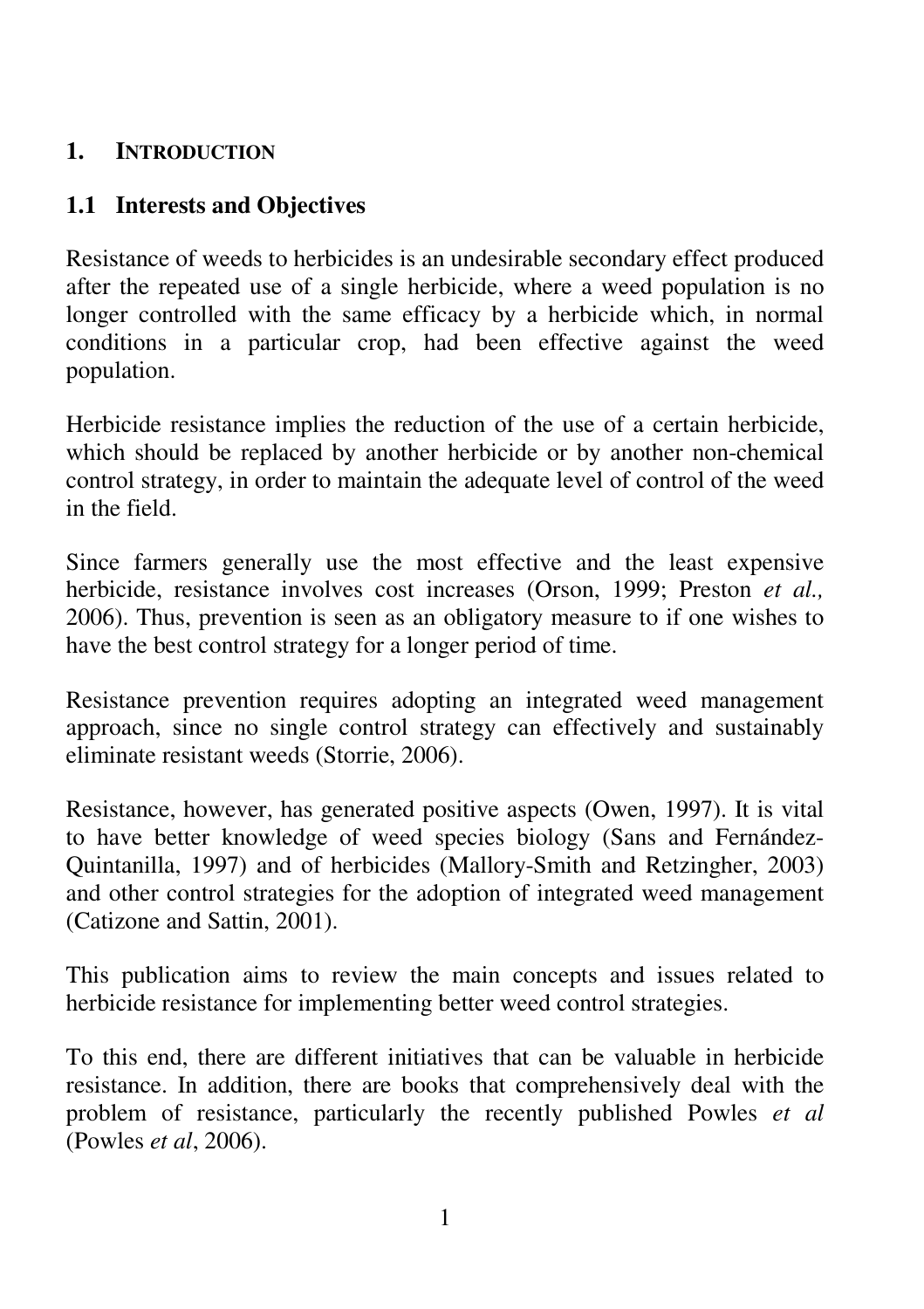Some examples, without being exhaustive, are:

- Herbicide Resistance Action Committee (HRAC, 2006) webpages provide abundant information updated regularly;
- Heap (2006) maintains the website www.weedscience.com, a database on herbicide resistance, which exhaustively collects updated data on herbicide resistance from various countries. It also includes an updated bibliography on each herbicide-resistant weed;
- Weed Herbicide Resistance Action Group (WHRAG, 2006), based in England, offers information and technology on the herbicide-resistant *Alopecurus myosuroides*;
- Cooperative Research Centres (CRC, 2006), based in Australia, aims at herbicide resistance management of *Lolium rigidum*;
- Western Australia herbicide Resistance Initiative (WAHRI, 2006), also Australian, is an institution devoted to prevention and management of herbicide resistance. It provides excellent data on resistance on its website: www.wahri.uwa.edu.au];
- Beckie (2006), a Canadian publication, provides a good review of strategies and practices for management resistant *Lolium rigidum* & *Avena* sp;
- in the United States, there are various materials on transfer technology, such as bulletins from agricultural extension services providing good information on herbicide resistance;
- the National Glyphosate Sustainability Working Group (2006) deals comprehensively with the problem of resistance derived from the use of glyphosate and recommends actions to take in resistance prevention and management.

Previous FAO publications on weed management such as FAO (1997 and 2001) as well as Valverde (2004), which focuses on this problem in developing countries.

All of this information is mainly related to annual weeds. However, there are also some sources of information on perennial weeds, such as *Sorghum*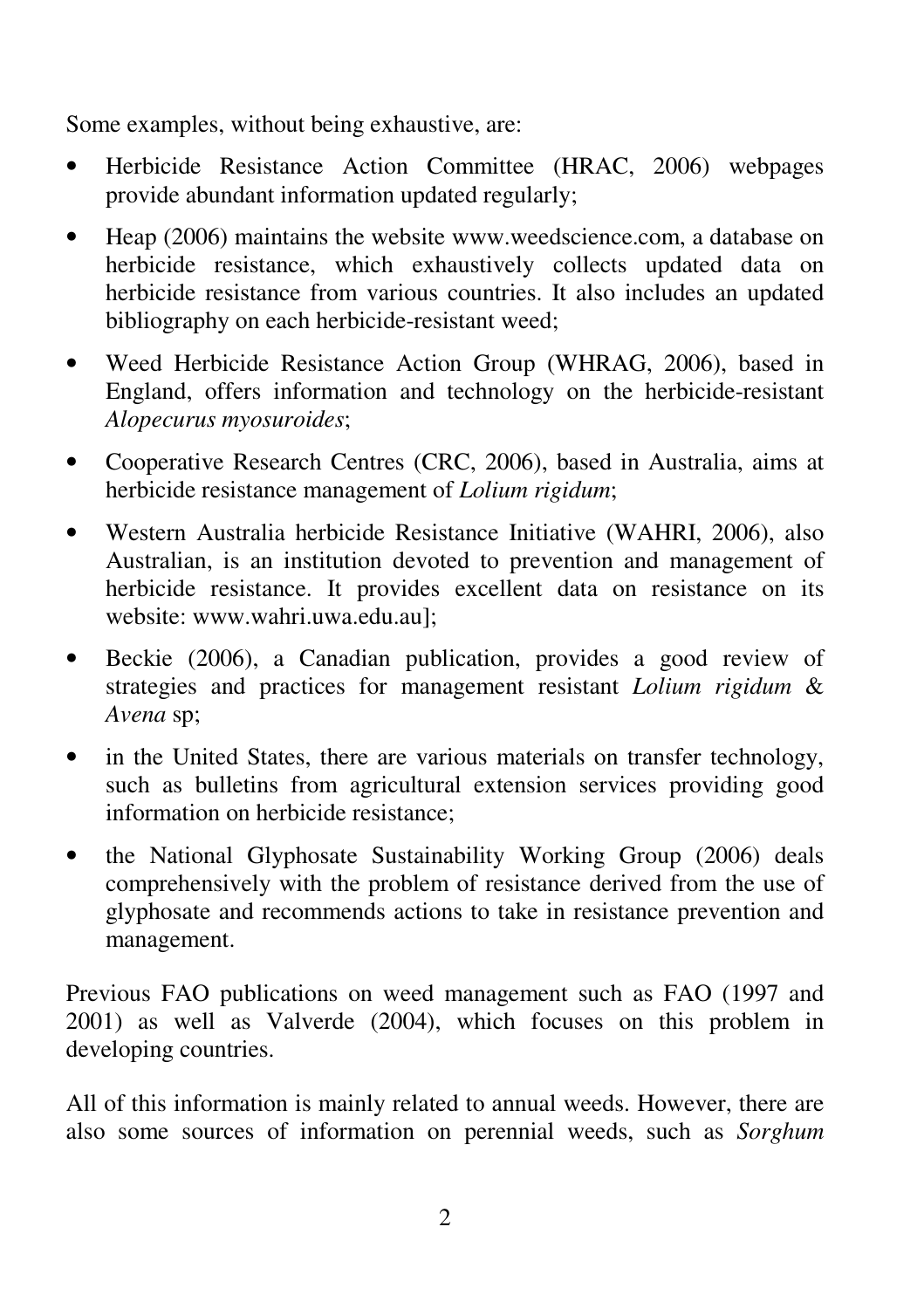*halepense*: Colquhoun (2001), Rakesh (2004a and 2004b), Estación Experimental Agroindustrial Obispo Colombres (EEAOC 2006) and Camara Argentina de Sanidad Agropecuaria y Fertilizantes, (CASAFE)- Cámara de la Industria Argentina de Fertilizantes y Agroquímicos (CIAFA) (2006). All of the above should be consulted since they provide good descriptions on what to do in case of new problems of resistance. Even with a great deal of information, however, farmers and herbicide agents have enormous difficulty in obtaining this information and data, which are necessary for preventing herbicide resistance and for adopting integrated weed management programmes.

For this reason, this publication provides working material and information addressed mainly to extension agents and farmers to help them manage herbicide resistance.

Accordingly, as a compendium, the aspects developed in this publication are as follows:

- a description of various methods for detecting herbicide resistance in the field and in the laboratory;
- methods for managing herbicide-resistant populations, either using herbicides or non-chemical control strategies, including mechanical and cultural methods;
- emphasis on economical aspects for preventing resistance;
- methods for technology transfer on herbicide resistance prevention and management.

This material aims at providing effective assistance to farmers to adopt a positive and pro-active response to new cases of herbicide resistance, rather than wait until the resistance develops. To this end, several questions were prepared on all aspects relating to the problem of herbicide resistance.

*Herbicide resistance affects all.* 

*The farmer and the herbicide agent can prevent resistance with a proactive attitude.*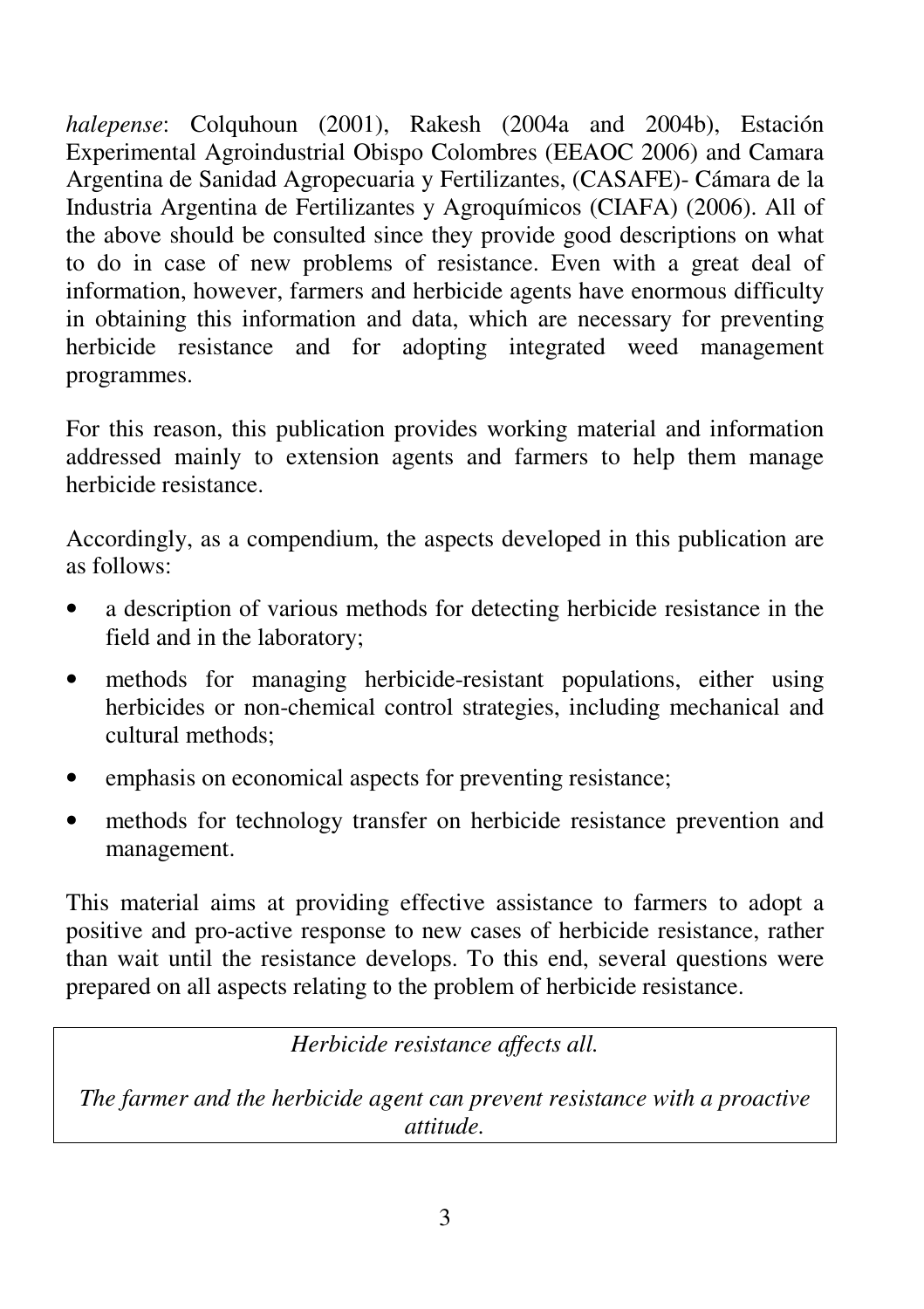# **1.2 To whom is this publication useful?**

This publication is aimed at actors involved in the process of herbicide resistance management, especially in developing countries, to raise awareness on the need to efficiently control weeds and on the need to efficiently control weeds should one continue to have a very useful tool in weed management.

There are different main actors involved in this issue with different interests, but all with the common objective of achieving an adequate level of weed control. The main actors are shown in Figure 1.

**Figure 1: Levels of participation in weed control that should be coordinated for good herbicide resistance prevention and management**

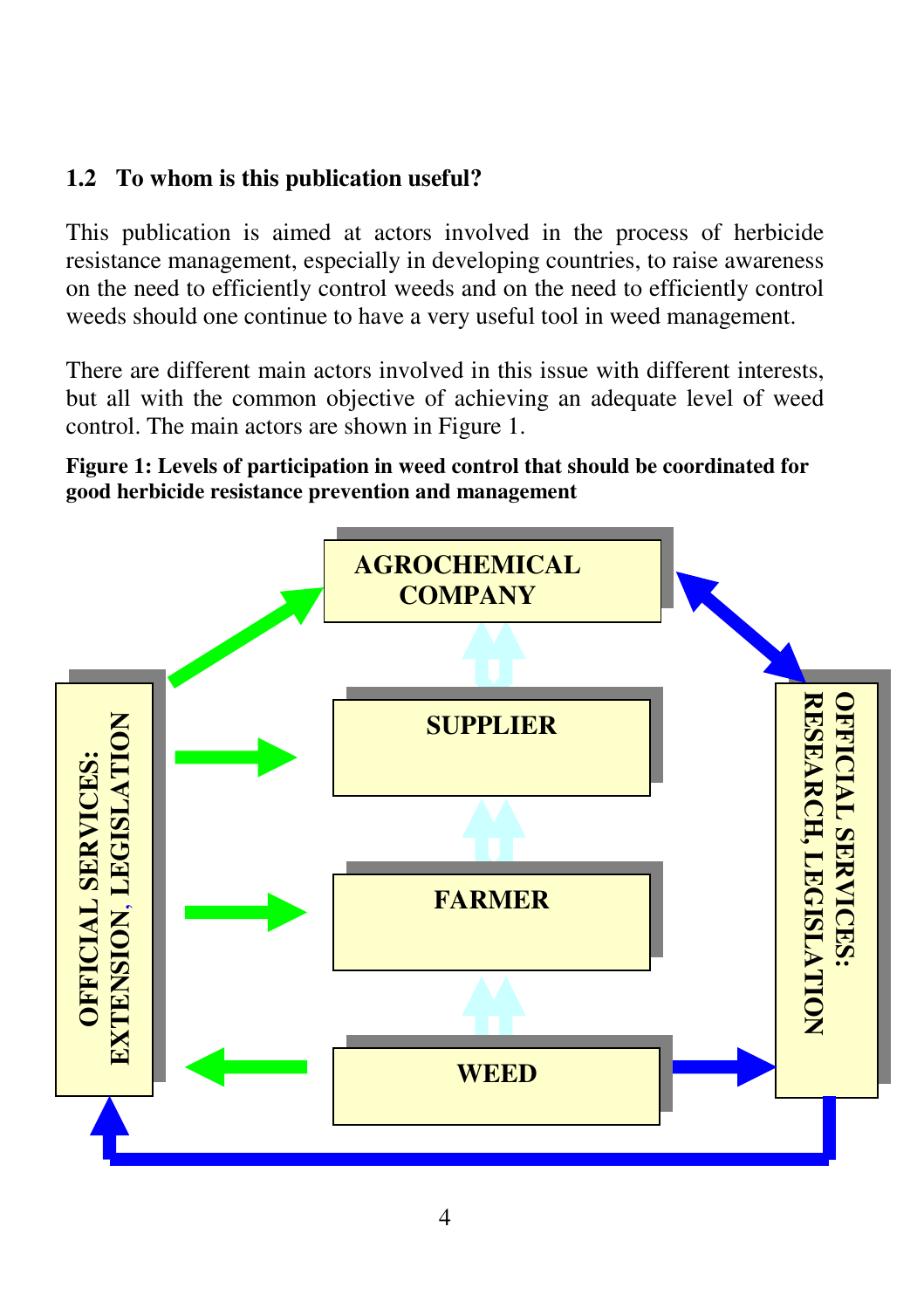This issue of coordination is important for groups working on herbicide resistance prevention and management. It provides the guidelines towards achieving this goal and the coordination among them.

# **1.3 Importance of herbicide resistance**

The practical implications of herbicide-resistant weeds affect farmers because of derived complications in carrying out an appropriate control programme and the need to abandon the use of certain herbicide active ingredients that were effective in the past. These control tools are often the optimal costeffective options. Herbicide resistance also affects farmers since they cannot efficiently establish the desired crop and are even forced to abandon it in order to prevent the presence of the resistant weed biotype.

Resistance is also of concern for enterprises producing and/or distributing the herbicides.

In both cases, the commercial life span of a product causing the resistance cannot be extended nor its effectiveness guaranteed. The herbicide stops being effective against a particular weed species but not for all populations of other species. In some cases, there are weed populations still susceptible to the herbicide and the farmers continue using it, but predictions on its efficacy are inaccurate. To solve this problem, it is necessary to use other herbicides or to adopt other control strategies, which are always the priority of the farming business.

Resistance also affects the herbicide registration process, since it generates the need to justify the herbicide prevention (European and Mediterranean Plant Protection Organization (EPPO), 2002) with its consequent technical and economical complications.

Farmers' responses to the problem of herbicide resistance are various (Monsanto, 2006; Farmassist, 2006; Preston *et al*., 2006):

• the first response is not to worry about the problem: "*when it arrives, somehow we will solve it."* In the meantime, they continue to use the same herbicide due to its low cost, increasing the rates of application.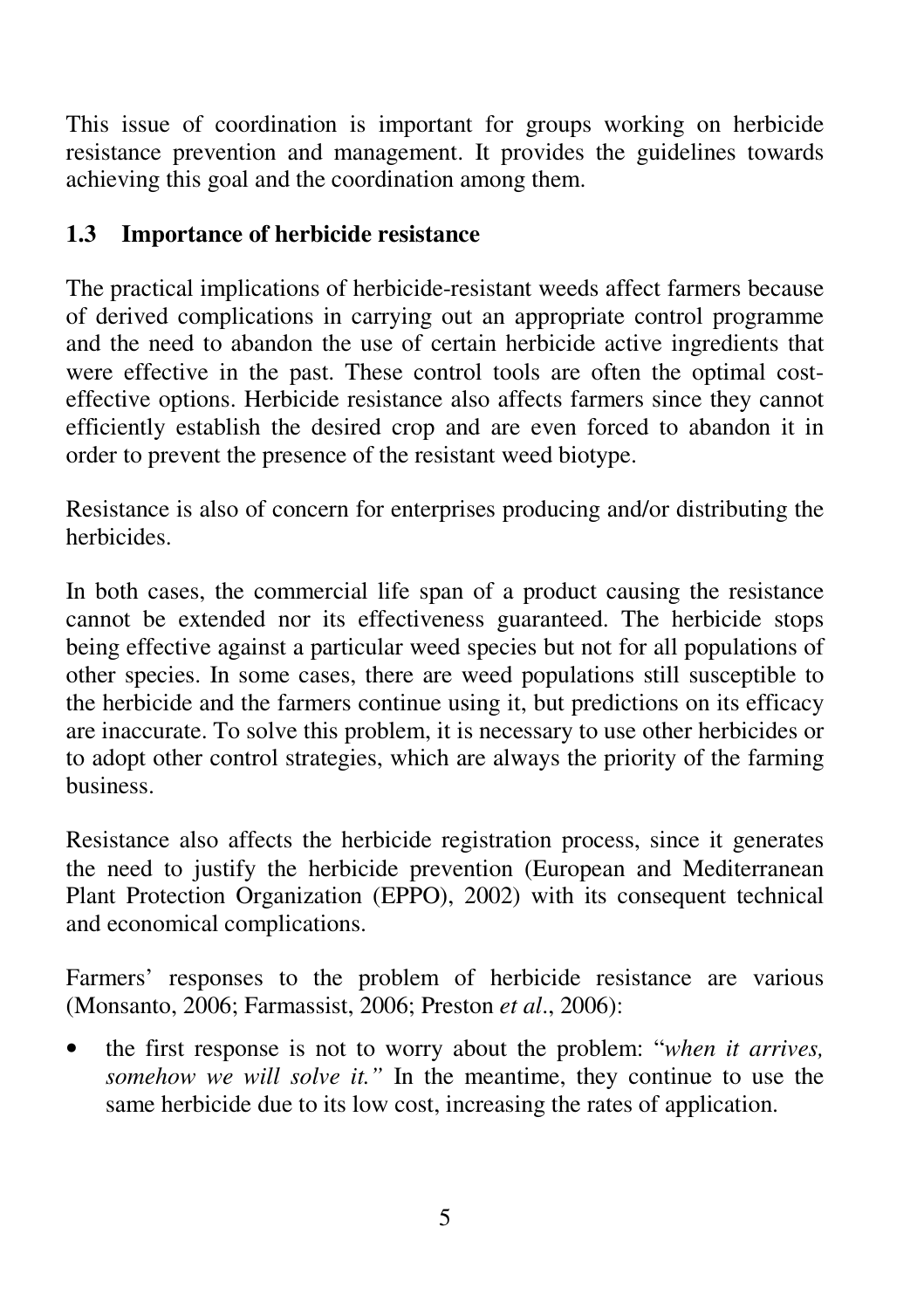• the second response is to start using herbicide mixtures or replace the current herbicide by more effective ones.

Sometimes, the farmer expects to have a magic solution to the problem (Storrie, 2006), hoping that it can be solved by using a new herbicide. This way of thinking is wrong. As stressed in study, the solution will come by adopting an integrated management approach consisting of various components of herbicide use and crop management.

 *There is excellent information that provides guidelines to follow:* 

- *Books and scientific papers*
- *Bibliographical reviews*
- *Pamphlets on herbicide resistance*
- *Bulletins*
- *Web pages: www.weedscience.com www.plantprotection.org www.weeds.crc.org.au www.pesticides.gov.uk*

# **1.4 What is a resistant weed?**

In weed resistance to the herbicides, some useful definitions should be clarified, which are helpful in differentiating cases of resistance from cases of low herbicide efficacy. Accordingly, the definitions given by the Spanish Committee on Prevention of Herbicide Resistance (Comité de Prevención de Resistencia de Herbicidas - CPRH) (Chueca *et al.*, 2005) should be taken into account.

First, what is weed **resistance**? It is the inherited ability of a plant biotype to survive the application of a herbicide, which had originally been effective against that weed population.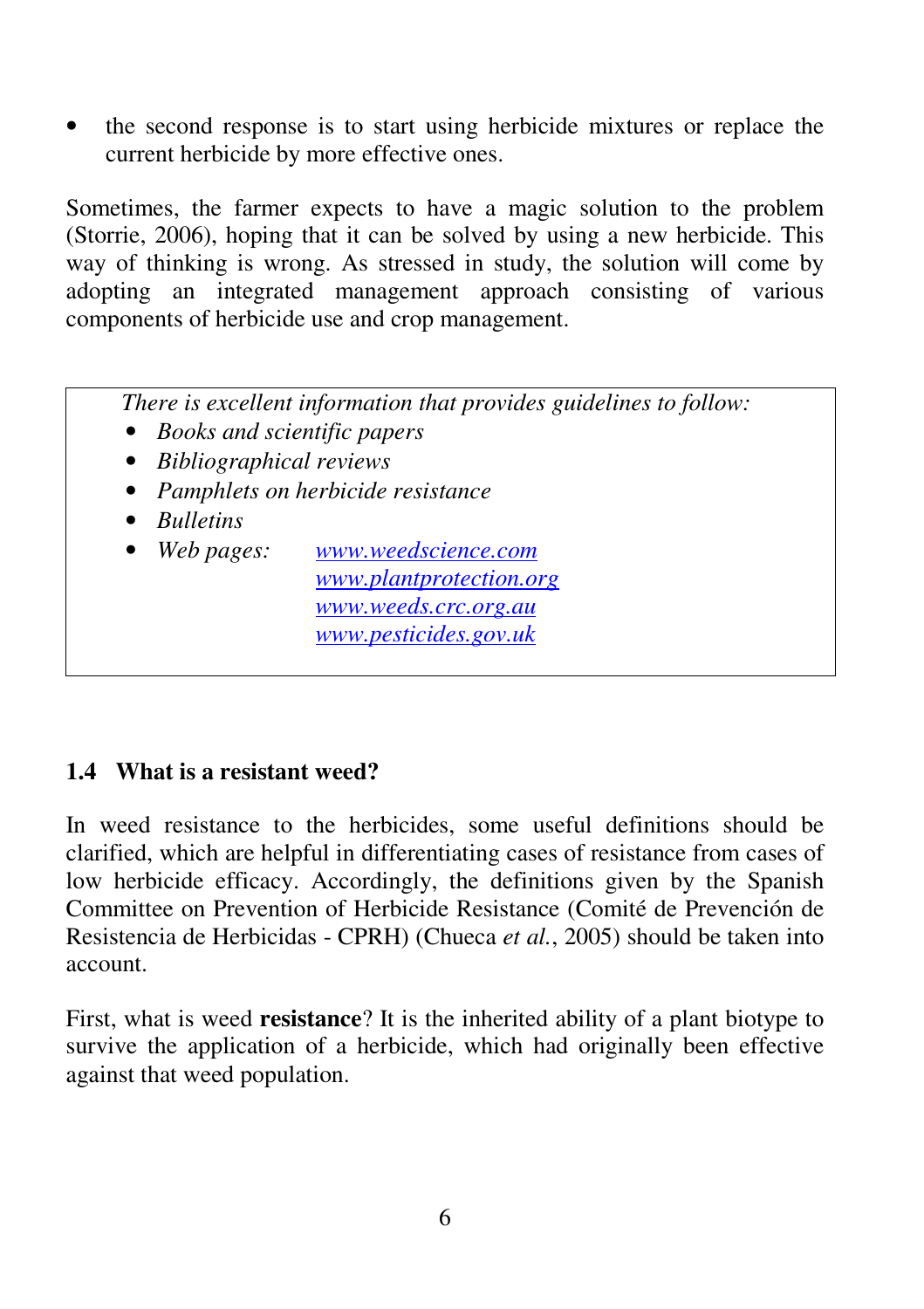Susceptible weeds must be distinguished from tolerant ones. The **susceptible**  weed is a weed biotype that is unable to survive the application of a herbicide at its normal rate. The **tolerant** or **unsusceptible** weed is a biotype that has never been affected by the use of a herbicide.

*Herbicide resistance must be seen from the agronomical point of view.* 

• *A weed in a crop that is initially easily controlled by applying a determined herbicide rate is no longer controlled by the same herbicide, much greater effort is needed to control it or it will not be able to be controlled by the herbicide alone.* 

In these definitions, the concept of **biotype** is taken into account, which is the group of plants of a species with a common trait. In this case, it could be the susceptibility or the resistance to a herbicide which differentiates one biotype from the rest of the plants of the same species.

A **weed population** is a group of individuals of a species that invade a field.

# **1.5 Main species affected by problems of resistance**

To date, the number of resistant weeds is high. This situation can be well followed by regularly consulting the relevant database in www.weedscience.com (Heap, 2006).

With regard to the magnitude of this phenomenon and its worldwide distribution, it should be stated that in 2006 there were 311 resistant biotypes from 183 species, including 110 dicots. and 73 monocots., which affect approximately 270 000 fields.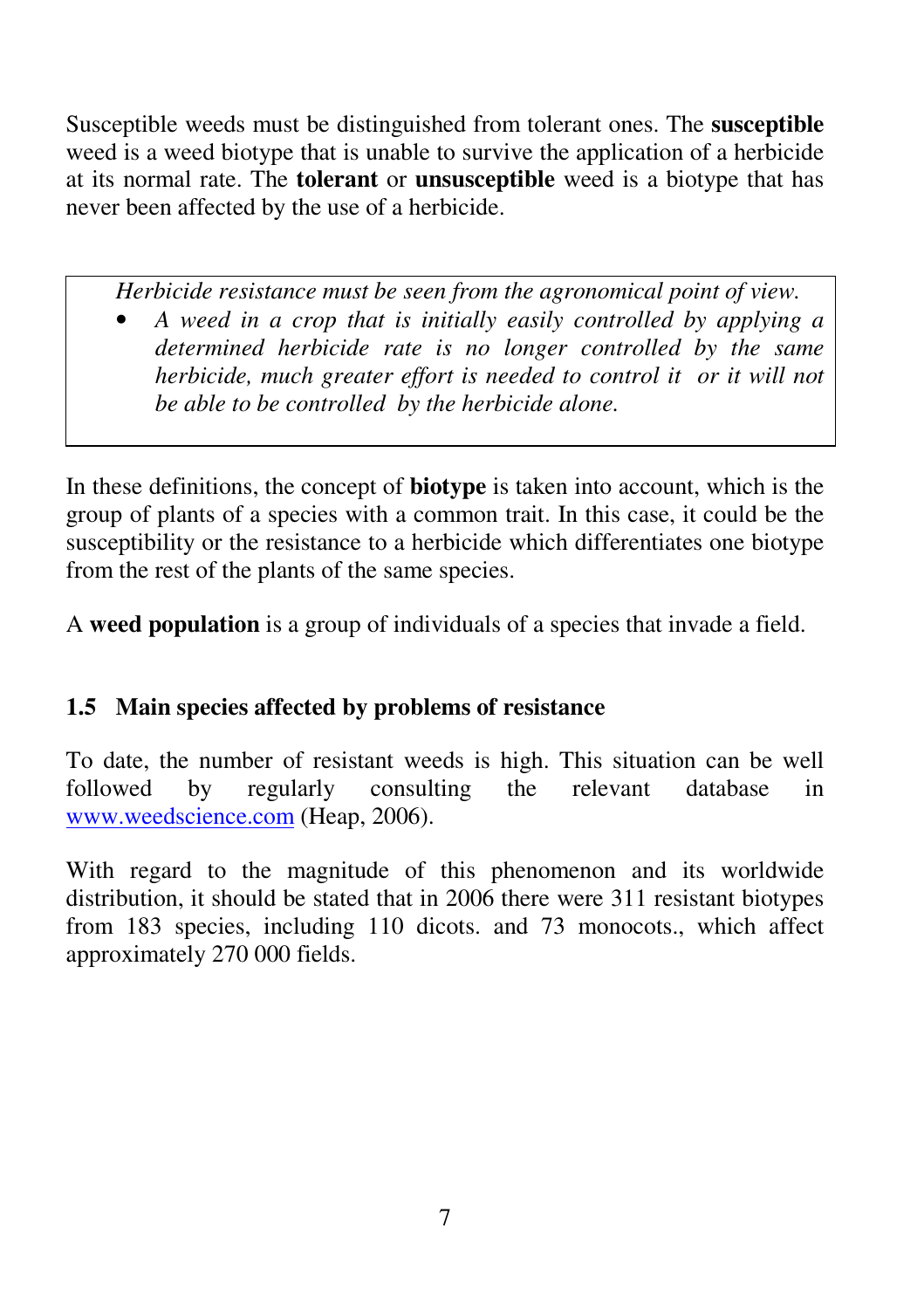

**Figure 2: Worldwide distribution of herbicide resistant weeds<sup>1</sup>**

Source: Dr. Ian Heap www.weedscience.com

Figure 2 shows the worldwide distribution of resistant biotypes in Australia, Europe and North America, geographical regions severely affected by this problem. However, some areas of Africa, China and South America are also affected. Efforts to disseminate all this knowledge to prevent resistance are thus fully justified.

The ten weed species facing problems of herbicide resistance are shown in Table 1 (Heap, 2006).

 1 Note: Different colours indicate the number of resistant biotypes in each country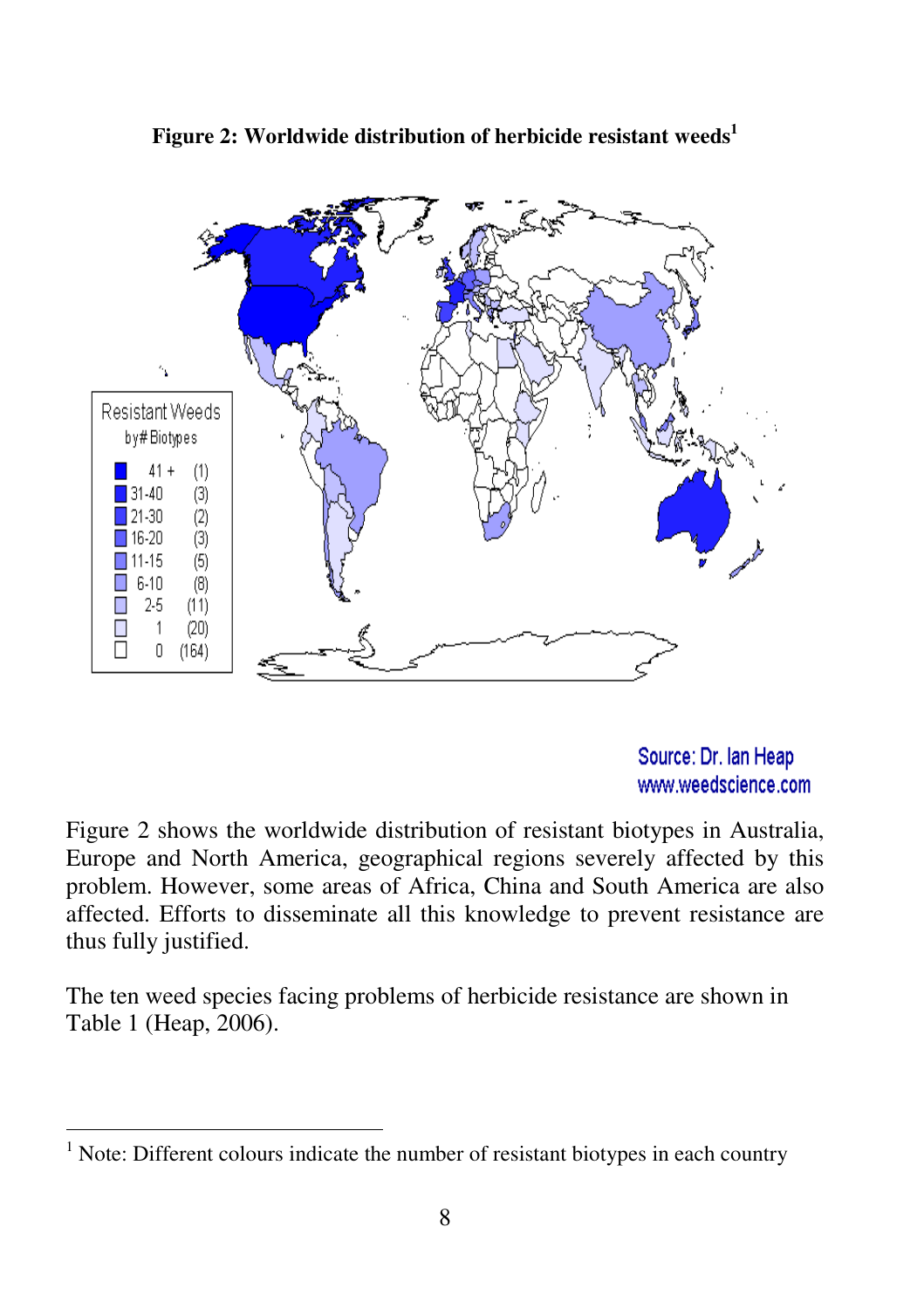|     | <b>Species</b>         | <b>Common Name</b> |
|-----|------------------------|--------------------|
| 1.  | Lolium rigidum         | Vallico            |
| 2.  | Avena fatua            | Wild oat           |
| 3.  | Amaranthus retroflexus | Pigweed            |
| 4.  | Chenopodium album      | White pigweed      |
| 5.  | Setaria viridis        | Cola de rata       |
| 6.  | Echinochloa crus-galli |                    |
| 7.  | Eleusine indica        |                    |
| 8.  | Kochia scoparia        |                    |
| 9.  | Conyza canadensis      |                    |
| 10. | Amaranthus hibridus    | Coniza             |
|     |                        | Pigweed            |
|     |                        |                    |

Source: Heap, 2006

#### **Table 1: Ten major weeds affected by herbicide resistance**

#### **1.6 Main herbicides causing problems of resistance**

According to Heap (2006), the main groups of herbicides causing the most problems of resistance are currently the ACCase inhibitors, s-triazines and ALS inhibitors. Similar behaviour is also shown by the group of glycines, concretely glyphosate (Powles and Preston, 2006).

Glyphosate resistance is especially important as a highly effective compound due to its worldwide use, and due to the serious problems that its resistance may cause in the management of genetically modified crops.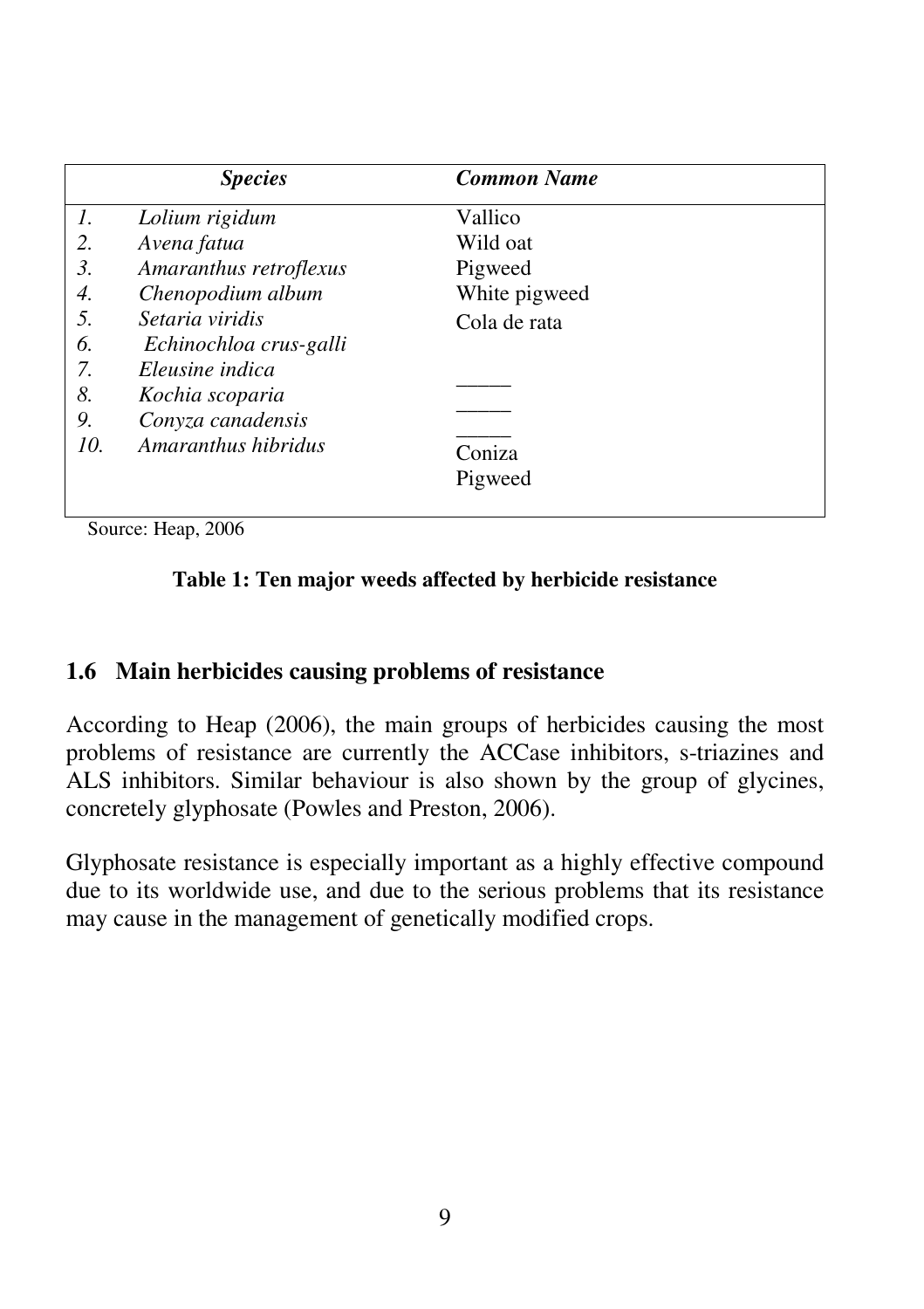

**Figure 3: Main herbicide groups causing resistance** 

*Herbicide resistance is largely spread in several agricultural areas of the world.* 

*Nearly all herbicides have resistant weed populations, particularly striazines, ACCasa inhibitors* (*sulphonyureas*) *and ALS inhibitors (fops, dims). Glyphosate, the most used herbicide, is also affected by resistance.* 

Figure 3 shows that a few years after beginning herbicide use, cases of herbicide resistance have been documented, mainly related to synthetic auxins.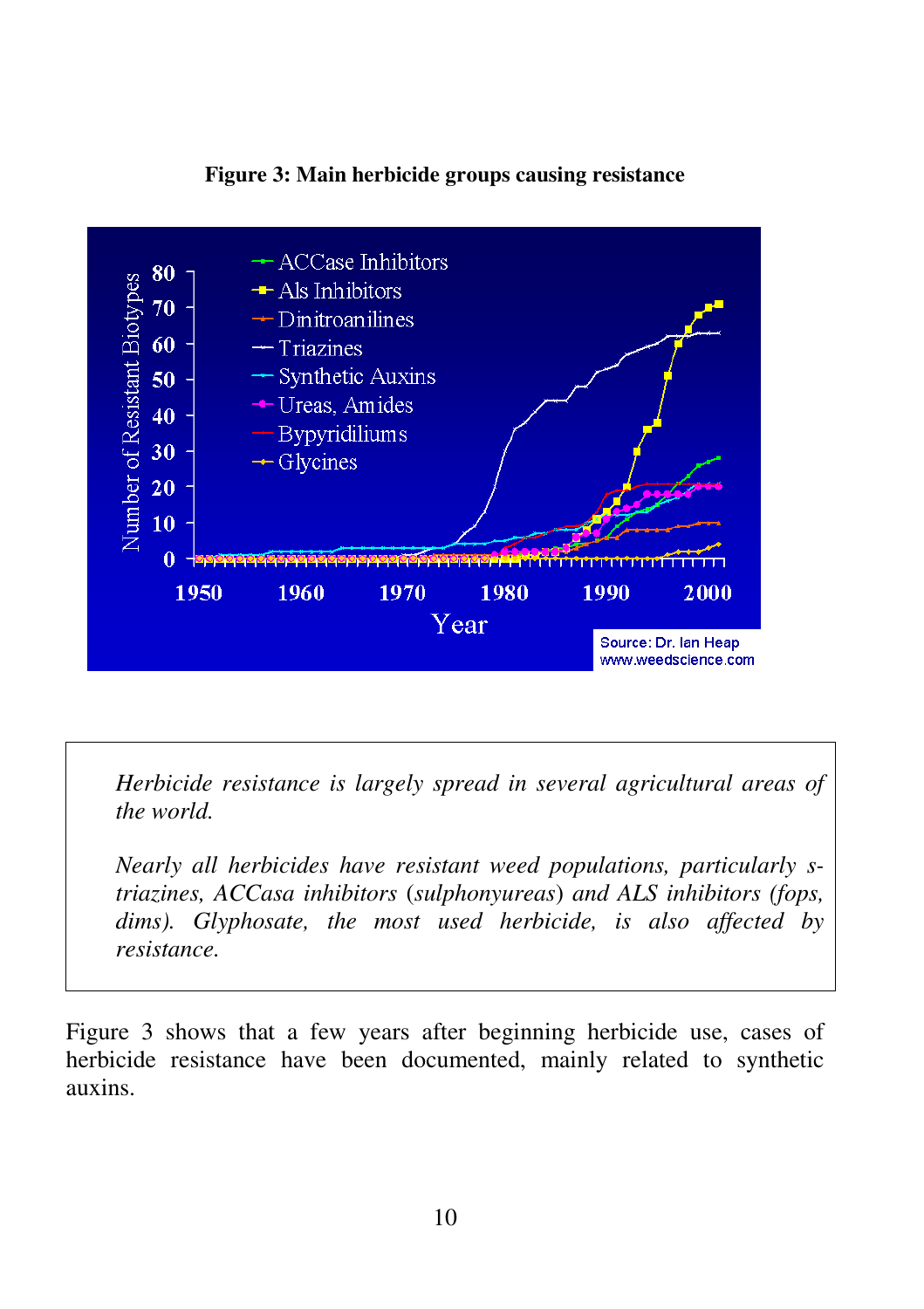# **1.7 Economic aspects of resistance**

Do herbicide-resistant weeds affect the farmer economically? What is more economical, preventing resistance or managing it once it emerges?

The economic aspect of resistance is always a cause for concern (Orson, 1999; Mueller *et al*., 2005; Boerbrom, 2006). Two aspects should be considered:

- if the resistance takes a long time to evolve, the cost of prevention will be high. In any case, prevention is always the best option;
- if the herbicide to be replaced is cheaper than the new substitute or the new control strategy, it is more economical to prevent the resistance.

Since preference is always for the least expensive herbicide that is effective against the major weeds, prevention is generally more economic than adopting a passive attitude with no planning of any preventative programme.

It is predictable that prevention is more economic when the herbicide is repeatedly used or when some herbicides with high risk of causing resistance are applied. In these cases, the situation is aggravated due to the fact that resistance may develop in short periods of time, and the problem may be more serious if the herbicide used is inexpensive.

The economic aspect of resistance should be assessed in the medium term, e.g., in periods of no less than eight years, for evaluating the situation and deciding on how to proceed further.

This aspect of the non-immediate cost of resistance and the fact that resistance usually develops in certain fields, creates difficulties for farmers in understanding the real value of the application of preventative measures.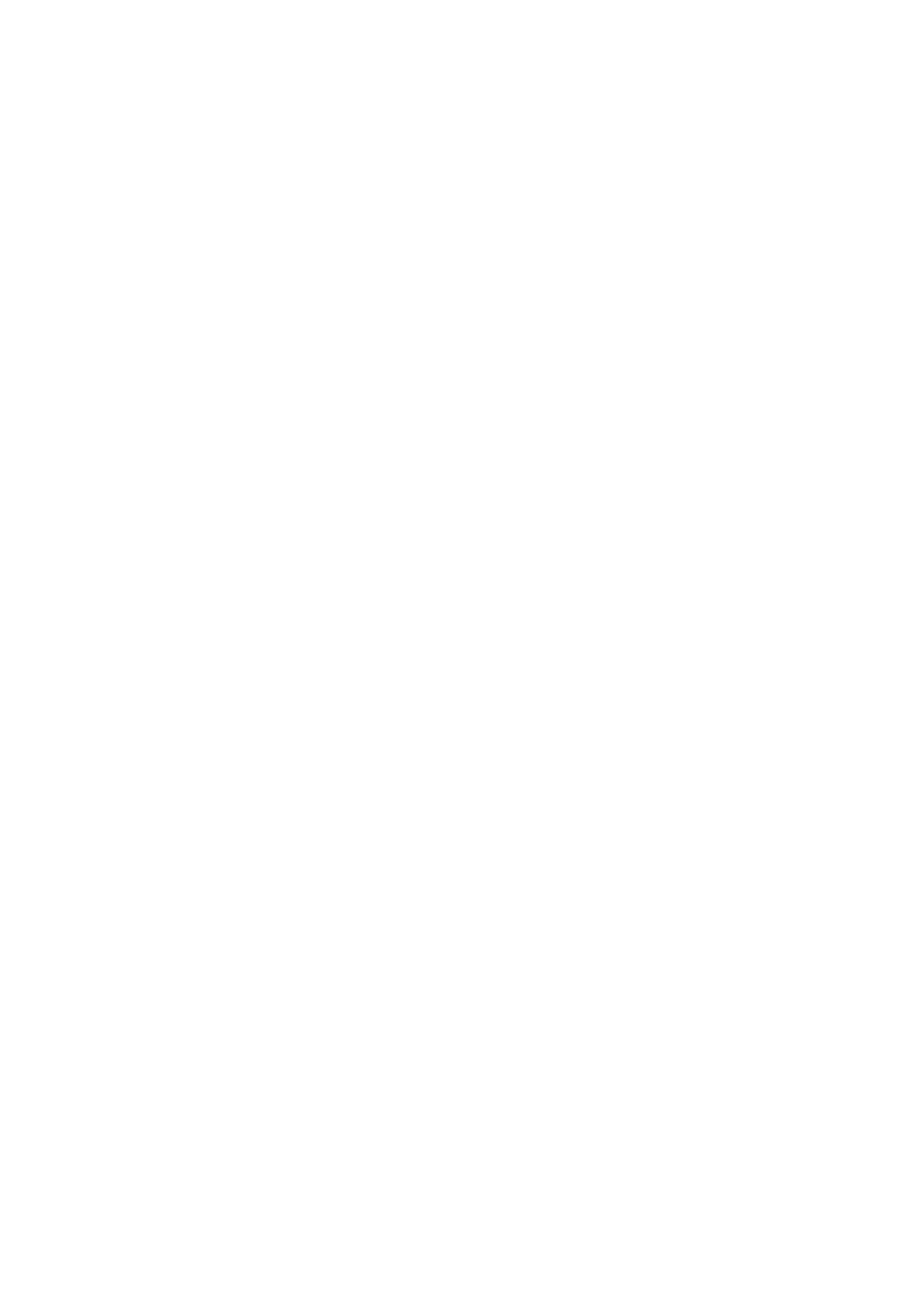#### **2. IMPORTANT ASPECTS OF RESISTANCE THAT SHOULD BE KNOWN**

### **2.1 How to detect and confirm the resistance**

The resistance of weeds to the herbicides in cropping areas should be looked at from the agronomical point of view. The resistance concept may present some ambiguities.

Herbicide resistance of a species population occurs when, in normal conditions, the individuals of this species can be controlled by this herbicide at a rate that is selective to the infected crop.

In plants that are not susceptible to a herbicide, it is therefore possible to find populations with different levels of insusceptibility, which cannot be considered resistant populations.

The importance of and value in the correct determination of cases of resistance in order to prevent false positives, have been demonstrated in the guide for determining herbicide resistance (HRAC, 1999; Heap, 2005).

It is necessary to be rigorous in cases when the populations have an incipient or intermediate level of resistance. In such situations, it is sometimes difficult to confirm the presence of resistance.

In order to correctly determine resistance (Heap, 2005), the following conditions should be taken into account:

- the definition of resistance accepted by HRAC should be complied with: this is an inheritable trait (Chueca, 2005);
- the data should be confirmed using scientifically accepted protocols;
- the resistance should be inheritable;
- the practical importance in the field should be demonstrated.

For a weed to be considered resistant, first its population must be abundant, affecting a certain crop, and second, it must be controlled by the herbicide in normal conditions.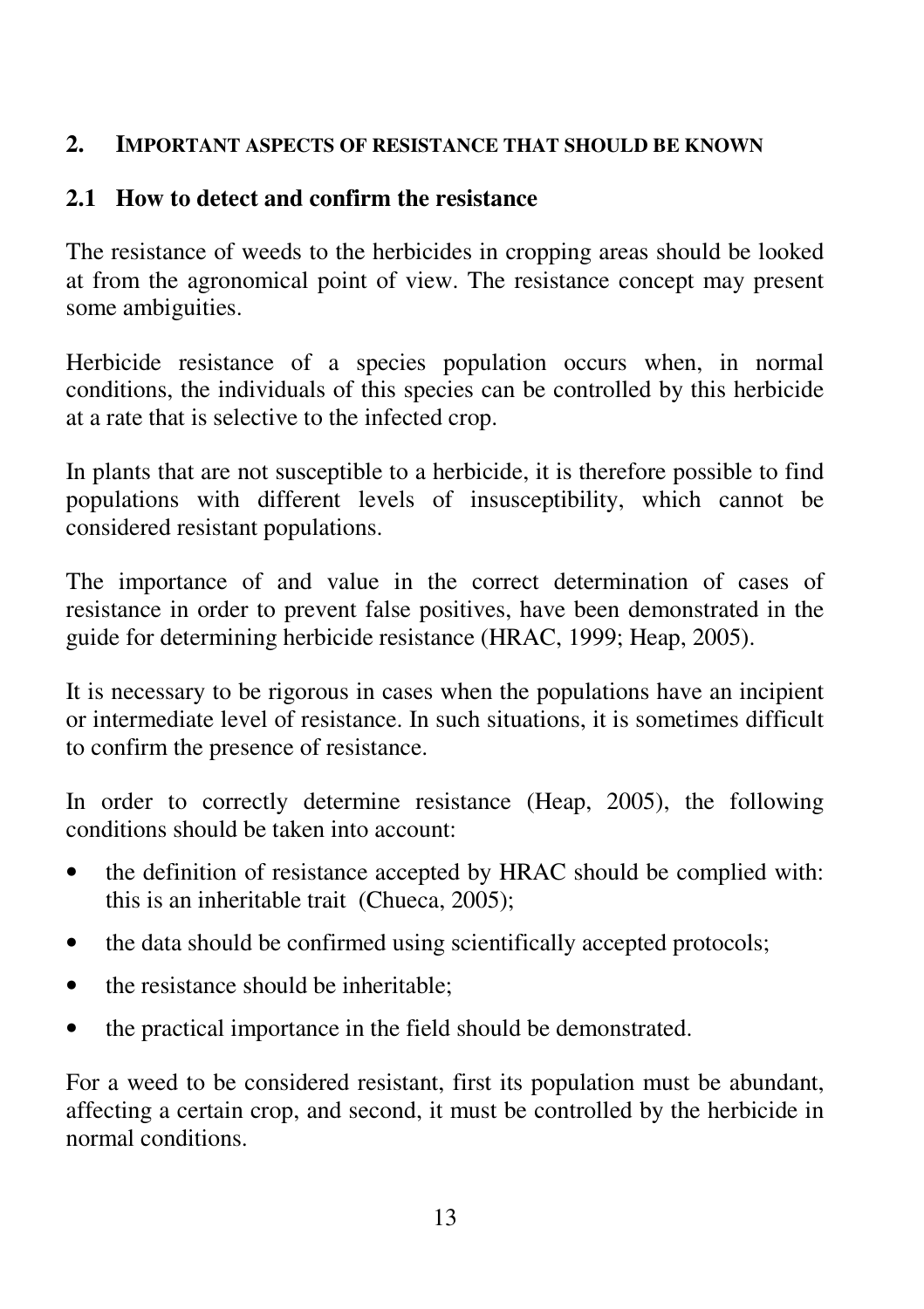When the herbicide is repeatedly used, it is possible to detect *resistant populations*.

There are various methods to detect resistance (Moss, 1995; Beckie, 2000). It is possible to detect it through herbicide trials in the field and through bioassays in greenhouses and laboratory conditions.

In **greenhouses,** the plants of the population suspected to be resistant are treated under controlled conditions. This allows demonstrating resistance more accurately. The assays are conducted with the whole plants, which are generally more reliable, especially with respect to herbicides such as sulphonylureas, phenylureas and carbamates, among others.

There are also **laboratory** assays, which often consist in seeding in Petri dishes in order to later carry out an assessment of the percentage of germination, and/or survival, photosynthetic activity, or other parameters such as measuring enzyme inhibition. Although these methods may have some limitations in the above-mentioned herbicide groups, they are inexpensive and very rapid, often providing interesting results.

A view has been adopted calculating  $ED_{50}$ , i.e., the rate causing 50 percent effectiveness: a population is resistant if its  $ED_{50}$  is ten times higher than the  $ED<sub>50</sub>$  of the population used as the susceptible standard (Heap, 2005).

In all these assays, a standard susceptible population of the weed, as well as one resistant to the herbicide, should be included. These standard populations may come from the same site of the populations yet to be evaluated or from other sites, but it is necessary to fulfil susceptible and resistant requirements, respectively.

In standard susceptible populations, it can usually be guaranteed that they had never been treated with this herbicide.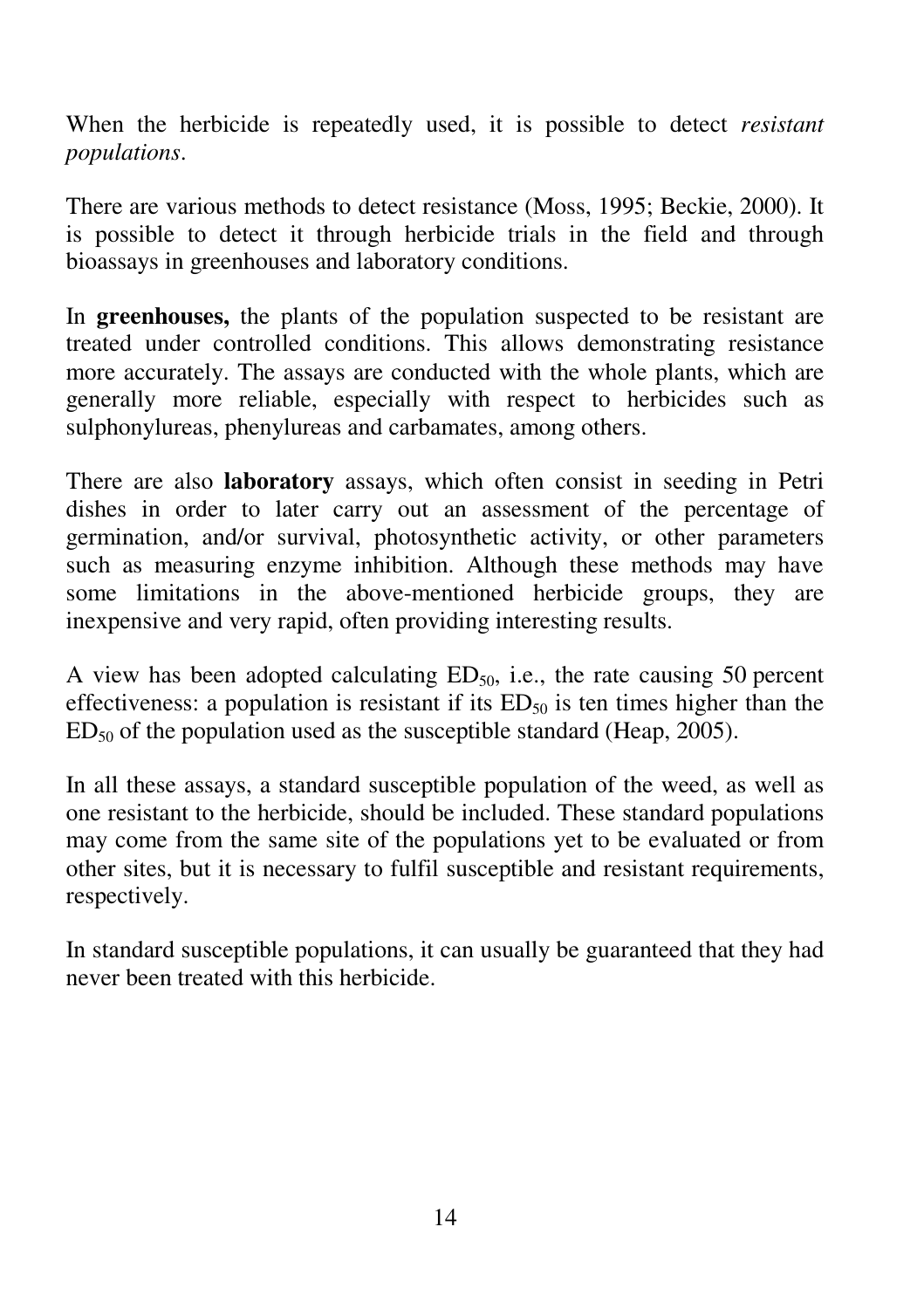- *It is very important to detect resistance at its early stage.*
- *The first symptom is that the weed is not controlled by the herbicide as usual.*
- *There are various trials/assays to detect resistance in the field as well in the greenhouse and laboratory.*

Once the susceptible weed population is available, which allows to detect populations that are clearly herbicide-resistant, it becomes easier to detect populations with an incipient or intermediate level of resistance, whose susceptibility lies between two standard populations (Table 2).

# **2.2 Mechanisms of resistance to herbicides and types of resistance**

A herbicide causes phytotoxicity to a weed according to a four-step process (Catizone and Satin, 2001). First, the herbicide is intercepted by the weed, retained for a certain time in the outer part of the plant to be later absorbed within it. After moving to the site of action, the period in which the herbicide can be metabolized by the plant to a more active state, it exerts its phytotoxic effect inhibiting the metabolic process of the weed.

There are two types of mechanisms that cause the weed to become resistant. The most obvious one is the alteration of the site of action, the *target site*, which is often described as the key or lock effect, and the other is a change in any of the processes that intervene in the herbicide action, which is known as the metabolic type of resistance, or the *non-target site.*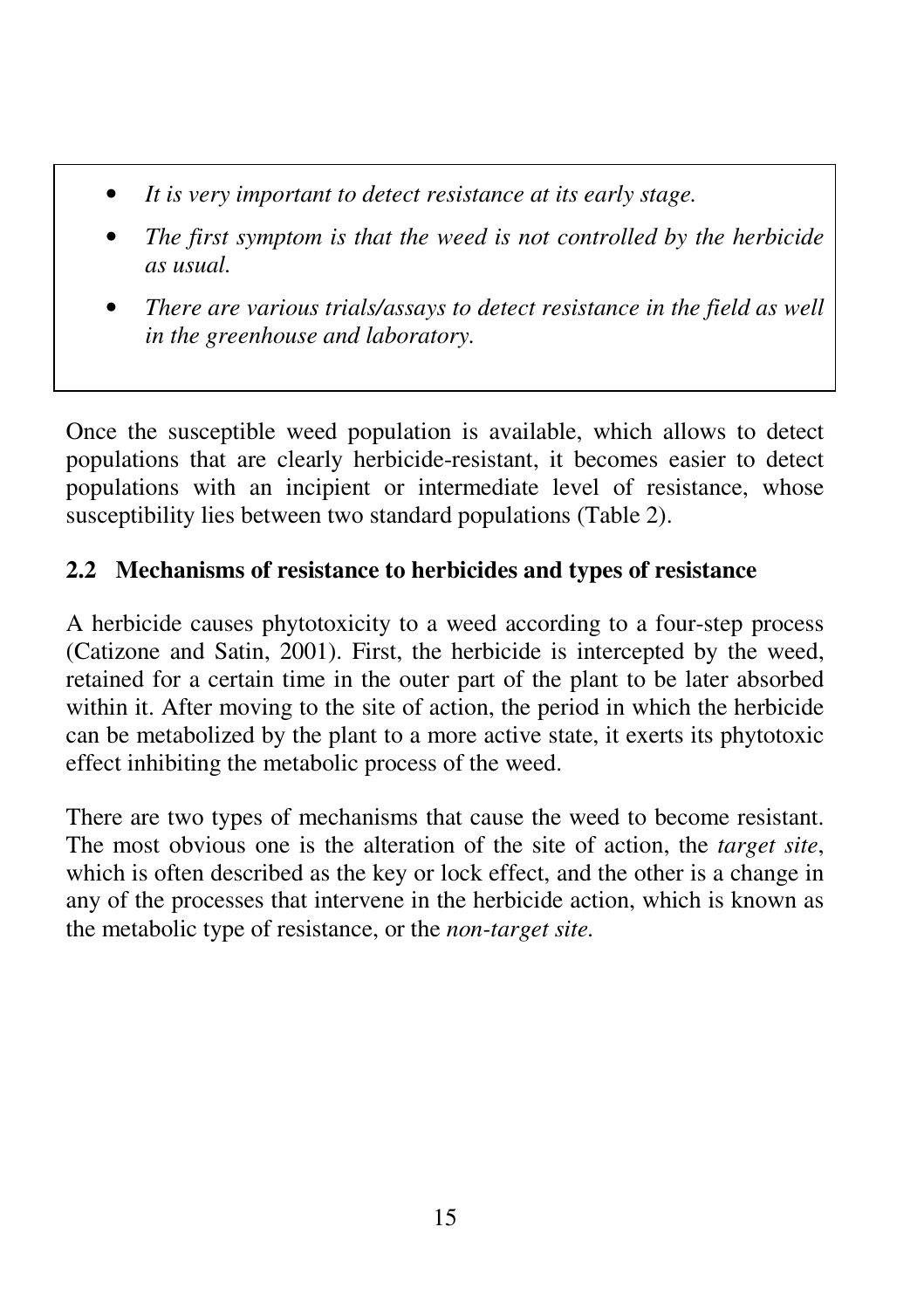|       | <b>Biotype Resistant to:</b>                                                                                                                                             | <b>Mechanism of</b><br>resistance                                                             | <b>References</b>                                                                                                                                          |
|-------|--------------------------------------------------------------------------------------------------------------------------------------------------------------------------|-----------------------------------------------------------------------------------------------|------------------------------------------------------------------------------------------------------------------------------------------------------------|
| SLR3  | Ariloxyphenoxypropionates<br>Cyclohexanodiones                                                                                                                           | Resistant<br><b>ACCasa</b>                                                                    | Tardif et al., 1993                                                                                                                                        |
| SLR31 | Ariloxyphenoxypropionates<br>Cyclohexanodiones<br>Sulphonylureas<br>Imidazolinones<br><b>Dinitroanalines</b><br>Chloracetamides<br><b>Isoxazolidinones</b><br>Carbamates | Resistant to<br><b>ACCasa</b><br>Metabolism<br>Membrane<br>Repolarization                     | Holtum et al., 1991<br>Häusler et al., 1991<br>Tardif and Powles,<br>1994<br>Christopher et al., 1991                                                      |
|       | VLR69 Ariloxyphenoxypropionates<br>Cyclohexanodiones<br>Sulphonylureas<br>Imidazolinones<br><b>Triazines</b><br>Phenylureas<br><b>Triazinones</b><br>Chloracetamides     | Resistant to<br><b>ACCasa</b><br>Resistant to ALS<br>Metabolism<br>Membrane<br>Repolarization | Burnet et al., 1993a<br>Burnet et al., 1993b<br>Burnet et al., 1994a<br>Häusler et al., 1991<br>Preston, Tardif,<br>Christopher and<br>Powles, unpublished |
| WLR1  | Sulphonylureas<br>Imidazolinones                                                                                                                                         | Metabolism                                                                                    | Resistant to ALS Christopher et al., 1992                                                                                                                  |
| WLR2  | Triazines<br>Phenylureas<br><b>Triazinones</b><br>Amitrol                                                                                                                | Metabolism                                                                                    | Burnet et al., 1993a<br>Burnet et al., 1993b                                                                                                               |
|       | WLR96 Ariloxyphenoxypropionates<br>Cyclohexanodiones                                                                                                                     | Resistant to<br><b>ACCasa</b><br>Membrane<br>Repolarization                                   | Häusler et al., 1991<br>Holtum and Powles,<br>Unpublished                                                                                                  |

# **Table 2: Examples of standard resistant populations cited in the bibliography**

Source: Powles and Preston, 1995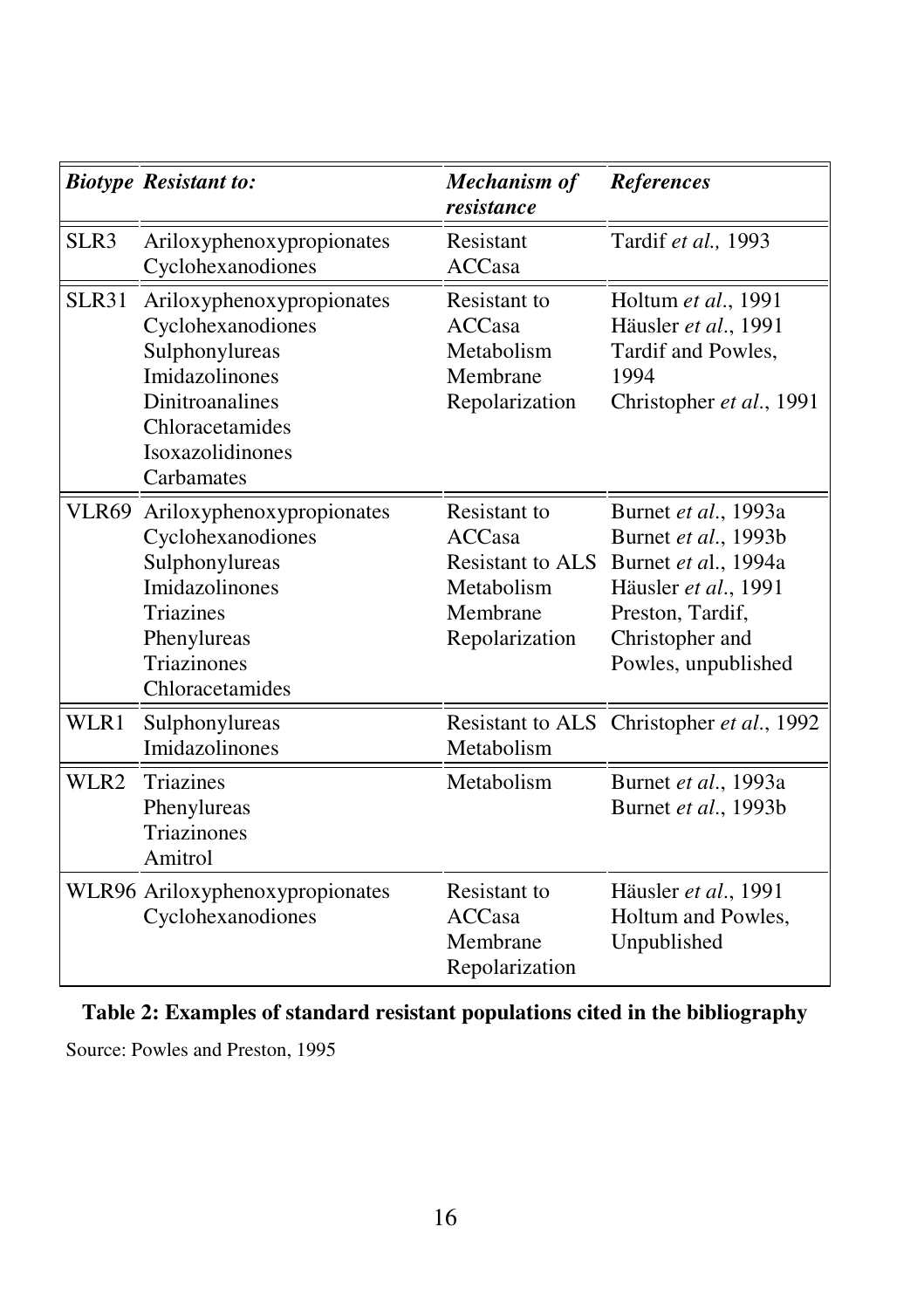However, any change hindering the retention, absorption, transport or metabolization of the herbicide may also generate resistant plants. For example, sometimes an increase in cuticle thickness may completely prevent the absorption by the herbicide in the plant, as seen in resistant populations of *Lolium rigidum*, which is resistant to diclofop (De Prado *et al.*, 2001).

There is also a case in which a plant may confine the herbicide in the vacuole, which and prevent it from reaching the target site.

*There are two groups of resistance mechanisms:* 

- *through change in the target site;*
- *through changes of some steps of herbicide action (interception, retention, absorption, transport or metabolization: resistance by metabolism.*

The resistance mechanism is described as the process through which the plant is able to nullify the phytotoxic effect of a herbicide (Chueca *et al*., 2005).

A plant resistant to a herbicide can be found in different conditions depending on its mechanism of resistance. Thus, **crossed resistance** is when the plant biotype has developed a single mechanism of resistance to a herbicide, which also enables it to resist other herbicides with the same mode of action (Chueca *et al*., 2005).

A biotype with **multiple resistance** is one that has developed one or more mechanisms of resistance to various herbicides with different modes of action.

#### **2.3 Selection pressure**

The presence of resistant plants in a population is, *per se*, extraneous to the herbicide itself. It only selects biotypes of the population with the trait that renders it non-susceptible to the herbicide. Thus, the **selection pressure** of a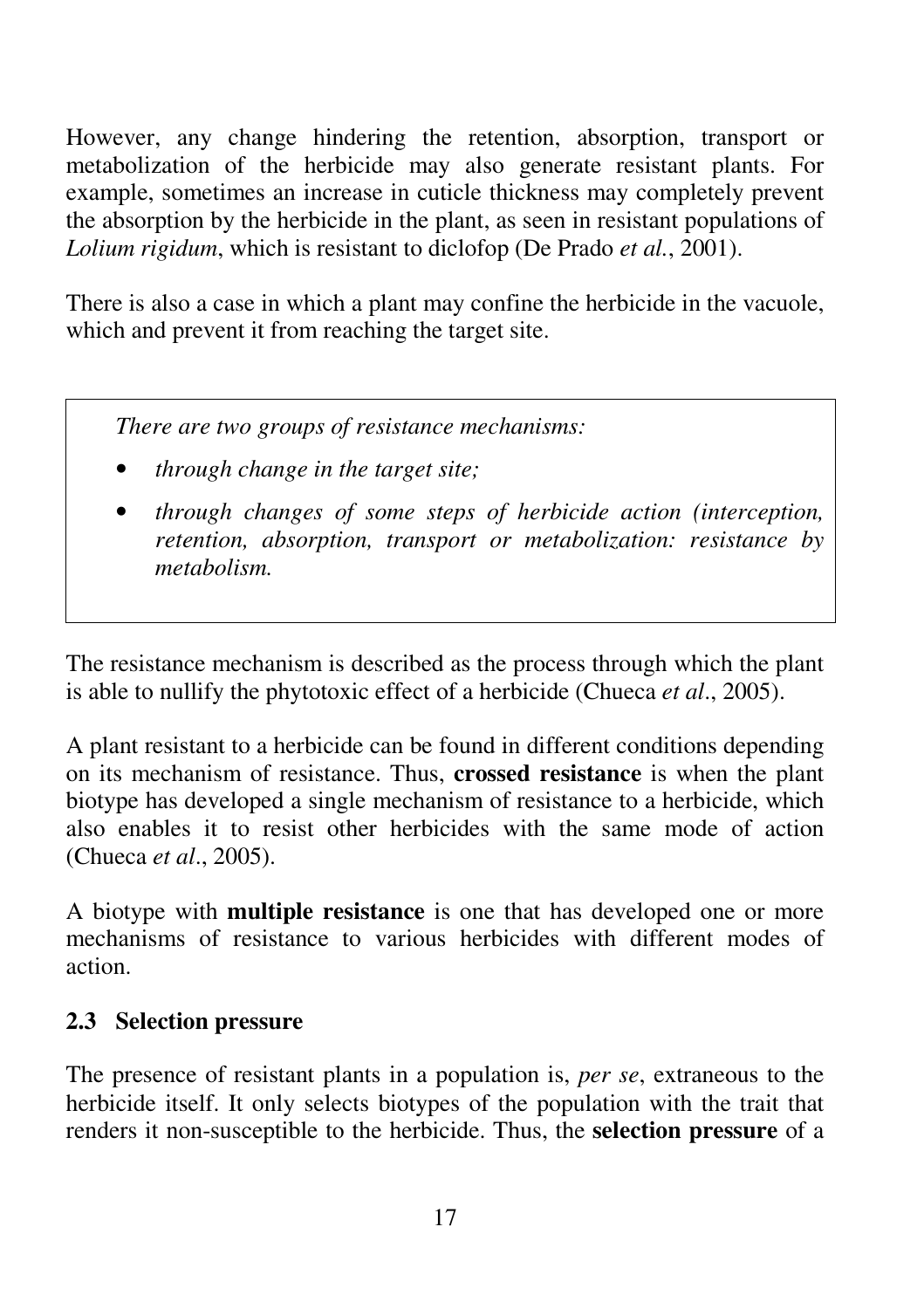herbicide, which is the effect of herbicide treatment on weeds in the field, is also able to select resistant biotypes.

It is very important to take into account that the intensity of selection pressure depends on the type of treatment and/or herbicide, its formulation, frequency of application and the biological characteristics of the weed and the crop.

Herbicide selection pressure should be seen in the group of actions carried out in the field: tillage, crop rotation, use of other control methods and cropping. Thus, a herbicide with low selection pressure, used sporadically and alternating with other non-chemical control methods, will have a low risk of causing problems of resistance.

Some herbicide groups have a higher a selection pressure than others. The effect of the herbicide selection pressure according to Storrie (2005) is shown in Table  $3^2$ .

| Herbicide groups<br>(HRAC) | <b>Years of application</b> | <b>Risk of causing</b><br>resistance |
|----------------------------|-----------------------------|--------------------------------------|
| A                          | $6 - 8$                     | High                                 |
| B                          | 4                           | High                                 |
| C                          | $10 - 15$                   | Medium                               |
|                            | $10 - 15$                   | Medium                               |
| F                          | 10                          | Medium                               |
|                            | Unknown                     | Low                                  |
|                            | >15                         | Low                                  |
| M                          | 15                          | Low                                  |

| Table 3: No. of required years of herbicide application for weeds to develop |  |
|------------------------------------------------------------------------------|--|
| resistance                                                                   |  |

Source: Preston *et al.,* 1999, cited in Storrie, 2006

Herbicides that result in resistance after a few years of use are those with a high selection pressure.

<sup>&</sup>lt;sup>2</sup> See the entire herbicide classification table in Chapter 3.1.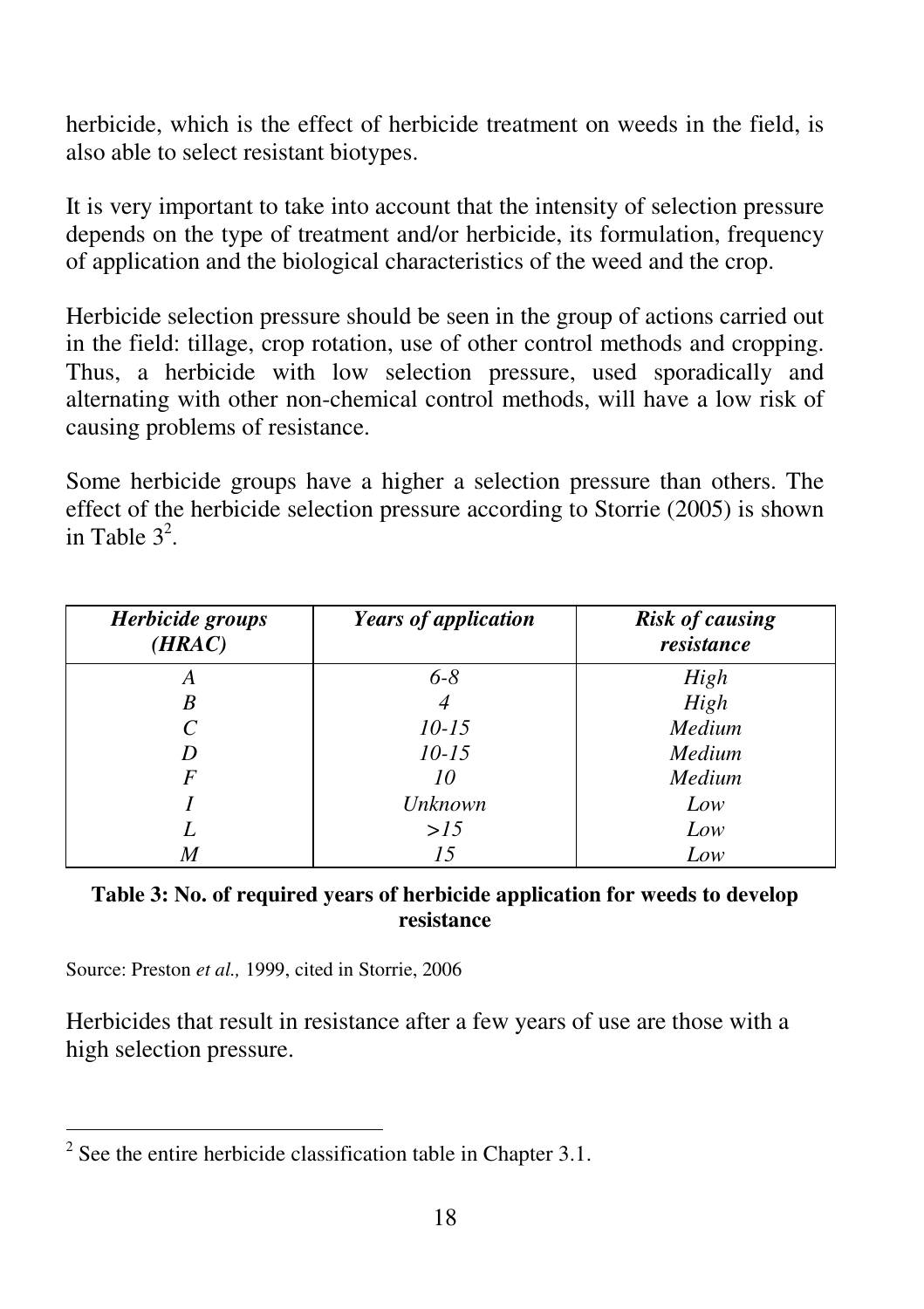Beckie (2006) has another viewpoint, shown illustratively in a triangle, in which selection pressure of different herbicide groups is classified according to its mode of action (Figure 4).





Source: Beckie, 2006

Since selection pressure is an attribute of each herbicide, it is now recommended to use the herbicides in a determined sequence. Moss (2006) thus describes and justifies a determined herbicide sequence to control *Alopecurus myosuroides*.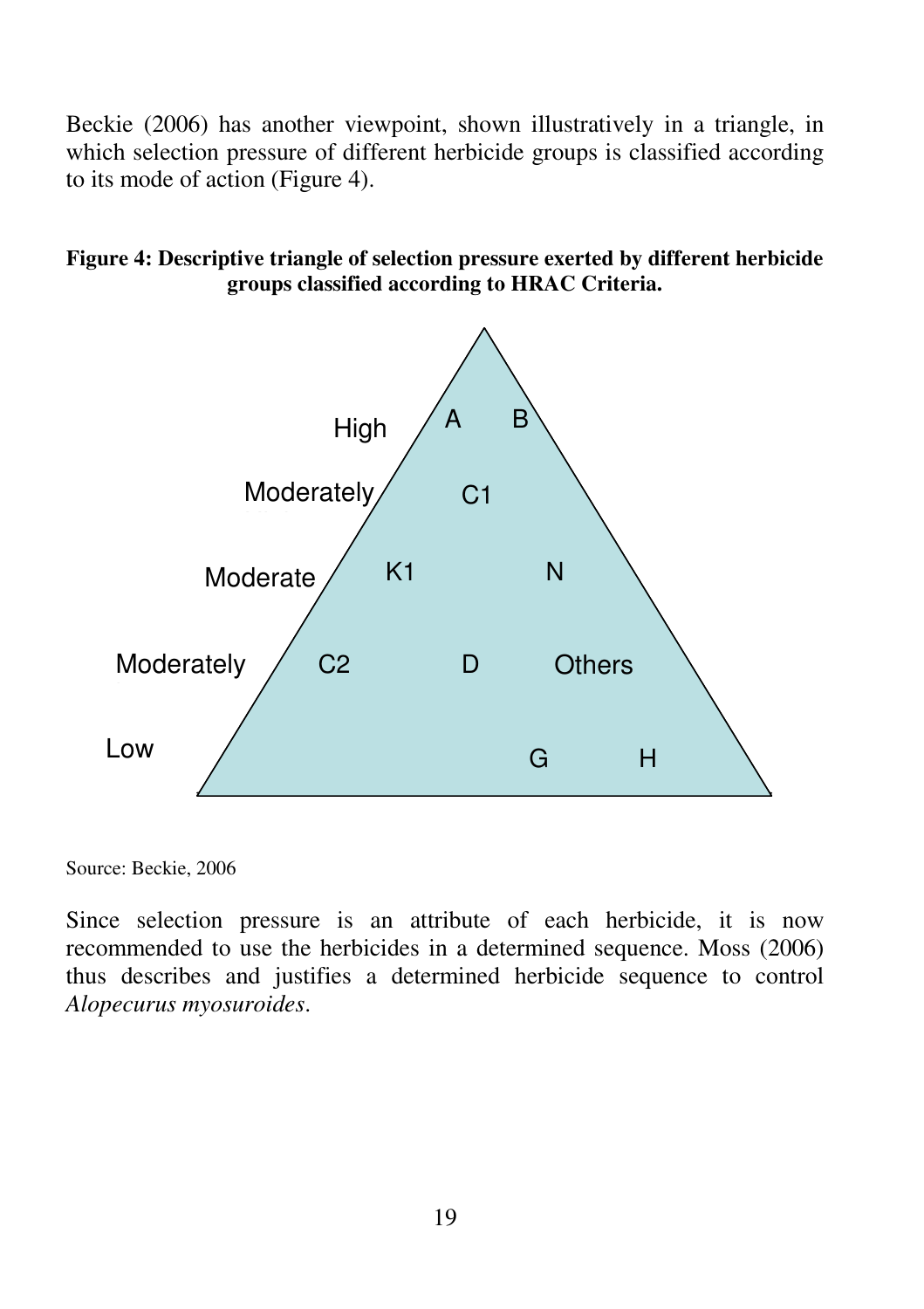# **2.4 Fitness**

Each aspect of species biology contributes to its *fitness,* i.e., germination or regrowth capacity and speed, development vigour, fertility, etc. In each aspect, a biotype may acquire or lose the advantage of surviving competition with other biotypes of the same species.

The expression of the resistance trait to the herbicide assumes a fitness higher or lower than 1. When higher than 1, the resistant plants have a greater advantage in surviving over the susceptible ones. On the other hand, when it is lower than 1, the resistant plants do not have any advantage over the susceptible population.

When the *fitness* value is lower than 1, once the resistance is detected, if the herbicide that causes the resistance is no longer applied, in time the population will consist of susceptible plants.

# **2.5 Flora inversion**

Finally, another concept to be taken into consideration is flora inversion. This phenomenon consists of the change of flora in the field treated continuously with the same type of weed control system (Chueca *et al.,* 2005).

An example of this phenomenon is the increased stand of grassweeds that occurs in winter cereals when there is improper use of phenoxyacetic herbicides that only control broadleaf weeds. Another example is the increase of Sorghum halepense in maize fields, where the herbicides used are only those that are effective against annual species and that do not exert any effect over this perennial grass.

It is important to understand this concept in order not to confuse resistance with flora inversion. In addition, as seen below in the chapter on Integrated Control, it is useful to understand the special case of flora inversion when resistant plants foreign to the farm are allowed to invade the fields, becoming a source of resistance there.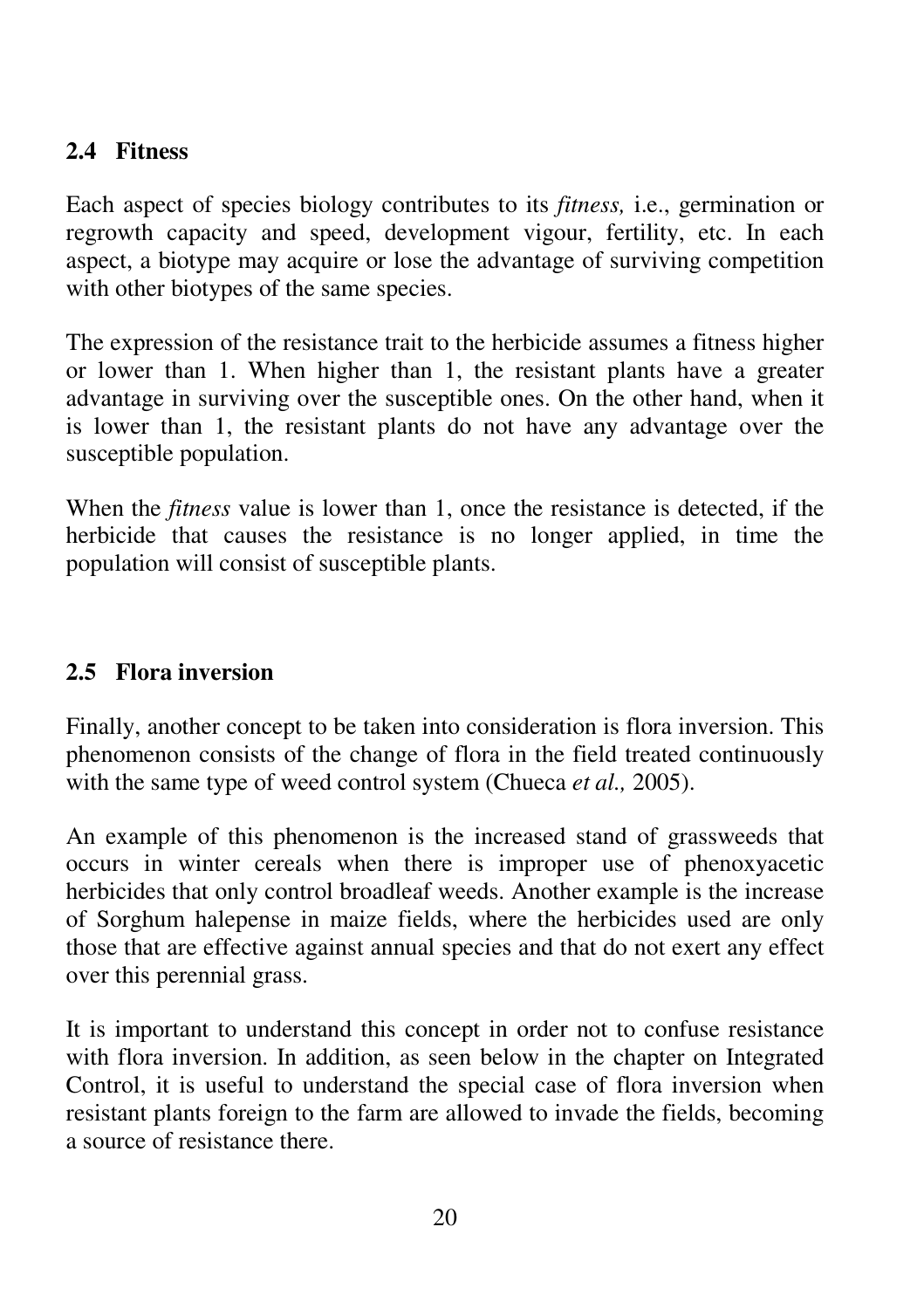#### **3. PREVENTION AND MANAGEMENT OF RESISTANCE**

#### **3.1 Chemical weed control for resistance management**

Since weed resistance to herbicides is a consequence of a inappropriate herbicide use, it is essential to have better knowledge of these chemicals to use them better and to adopt a positive and pro-active attitude in case of herbicide resistance.

In fact, several decisions should be taken in **resistance prevention and management,** which should be based on the correct knowledge of the mechanisms and mode of action of resistance of each active ingredient.

The following section will therefore review the available herbicides, their main mechanisms of action and those that cause the major problems of weed resistance.

Special mention will be given to the herbicide glyphosate, because of the significance that its resistance has acquired and since it is the herbicide most widely used globally; with the planting of genetically modified resistant crops, its use has intensified.

# *3.1.1 Available herbicides and HRAC classification*

There are many available herbicides in the market, classified according their mode of action in 24 groups (Mallory-Smith, 2003), also known as the HRAC working group classification (Table 4). As shown in Table 4, in the Spanish market, there are more than 100 active ingredients, which are part of more than 600 commercial formulations.

Herbicide activity to control weeds is based on several essential metabolic processes.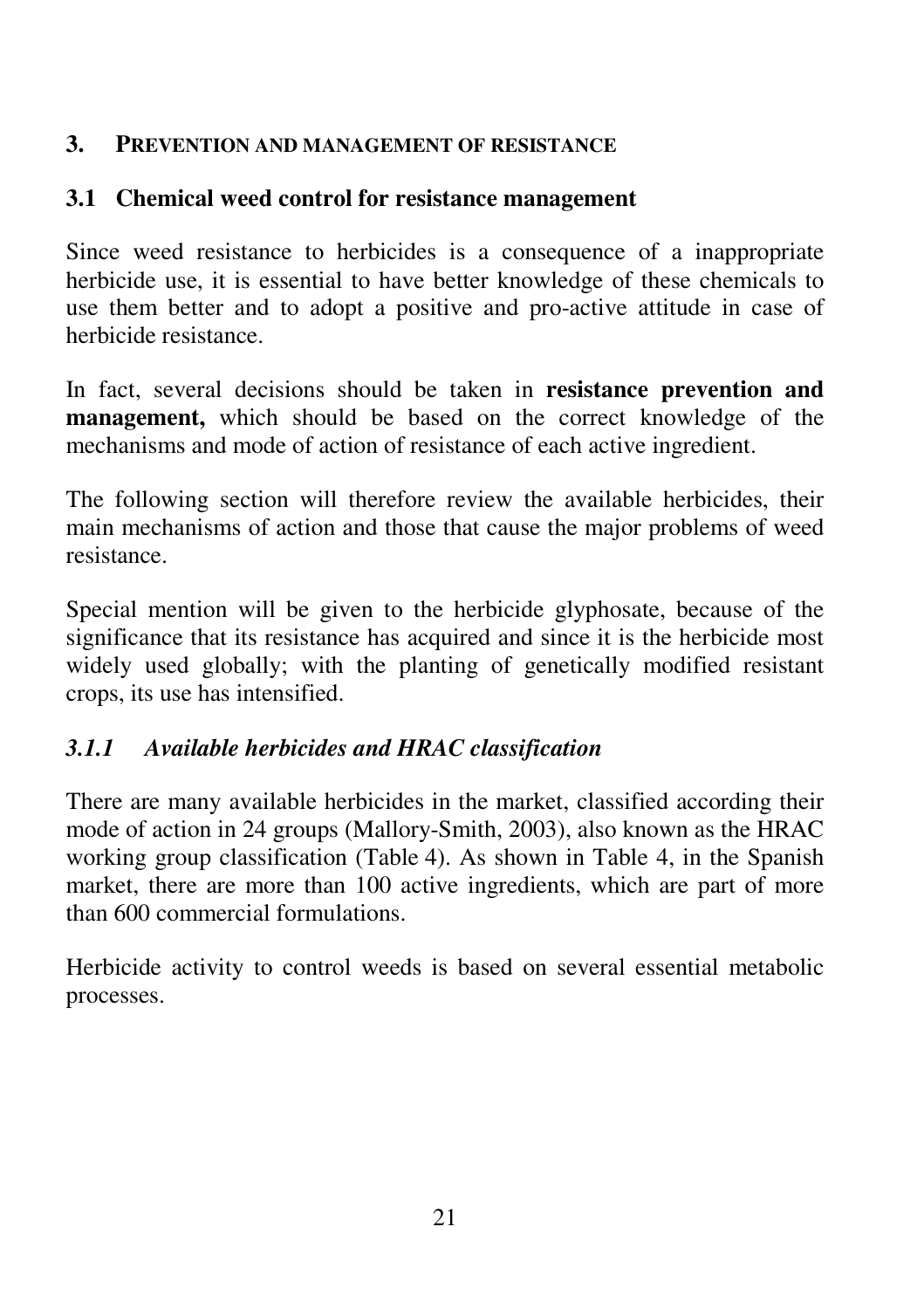*There is a high number of active ingredients for weed control, but:* 

- *the options are limited for each weed in a particular crop;*
- *new herbicides are developed with difficulty and do not always have new mechanisms of action.*

Although there are a large number of herbicide active ingredients and a relatively large number of mechanisms of action, there are few options for controlling certain species in a particular crop.

- *Herbicides are classified in groups according to their mechanism of action;*
- *a different letter (HRAC) or number (WSSA) is assigned to every group.*

Thus, for the control of *Lolium rigidum* or *Alopecurus myosuroides* in winter cereals in Spain (2006), there are only eight active ingredients belonging to four different groups. For the control of *Sorghum halepense* in maize, there are three herbicides belonging to the same group. For control of *Phalaris,* there are eight active ingredients belonging to four different HRAC groups.

This aspect is of vital importance for managing resistance, i.e., the capacity for changing or alternating the active ingredients is very limited. For this reason, any change in crop management would be useful to delay the emergence of resistance. For example, alternating with an active ingredient, even belonging to the same group, implies a small change. Replacing a postemergence treatment by a pre-emergence one is not an ideal option, but it may be useful in this case.

Due to this scarcity of alternatives of herbicides and given that the development of new active ingredients belonging to a different group is very difficult, herbicide use must be combined with other control strategies.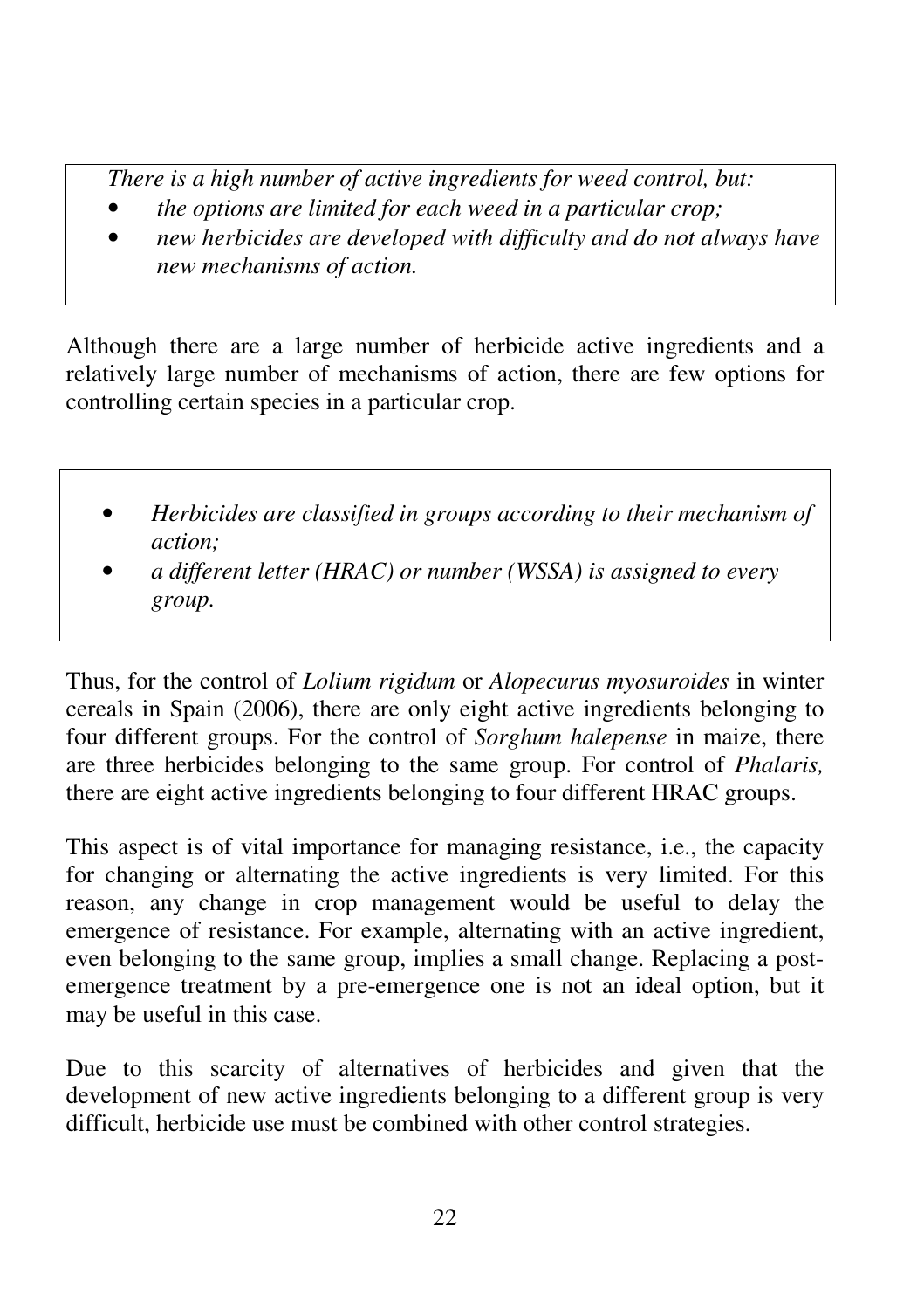The herbicide groups having a high selection pressure present a high risk of causing weed resistance in particular crops.

Herbicides that favour increased risk of resistance:

- act only in one target site;
- have common increased effectiveness:
- show persistence in weed control;
- are easily metabolized by weeds:
- are applied in large areas and repeatedly in a crop cycle continuously over the years;
- do not follow the conditions indicated in the product label, i.e., are applied at a rate higher or lower than the recommended rate, or are applied too early or too late.

*Herbicides should be used according to the label instructions:* 

- *at the appropriate state of weed development;*
- *at the appropriate crop stage;*
- *with the correct rate;*
- *under proper climate and soil conditions.*

# *Remember:*

• *use the lowest effective rate to reach the maximum efficacy.*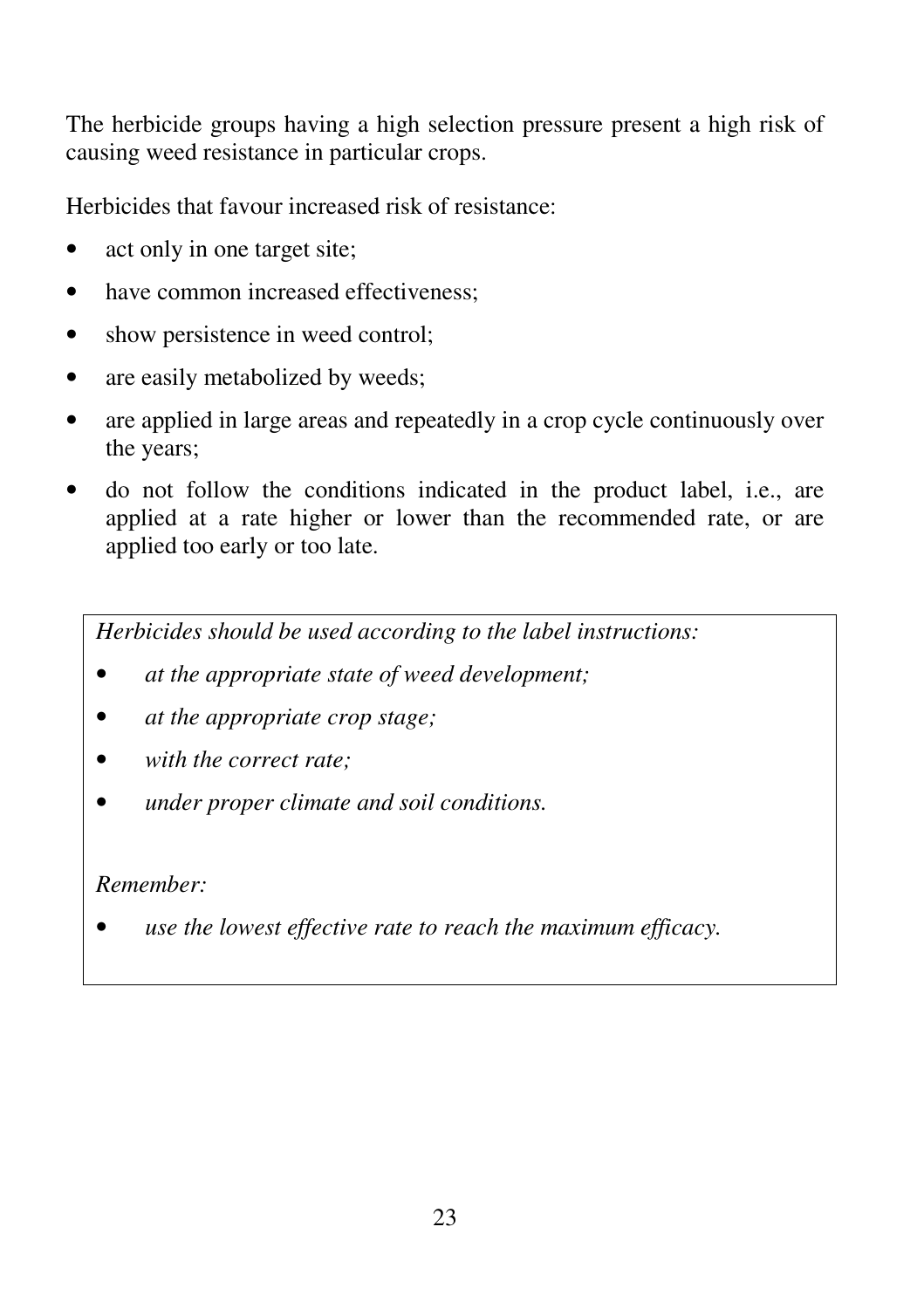| <b>HRAC</b>    | <b>MODE OF ACTION</b>           | <b>CHEMICAL GROUP</b>            | <b>ACTIVE INGREDIENT</b>                                      |
|----------------|---------------------------------|----------------------------------|---------------------------------------------------------------|
| <b>GROUP</b>   |                                 |                                  |                                                               |
| $\mathbf{A}$   | Acetil CoA carboxyl·lase        | Ariloxyphenoxypropionates (FOPs) | clodinafop, diclofop-methyl                                   |
|                | (ACCasa) Inhibitors             |                                  | fenoxaprop-p-ethyl, fluazifop-p-butyl                         |
|                |                                 |                                  | haloxifop-r-methyl, propaquizafop                             |
|                |                                 |                                  | quizalofop-p-ethyl                                            |
|                |                                 | Cyclohexanodiones (DIMs)         | clethodim, cycloxidim, tralkoxidim, profoxidim,               |
|                |                                 |                                  | tepraloxidim                                                  |
|                |                                 |                                  |                                                               |
| $\bf{B}$       | Acetolactate sintetase ALS      | Sulfonylureas                    | amidosulfuron, azimsulfuron                                   |
|                | <b>Inhibitors</b>               |                                  | bensulfuron-methyl, cinosulfuron, chlorsulforon,              |
|                |                                 |                                  | flazasulfuron, flupirsulfuron, imazosulfuron,                 |
|                |                                 |                                  | iodosulfuron mesosulfuron, metsulfuron, nicosulfuron,         |
|                |                                 |                                  | prosulfuron rimsulfuron,                                      |
|                |                                 |                                  | sulfosulfuron, tifensulfuron, triasulfuron, tribenuron-methyl |
|                |                                 | <b>Imidazolinones</b>            | imazametabenz, imazamox                                       |
|                |                                 | Pirimidiniltiobenzoates          | bispiribac-na                                                 |
|                |                                 | Triazolpirimidines               | florasulam                                                    |
| C1             | Inhibitors of photosynthesis in | Triazines                        | atrazine, simazine, terbutilazine                             |
|                | photosystem II                  |                                  |                                                               |
|                |                                 | Triazinones                      | metribuzin                                                    |
|                |                                 | Uracils                          | lenacil, terbacil                                             |
|                |                                 | Piridazinones                    | chloridazon                                                   |
|                |                                 | Fenil-carbamates                 | desmedifam, phenmedifam                                       |
| C <sub>2</sub> | Inhibitors of photosynthesis in | Ureas                            | chlortoluron, diuron, fluometuron, isoproturon,               |
|                | photosystem II                  |                                  | linuron, metobromuron,                                        |
|                |                                 | Amides                           | propanil                                                      |
| C <sub>3</sub> | Inhibitors of photosynthesis in | <b>Nitrils</b>                   | bromoxinil, ioxynil                                           |
|                | photosystem II                  |                                  |                                                               |
|                |                                 | Benzothiadiazinone               | bentazon                                                      |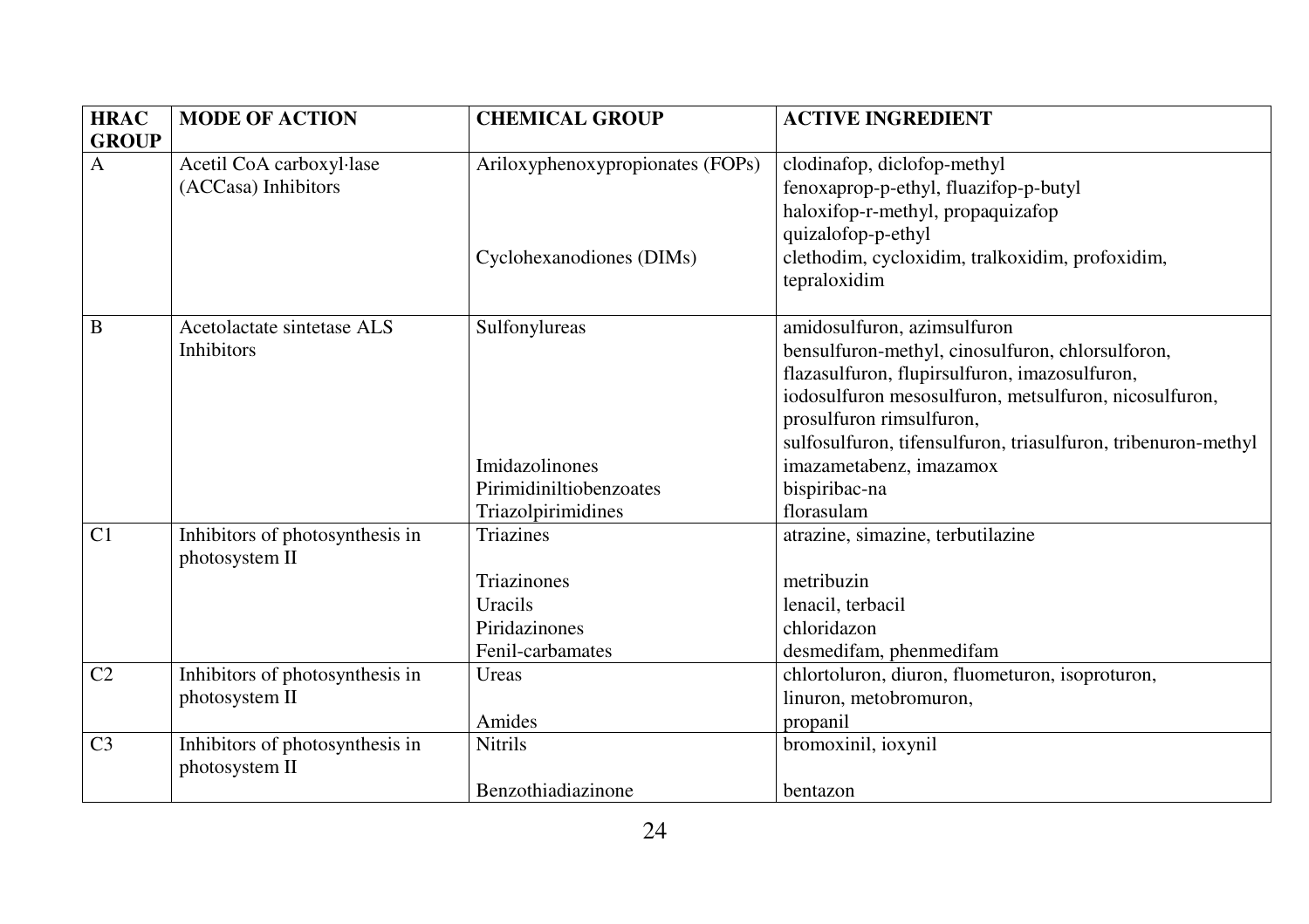| <b>HRAC</b>    | <b>MODE OF ACTION</b>              | <b>CHEMICAL GROUP</b> | <b>ACTIVE INGREDIENT</b>                                        |
|----------------|------------------------------------|-----------------------|-----------------------------------------------------------------|
| <b>GROUP</b>   |                                    |                       |                                                                 |
| ${\bf D}$      | Acceptor of electrons in           | <b>Bipiridilis</b>    | diquat, paraquat                                                |
|                | photosystem I                      |                       |                                                                 |
| $\,$ E         | Inhibition of protopofrinogen      | <b>Difenilethers</b>  | bifenox, oxifluorfen                                            |
|                | oxidase (PPO)                      | Fenilpirazols         | piraflufen-ethyl                                                |
|                |                                    | Oxadiazols            | oxadiazon                                                       |
| F1             | Bleachers: inhibitors of carotene  | Piridazinones         |                                                                 |
|                | biosynthesis (PDS)                 | Piridincarboxamides   | diflufenican                                                    |
|                |                                    | Others                | benflubutamide, flurochloridone                                 |
| F2             | Bleachers: inhibitors of 4-HPPD    | <b>Triketones</b>     | sulcotrione, mesotrione                                         |
|                |                                    | Isoxazoles            | isoxaflutol                                                     |
| F3             | Bleaching: inhibitors carotene     | <b>Difenileters</b>   | aclonifen                                                       |
|                |                                    | Isoxazolidinones      | clomazone                                                       |
|                |                                    | Triazols              | amitrol (=aminotriazol)                                         |
| G              | Inhibitors EPSP asa                | Glycines              | glyphosate                                                      |
|                |                                    |                       |                                                                 |
| $\overline{H}$ | Inhibitors glutamine synthetase    | Phosphinic acids      | glufosinate                                                     |
| $\overline{I}$ | Inhibitors DHP synthetase          | Carbamates            | asulam                                                          |
| K1             | Inhibitors of Microtubule assembly | Benzoic Acid          | chlortal                                                        |
|                | inhibition                         | <b>Benzamides</b>     | propizamide                                                     |
|                |                                    | Dinitroanilines       | benfluralin, etalfluralin, oryzalin, pendimethalin, trifluralin |
|                |                                    |                       |                                                                 |
| K2             | Mitosis inhibitors                 | Carbamatos            | chlorprofam                                                     |
| K3             | Inhibitors of cell division        | Acetamides            | napropamide                                                     |
|                |                                    | <b>Benzamides</b>     | propizamide                                                     |
|                |                                    | Chloroacetamides      | acetochlor, alachlor, dimetanamide, s-metolachlor,              |
|                |                                    |                       | propachlor                                                      |
| L              | Inhibitors of cell wall synthesis  | <b>Benzamides</b>     | isoxaben                                                        |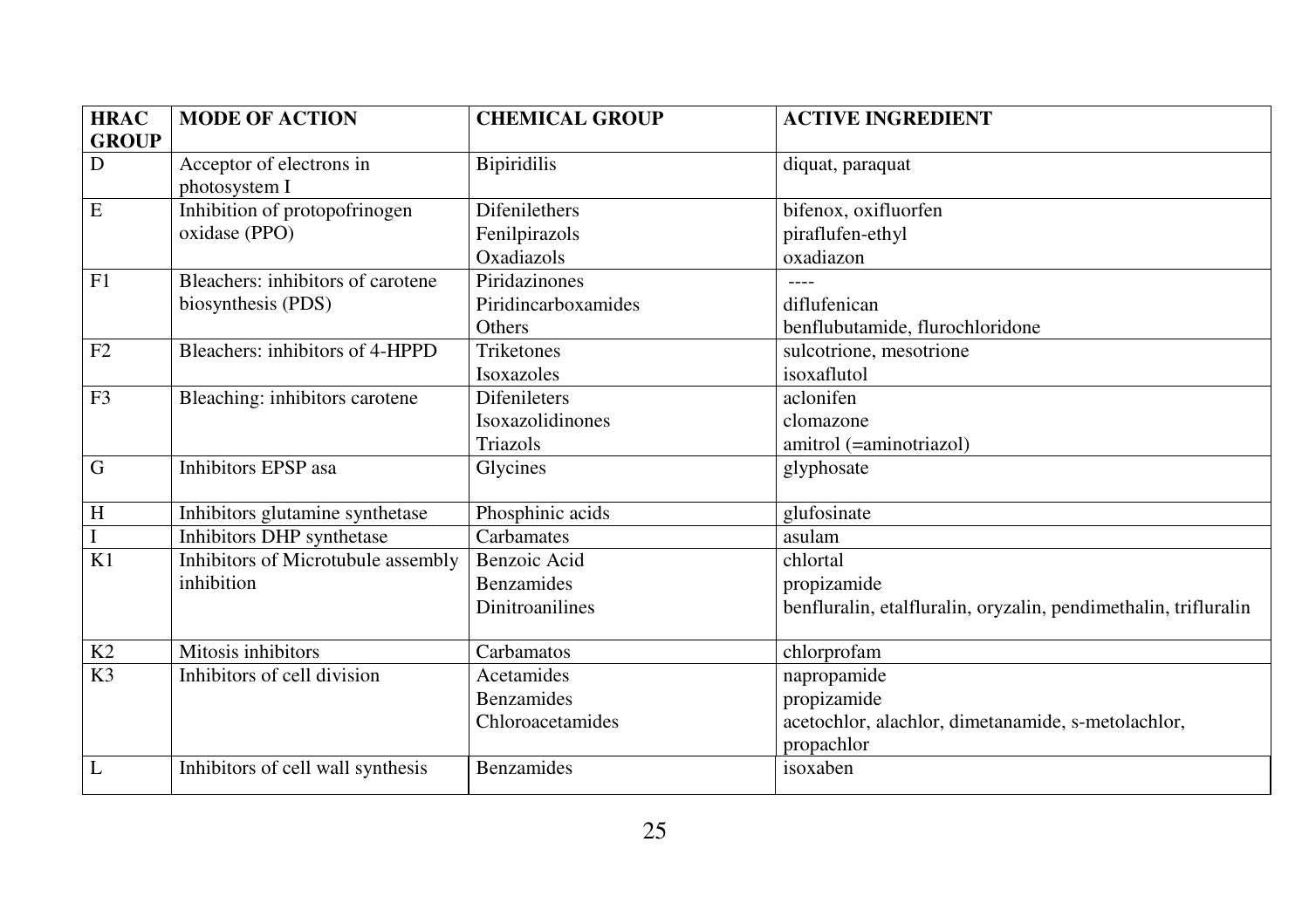| <b>HRAC</b>  | <b>MODE OF ACTION</b>                                 | <b>CHEMICAL GROUP</b>     | <b>ACTIVE INGREDIENT</b>                                  |
|--------------|-------------------------------------------------------|---------------------------|-----------------------------------------------------------|
| <b>GROUP</b> |                                                       |                           |                                                           |
|              |                                                       | <b>Nitrils</b>            | dichlobenil                                               |
| M            | Membrane dysfunction                                  | ----                      | $- - - -$                                                 |
| N            | Inhibitors lipid synthesis. They do                   | Thiocarbamates            | molinate, prosulfocarb, tiobencarb, tiocarbazil, trillate |
|              | not inhibit ACCase                                    | <b>Benzofurans</b>        | benfuresate, etofumesate                                  |
|              |                                                       |                           |                                                           |
| $\Omega$     | Similar action to indolacetic acid<br>auxin synthesis | Fenoxicarboxylic acids    | 2,4-D, 2,4 DP, MCPA, MCPP                                 |
|              |                                                       | Benzoic acids             | dicamba                                                   |
|              |                                                       | Carboxylic acids          | chlopyralid, fluroxypir, picloram, triclopyr              |
|              |                                                       | Quinolinacarboxylic acids | quinclorac                                                |
| P            | Inhibitors of auxyn transport                         | Phtalamates               | naptalam                                                  |
| $\mathbb{R}$ | $--- -$                                               | $--- -$                   | $- - - -$                                                 |
| S            |                                                       | ----                      | $---$                                                     |
| Z            | Unknown                                               | Pirazolin                 | difenzoquat                                               |
|              |                                                       | Organic arsenicals        | $---$                                                     |

**Table 4: Available herbicides in the Spanish market in 2006, grouped according to their mode of action and HRAC classification**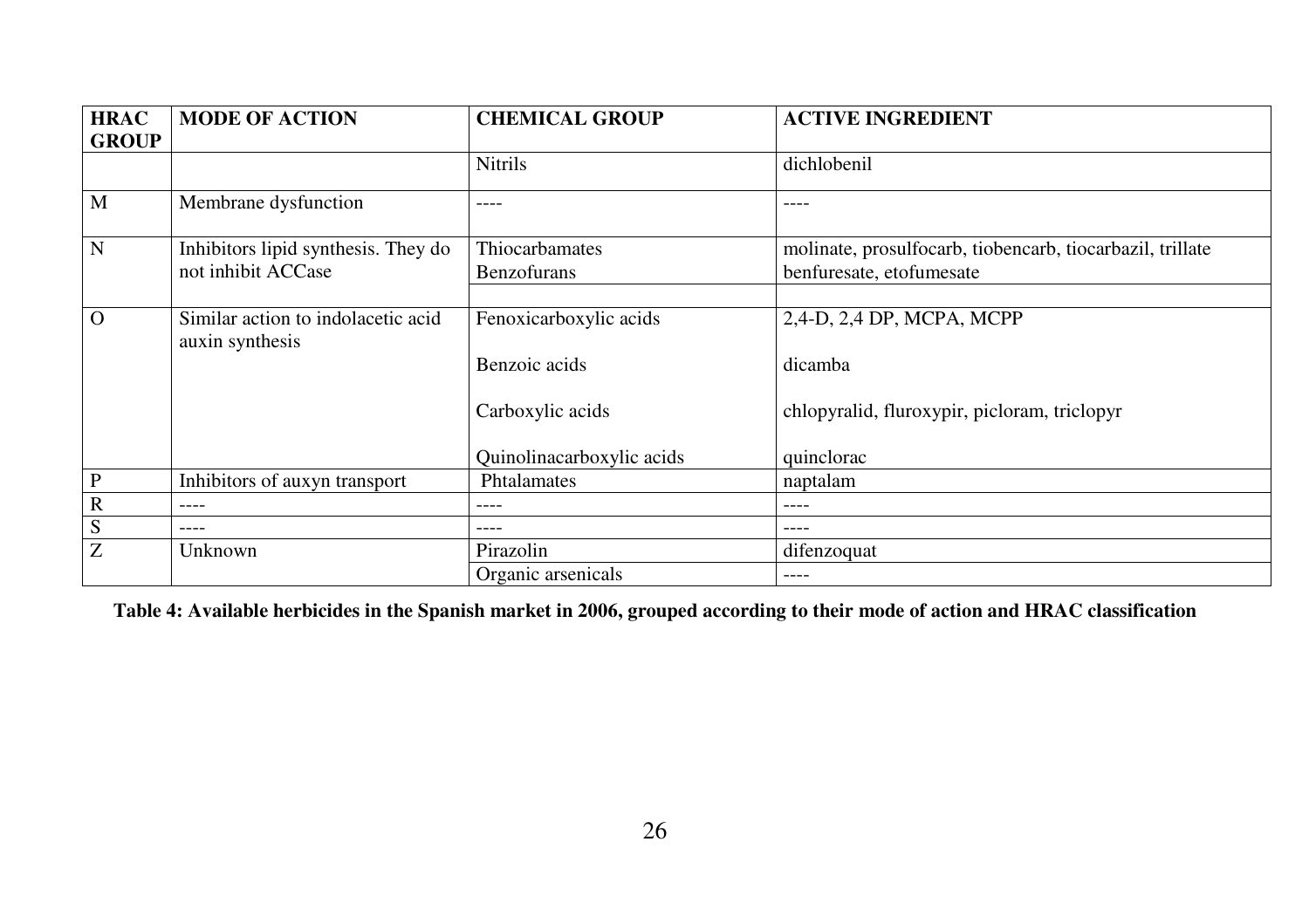# *3.1.2 Mixtures, rotations and herbicide sequences*

An aspect deserving attention is the use of herbicide mixtures (Arvalis, 2006; Beckie, 2006; Moss, 2005). It is also important to differentiate herbicide sequences and rotations of mixtures.

**Sequence of herbicide treatment** is understood as the application of two or more different herbicides or of the same herbicide applied in split rates in the same crop but with a lapse of time in between, normally one or two weeks. In this case, when the period of the time between applications is too short, for instance a few hours, the effect of the sequence can be equal to a mixture.

**Rotation,** however, is understood as the application of various herbicides but in different stages of the crop.

When two or more active ingredients are **mixed**, the first principle to follow is to increase efficacy. The increase would achieve higher weed control or a greater effect over a single species that is difficult to control with the application of a single herbicide.

However, herbicide mixtures cause other consequences – some of them still not well known – which are related to their mechanism of action by which they are metabolized by the plant, and through interactions between these processes. Obviously, in order to be mixed, the herbicides should be physically and chemically compatible (i.e., they should not flocculate or react adversely).

When herbicides are mixed with different mechanism of action, a selection of biotypes resistant to both active substances may occur.

The mode in which the herbicides metabolize is also affected when they are mixed. If they are metabolized in the same way, the selection pressure of the mixture continues to be high.

Finally, it is important to consider the possible interaction between the active ingredients. In this way, a simple additive action may be produced or a synergy, which means that the effectiveness obtained is higher than the sum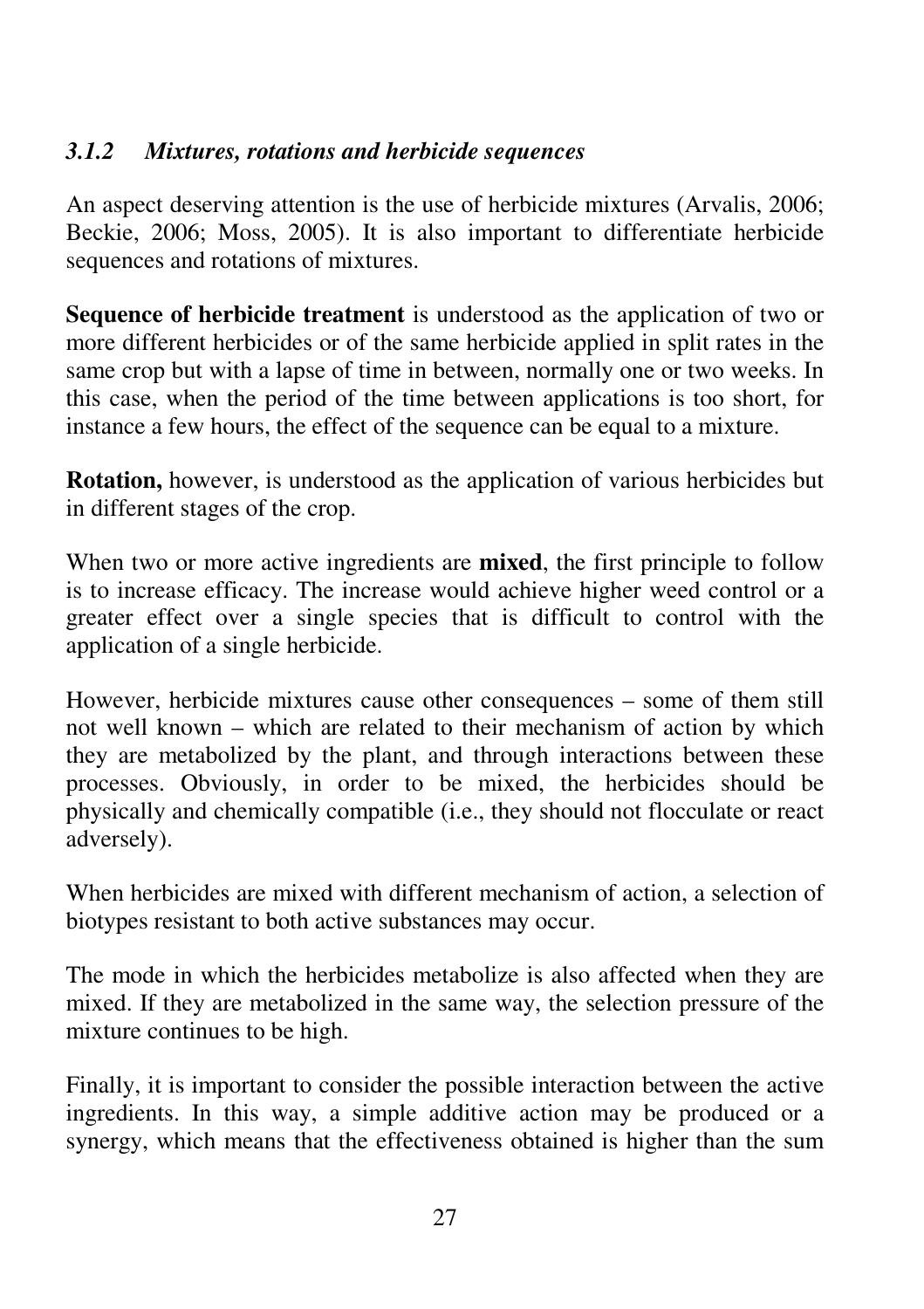of the effect of both herbicides. There is a third possibility, i.e., antagonism among them, in which the effectiveness obtained will be less than expected.

For all of these reasons, the rates of herbicides in mixtures are variable. Sometimes, the rates should be the same as that when the substances are used separately; in the case of synergy, the rate should be lower, and in the case of antagonism, it should be higher to obtain the same effects or to use these products in a sequence to avoid having to use a higher rate.

According to Beckie (2006), the following should be taken into account at the time of preparing a mixture.

Mixed herbicides should have similar effectiveness over the target weeds:

- their persistence should be of the same magnitude;
- the degradation mechanisms by the weeds should also be different;
- the rates should be adjusted to the current interactions between the mixed herbicides.

When the rotation and the herbicide mixtures are applied accurately, it is possible to delay resistance (Powles *et al.*, 1997). In any case, the efficacy of the application should be high to ensure that the seed bank in the soil will not be enhanced with seeds from resistant biotypes.

A controversial aspect is whether or not to continue using a herbicide with problems of resistance in a mixture. One view is to consider that this product is useless and dead and that its use should be stopped. Another opposing view is that the herbicide should not be abandoned since it continues controlling other species and may solve the problem when mixed with another herbicide that is effective over the resistant species.

However, if the second view prevails, then it may enable the herbicide resistance to be generated in other weed species.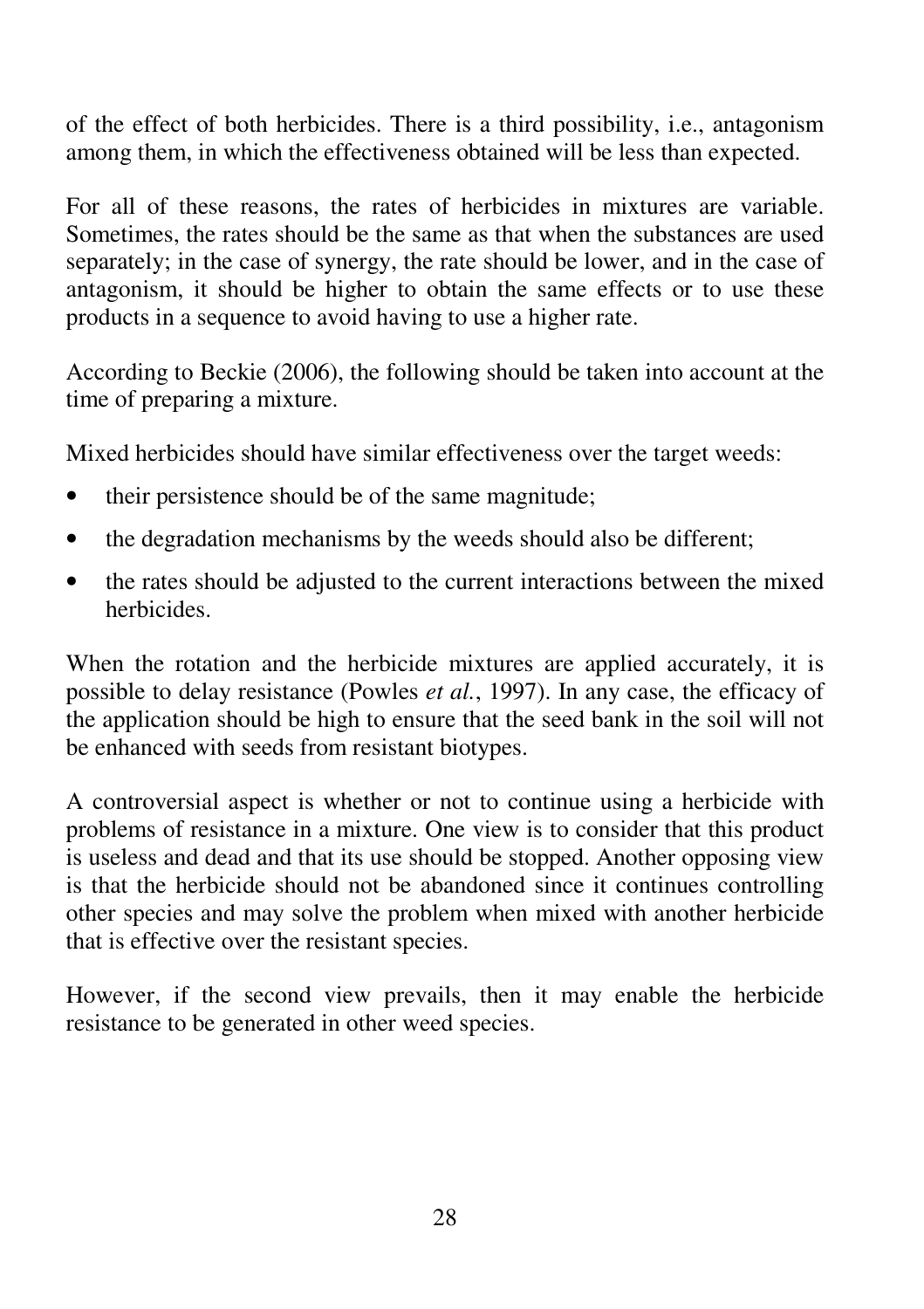# *3.1.3 Weed resistance to glyphosate*

As previously indicated, glyphosate is a herbicide that deserves special attention.

In a recent review, Powles and Preston (2006) describe the present situation of resistance to glyphosate. The worldwide consumption of this herbicide is high since it is used in several crops and is applied in pre-planting and postemergence directly on the weeds. Its use in soil conservation systems and, more recently, in genetically modified crops resistant to its application, have also increased its use. Its application in non-agricultural and forest areas is also important.

Due to this widespread use, many new biotypes have evolved resistance to glyphosate. According to Heap (2006), there are 12 weed species resistant to glyphosate. This is surprising since the resistance emerged after a long period of glyphosate use, over 20 years, and in high quantities of the herbicide. In the past, it was considered not likely to develop any resistance to glyphosate (Bradshaw *et al*., 1997).

At present, not only is there resistance of one species to glyphosate, but also both the number of resistant species and the number of sites of the world increase. The most recent was *Sorghum halepense* in Argentina, which has become of special importance, since here the problem is with a perennial plant prevailing in summer crops, such as maize and soybean (Leguizamon, 2006).

There are several publications related to glyphosate resistance; in Australia, for example, various initiatives of the National Glyphosate Sustainability Working Group (2006) are well known. It is also interesting to consult the websites of Monsanto (2006) and Syngenta (2006), where this topic is widely explained with abundant references.

The mechanisms of the weeds to avoid glyphosate action are gene mutation expressed by aminoacid 106 of the enzyme 5-enolpyruvylshikimate-3 phosphate synthase (EPSPS) as metabolic resistance, in which the herbicide transport is reduced in the plant meristems. Heap (2006) refers to a *Lolium*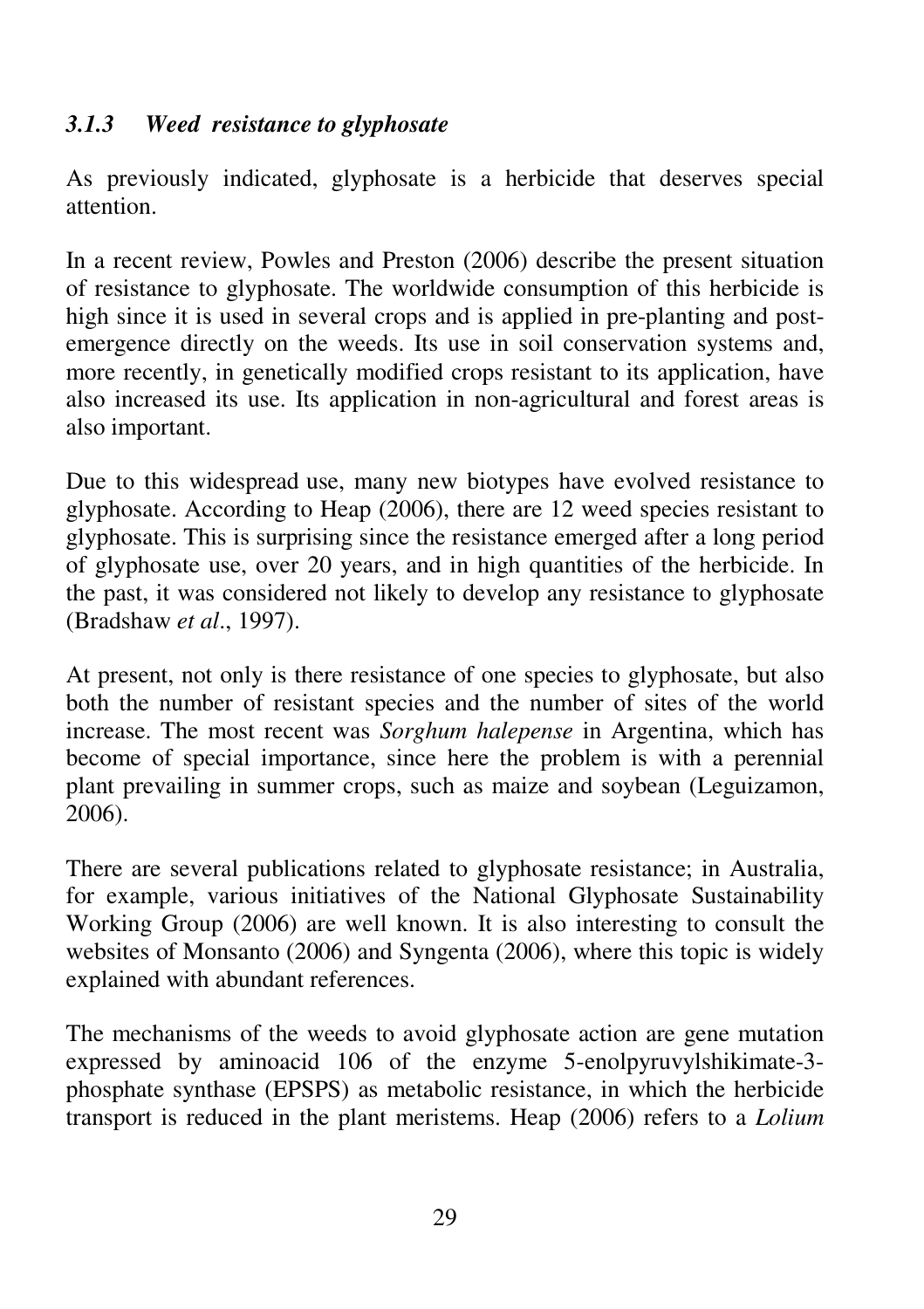*rigidum* population having multiple resistance to glyphosate with three different mechanisms of action.

# *3.1.4 The use of genetically modified crops resistant to glyphosate and weed control*

There is a dual perspective on the use of genetically modified crops resistant to herbicides as concerns weed control.

The use of these crops sporadically, reasonably, and not continuously but systematically may bring another possibility for herbicide rotations, and may also be a good tool for improved weed management. This possibility helps to prevent problems of herbicide resistance.

However, when used continuously, the risk related to herbicide use – flora inversion, residues in water and resistance – increased substantially.

All this is highly relevant in the use of glyphosate. Its broad spectrum of action and high efficacy may promote flora inversion, particularly when it is used continuously for several years in large areas. In addition, since it is a low-cost herbicide, its use can become massive.

Further, its use is particularly dangerous when weeds of the same genus of the crop prevail. This phenomenon may cause crossing so that the weed will inherit the resistance conferred to the crop. Examples are wild rice in rice crops and various cruciferous plants in rape. Where this is not the situation, the risk comes from the repetitive herbicide use.

A positive aspect of glyphosate use in genetically modified crops is that it makes it possible to easily solve some cases of weed infestations, such as late annual grassweeds infestations in maize and soybean, in which other herbicides cannot be used, which are normally less effective and more expensive.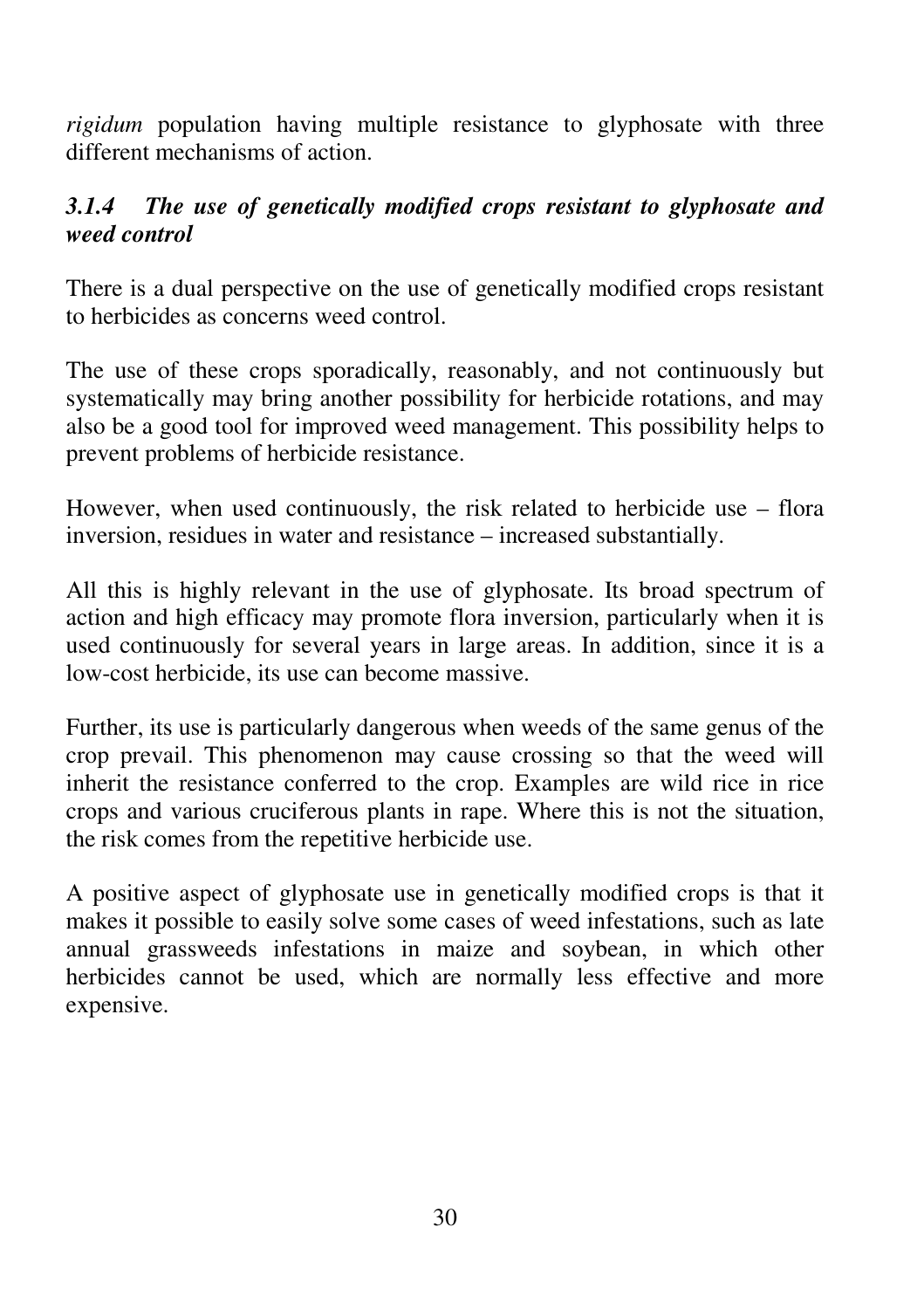The recommendations of CASAFE-CIAFA (2006) for the prevention and management of *Sorghum halepense* resistance in soybean are:

- plant HR soybean in a plot free of emerged weeds, using a recommended herbicide and, if resistant plant biotypes are observed, proceed to their mechanical removal in order to avoid seed setting and dispersal;
- plant certified seeds, free of weed seeds. The use of seeds from infested plots may spread the weed to other areas;
- during the harvesting process, start the work in plots that are not weedinfested and leave the others to the end;
- once the harvest is complete, carry out an exhaustive cleaning of the machinery used in the plots; all materials collected from this operation should be burned;
- keep a continued watch over the plots before and after each herbicide application for early detection of any possible failure;
- avoid the flowering and seed setting of *Sorghum halepense* plants one of the main objectives. In case the plants are able to seed set, it will be necessary to safely cut and destroy the weed panicles to prevent the spreading of weed seed.

*Herbicide-resistant genetically modified crops are a double-edged tool for weed control:* 

- *on the one hand, they enable farmers to implement improved herbicide rotation;*
- *on the other hand, they may bring about the excessive use of the herbicide.*

 *It is for this reason that they should be used with caution, following the label instructions.*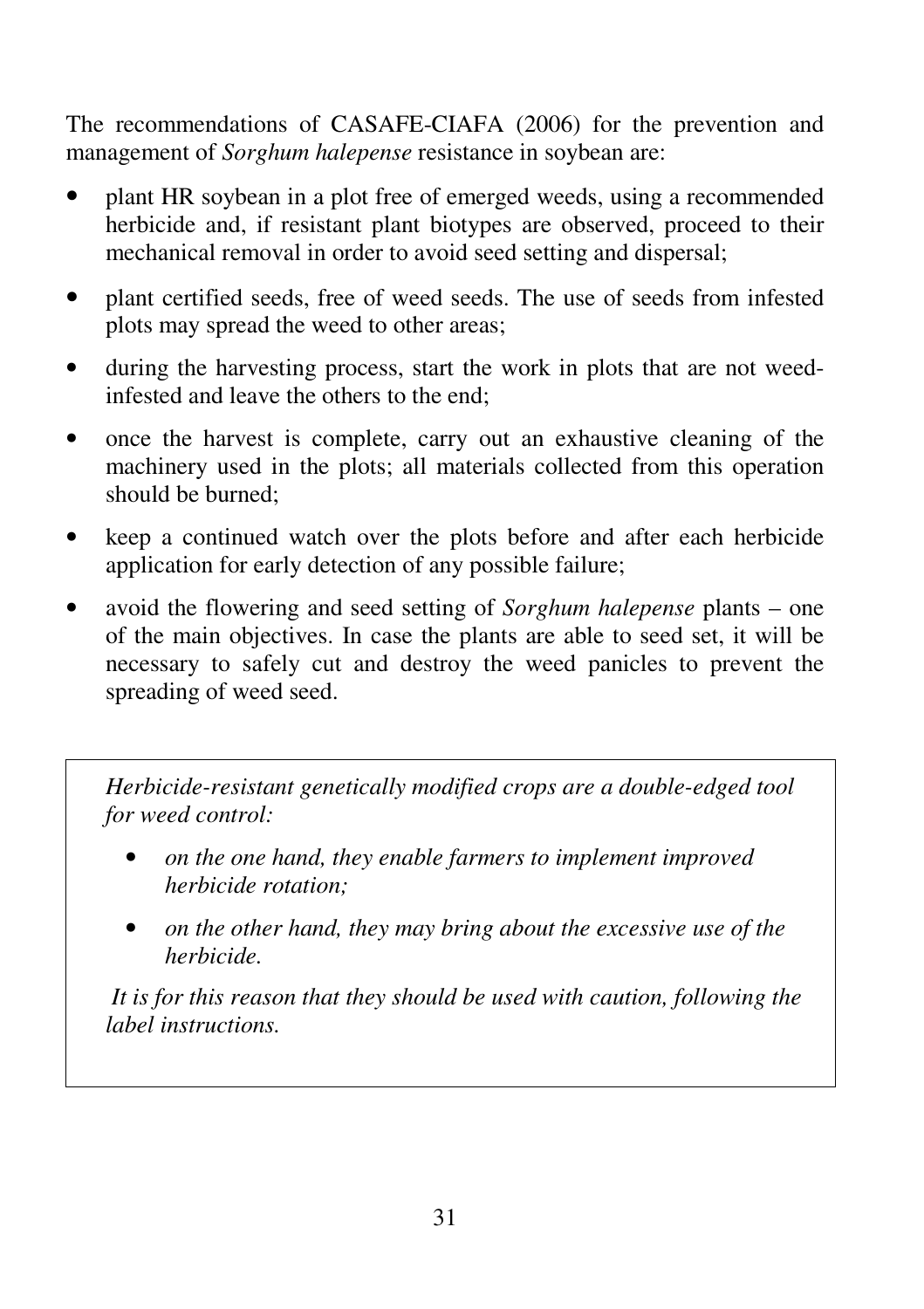#### **References on chemical weed control and resistance**

- **ARVALIS.** 2006. *Melanges de produits phytosanitaires*. (available at http://www.arvalisinstitutduvegetal.fr/fr/melanges.asp). Consulted on 28 December 2006.
- **Beckie, H.J.L., Heap, I.M., Smeda, R.J and Hall L.M.** 2000. Screening for herbicide resistance in weeds. *Weed Technology*, 14:428-415 pp.
- **Beckie, H.J.** 2006. Herbicide-resistant weeds: management tactics and practices. *Weed Technology*, 20:793-814 pp.
- **Bernal E., Charles, R., Riches, J. & Caseley, C**. 2000. P*revención y manejo de malezas resistentes a herbicidas en arroz: experiencias en América Central con Echinochloa colona* Centro Agronómico Tropical de Investigación y Enseñanza (CATIE), Turrialba (Costa Rica), 136 pp.
- **Bradshaw, L.D., Padgette S.R., Kimball, S.L. & Wells, B.H**. 1997. Perspectivas on glyphosate resistance. *Weed Technol*ogy, 11:189-198.
- **CASAFE-CIAFA**. 2006. Se confirma la resistencia de un biotipo de *Sorghum halepense* a glifosato en Tartagal, Salta. Información de prensa, 16 de agosto. http://www.monsanto.com.ar/h/biblioteca/informes/AlepoResistComun icado2006.pdf
- **Catizone, P. & Zanin, G.** 2001. *Malerbologia*. Bologna, Italy, Patron Editore. 925 pp.
- **Chueca, C., Cirujeda, A., De Prado, R., Diaz, E., Ortas, L., Taberner, A. & Zaragoza, C**. 2005. Colección de folletos sobre manejo de poblaciones resistentes en *Papaver, Lolium, Avena y Echinochloa*. SEMh Grupo de Trabajo CPRH.
- **Colquhoun, J.** 2001. *Perennial weed biology and management*. Oregon, USA, Oregon State University.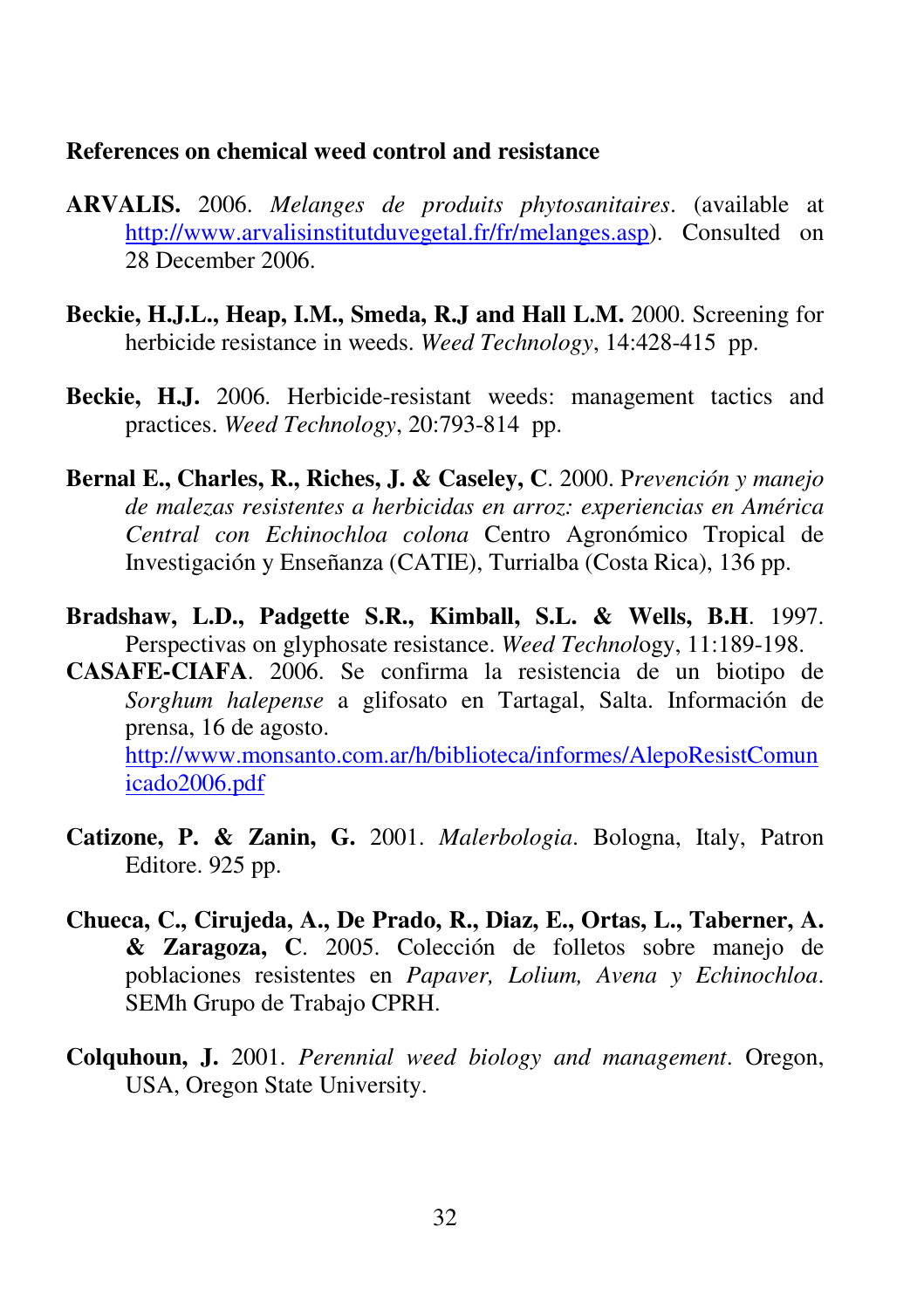- **CRC for Australian Weed Management.** 2006. *Integrated weed management manual.* (available at http://www.weeds.crc.org.au). Consulted on 27 December 2006.
- **CRC for Australian Weed Management** 2005. *Presentation of information sessions to small groups en Introductory weed management manual*. 15 pp.
- **De Prado, R. & Franco, A.** 2004. Cross-resistance and herbicide metabolism in grass weeds in Europe: biochemical and physiological aspects. *Weed Science*, 52:441-447 pp.
- **EEAOC** (Estación Experimental Agroindustrial Obispo Colombres). 2006. Av. William Cross 3150 - C.P. T4101XAC- Las Talitas – Tucumán, Argentina. (available at http://www.eeaoc.org.ar). Consulted on 28 December 2006.
- **EPPO** (European and Mediterranean Plant Protection Organization). 2002. *Efficacy evaluation of plant protection products.* Resistance risk analysis 1/213(2) pp.
- **FAO** 1996. *Manejo de malezas para países en desarrollo*. FAO Producción y Protección Vegetal. Edit. Labrada R., Parker C. y Caseley J., Rome, 404 pp. (Available at: http://www.fao.org/docrep/t1147s/t1147s00.htm)
- **FAO** 1997. Reunión regional resistencia de malezas a herbicidas. Jaboticabal, Unesp, Brasil. (available at: http://www.fao.org/ag/AGP/AGPP/IPM/Weeds/Download/ihrcla.pdf)
- **FAO** 2001. Summary of the Workshop on *Echinochloa* Control. Institute of Plant Protection, Beijing, China.
- **Farmassist** 2006. *Información de Syngenta sobre manejo de resistencias* (available at http://www.farmassist.com/sitemap.asp). Consulted on 28 December 2006.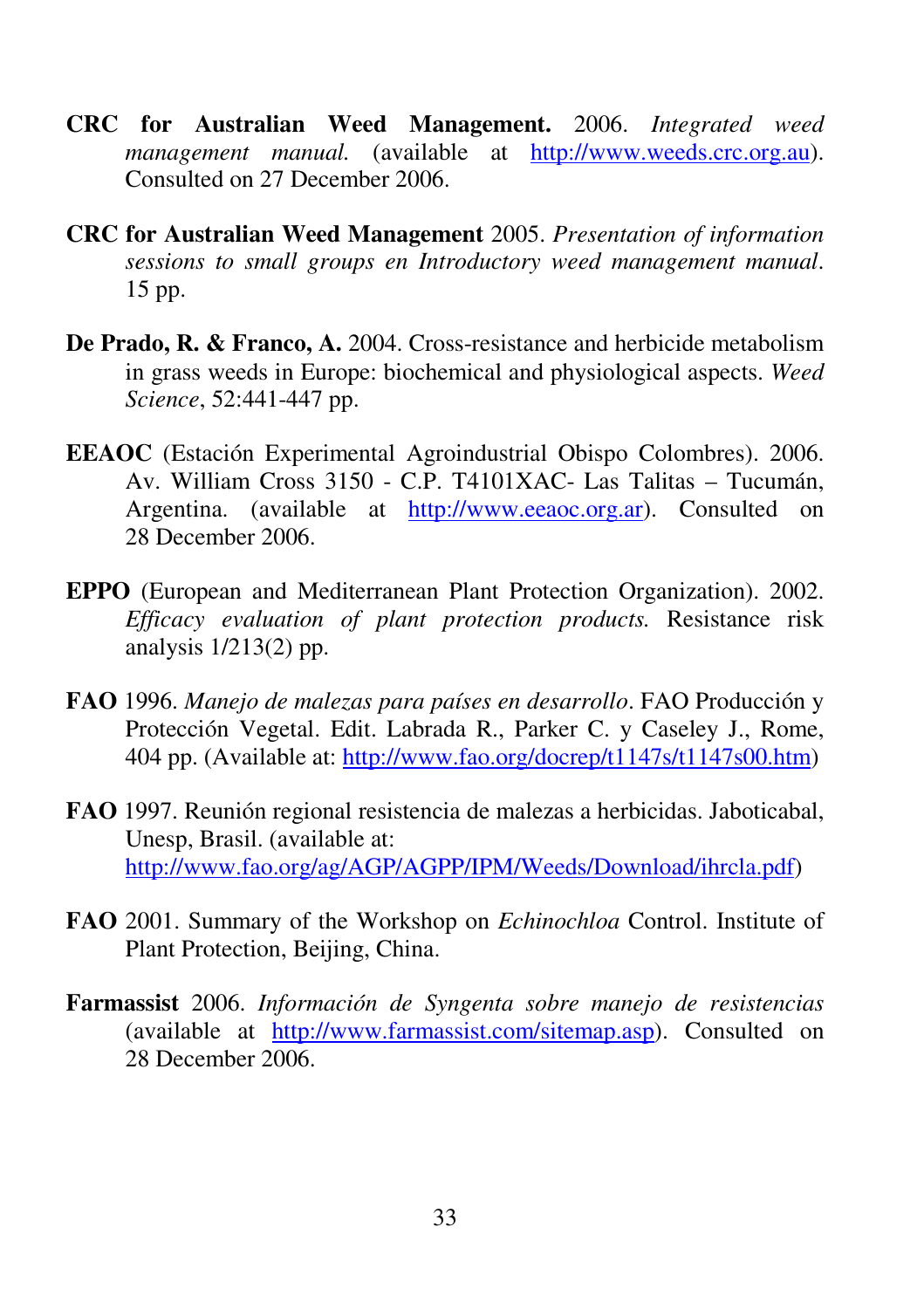- **Fernández-Quintanilla, C., Garrido, M. & Zaragoza, C.,** eds. 1999. *Control integrado de las malezas. Buenas Prácticas Agrícolas*. Phytoma España S.L. Valencia, Spain. 271 pp.
- **Heap, I.** 2005. *Criteria for confirmation of herbicide-resistant weeds with specific emphasis on confirming low level resistance* (available at http://www.weedscience.com).
- **Heap, I.** 2006. *The international survey of herbicide-resistant weeds*. 10 December 2006. (available at http://www.weedscience.com).
- **Hobbs, P.R. & Bellinder, R.R.** 2004. Weed management in less developed countries. *In* M. Dekker, ed. *Encyclopedia of Plant and Crop Science*. Marcel Dekker, Inc. NY, NY 1295-1298 pp.
- **HRAC.** 1999. *Detecting herbicide resistance. Guidelines for conducting diagnostic tests and interpreting results* (available at http://www.plantprotection.org/hrac/detecting.html).
- **Labrada, R.** 1996. FAO. Weed control in rice. *In* "*Weed management in rice*" edited by Auld B. A. & Kim K.U., FAO Plant Production and Protection Paper N°139. Rome, 3-5 pp.
- **Leguizamón, E.** 2006. *Sorghum halepense*. L. Pers. (Sorgo de Alepo): base de conocimientos para su manejo en sistemas de producción. Unpublished.
- **Luchin, M., Zanin, G. & Parrini, P.** 2001. Resistenza delle malerbe agli erbicidi. *In* P. Catizone & G. Zanin. 2001. *Malerbologia*. Bologna, Italy, Patron Editore.
- **Malik, R.K. & Brown, H., Cussans, G.W. Devine, M.D. Duke, S.O., Fernández Quintanilla, C., Helweg, A., Labrada, R.E., Landes, M., Kudsk, P. eds. & Streibig, J.C.** 1996. *Herbicide resistant weed problems in developing world and methods to overcome them. Proceedings of the Second International Weed Control Congress,*  Copenhagen, Denmark, 25-28 June 1996.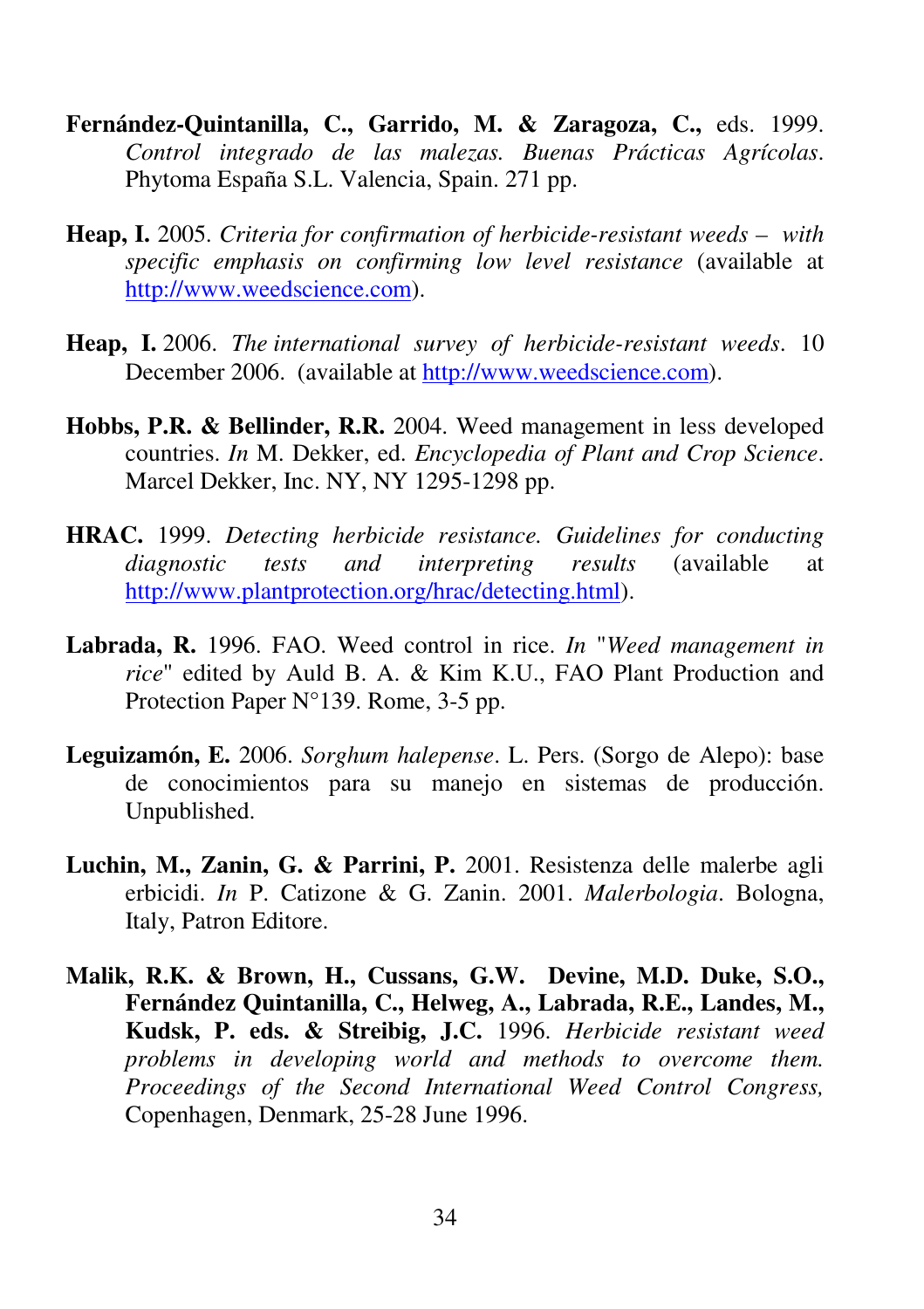- **Mallory-Smith, C.A. & Retzingher, E.J.** 2003. Revised classification of herbicides by site of action for weed resistance management strategies. *Weed Technology,* 17:605-619 pp.
- **Marsh S., Casimero, M., Llewellyn, R. & Beltran, J.** 2006. Working with farmers to develop practical weed management techniques for directseeded rice in the Philippines. *In* Proceedings of APEN International Conference, 6-8 March 2006, Beechworth, Victoria, Australia.
- **Monsanto Argentina, Departamento Técnico.** 2006. Investigación sobre la dificultad de controlar *Sorghum halepense* en la Argentina. *Boletín Técnico*. (available at: http://www.planetasoja.com/trabajos/trabajos800.php?id1=6279&idSec  $=21$ &publi= – in Spanish). Consulted on 21 December 2006.
- **Monsanto Company.** 2006. *Información sobre resistencias*. (available www.weedresistancemanagement.com). Consulted on 28 December 2006.
- **Moss, S.R.** 2006. Herbicide resistance: new threats, new solutions? HGCA Conference, 25 and 26 January 2006. *Arable crop protection in the balance: profit and the environment*, available at: http://www.hgca.com/publications/documents/cropresearch/Paper\_12\_ Stephen\_Moss.pdf
- **Moss, S.R., Clarke, J.H. & Tatnell, L.V.** 2005. Herbicide Resistance Management Evaluation of Strategies (HeRMES). Research Project PT0225 Final Report. (available at http://www.defra.gov.uk/science/project\_data/DocumentLibrary/PT022 5/PT0225\_2663\_FRP.doc)
- **Moss, S.R.** 1995. *Techniques* for determining herbicide resistance. Proceedings of the Brighton Crop Protection Conference --Weeds, 547-556 pp.
- **Mueller, T. C., Mitchell, P.D., Young, B.G. & Culpepper, A.S.** 2005. Proactive versus reactive management of glyphosate-resistant or tolerant weeds. *Weed Technolog*y, 19:924-933 pp.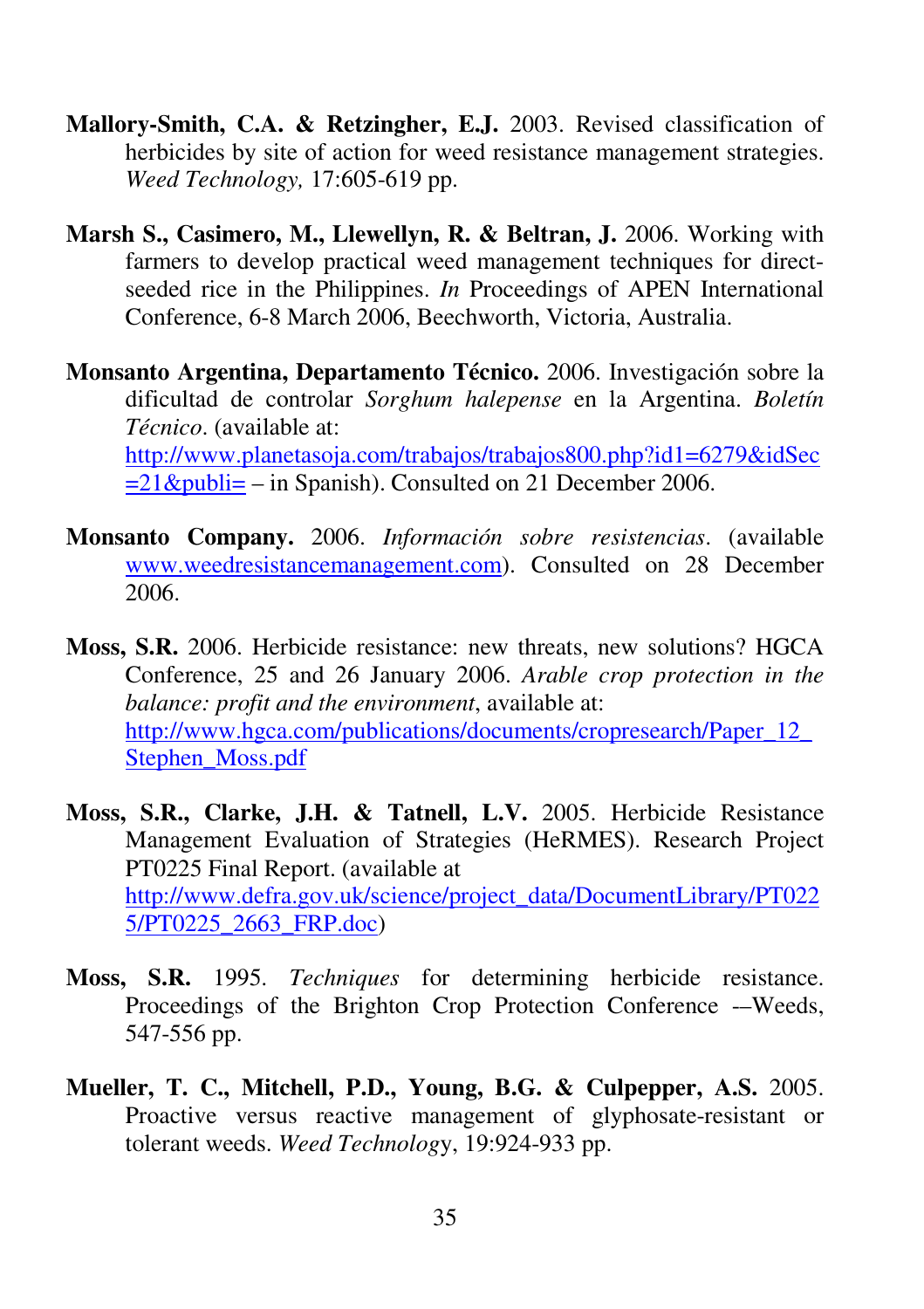- **National Glyphosate Sustainability Working Group**. 2006. *Keeping glyphosate resistance rare in Australian cropping*. Brochure. 2 pp.
- Neve, P. & Powles, S. 2005 High survival frequencies at low herbicide use rates in populations of Lolium rigidum result in rapid evolution of herbicide resistance. *Heredity*, 95: 485–492 pp.
- **Orson, J.H.** 1999. The cost to the farmer of herbicide resistance. *Weed Technology*, 13:607-611 pp.
- **Owe, M.D.K.** 1997. Risks and benefits of weed management technologies. In R. De Prado., J. Jorrin & L. García-Torres, eds. *Weed and crop resistance to herbicides*. Klouwer Academic Press Publishers. London, 291-297 pp.
- **Pesticides Safety Directorate.** 2005. Resistance Action Group: September 2005 Special Meeting. (Avaliable at: http://www.pesticides.gov.uk/rags.asp?id=714#September2005)
- **Pesticide Safety Directorate.** 2006. Resistance Action Group: www.pesticides.gov.uk/rags.asp
- **Powles, S.B. & Preston, C.** 2006. Evolved glyphosate resistance in plants: biochemical and genetic basis of resistance. *Weed Technology*, 20:282– 289 pp.
- **Powles, S.B., Preston, C., Bryan I. & Jutsum, A.** 1997. Herbicide resistance: impact and management. *Adv. Agron*., 58:57-93 pp.
- **Powles S. & Preston, C.** 1995. *Herbicide cross resistance and multiple resistance in plants*. http://www.pestresistance.com/Publications/HerbicideCrossResistancea ndMultipleResistance/tabid/224/Default.aspx
- **Prado, R., De, Prado, J.L. Osuna, M.D., Taberner, A. & Heredia, A.**  2001. Is Diclofop-methyl resistance in *Lolium rigidum* associated with a lack of penetration. The BCPC Conference: Weeds, 2001, Volume 1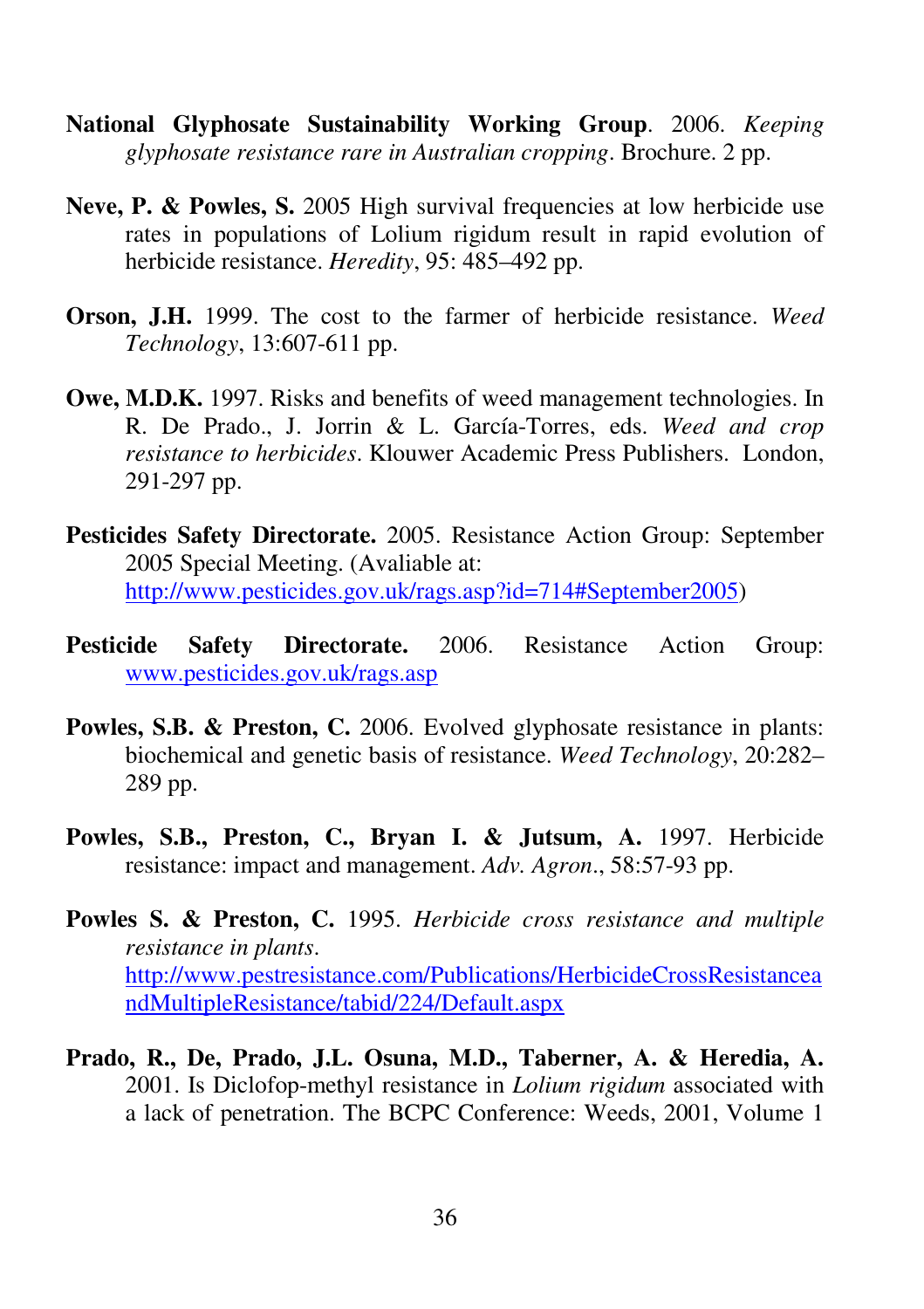and Volume 2. Proceedings of an international conference, Brighton, UK, 12-15 November 2001, 2001 8 A: 545-550 pp.

- **Preston, C., Stewart, V., Storrie, A. & Walter, S.** 2006. Integrated weed management in Australian cropping systems CRC for Australian Weed Management, 248 pp.
- **Qin Yu, Cairns, A. & Powles, S.** 2007. *Glyphosate, paraquat and ACCase multiple herbicide resistance evolved in a Lolium rigidum biotype*. Planta 225 (2): 499-513 pp.
- **Rakesh, C.** 2004a. *Managing herbicide-resistant weeds.* West Virginia, USA, Cooperative Extension Service, West Virginia University.
- **Rakesh, C.** 2004b. *Update on ALS-resistant Johnsongrass in Hardy County*. West Virginia, USA, Cooperative Extension Service, West Virginia University.
- **Sans, X. & Fernández-Quintanilla,** eds. 1997. *Biología de las malezas de España*. Valencia, Spain, Phytoma España S.L.. 117 pp.
- **Storrie, A.** 2006. *Herbicide resistance mechanisms and common HR misconceptions. 2006 grains research update for irrigation croppers*. Brochure. 3 pp.
- **Urbano, J.M., Borrego, A., Torres, V., Jiménez, C., León, J.M. & Barnes, J.** 2005. Glyphosate-resistant hairy fleabane (*Conyza bonariensis*) in Spain. Weed Science Society of America. Abstract. 118 pp.
- **Valverde, B.** 2001. Weed management in Latin America. *Pesticide Outlook* 13: 79-81 pp.
- **Valverde, B.** 2004. Manejo de la resistencia a los herbicidas en los países en desarrollo. In *Manejo de malezas para países en desarrollo*, by R.E. Labrada. Addendum. FAO. Rome (Available at: http://www.fao.org/docrep/007/y5031s/y5031s0h.htm#bm17)
- **WAHRI.** Web site: http://wahri.uwa.edu.au/.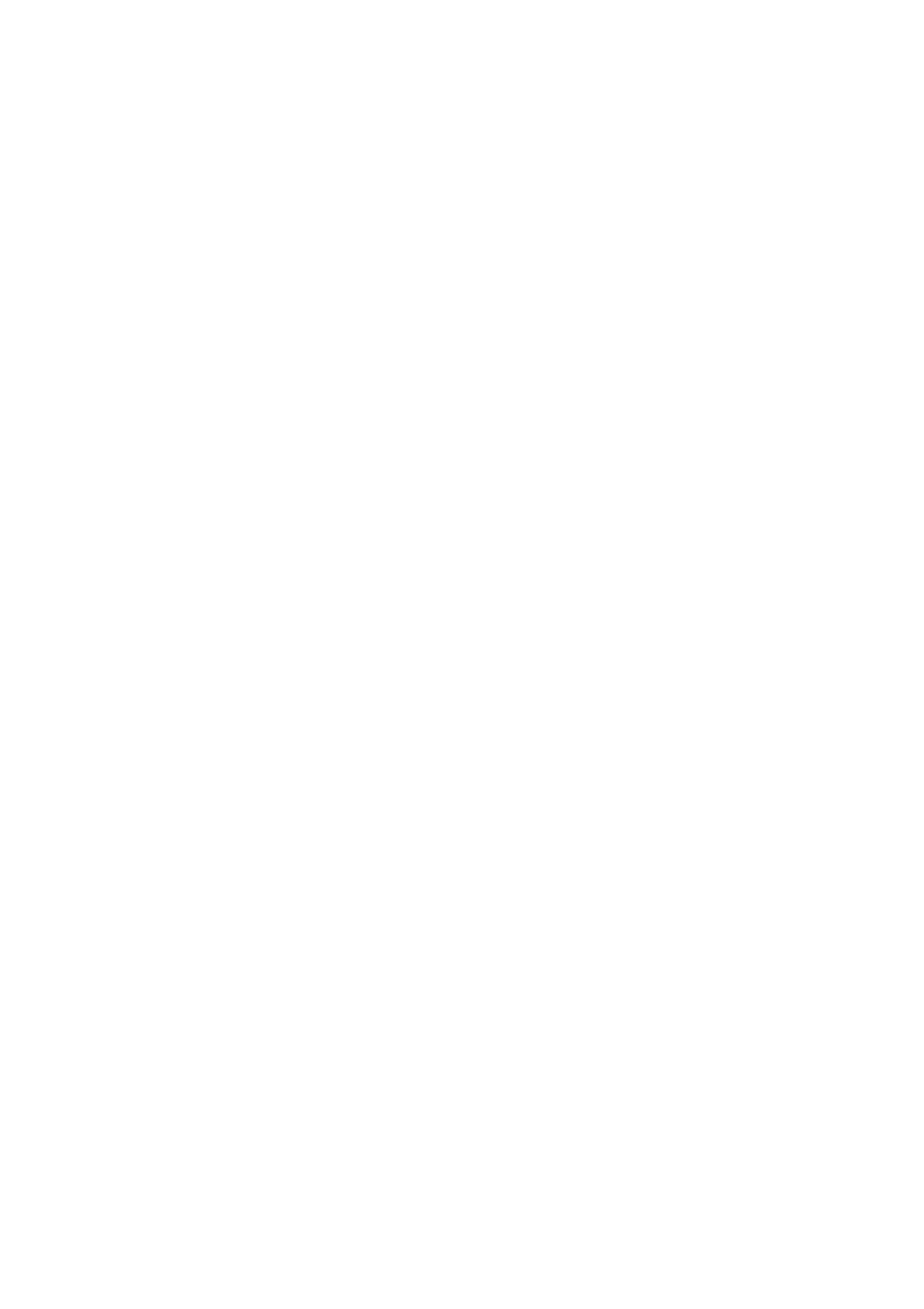## **3.2 Non-chemical systems for preventing herbicide resistance**

## *3.1.1 Introduction*

Generally, the available information on the prevention of resistance for technical personnel and farmers puts more emphasis on the alternation of herbicides with different mode of action. Other weed control systems are rarely described as alternatives despite their recognized usefulness in reducing selection pressure, with the assumption that their features are sufficiently understood. These non-chemical methods are considered oldfashioned and difficult to mechanize, but are currently gaining great importance for the prevention and control of herbicide-resistant weeds.

In this chapter, some preventative and agronomic methods are described, such as rotations, intercropping and delayed planning, among others. Some advantages and disadvantages of physical methods, including hand weeding, slashing, conventional tillage, precision weeding and thermic weeding, are discussed. Special attention is given to mulching with plastic, biodegradable materials and paper, as well as the use of plant residues for covering soil, their direct effects (barrier and allelopathy) and indirect effects on the environment.

# *3.1.2 Preventative methods*

Prevention methods aim to prevent the spread of seeds and propagules, i.e., the establishment of troublesome species. They are very effective if implemented in the long term, but unfortunately are not widely used due to their apparently low efficacy. Generally, these measures are effective in reducing the weed seed bank in the soil, preventing the invasion of new indigenous or exotic species (use of certified clean seed, substrates, substrates and clean organic amendments [compost], hindering the spread of weeds (improving drainage, weeding in patches, post-harvest cleaning), and above all, through early detection of infestations (Zaragoza, 1999). For prevention, some principles should be taken into account as a general strategy (Table 5) as well as risk factors for evolving resistance (Table 6).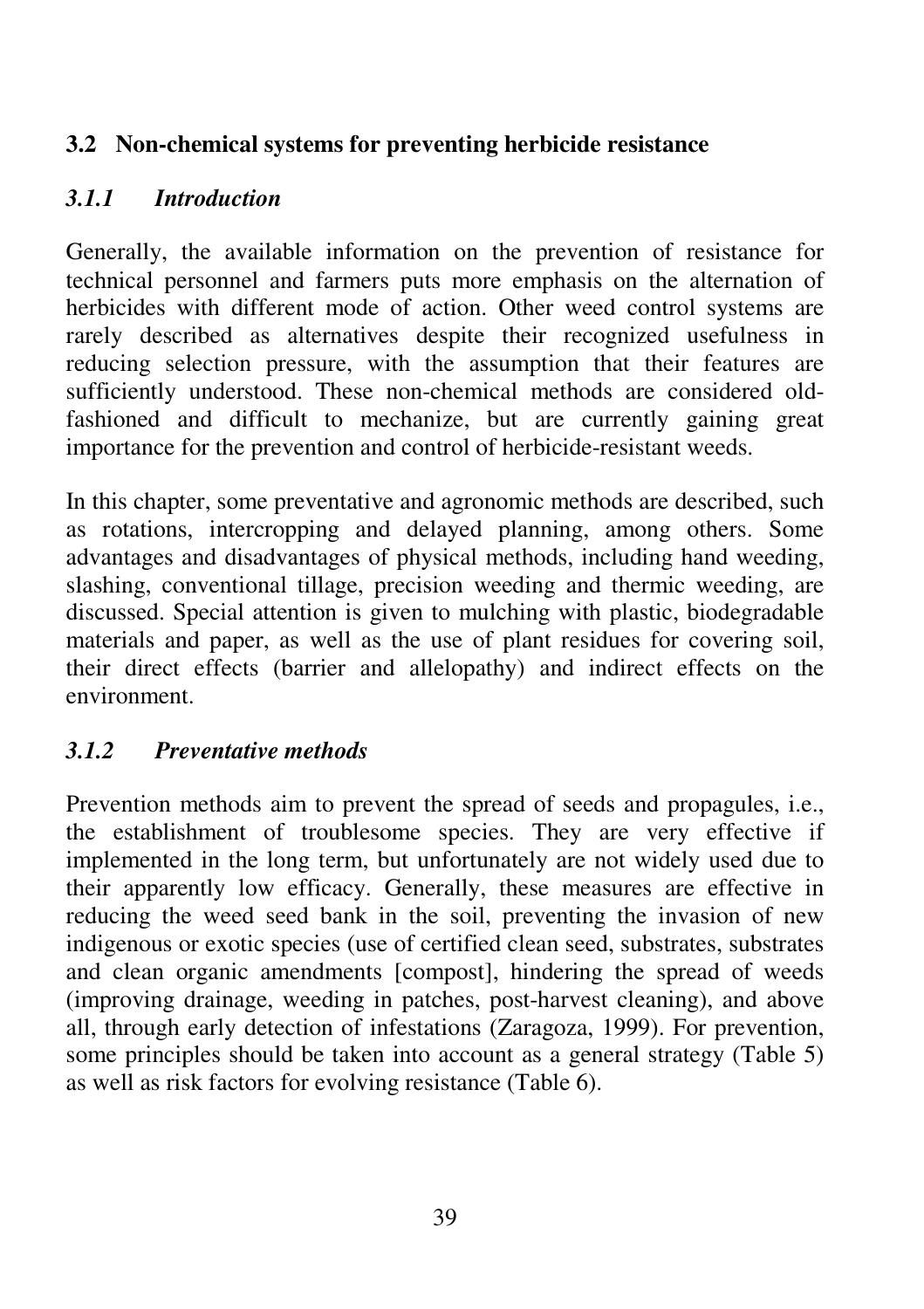- 1. Assess the resistance risk factors of resistance in each field, plot or land. The precise weed identification is essential.
- 2. Regularly monitor the fields and take early action to prevent patches and spreading (scouting, written records, hand weeding).
- 3. Minimize seed spread within and between fields (cleaning machinery, equipments, irrigation water, manure, grazing, etc.).
- 4. Integrate chemical and non-chemical methods in a long-term strategy (tillage, rotation, planting date, varieties and irrigation management).

#### **Table 5: Principles of the overall strategy for preventing herbicide resistance**

Source: WRAG, 2003

| <b>Factors</b>            | Low Risk                | High Risk              |
|---------------------------|-------------------------|------------------------|
| Crop alternatives         | Complete rotation       | Monocropping           |
| Level of weed infestation | Low                     | High                   |
| Tillage system            | Annual till             | Continuous no till     |
| Type of weeding           | Only mechanical         | Only with herbicides   |
| Types of applied          | With different modes of | With only one mode of  |
| herbicides in rotation    | action                  | action                 |
| Herbicide effectiveness   | Good                    | It has declined slowly |
| during the last three     |                         | during the last years. |
| years                     |                         |                        |
| Resistance developed in   | N <sub>0</sub>          | Yes                    |
| the area                  |                         |                        |

#### **Table 6: Risks factors in developing resistance according to agronomical practices**

Source: CPRH, 2000 and WRAG, 2003

### *3.1.3 Agronomical methods*

Agronomical or cultural methods mainly include crop rotation and intercropping. Crop rotations are valuable in controlling weeds and other pests and diseases. They require cropped plants to proliferate, but weeds –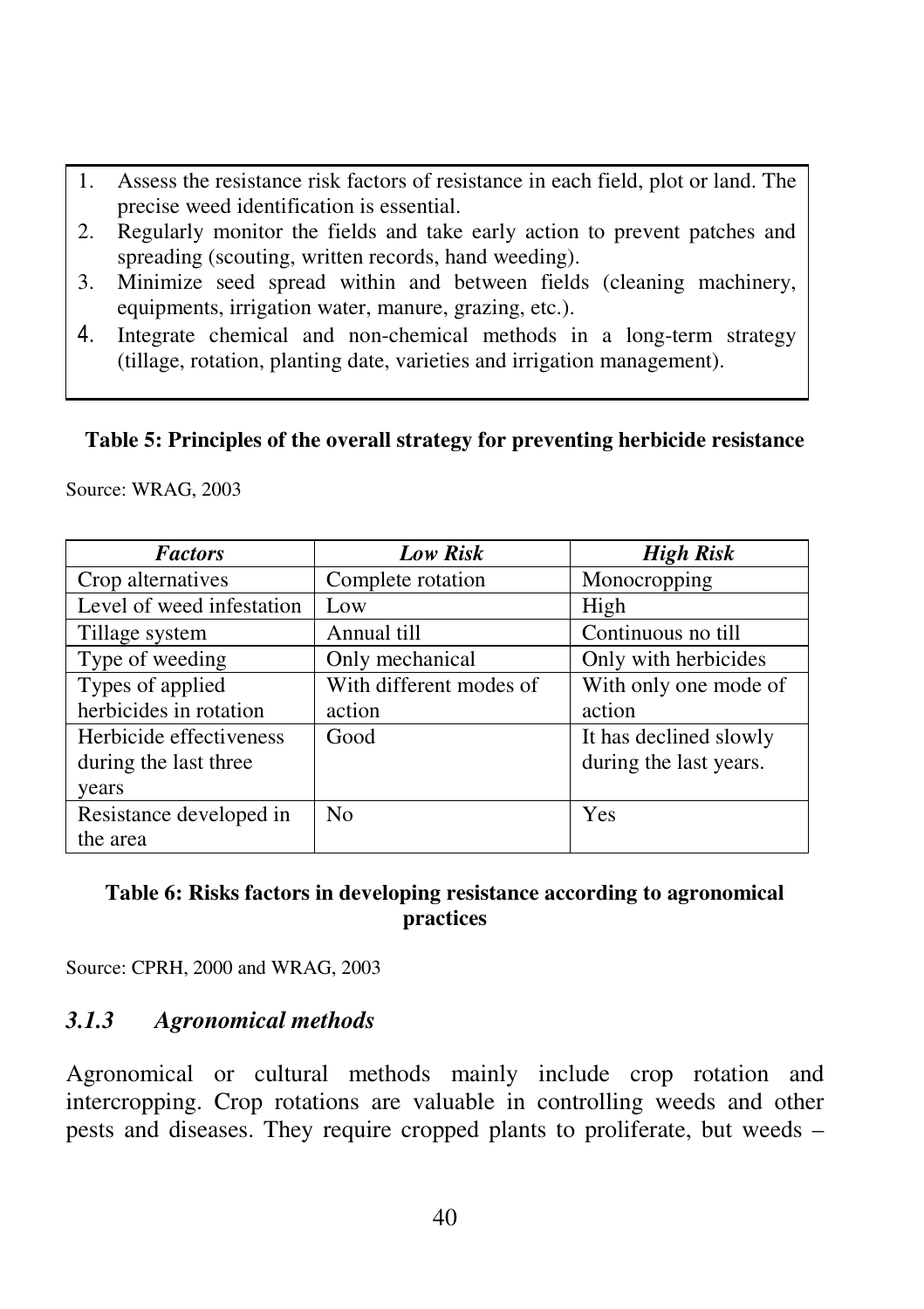although apparently they are not so specific – tend to be closely associated with the crops (e.g., *Lolium* and *Avena* in winter cereals; *Solanum nigrum* in tomato; *Abutilon* in maize and cotton; *Echinochloa, Hetheranthera, Scirpus* in rice). However, when a species that is well adapted to monocropping is controlled, once the rotation is implemented, other weeds will appear, occupying its space, which normally are not resistant.

It has often been observed that high crop yields are obtained with the leguminous forage–cereal rotation, despite the higher weed abundance in the leguminous than in cereal monocropping (Craig Stevenson *et al*., 1998). The interest of these alternatives is based on the possibility of changing the control tactic (planting date, tillage, herbicides, and others), which is valuable in preventing resistances (Table 7).

## Types of **crop rotations** are:

- rotation of dates: planting the crops in different periods. In this way it is possible to break life cycles of several weeds. For example, it is possible to control early emergence of a species when planting the crop later than usual, or the opposite, planting the crop early in a way that weeds will emerge when the crop has already some competitive advantages;
- cycle rotation: alternating annual crops with biennials and/or perennials (e.g., wheat, maize, cotton vs alfalfa or pastures);
- rotation of occupied space: alternating two or more crops in rows to enable the weed control in the interrow with crops occupying the space available;
- rotation at the time of harvesting: grazing or slashing a crop for grains with the aim to disturb the life cycle of weeds and prevent their spread.

Some examples are:

- millet-peanut-fallow;
- maize-cereal-alfalfa:
- pepper-onion-cereal;
- spinach-beans-tomato;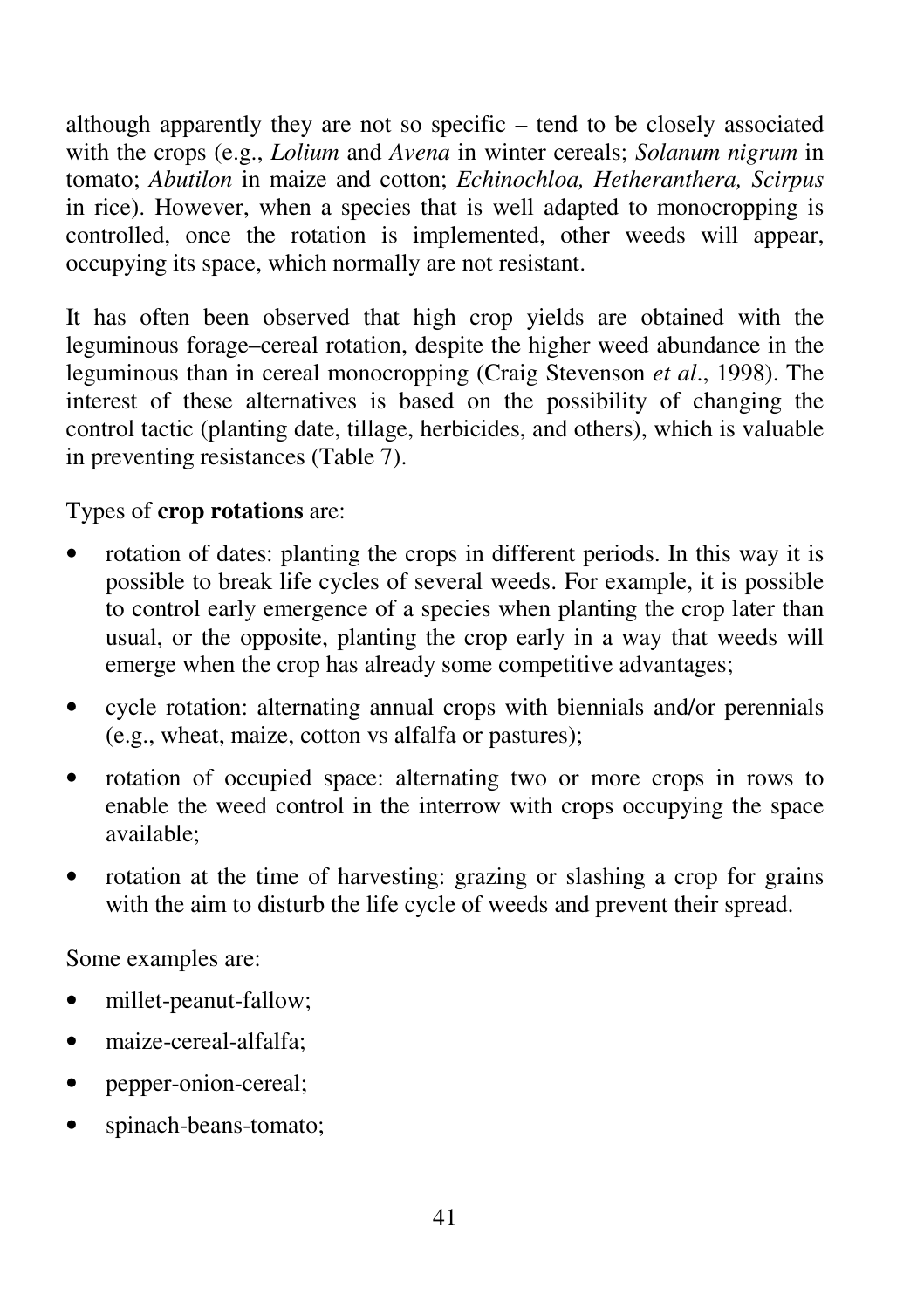- radish-lettuce-cabbage;
- cabbage-cereal.

|                                               | <b>Pastures</b>                                                                                   | Crops |                                                                                                                                                                                                             |  |  |
|-----------------------------------------------|---------------------------------------------------------------------------------------------------|-------|-------------------------------------------------------------------------------------------------------------------------------------------------------------------------------------------------------------|--|--|
| seed production<br>Graze<br>Cultivate fallow. | Use a high sowing rate<br>Prepare hay or silo to reduce weed<br>Ensure a good pasture competition |       | Ensure that crops are dense and<br>competitive<br>Till if possible<br>Use crops for green cover<br>Delay planting<br>Use crops for forage<br>Remove weed seeds at harvest<br>Burn the stubbles if possible. |  |  |

**Table 7: Prevention of herbicide resistance through non-chemical procedures**

Source: GAP, 2005

The disadvantages of rotations generally relate to farmers' lack of possibilities to replace one crop by another due to problems of economical feasibility in the short term. It should be pointed out that there are a very few economically feasible alternatives to cereals in arid areas. It is also difficult to find alternatives for rice in saline or compacted soils with poor structure. In addition, although living covers can be planted in the interrows, woody plants cannot be replaced in the short or medium term.

**Intercropped plants** can be useful when herbicides are not wanted. Some of these crop associations are well adapted to take advantage of the available resources. A known example is the maize-beans-pumpkin association, which is typical to American indigenous agriculture still very much practised in European humid zones. Maize allows beans to climb towards the light and taking advantage of nitrogen fixed by the leguminous, while pumpkin spreads on soil, benefiting from shade and available moisture, and in turn provides shade to the weeds. Other favourable vegetable associations have been known for centuries, such as lettuce-carrot, pepper-onion, zucchini-green beans. Other examples are those that take advantage of vertical space, such as cacao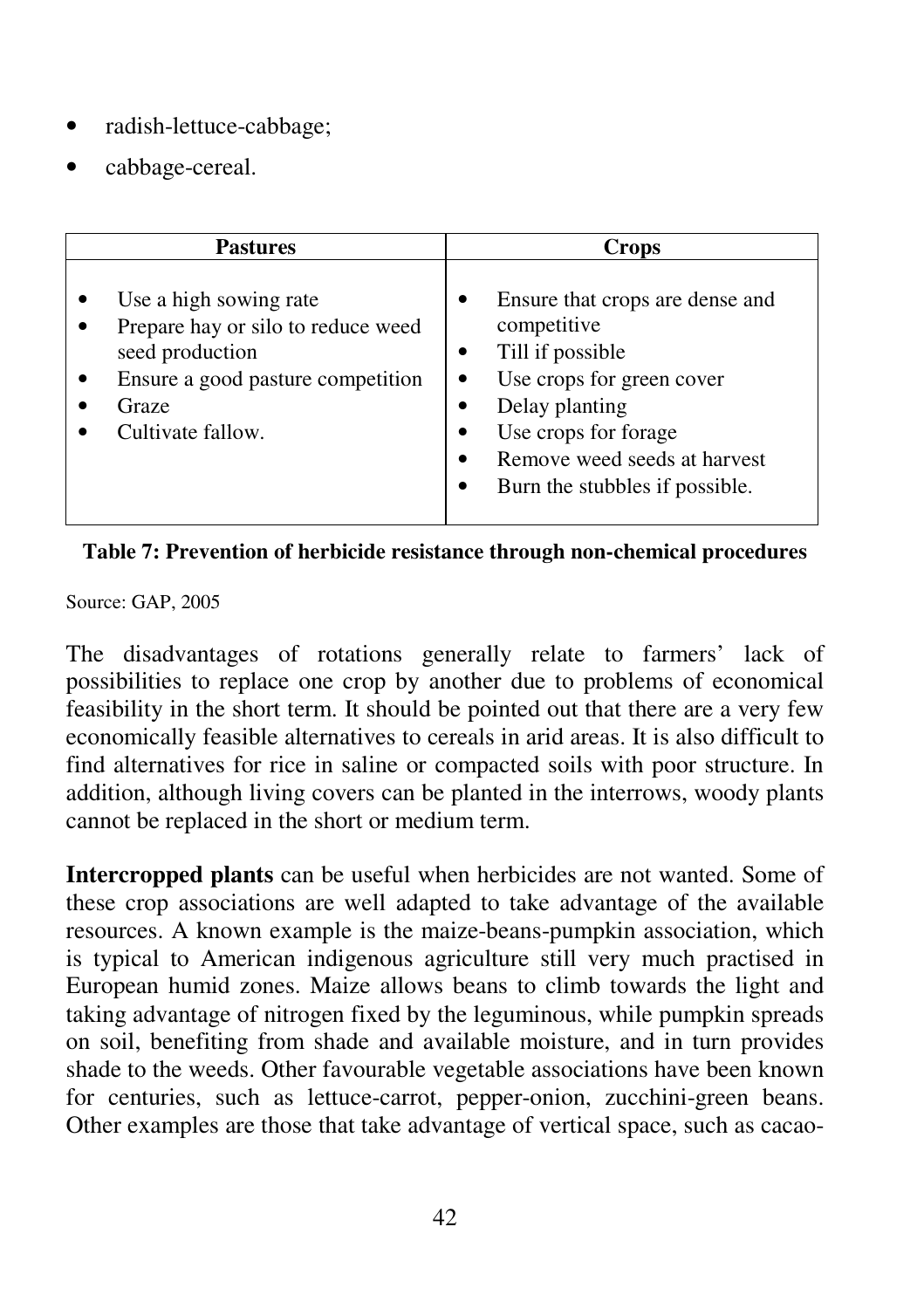banana-coffee. Another possibility in woody plants is to take advantage of the interrows, by planting with vegetable crops before the trees reach productive stages (artichoke in olives, tomato in hazel, etc.).

Due to low productivity of traditionally associated crops, intercropping in rows is currently suggested to improve the competitive capacity of some vegetables with very limited foliage. In this way, better results have been achieved in light interception, shorter critical periods for weeding and higher yields in leek crops intercropped with celery than when leek is cropped alone (Baumann and Kropff, 1999).

Some intercropped plants, "covers" or "living covers", are very much used in woody plants (e.g., barley or some brassicae in olives, leguminous crops in orchards). The main disadvantage of these covers in orchards is the need to limit their competition, especially in dry areas, in order to prevent reduced production. It has been observed that vigour reduction of a vineyard grown in dry arid areas can be significant (Zaragoza Larios and Delgado, 1996). The use of covers successively to leave dry mulch until the next crop is of great interest since it theoretically enables a better and integrated soil use, protection from erosion, preservation of moisture as well as the prevention of weed invasion, other insect pests, some diseases and nitrate leaching. Their combined use with slashing may help to reduce herbicide selection pressure.

Other cultural methods are **varietal selection** and **planting distance** or planting density. The growth speed and the foliage expansion are characteristics defining the competitiveness of a plant. The better adapted varieties that grow more quickly in their initial stages will compete better with weeds. It is well known that barley is more competitive than wheat with respect to annual grassweeds. In experiments carried out in the dry arid area of Alcalá de Henares, Spain, winter wheat and barley varieties, with greater height and higher tillering are more competitive against *Lolium rigidum* or *Avena sterilis* (Torner *et al*., 1999). Equally recommendable are the techniques that favour maximum initial crop growth. The increase of planting density may be used for reducing weed competition or to compensate some plant mortality due to some non-selective weeding practices. Another example is irrigated maize: its great ability to compete in the Ebro Valley is well known. With the aim of its better use, the emerging crop is often left non-irrigated, forcing it to develop its maximum root system and delay weed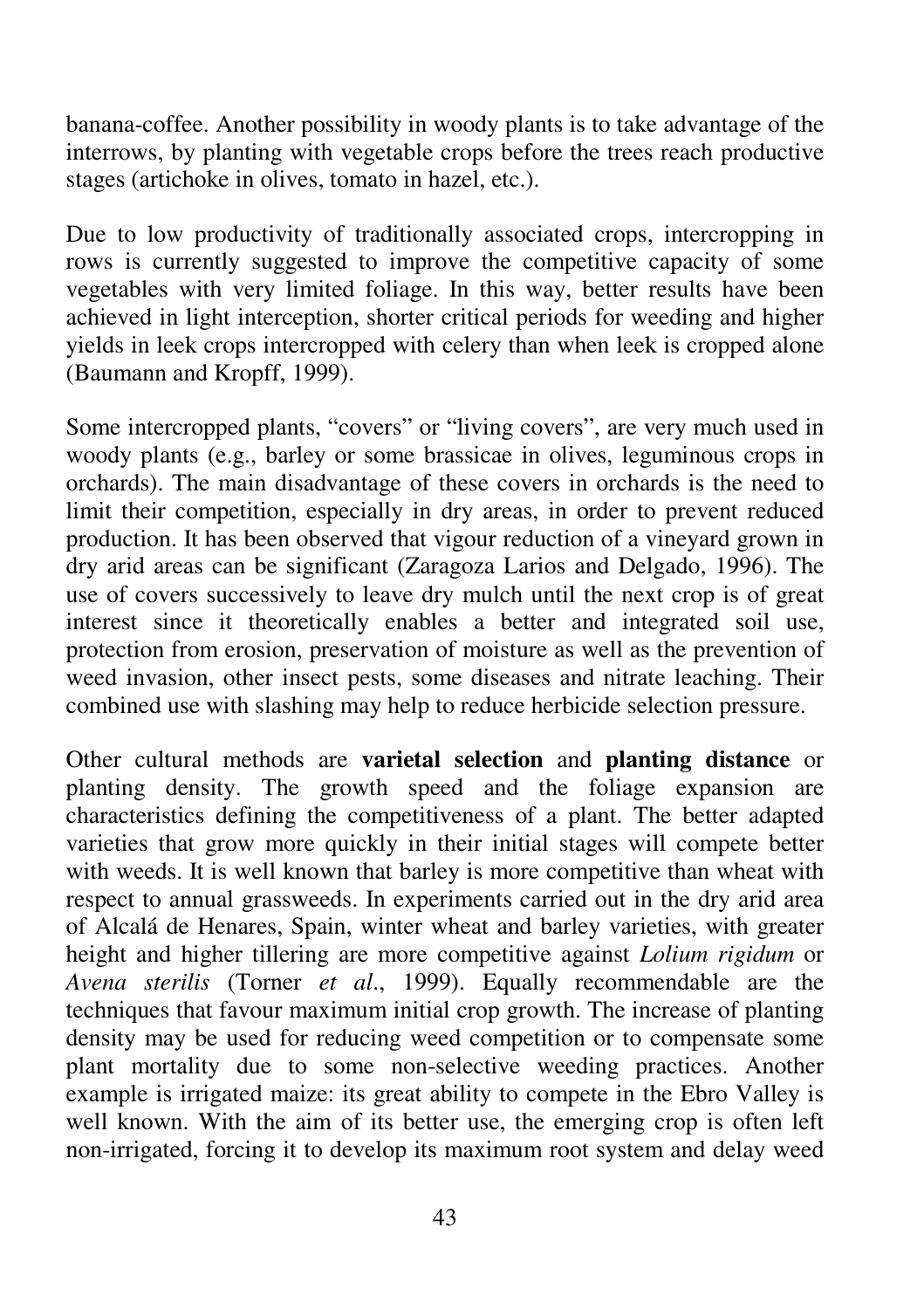germination. When it is finally irrigated, weeds emerge when the crop is able to grow fast and able to smoother them.

*Manage and prevent the resistance in the following way:* 

- *Monitoring the field regularly*
- *Integrating chemical and agronomical methods*
- *Rotating crops with different cycles*
- *Selecting more competitive varieties*
- *Delaying the date of planting*
- *Grazing*

The **delay in planting date** of a crop can be used to reduce the infestation of some annual weeds at the time of land preparation, allowing the first flushes and eliminating the seedlings mechanically or using a foliar or a non-residual herbicide. This technique is called "false planting", often used in vegetables seedbeds. Generally, the control strategy should be adapted to the prevailing flora, which should be known in advance as well as its biology. The delay in planting has proven very useful in combating the resistance of some species in winter cereals, such as *Lolium rigidum and Avena sterilis* (Gill and Holmes, 1997; Recasens *et al*., 2001; Torra *et al*., 2005). The results were not clear against the dicot species *Papaver rhoeas,* resistant to tribenuron-methyl and 2,4-D. Some reduction is observed with a planting delay, but it is not as effective when the weed seed bank is very large, since weed germination may occur up until early spring in Spain (Cirujeda, Recasens and Taberner, 2003). Vegetables transplanting has also been used traditionally to provide the crop with some advantage over weeds.

Another weed control measure is the **stimulation of the differential growth of the crop,** which can be attained normally with the application of fertilizers. The choice of when and where to apply fertilizers over the foliage is important to prevent the growth of competitive weeds. It has been observed that *Avena sterilis* has a higher absorption of N, P and K than does wheat, and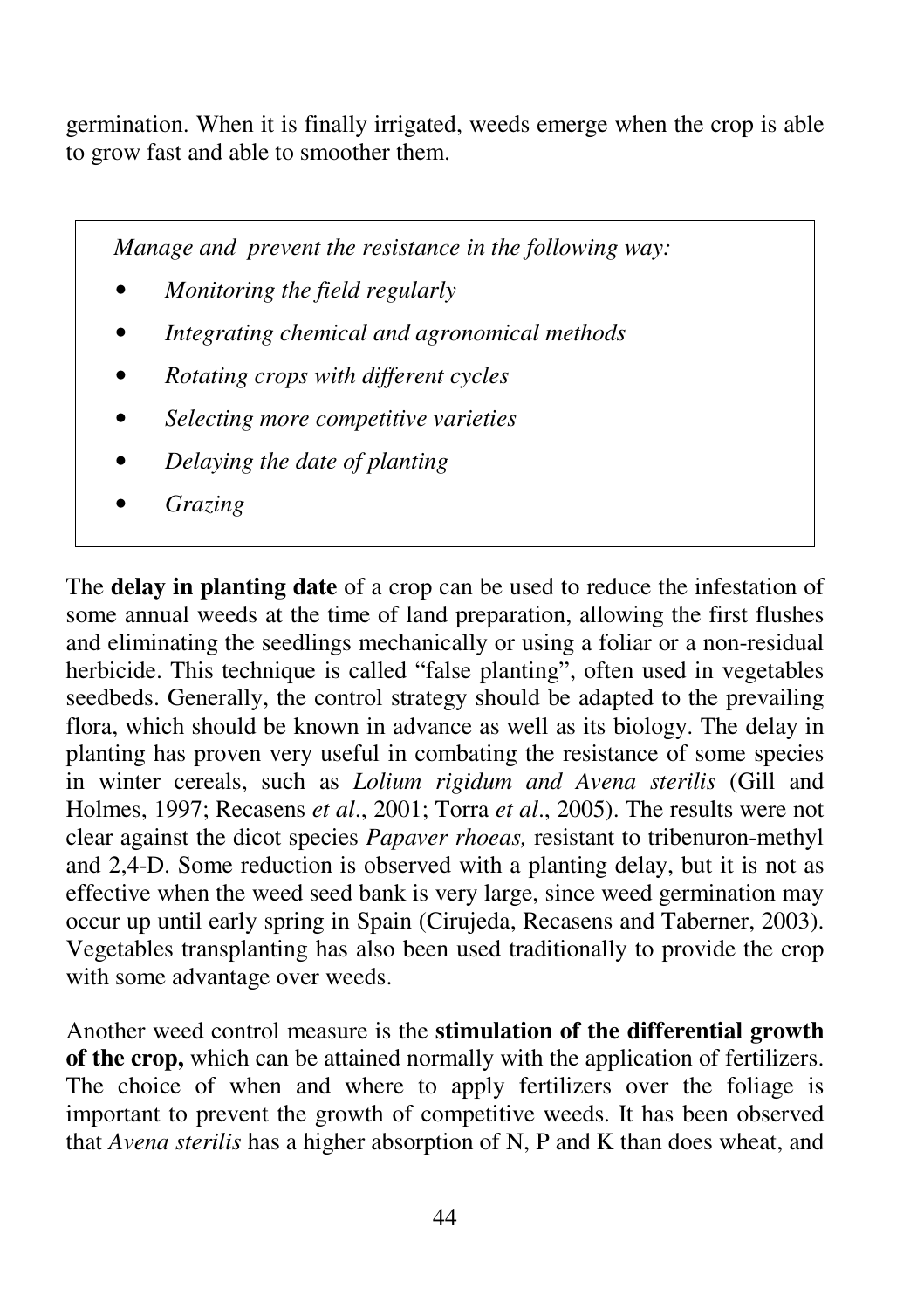the level of nitrates in soil may influence the competition. However, this is not the case when the competition is between barley and *Lolium rigidum*, where the crop is more effective (González Ponce, cited in Torner *et al*., 1999). In addition, it has been observed that the application of nitrates promotes dormant seed germination of some species (*Avena* spp.). The application of fertilizers well in advance of planting may be useful in reducing the emerged seedlings with one weeding.

A traditional, greatly used measure in several areas devoted to livestock, as in the Mediterranean arid zones, is **sheep grazing**, which takes advantage of available stubbles and possible autumn weed emergence in woody plants. This favours the disappearance or delay and elimination of some annual weed species. However, precaution should be taken that the sheep are not coming from areas with a high predominance of resistant weeds. The animals may defecate ingested viable weed seeds (e.g., *Lolium rigidum*). In pastures of mountains overgrazed by bovine, where the toxic species *Euphorbia polygalifolia* prevails, sheep grazing has been found very useful (Busqué *et al*., 2004). This example again indicates the need to diversify systems to avoid the problems of infestations with non-susceptible species.

Knowledge of biological characteristics of prevailing troublesome weeds enables the best selection of the most effective control methods (Table 8).

# *3.1.4 Physical methods*

Physical methods include mechanical and manual weeding, slashing, conventional and precision tillage and thermal weeding, as well as covers and mulching with plastics, papers or plant residues.

Manual weeding is the oldest method and practised worldwide, but it is a tedious operation demanding arduous labour in industrialized areas. However, its importance in prevention should also be mentioned for controlling weeds in the surroundings of the trees and early weed spots, or for eliminating low density infestations of resistant populations.

Mechanical slashing is an effective maintenance system in multi-annual forage and tree plants, as well as in ditches and sod. Generally, there is a need to combine it with other control measures. It is important to recall that weed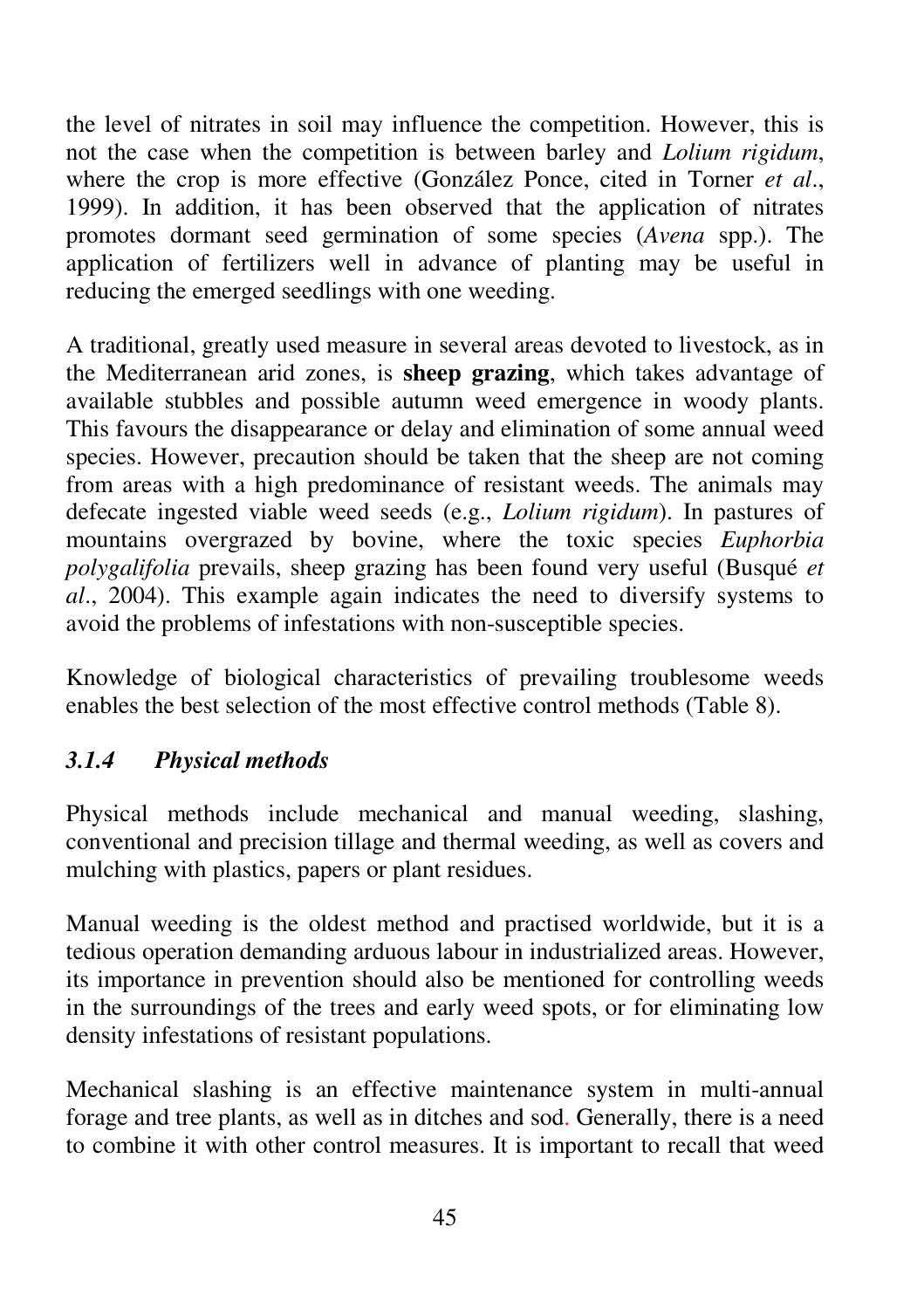flora may also adapt itself to slashing and cause a proliferation of trailing– habit species (*Portulaca oleracea, Stellaria media, Chamaesyce* spp*., Polygonum aviculare*) with high regrowth capacity (*Aster squamatus, Rumex* spp.). It is essential that resistant species be slashed before seed setting.

| <b>Attributes</b>  | <b>Examples</b>    | <b>Effective control</b> | Non-effective     |
|--------------------|--------------------|--------------------------|-------------------|
|                    |                    | method                   | control method    |
| Grouped            | Lolium rigidum     | Planting delay           | Sheep grazing     |
| germination        |                    | False planting           | Mechanical        |
|                    |                    | Crop shift               | cultivation       |
| Gradual            | <b>Abutilon</b>    | Long fallow to           | Planting delay    |
| germination        | teophrasti,        | provoke                  | False planting    |
|                    | Papaver rhoeas,    | germination              | Crop shift        |
|                    | Avena spp.         | followed by              |                   |
|                    |                    | elimination of           |                   |
|                    |                    | emerged plants           |                   |
| High seed          | <b>Abutilon</b>    | Slashing or grazing      | Crop shift in the |
| production         | teophrasti,        | to avoid flowering       | same cycle        |
|                    | Papaver rhoeas,    | False planting           |                   |
|                    | Crucíferas         |                          |                   |
| Dormancy and       | <b>Abutilon</b>    | Long fallow to           | Ploughing with    |
| high seed survival | teophrasti,        | provoke                  | mouldboard to     |
| in soil            | Papaver rhoeas,    | germination              | bury weed seeds   |
|                    | Avena spp.         | followed by              |                   |
|                    | Cruciferae         | elimination of           |                   |
|                    |                    | emerged plant            |                   |
| Dormancy and       | Lolium rigidum,    | Exhausting seed          | No tillage,       |
| low or medium      | Bromus spp.        | bank through             | slashing, grazing |
| seed survival in   |                    | tillage                  |                   |
| soil               |                    | False planting or        |                   |
|                    |                    | fallow                   |                   |
| Life cycle similar | Cereal-Avena,      | Crop shift               |                   |
| to crop            | Maize-Setaria,     | Planting delay           |                   |
|                    | Cotton-Abutilon,   |                          |                   |
|                    | Tomato-Solanum     |                          |                   |
|                    | nigrum             |                          |                   |
| Parasitic species  | Orobanche in       | Crop shift               | Mechanical        |
|                    | sunflower or faba  |                          | methods in        |
|                    | beans              |                          | general           |
|                    | Cuscuta in alfalfa |                          |                   |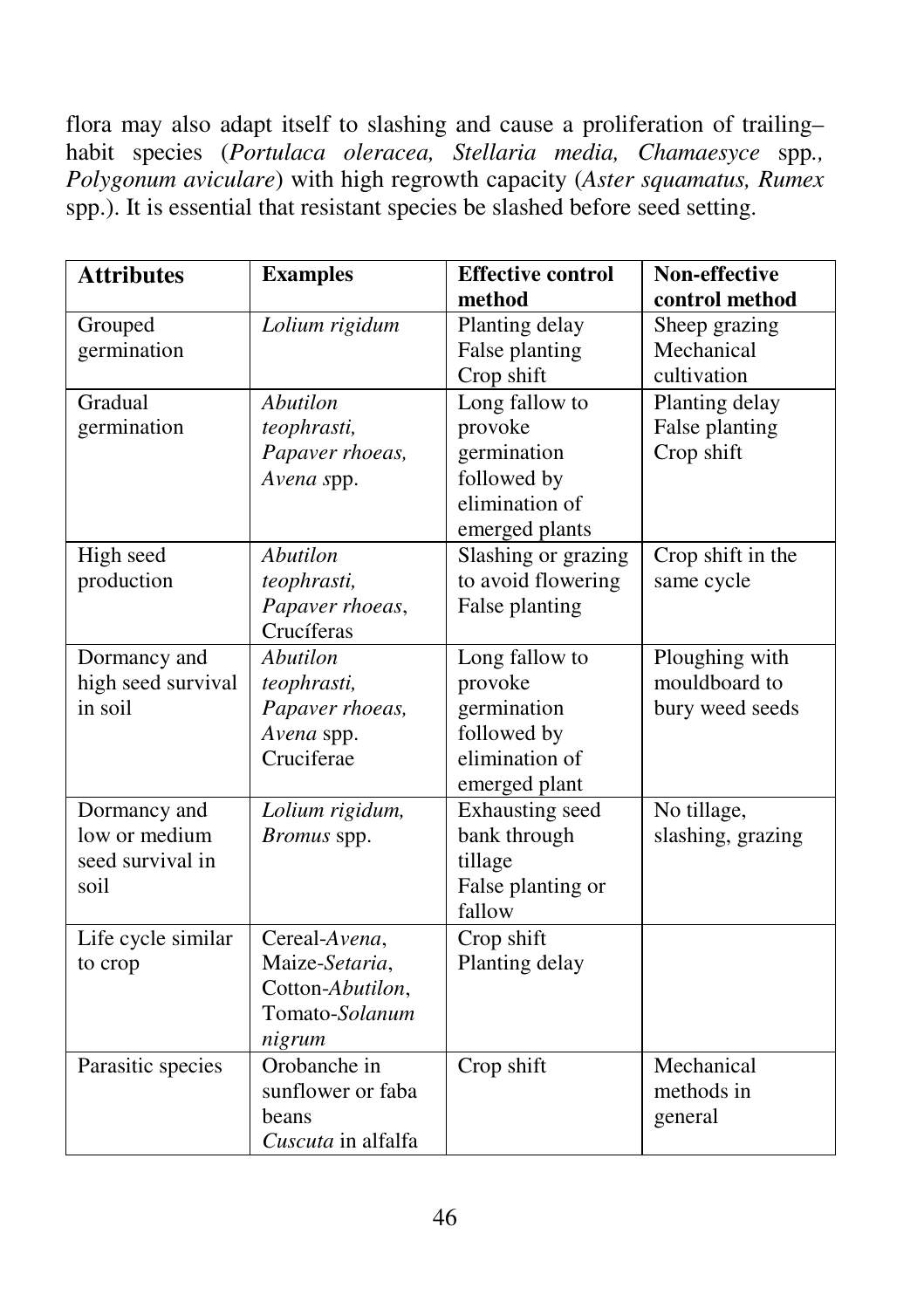| Species of<br>vegetative<br>reproduction<br>(tubers, rhizomes,<br>bulbs) | Cyperus rotundus,<br>Oxalis spp.,<br>Sorghum<br>halepense        | Mechanical<br>methods to exhaust<br>the plant<br>underground<br>reserves – frequent<br>slashing and<br>grazing: Pigs for<br>cyperus, Geese for<br>oxalis | Mechanical<br>methods breaking<br>vegetative organs |
|--------------------------------------------------------------------------|------------------------------------------------------------------|----------------------------------------------------------------------------------------------------------------------------------------------------------|-----------------------------------------------------|
| Species of trailing<br>habit                                             | Stellaria media,<br>Chamaesyce<br>serpens, Portulaca<br>oleracea | Tillage, rod harrow                                                                                                                                      | Slashing, grazing                                   |

#### **Table 8: Methods of agronomical control recommended according to weed attributes**

# **3.2.4.1 Conventional tillage**

For a long time, mechanical methods have been used with many types of implements, such as grill cultivators, spike or disc harrows, rotovators, plows. They are still a viable option in several crops. The time of weeding is important here to achieve the necessary effectiveness against the weeds. Due to concern over the effect of disturbing the soil structure and erosion caused by tillage, particularly when the soil is overturned, as well as its fuel consumption, there is a tendency to reduce tillage, by practising some vertical or shallow cultivation. This causes a weed flora change with infestations of species that are more common in steep banks (in Spain *Bromus* spp., *Vulpia* spp.) and an increased density of others adapted to the conditions of minimum tillage (e.g., *Lolium rigidum, Salsola kali*).

The use of implements have advantages and disadvantages, which should be known and assessed since certain types of implements are required in order to achieve the various goals according to the biological and weed growth stage (Tables 9 and 10).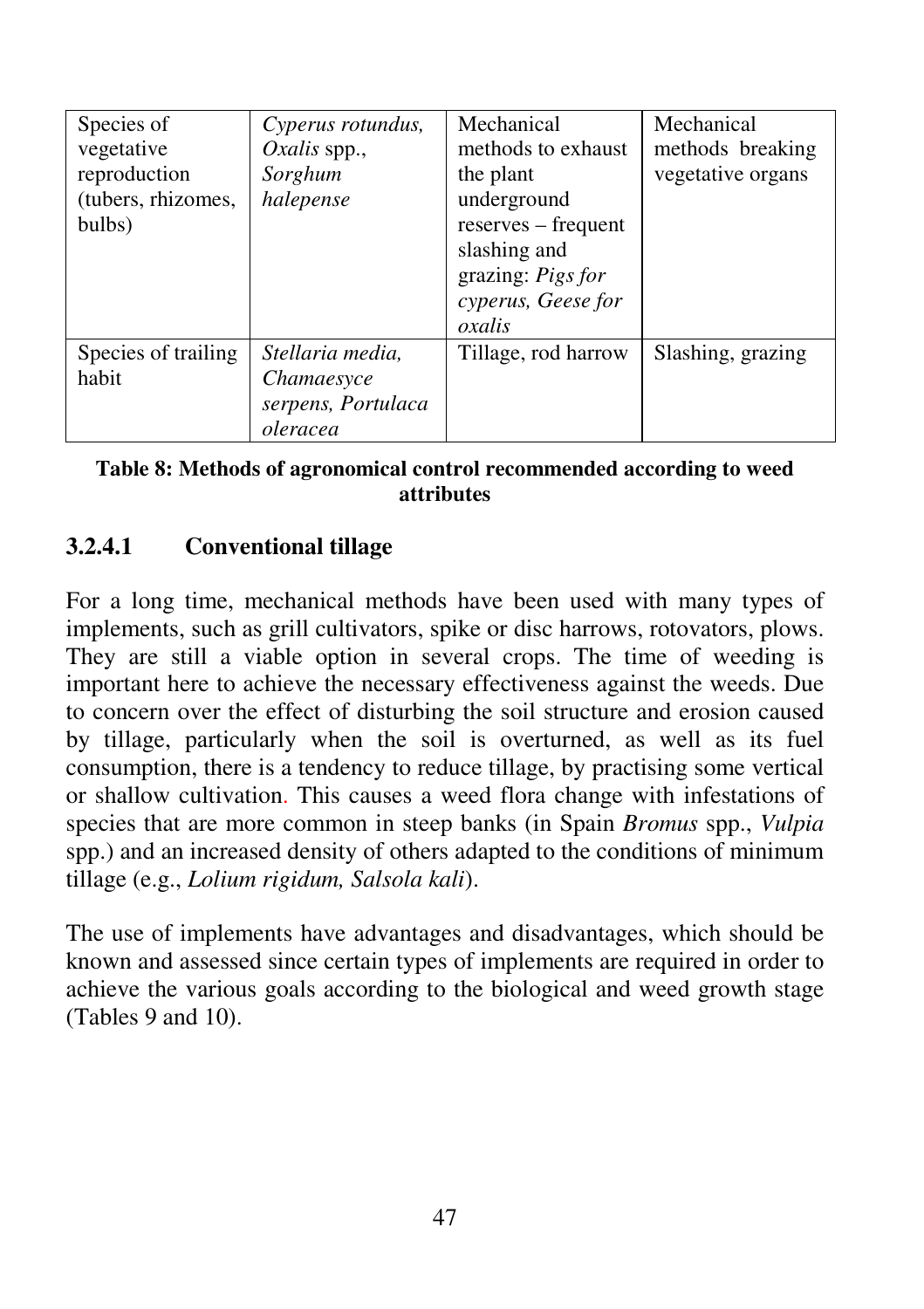| <b>Biology</b>                               | Goals                                                                                           | <b>Tools</b>                | Tools not to be used            | <b>Examples</b>                         |
|----------------------------------------------|-------------------------------------------------------------------------------------------------|-----------------------------|---------------------------------|-----------------------------------------|
| Annuals (seeds with long<br>dormancy)        | Dragging subterranean<br>organs to the soil surface<br>and break                                | Cultivator, rotovator       | Mouldboard plough               | Cruciferae                              |
| Annuals (with short<br>dormancy)             | Seed burial                                                                                     | Mouldboard plough           | Shallow cultivator              | <i>Bromus</i> spp.                      |
| Perennials (taproots or<br>regrowth)         | Breaking and exhausting<br>the reserves                                                         | Rotovator, cultivator       | Mouldboard plough               | Cirsium spp.                            |
| Perennials (with soft<br>rhizomes)           | Dragging subterranean<br>organs to the soil surface<br>and exhaust the reserves                 | Cultivator                  | Rotovator                       | Sorghum halepense                       |
| Perennials (with flexible)<br>rhizomes)      | Dragging to the soil<br>surface                                                                 | Cultivator, harrow          | Rotovator,<br>mouldboard plough | Cynodon dactylon                        |
| Perennials (tubers, bulbs)                   | Dragging subterranean<br>organs to the soil surface<br>and expose them to<br>adverse conditions | Mouldboard plough,<br>discs | Rotovator, cultivator           | Cyperus, Oxalis                         |
| Hydrophyle perennials<br>(with deep rooting) | Drainage                                                                                        | Chisel, subsolator          | Rotovator,<br>mouldboard plough | Equisetum, Juncus,<br><i>Phragmites</i> |

**Table 9: Tools recommended according to the control goals and biological characteristics of the species to control**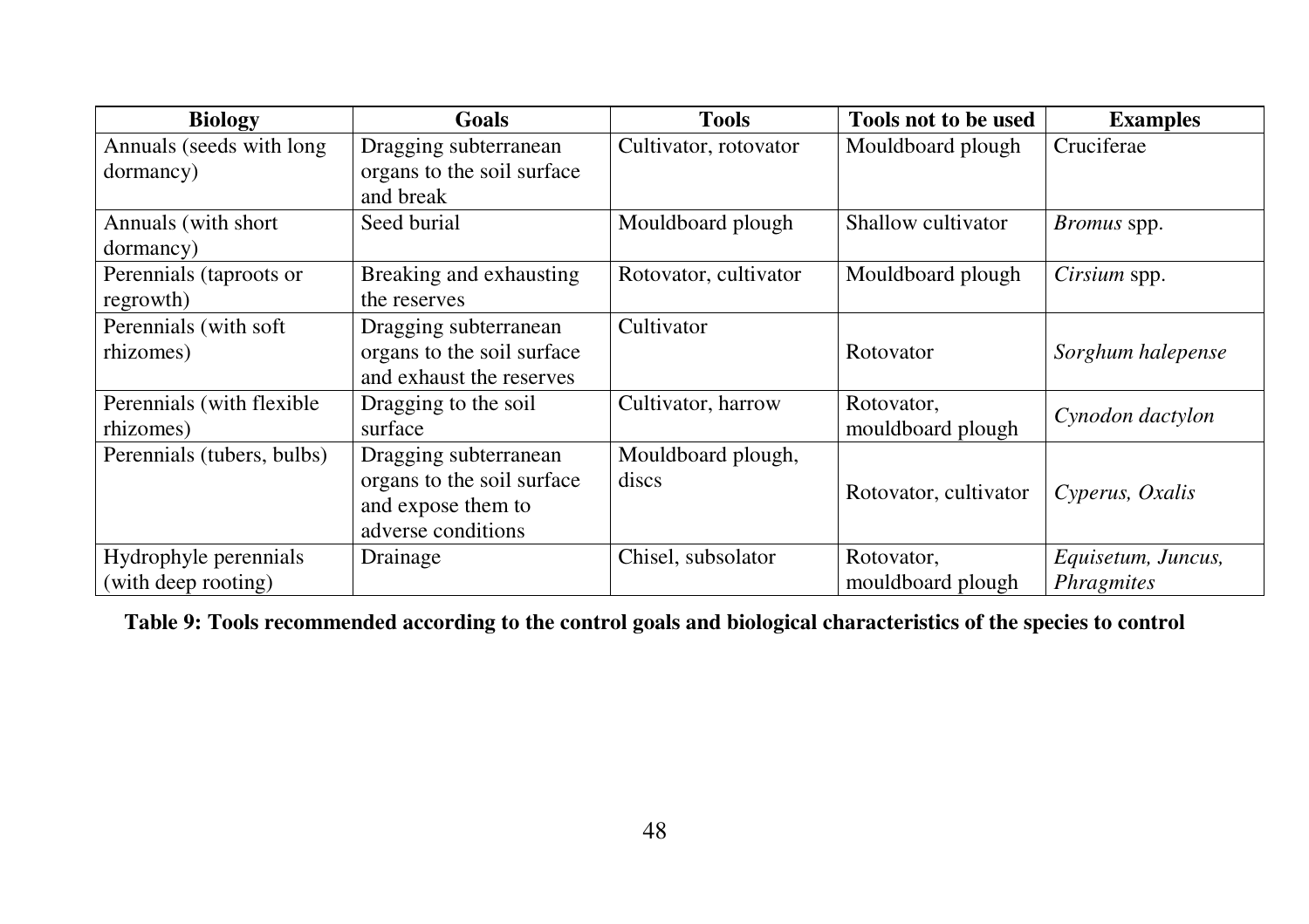|                     |                  |                  |       |        | <b>Cropped</b> |             |                         |                    |           |                |
|---------------------|------------------|------------------|-------|--------|----------------|-------------|-------------------------|--------------------|-----------|----------------|
|                     | <b>Uncropped</b> |                  |       |        | <b>General</b> |             |                         | In the<br>interrow |           |                |
| Weed<br>type/weed   | Subsolator       | Moulboard plough | Discs | Chisel | Fresadora      | Tine harrow | Harrow<br>$_{\rm rods}$ | Cultivator         | Rotovator | Hilling        |
| Seedlings           | L                | S                | S     | S      | S              | S           | L                       | S                  | S         | $\overline{S}$ |
| Young<br>annuals    | L                | S                | S     | L      | S              | L           | L                       | S                  | S         | S              |
| Adult<br>annuals    | N                | S                | S     | L      | S              | N           | N                       | S                  | S         | S              |
| Adult<br>perennials | N                | S                | L     | NL     | R              | <b>NR</b>   | N                       | L                  | R         | L              |

#### **Table 10: Effect on weed flora of different farming implements according to its biology and development**

S: satisfactory action. L: limited action. N: no action. R: risk of weed spread.

Source: Ferrero and Casini, 2001

Rod flexible harrows are simple implements that have been accepted in ecological agriculture. They are able to weed in the interrows of crops, such as winter cereals, maize, beans, vetch, leeks, etc. at their early stages. Their tillage is shallow (up to 5 cm); annual weeds are pulled and exposed to the air effect. Their effect does not compact soil and has less risk of erosion than traditional tillage. They are very effective against seedlings of dicots in dry, semi-arid areas. The weed control is not complete since some mimetic crop species and perennials escape.

Their effectiveness greatly varies (20–95 percent) and depends on the weed stage and soil moisture. With small weeds, low stands and soil moisture, the effect improves. Sometimes a little effect from harrowing provides the necessary advantage to the crop over the weed, which is enough to achieve a good yield (Pardo *et al.*, 2004). Table 11 shows an overview of the effectiveness of different cultural methods.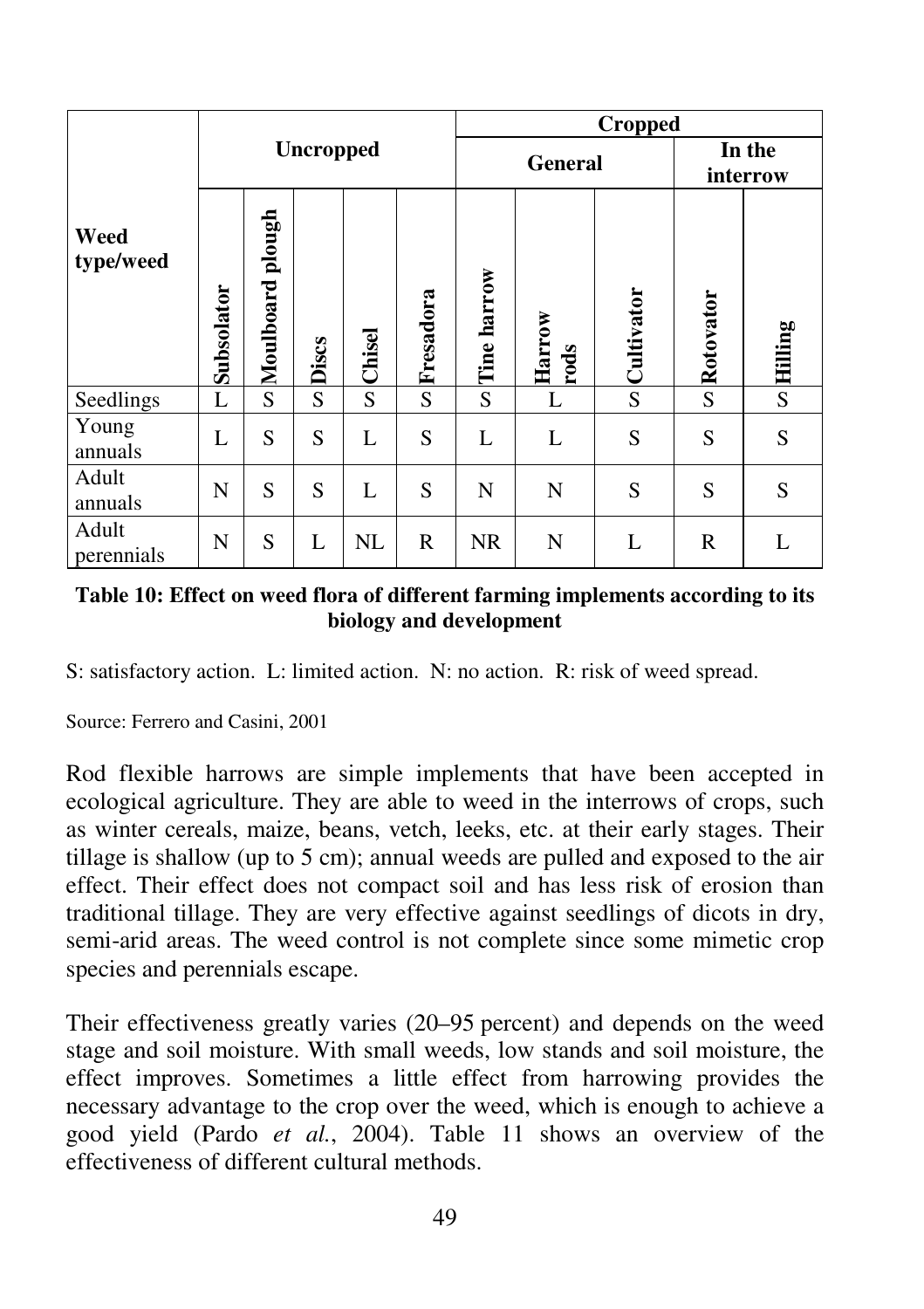|                      | <b>Fallow</b>   | Mouldboard Cultivator<br>ploughing |              | <b>Delaved</b><br>planting | <b>Tine harrow</b><br>(1) |
|----------------------|-----------------|------------------------------------|--------------|----------------------------|---------------------------|
| Lolium<br>rigidum    | Effective       | Effective                          | Ineffective  | Variable<br>(2)            | Insufficient              |
| Avena<br>ludoviciana | Variable<br>(2) | Ineffective                        | Insufficient | Variable                   | Insufficient              |
| Papaver<br>rhoeas    | Effective       | Ineffective                        | Effective    | Variable                   | Variable (2)              |

#### **Table 11: Approximate effectiveness of some cultural methods in favourable conditions against resistant weeds in cereals of Northern Spain**

(1) Over the crop.

(2) Sometimes very effective.

Sources: Recasens *et al.,* 2001; Cirujeda, Recasens, and Taberner, 2003; and Pardo *et al*., 2004

There are several light implements, with new designs and materials, which enable rapid and precise weeding and cultivation.

### **3.2.4.2 Precision weeding**

Another row weeding option is the use of mechanical methods. Since it is difficult to weed in the spaces near the crop plants, it is recommended to use precision implements, either with a tractor or with self-regulated implements. The main disadvantage of these implements is that they are not very selective. For this reason, it is necessary to make some adjustments according to the planning distance and the type of soil. The automatic driving or row detection systems allow maximizing the weeded area since they can approach the crop without any risk to it (91-95 percent), increasing the speed of the process and reducing its cost (Kurstjens, 1999).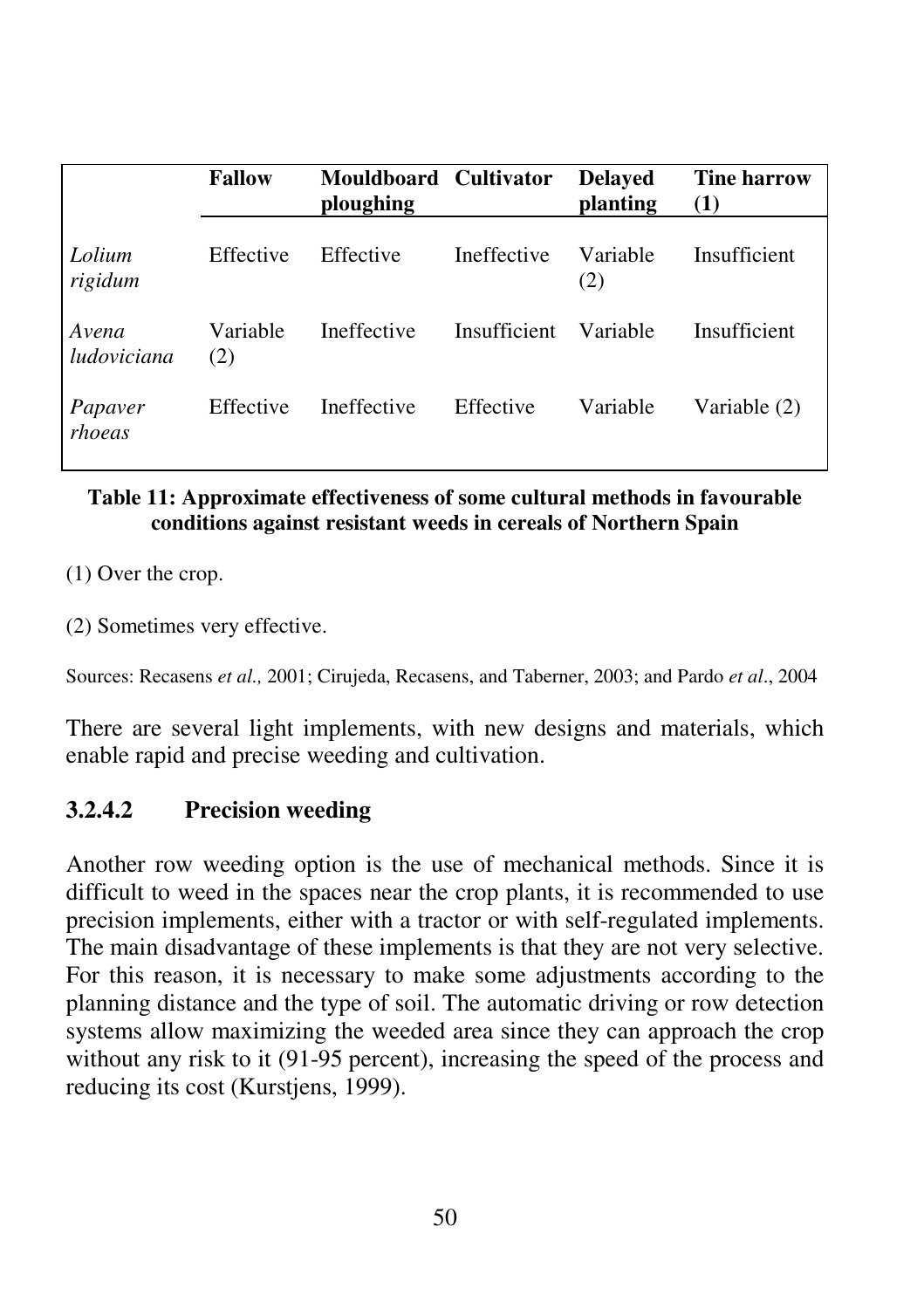At present, there are two companies of precision guidance systems (Eco-Dan and Robocrop Galford), which adjust the position of the weeding implement during the movement of the tractor.

One of the main advantages of precision weeding is that it can be integrated with other systems, avoiding the increase of herbicide selection pressure on the weeds, the main cause of herbicide resistance.

One of these implements is the rotative horizontal brush. The first description of this implement of a Swiss design, the Bärtschi brand, is from 1986 (Geier and Vogtmann, 1986), but data on its effectiveness is rare. It has been observed that plastic spikes of this implement are able to go as deep as 3-4 cm. (Floch, 2003). Its effectiveness is good against young weed seedlings, i.e., almost at 4-leaf stage, as reported by Netland *et al.* (1994), Székelyné (1994) and Radics and Székelyné (2002). The main disadvantage of this implement is that it requires training to achieve high selectivity.

- *Automatic precision guidance systems enable weeding with precision.*
- *There is a need to integrate precision tillage with other systems.*
- *The rotative brush, tooth and torsion weeder may provide selective weeding.*

The brush weeder implement with vertical adjustable brushes separated by lines and with its position angle (made by Thermec, Sweden) seems to be accepted by the scientific community, as discussed in several publications: Melander (1997) and Fogelberg and Gustavsson (1999). However, this model is no longer made due to economical problems and unsatisfactory field results. These vertical axis brushes are adjustable and precise, but difficult to find in the market. It is for this reason that horizontal axis brushes are more often used and provide acceptable effectiveness in horticultural areas (Pardo *et al*., 2005).

Other implements used during the last years in horticulture are the finger weeder and torsion weeder. In Northern Europe, the first has practically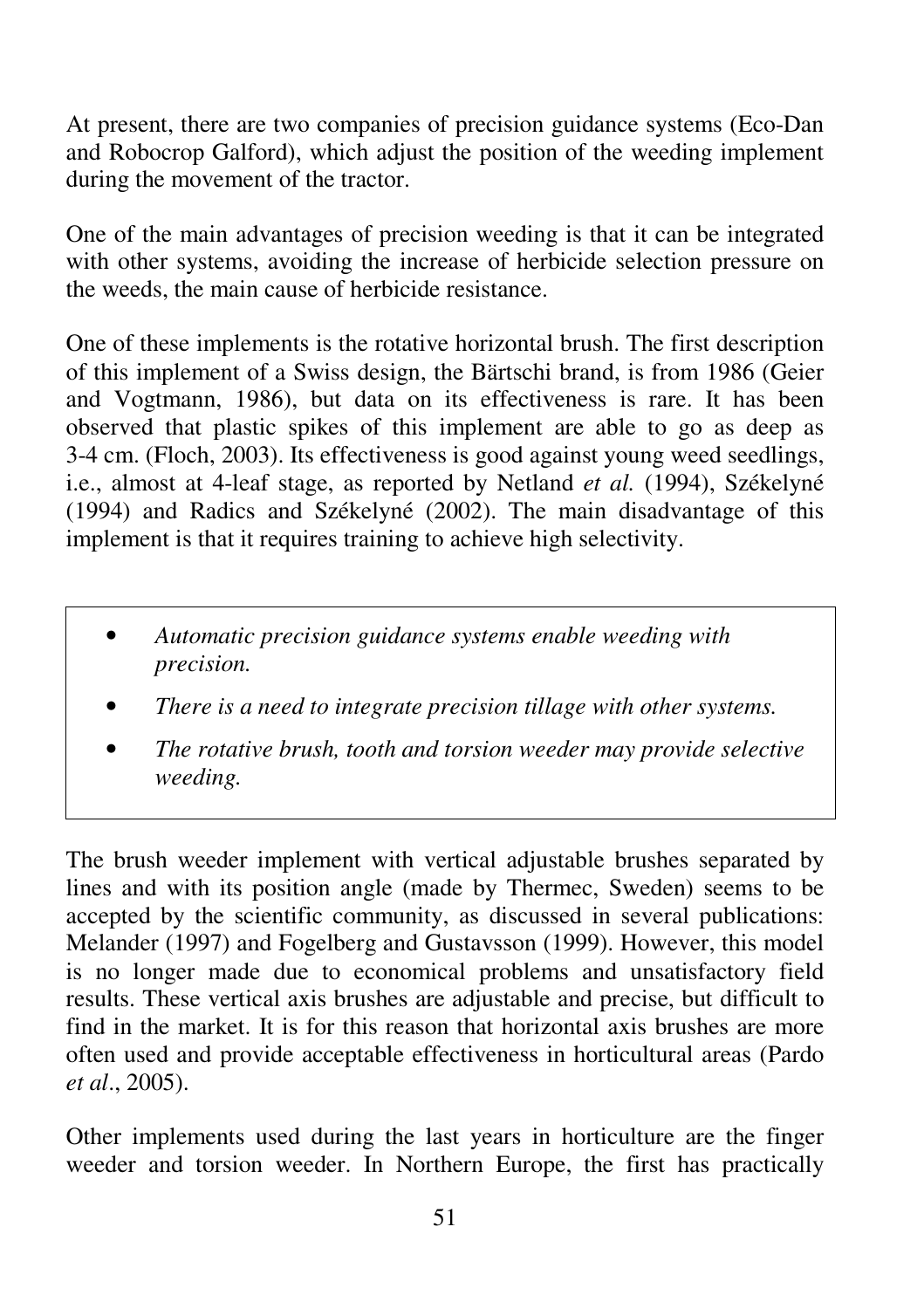replaced manual weeding in ecological horticulture (Leinonen, Saastamoinen and Vilmunen, 2004). It consists of two rubber discs, that driven by other metallic discs, remove the soil close to the crop row.

# **3.2.4.3 Night tillage**

Photobiological control consists of conducting preparatory work both for planting at night, in complete darkness, and during the day, covering the implements from the light with opaque canvases, thus preventing the required light penetration to stimulate weed germination.

Several experiments have been carried out in northern Europe, compiled by Juroszek and Gerhards (2004), which, unfortunately, have provided bias results. This variability is related to the differential sensitivity of the species to light, soil moisture and temperature regimes (compiled by Cirujeda and Taberner, 2006). Before applying this method, it is important to consider the species of the soil seed bank. The effect of the treatment will greatly depend on the species present. Later, the many external factors may have an influence, resulting in very significant reduction in germination up to a noneffect. Since the cost of this operation in the darkness is low, especially for the implements, it would be reasonable to recommend it as a tool for reducing weed germination.

In conclusion, with respect to tillage practices, it is necessary to follow the best practices for mechanical weeding to reduce the disadvantages of this weed control system (Table 12).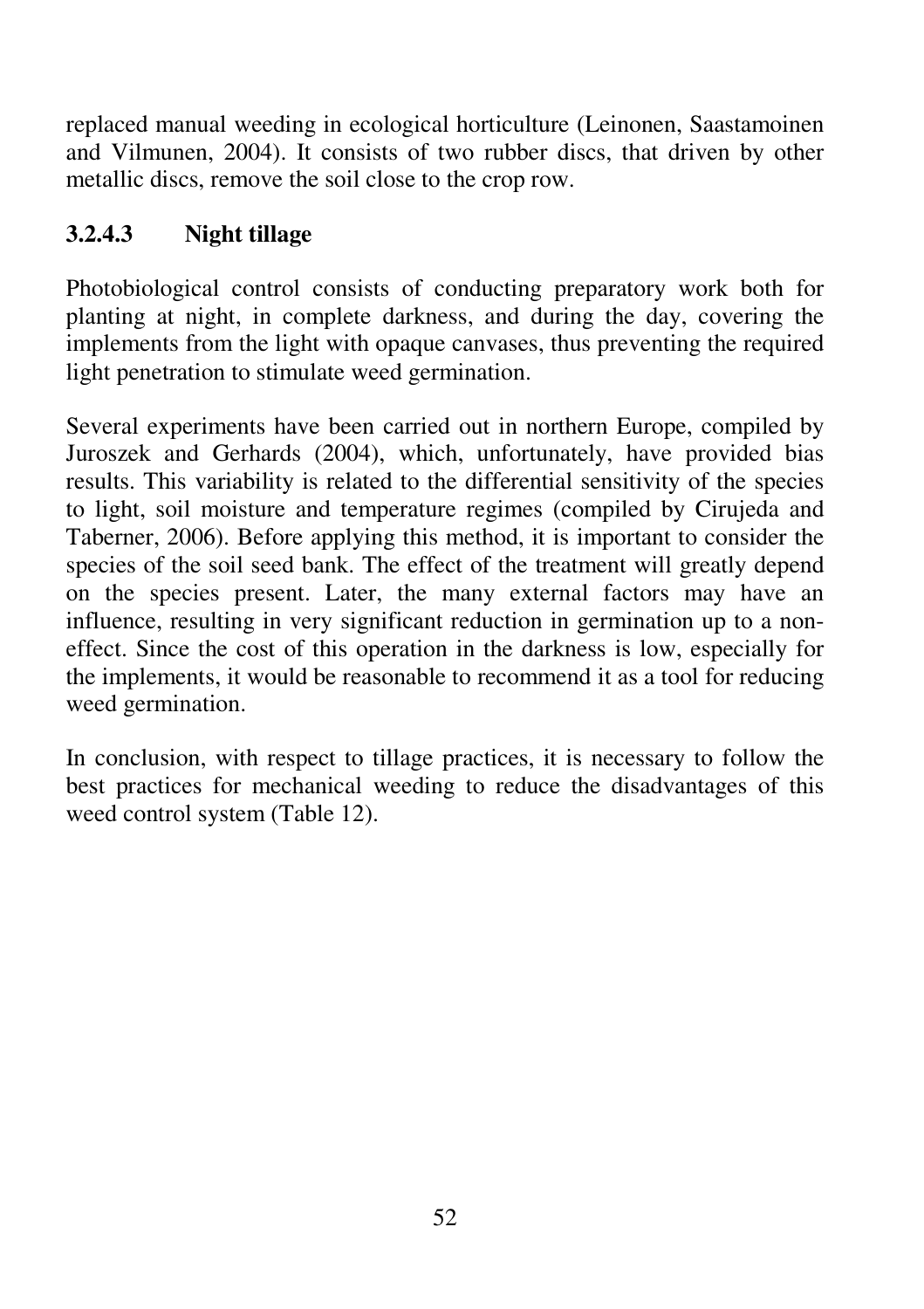#### **Best practices in mechanical weeding**

Good practices for mechanical interventions should be applied under optimal conditions, particularly as follows:

- choose the right implement according to the type of soil, planting distance and density;
- regulate the depth of the work, speed, inclination of teeth and other necessary adjustments, all this depending on the type of implement;
- avoid working in a parallel direction to the slope;
- ensure the suitable crop and weed stage. Avoid delays in the interventions. Generally, the effectiveness increases when treating young weed seedlings;
- content of soil moisture: Work the soil deeply after adequate moisture conditions. The soil surface should be dry to enable shallow cultivation: the weeds will have more difficulties to root;
- take into consideration the weather forecast after any labour and avoid mechanical control if rain is expected, since the weeds may root again easily.

#### **Table 12: Recommendations of best practices for mechanical weeding, emphasizing the right conditions for its implementation**

## **3.2.4.4 Thermal weeding**

Another alternative to chemical weeding is fire weeding, i.e., the use of heat through burners for weed control. These methods were tested in the United States during the 1960s shortly before the expansion of herbicide use (Muzik, 1970). In the 1990s, interest turned to its use in ecological organic farming (Ascard, 1998), mainly in crop rows, replacing the traditional, direct herbicide spraying in conventional agriculture (Netland *et al*., 1994). The mechanism of action of fire weeding is based on two effects: the direct one over the cell membranes affecting proteins and the indirect one causing dessication (Ascard, 1995).

Fire weeding shows a number of advantages compared to mechanical methods: it can be used on moist soil when other implements cannot be used; it does not alter the soil; it does not change its own structure; and it does not favour germination of new seeds. Another advantage is that it does not alter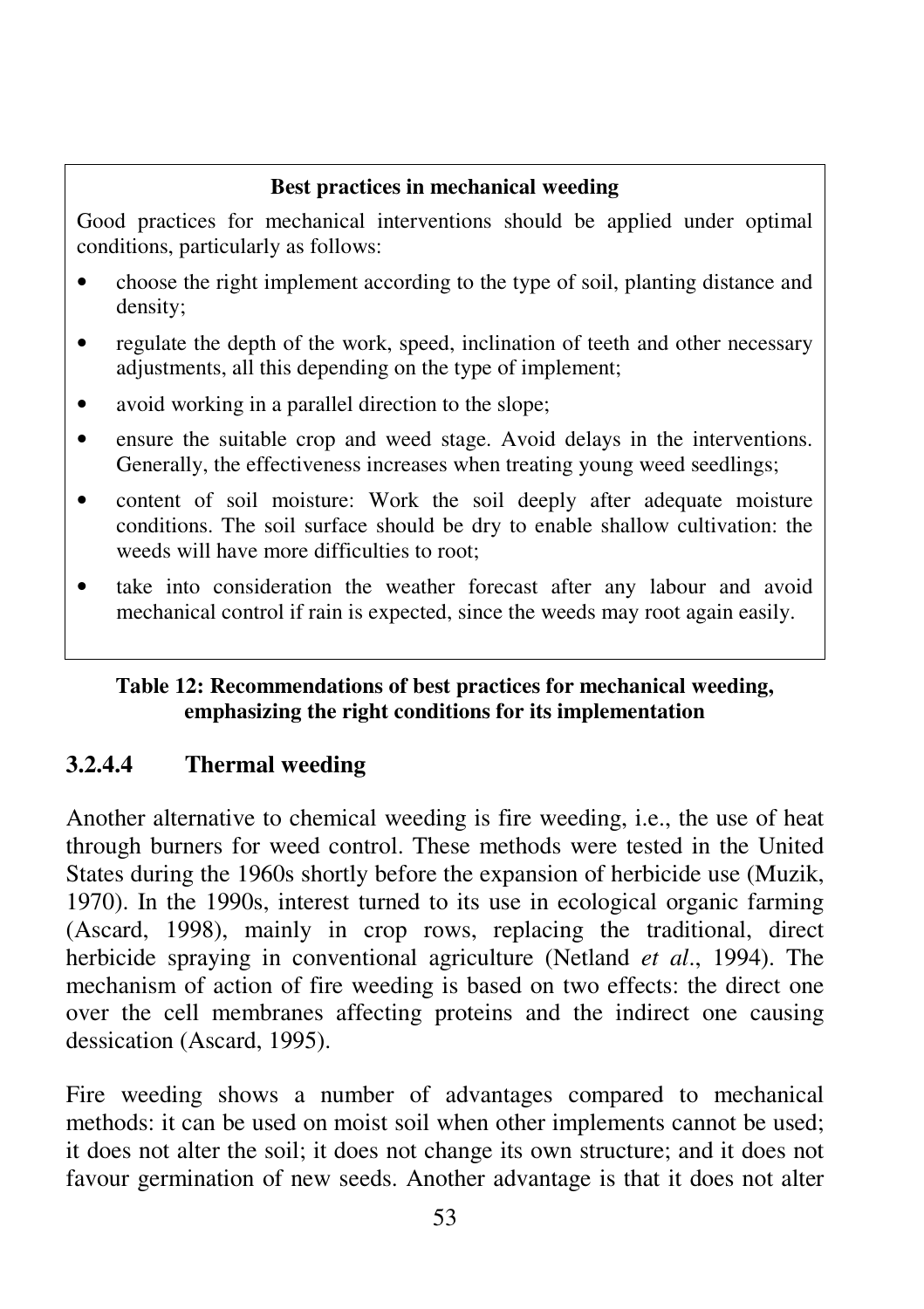crop roots since the treatment is shallow. Regarding its cost, in Europe it is generally cheaper than hand weeding (Bond and Grundy, 2001).

Although thermal weeding provided satisfactory results in various horticultural crops (Ascard and Fogelberg, 2002; Radics, Gál and Pusztai, 2002; Tei *et al*., 2002; Raffaelli *et al.*, 2004), different authors have reported that the resultant germination is not inhibited and provided evidence that the emergence of some species is enhanced (Bond and Grundy, 2001). Ascard (1995) observed more *Poa annua* plants after thermal treatment and Netland *et al*. (1994) observed an increased stand of *Capsella bursa-pastoris* and *Chamomilla graveolens* after using the burner. Suso *et al*. (2003) also found more regrowth of *Cyperus rotundus* after using the burner in one of the years of their experiments.

A characteristic disadvantage of thermal weeding is the perception of hazard to those working with liquate petrol gases, which is obviously less safe than working with herbicides.

## **Thermal weeding:**

- controls seedlings of annual species;
- does not alter the soil:
- works in moist soil:
- does not affect crop roots;
- does not leave residues.

But:

- it may burn crop leaves;
- the treatment should be repeated;
- it sometimes stimulates the emergence of perennial species;
- it consumes a great amount of energy;
- it seems to be hazardous.

In the literature, there is a wide margin of the required treatment intensity for fire weeding depending on the target species and their sizes (Ascard, 1995). Several dose-response curves have been obtained for species such as *Chenopodium album, Urtica urens, Chamomilla suaveolens, Poa annua, Capsella bursa-pastoris, Stellaria media, Senecio vulgaris* (Ascard, 1995), *Abutilon theophrasti, Amaranthus retroflexus* and *Echinochloa crus-galli*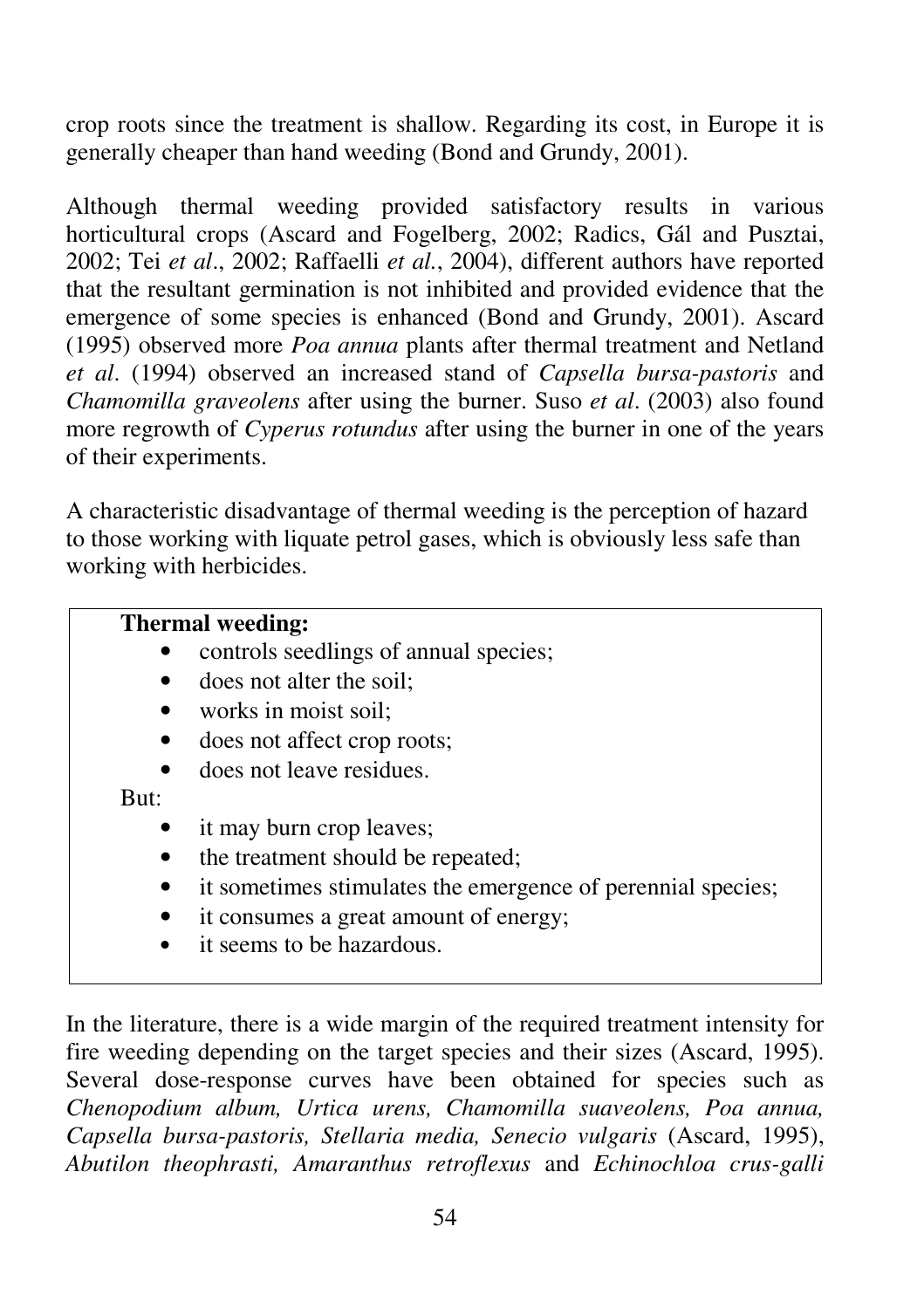(Peruzzi *et al.*, 1998). Whereas for most of the species the best effect is achieved by treating young small seedlings, *Echinochloa crus-galli* is more susceptible when the plant has developed several leaves. In addition, it was not possible to control *Poa annua* with any of the tested rates and tested stages of the weed. *Capsella bursa-pastoris* and *Chamomilla graveolens* regrow if treated in advanced growth stages (Ascard, 1995). It is possible to find data on the effect of thermal weeding in several dicots, most of which are susceptible to this treatment, and also in grasses, which are more difficult to eliminate. There are no references on troublesome perennials, e.g., *Cyperus rotundus*.

According to the studies carried out in laboratory conditions to determine the necessary rates of propane, the indicative values are  $7-65$  kg propane ha<sup>-1</sup> (Peruzzi *et al.*, 1998) or 20–100 kg propane ha<sup>1</sup> (Ascard, 1995). In field trials, the values of consumption tend to be higher since the target plant species may be at different growth stage. Raffaelli *et al.* (2004) determined a consumption of 107.5 kg ha<sup>-1</sup>, while in Aragon, 92 kg ha<sup>-1</sup> were used. Netland *et al.* (1994) applied  $50 \text{ kg}$  ha<sup>-1</sup> propane twice in each application.

Ascard (1995) studied the effect of reduced rates of fire weeding applied repeatedly against some weeds in different periods of time. He found that repeated applications every 3 or 13 days were more effective than those applied in within a few hours or minutes. This methodology may be useful for species tolerant to fire weeding and those that germinate or sprout slowly (as with *Cyperus rotundus*).

Notwithstanding the above, fire weeding has a contact action that is insufficient for the required weed elimination and should therefore be combined with other cultural or physical methods (Tei *et al*., 2002).

Some studies have recently been carried out on the use of water vapour as a thermal agent. Due to high energy consumption, this method requires more research.

**Solarization** can also be considered a physical method, which is based on the use of solar heating. It does not unfavourably alter the soil and does not leave residues; it is effective against nematodes and pathogens, and can stimulate the growth of the planted crop. Its major disadvantages are that it takes months to achieve higher effectiveness, which is often partial and only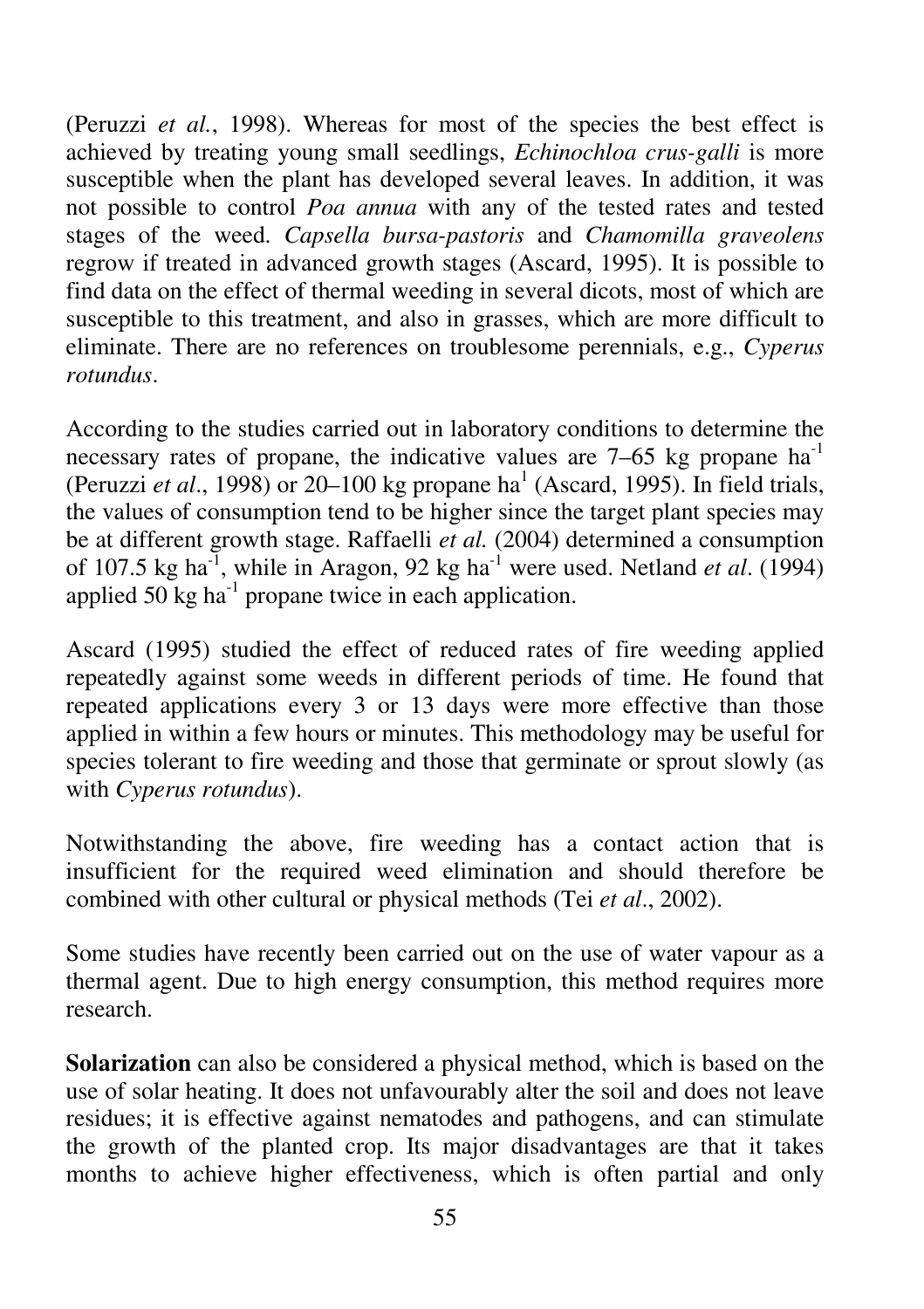applicable in sunny zones of the world, and the problems associated with the use of plastic sheet and its disposal. Recently, biofumigation has been shown as a method of great interest for replacing the use of methyl bromide as a soil fumigant. This method consists of incorporating organic matter in soil for its decomposition and releasing of gases able to eliminate pathogens and weeds. The method is useful in hot areas, particularly for growing various crops in greenhouses.

# **3.2.4.5 Plastic mulching**

Another alternative to the application of herbicides in horticulture is the use of plastic black polyethylene covers, which bring various technical and environmental advantages. These include increased yields and quality, better weed and insect management, high efficiency of the use of water and mineral fertilizers and some prevention of erosion.

The main disadvantages of this technique are the cost of the plastic, its management and difficulties in collecting its residues after the crop harvest. In addition, some perennial species are able to sprout and perforate the plastic (e.g., *Cyperus* spp.) or may take advantage of small holes (*Convolvulus arvensis*), which make it necessary to apply a herbicide or to remove the weed mechanically. Another disadvantage of the black polyethylene sheet is that in hot summers or hot areas, the excessive heating of soil may affect the crops (Radics and Székelyné, 2002; Pardo *et al.,* 2005). In any case, the major disadvantage is the disposal of the plastic (Camacho, 2004 and Martín-Closas and Pelacho, 2004). In 2002, in the region of Ebro Valley, Spain (Navarra, Aragón and La Rioja) alone, plastic consumption was estimated at 2 131 tonnes. Generation of solid non-recyclable residue causes its accumulation in non-authorized dumps and the use of polluting practices by the farmers. The common practice of incorporating plastic into the soil is considered to cause a pollution load of 140 kg/ha/year (González, 2003). It is important to consider the accumulative effect, because degradation of polyethylene in the environment is low. Three hundred years are required to degrade a polyethylene sheet of 60 micras without additives (Feuilloley *et al.*, 2003). Another option is to burn the plastic, but it will also pose a problem of atmospheric pollution. The volume of plastic residues generated is so large that it poses the serious question of the sustainability of the crop system. It is also important to consider that these plastics for agricultural use contain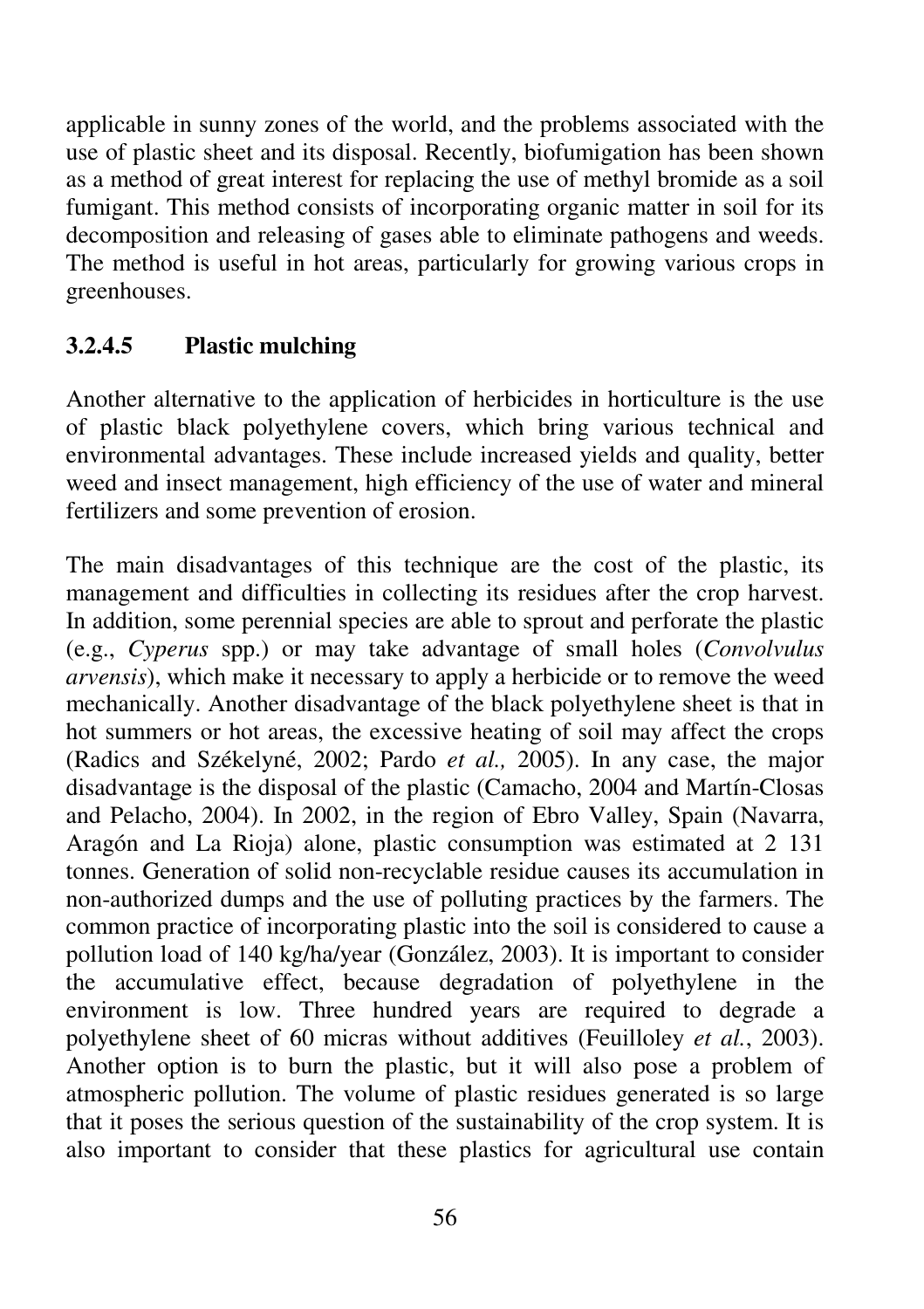heavy metals (e.g., 16,1 ppm Pb; 11,1 ppm Cu; 7,2 ppm Ni from our analysis).

The use of black opaque polyethylene should be differentiated from the transparent polyethylene for mulching. The first plastic sheet is used as a barrier to light for controlling weeds, while the second is for promoting early crop growth.

# **3.2.4.6 The use of biodegradable plastics**

Mulching with biodegradable polymers aims to solve two problems caused by the use of polyethylene mulching: the residues left in the field and savings in the consumption of non-renewable fossil resources.

The biodegradable polymers with better possibilities of use are those made from renewable resources of the agricultural sector (starch of different origin, plant fibres, plant oils, others).

Awareness of the scarcity of energetic resources in the 1970s promoted studies to develop biodegradable plastics (Griffin, 1994). The first plastic biodegradable sheets were a mixture of polyethylene with starch and polyesters of bacterial origin. Currently, there are 30 different types of biodegradable materials available in the market, some of which have the same characteristics and are as manageable as traditional plastics (Bastioli, Belloti and Gilli, 1990, and Bastioli *et al*., 1993).

However, there are still problems to solve because of the low use of these materials. Their degradation is often excessive and sometimes insufficient. In 2000, in Spain, it is estimated than there were 118 000 ha under mulching with these materials, which still represents a very low proportion related to the total crop area (Papaseit, 2001).

The first problem is the cost of the biodegradable plastics available in the market, which is three to four times greater than that of conventional mulching (Bastioli, 2003; Gutiérrez *et al*. 2003). This suggests that in most of the crops, the use of these materials is considered *a priori* unfeasible from the economic point of view. The difference in cost can be reduced if the petrol price does not increase and the demand of this material increases, enabling the reduction of production cost (Martin-Closas and Pelacho, 2003). Weed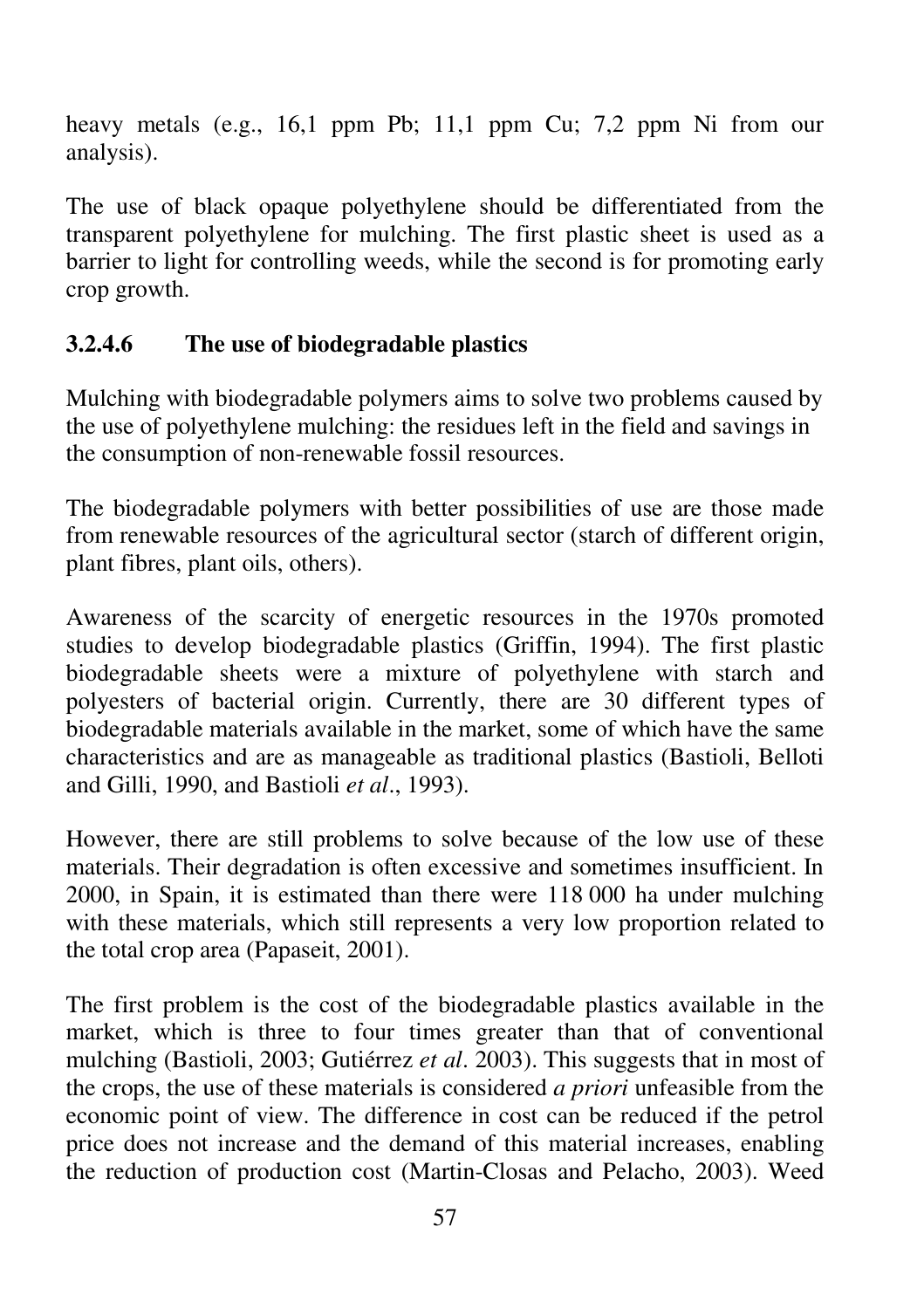control using biodegradable mulch is similar in its effectiveness to conventional mulching (86–93 percent with biodegradable sheets, and 97-100 percent with the conventional ones).

# **3.2.4.7 The use of paper**

Paper is another interesting alternative to plastic soil cover. It is an economic, biodegradable material, which can be purchased and used in sufficient amounts for small- and medium-sized farms. Its greatest limitations are its placement by the machinery, which causes the paper to be broken easily, and its short life span due to soil moisture.

Previous research shows that various papers (Kraft of 90-200  $g/m<sup>2</sup>$ ) can be used satisfactorily for weed control. Its effectiveness (77–96 percent) has been equal to polyethylene used for three months for growing processed tomato. Paper has shown to have excellent effectiveness against *Cyperus rotundus*, at a rate of 90-200  $g/m^2$ . Here the weed is not able to perforate the paper layer. Paper biodegradation is also very satisfactory. It does not leave residues as in plastic mulching. Although the equipment has to be adjusted (tension reduced, microperforation avoided and installation speed reduced), its mechanical application is feasible. It is recommended to work with recycled paper whenever their heavy metal content is low.

In any case, it is necessary to combine knowledge on the biology of weeds, cultural methods such as the use of mulching paper and direct control in order to ensure that weed populations are kept at adequate levels (Bond and Grundy, 2001).

*Advantages of paper:* 

- *it may control several weeds, including Cyperus;*
- *it is biodegradable;*
- *it does not retain soil moisture like plastic sheets;*
- *it regulates soil temperature;*

*Disadvantages of paper:* 

- *its price may be high according to quality;*
- *it may not be always available;*
- *placement over soil is difficult.*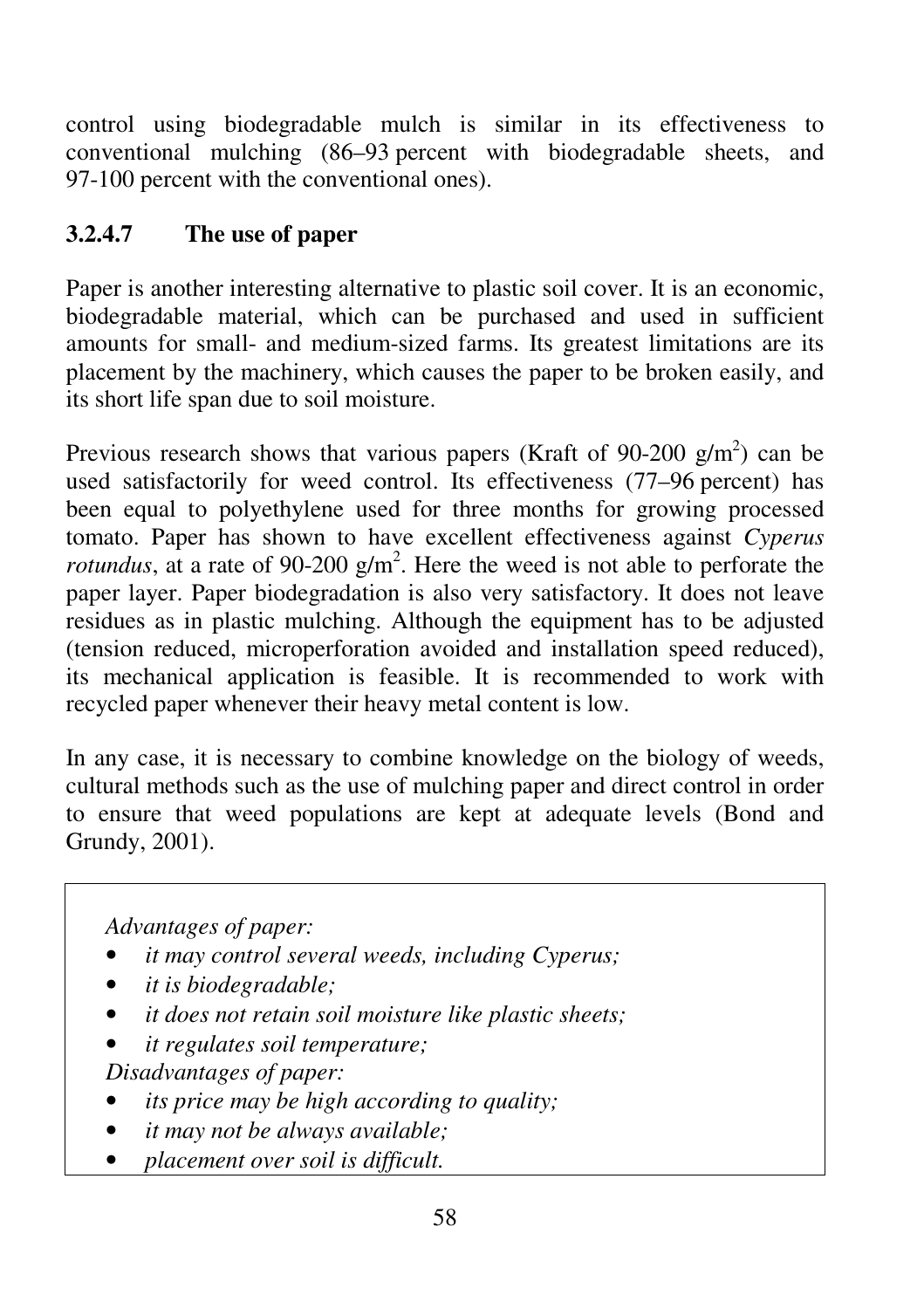## **3.2.4.8 The use of plant residues as soil cover for weed control**

The use of any type of organic plant residue, including those derived from the industrial plant processing, e.g., sugarcane, coffee and rice husks, cereal straw, crusts and sawdust, has been suggested. In each case, it is necessary to test for the right amount and application. This method is appropriate for use in vegetables and trees.

The covers of harvest residues and other organic materials affect the germination, the survival, growth and the competitive ability of weeds. Generally, it seems that the toxic effect of the residues is higher against weeds with small seeds than those with big seeds. Since the seeds of most crops are up to three times bigger than those of weeds in competition, management of harvest residues offers a good opportunity for weed suppression (Liebman and Mohler, 2001).

The effect of these covers over the weeds can be classified as direct and indirect. The direct effects are those produced by the interaction of the covers with the weeds or their seeds, while indirect effects are caused by environmental modification where weeds grow due to the presence of the cover in the soil. In addition, the use of harvest residues as soil cover plays an important role in soil conservation.

### **3.2.4.9 Direct effect of plant residues used as cover against weeds**

### *a) Physical barriers*

Plant covers are a physical barrier for the emergence of weed seedlings in soil. The type of cover (continuous or discontinuous) and the thickness and the hardness of the material used play an important function in its weed control effect. Logically, the higher the mass of the cover, the higher the cover in soil and therefore, the greater the effect against seedling emergence.

Another effect produced by cover over the weeds is limiting the access to light. The shade produced by the cover in the soil implies the impossibility for weeds to access the necessary sunlight for photosynthesis (Bilalis *et al.*, 2003).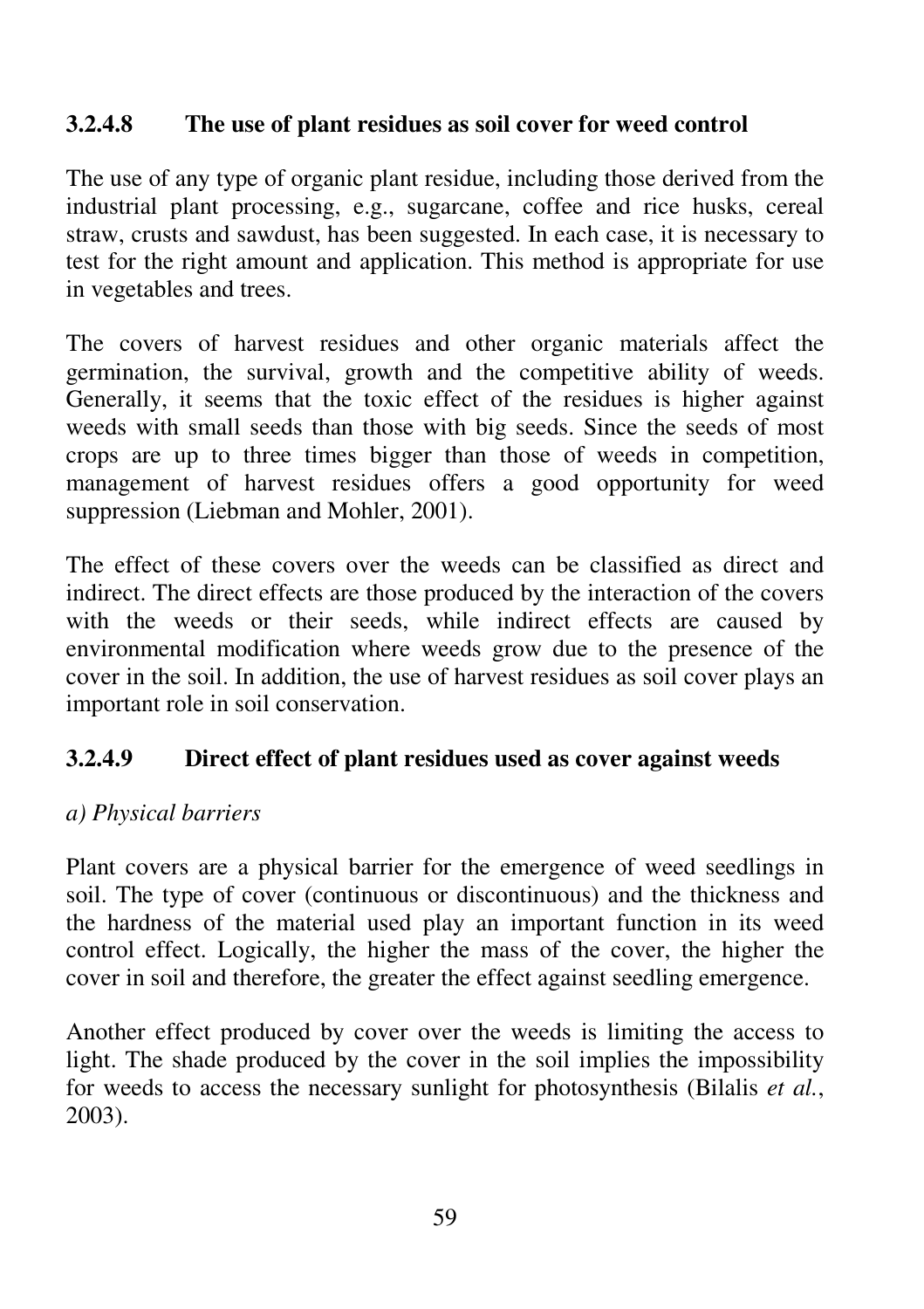There are successful examples such as trials done by Radics and Székelyné (2002), which indicate that rye straw as cover provides better results for weed control in tomato than does the use of herbicides.

Maize harvest residues are an interesting material for its use as cover for weed control. These materials have an excellent capacity to cover the soil: 2 tonnes/ha of the cover are enough to cover 30 percent of the soil surface (Erenstein, 2002). However, these values depend on the size of the residue components (leaves and stem) and the form of dispersal in the field.

Table 13 shows the effectiveness obtained with different treatments against weeds in a trial of tomato for processing. The achieved control using straw was scarce and insufficient for obtaining an acceptable yield (data unpublished).

| <b>Treatment</b>                               | Yields $(\%)$ | <b>Weed Control</b><br>$(\%)(3)$ |
|------------------------------------------------|---------------|----------------------------------|
| Polyethylene $(15\mu)$                         | 100           | 78.1                             |
| Unweeded control                               | 29.1          | 0.0                              |
| Manually weeded control                        | 81.5          | 66.4                             |
| Herbicide (2)                                  | 71.4          | 42.3                             |
| Mater Bi (biodegradable plastic 15µ)           | 72.5          | 68.3                             |
| Saikraft (brown paper 200 $g/m2$ )             | 85.9          | 90.5                             |
| Rice straw (10 t/ha)                           | 75.5          | 58.1                             |
| Maize straw (10 t/ha)                          | 80.8          | 44.2                             |
| Barley straw (10 t/ha)                         | 62.2          | 42.8                             |
| Yields (t/ha) in the treatment of mulching     |               |                                  |
| with polyethylene and weed cover $(\%)$ in the | 78.7          | 89.4                             |
| unweeded control                               |               |                                  |

**Table 13: Average tomato yields (yield obtained with polyethylene as a reference) and weed control (1) (the unweeded control as a reference) obtained in different treatments and organic mulching in a trial conducted with tomato, Montañana, Spain, 2005 and 2006** 

(1) The main weeds were *Cyperus rotundus, Portulaca oleracea*, *Chenopodium album* and *Digitaria sanguinalis*.

(2) The herbicide used was rimsulfuron (0,015 kg i.a./ha) in 2005 and rimsulfuron + metribuzine in 2006 (0,0125 kg a.i./ha + 1,75 kg a.i./ha).

(3) 63 days after transplanting.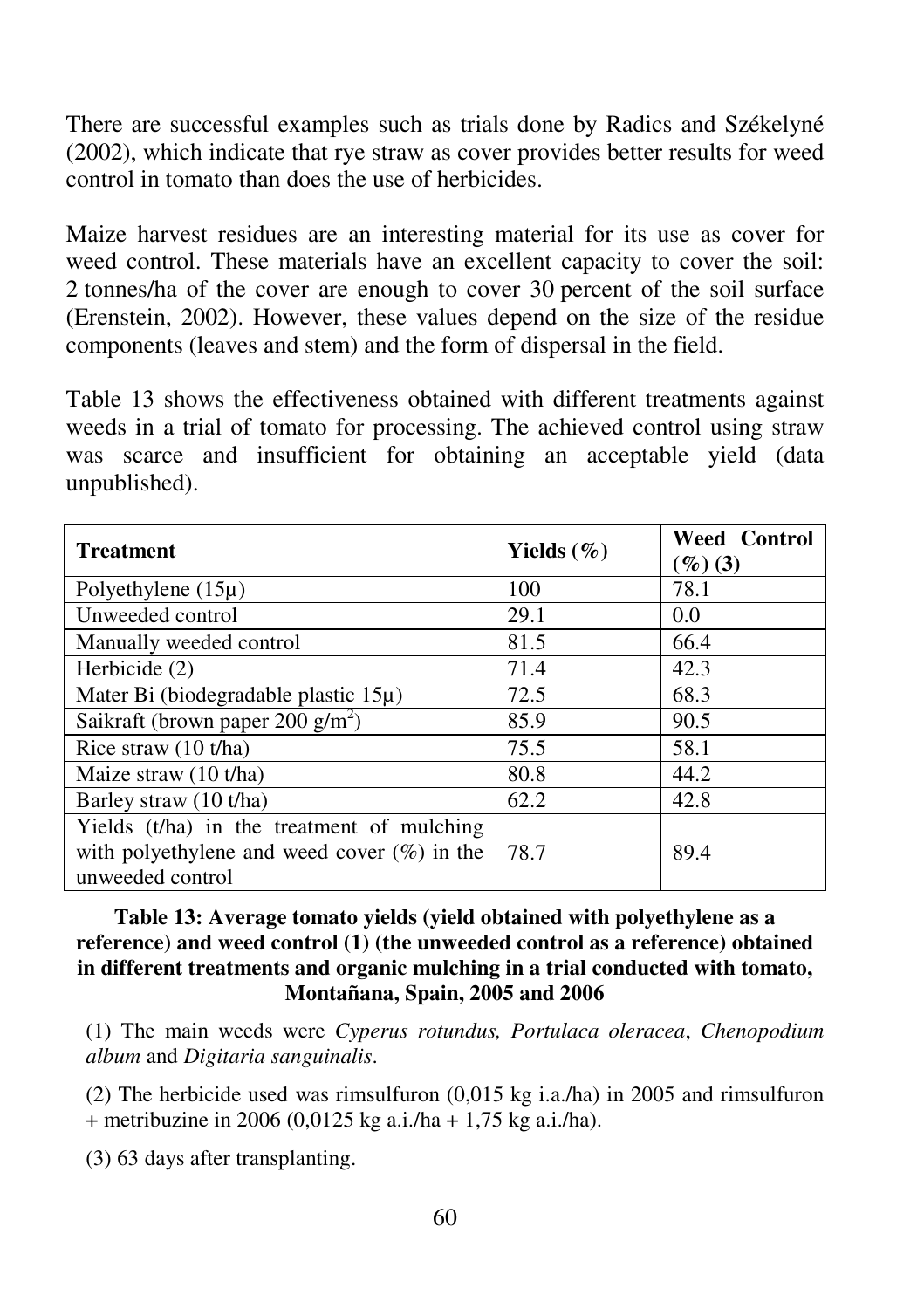## *b) Allelopathy*

Many harvest residues used as covers show allelopathic effects on the weeds. Allelopathy, according to its original meaning, is the production of chemical substances from living plant tissues or in the process of decomposition, which cause inhibitory or stimulatory effects, directly or indirectly, over the neighbouring plants (Molisch, 1937, cited in Catizone and Zanin, 2001). Allelopathy, related to the negative effects on neighbouring plants, also involves chemical substances released by the plants, which are then transformed by the microorganisms (Liebman and Mohler, 2001).

The release of these allelochemicals may occur from living plants or from organic residues in decomposition. For this reason, the use of plant residues as cover has the potential to add this chemical effect to the physical ones. Allelopathy is a complex process influenced by various factors related to the plants or the material in decomposition, the soil, and the plants receiving the allelochemicals and meteorological conditions, among others. There are different mulching materials such as rice and rye straw containing allelochemical compounds that are able to inhibit weed germination and development. However, allelopathy may not only affect the weeds, but may obviously also affect the crop, i.e., it does not have physiological selectivity. For this reason, it has to be used with care.

## **3.2.4.10 Indirect effects of plant residues used as cover for weed control**

In addition to the direct effects mentioned, there are other indirect effects such as the impact produced in the weed population dynamics, especially in the long term. The use of organic cover for weed control is one of the ways to supply organic matter to the soil and it is widely known for the important role it plays in the definition of soil characteristics, hence the soil-weeds relationship. For example, it has been observed that soil incorporation of organic matter may reduce the pressure exerted by the weeds over crop production, particularly in vegetables (Liebman and Davis, 2000). However, it has been seen that the changes in organic crop management of produce increased weed diversity. Thus, weed management is a priority in these systems. This can be useful for combating resistant species.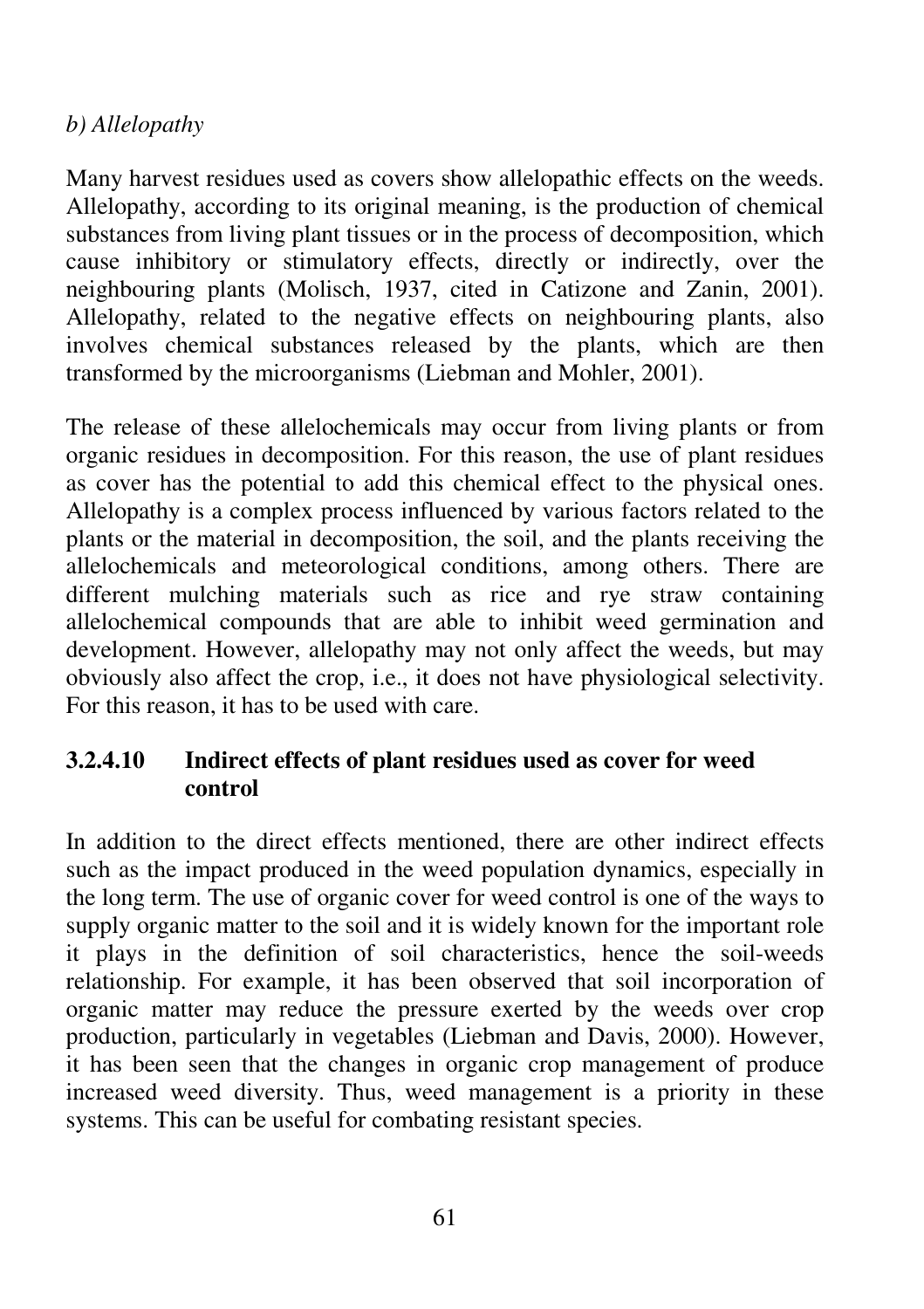In sum, the main **advantages** of using plant covers are: (i) weed control, particularly annual species; (ii) preservation of soil moisture, an attractive technique for agricultural crop production systems in arid and semi-arid zones; (iii) reduction of erosion, the reason for which this technique is widely recommended in soil conservation programmes; (iv) maintenance of the thermal regime of soil through the regulatory effect of temperature, since the amplitude of day and night variations are reduced; (v) supply of organic matter to the soil; (vi) carbon sequestration by the soil; (vii) recycling of materials that are normally treated as residues; and (viii) the favourable effect in general on microbial living organisms and soil fauna.

Nevertheless, the use of organic cover, particularly using harvest residues, has various important **disadvantages** that should be taken into account. From the economical point of view, the use of organic covers is relatively unattractive, especially if its short-term impact is measured. Transportation and application of this material in the field may also incur higher costs than those systems using plastic sheets. Placing the cover properly in the field is a difficult task demanding high labour. It is for this reason that various types of implements have been designed to mechanically apply the cover, for example, the one described by Schäfer, Väisänen and Pihala (2002).

## *Organic mulching or using straw:*

- *control annual weeds;*
- *preserve moisture;*
- *reduce erosion;*
- *regulate soil temperature;*
- *provide organic matter to the soil;*
- *may favour some pests.*

Other disadvantages in the use of some harvest residues are their susceptibility to fire, especially when dry straw is applied. The population of rodents and slugs may also increase under cover, while some weeds may also become a problem (Zaragoza Larios, 2003). The latter is particularly important if the problematic species are perennials, which are normally less affected by the covers. It is also important to point out that the introduction of organic covers may also introduce some weed seeds normally mixed with the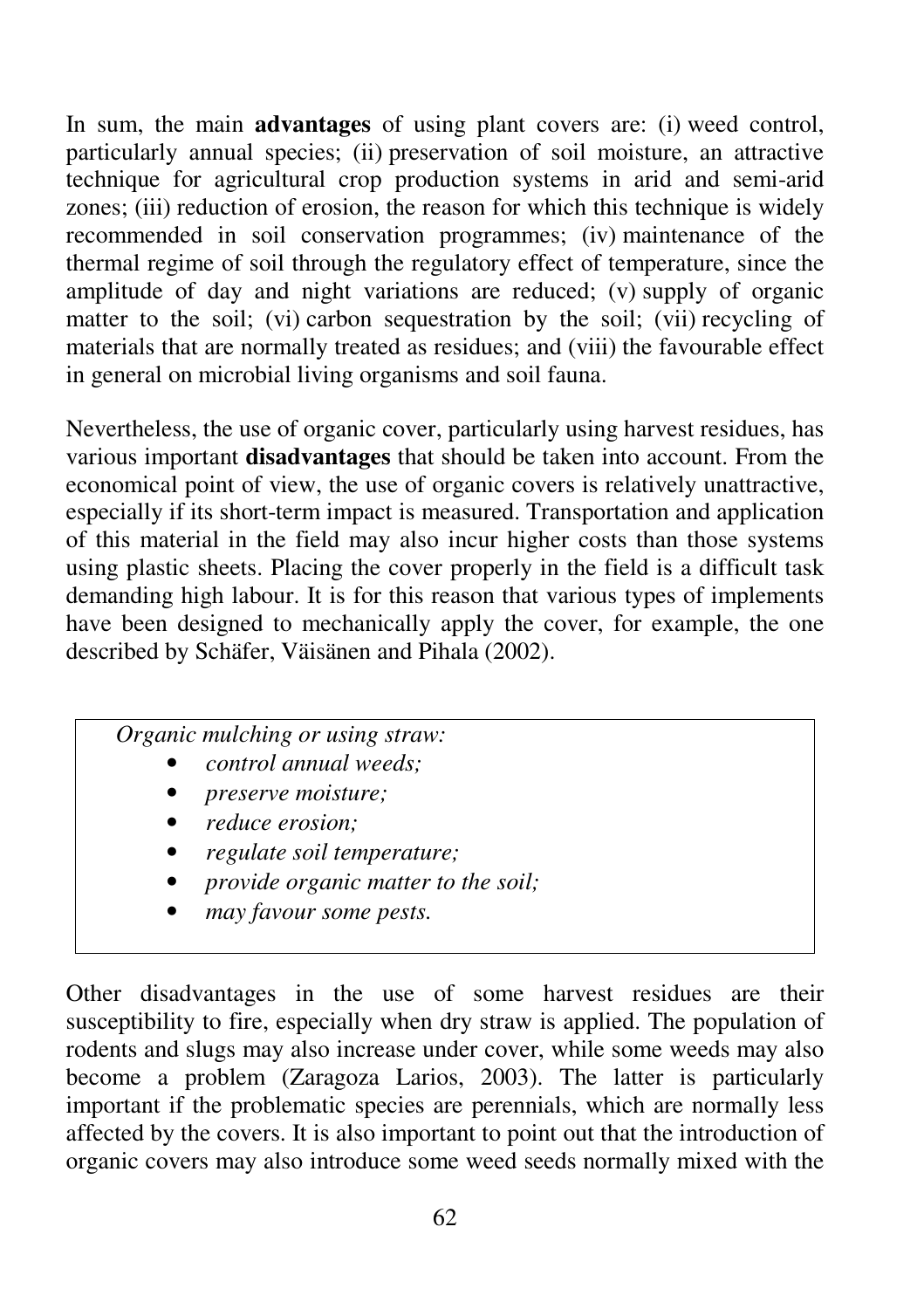biomass of harvest residues. Seeds from the previous crops, e.g., maize, barley and others, may also germinate, which could cause the elimination of volunteers.

Finally, another disadvantage in cold areas is the lack of the necessary heat in the soil for growing crops such as tomato and pepper.

# **3.2.4.11 Conclusion**

None of the alternative methods for the use of herbicides are a solution; their application requires integration into a diversified strategy. The technical agent should choose the method that is the most appropriate and adaptable to its environment, taking into consideration economical criteria and assessing possible advantages and disadvantages.

These methods may reduce the need of herbicidal use and help to reduce the selection pressure on the weeds and possible cases of resistance. Obviously, when these methods are applied, new problems may emerge.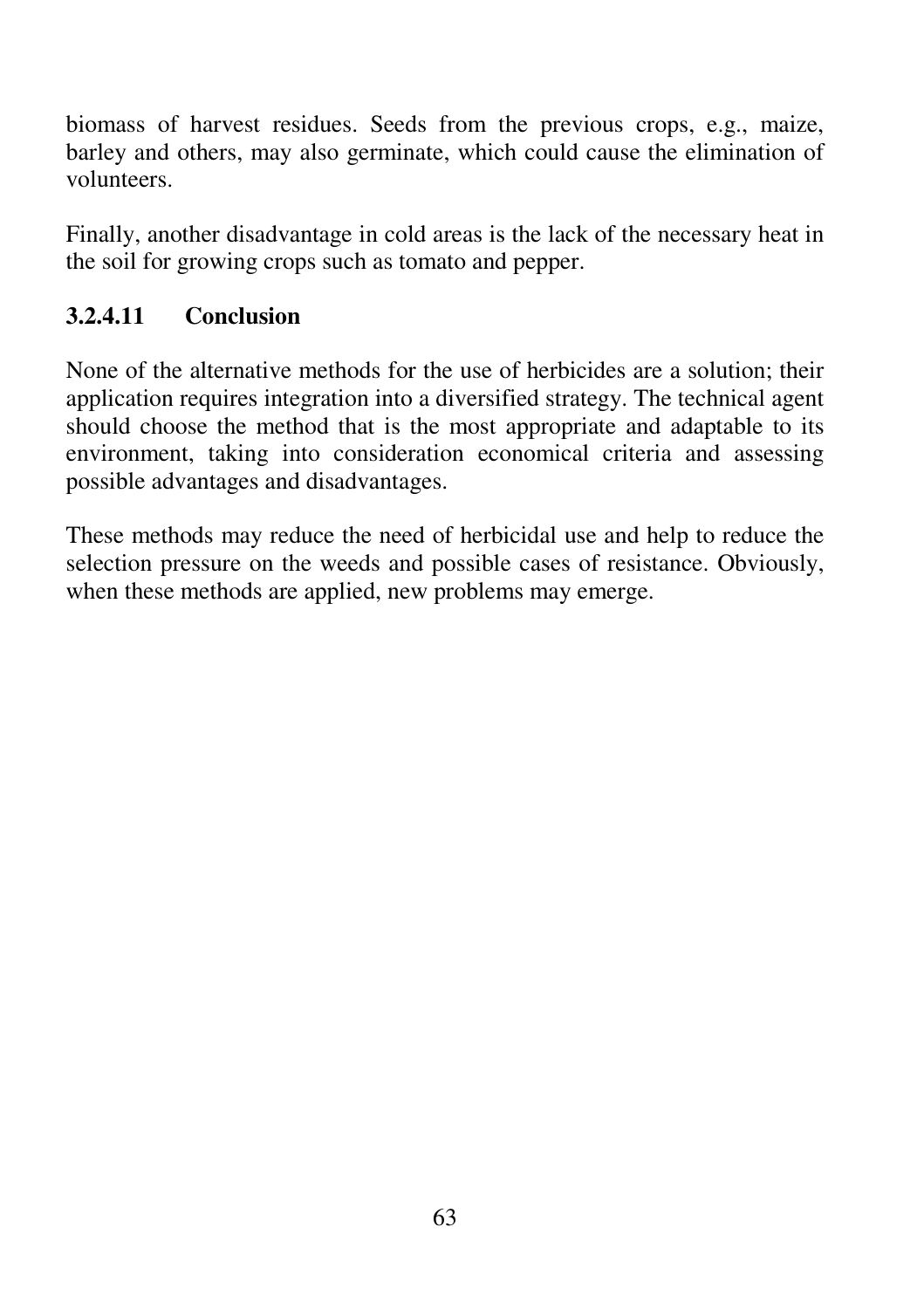#### **References on the integration of non-chemical methods in combating weed resistance**

- **Ascard, J.** 1995. Effects of flame weeding on weed species at different development stages. *Weed Research*, 35:397-411 pp.
- **Ascard, J.** 1998. Comparison of flaming and infrared radiation techniques for thermal weed control. *Weed Research*, 38:69-76 pp.
- **Ascard, J. & Fogelberg, F.** 2002. Mechanical intra-row weed control in organic onion production. Fifth EWRS Workshop on Physical Weed Control, Pisa, Italy, 11 – 13 March 2002.
- **Bastioli, C.** (2003): Mater-Bi: Biodegradable Material for Various Applications, in Steinbuchel, A. (ed): "Biopolymers", Wiley-VCH.
- **Bastioli, C., Belloti, V., Del Giudice, L. & Gilli, G.** 1993. Mater-Bi: properties and biodegradability. *Journal of Environmental Polymer Degradation*, 1(3):181-191 pp.
- **Bastioli,C., Belloti, V. & Gilli, G.** 1990. *The use of agricultural commodities as a source of new plastic materials.* International Symposium on Biodegradable Packaging and Agricultural Films. Paris, France, 10-11 May.
- **Baumann, D. & Kropff, M.** 1999. Intercropping to improve suppression of weeds. 11th European Weed Research Society (EWRS) Symposium, Basel, Switzerland, 18 June – 1 July 1999.
- **Bilalis, D., Sidiras, N., Economou, G. & Vakali, C.** 2003. Effect of different levels of wheat straw soil surface coverage on weed flora in Vicia faba crops. *Agronomy & Crop Science*, 189: 233-241 pp.
- **Bond, W. & Grundy, A.** 2001. Non-chemical weed management in organic farming systems. *Weed Research*, 41:383-405 pp.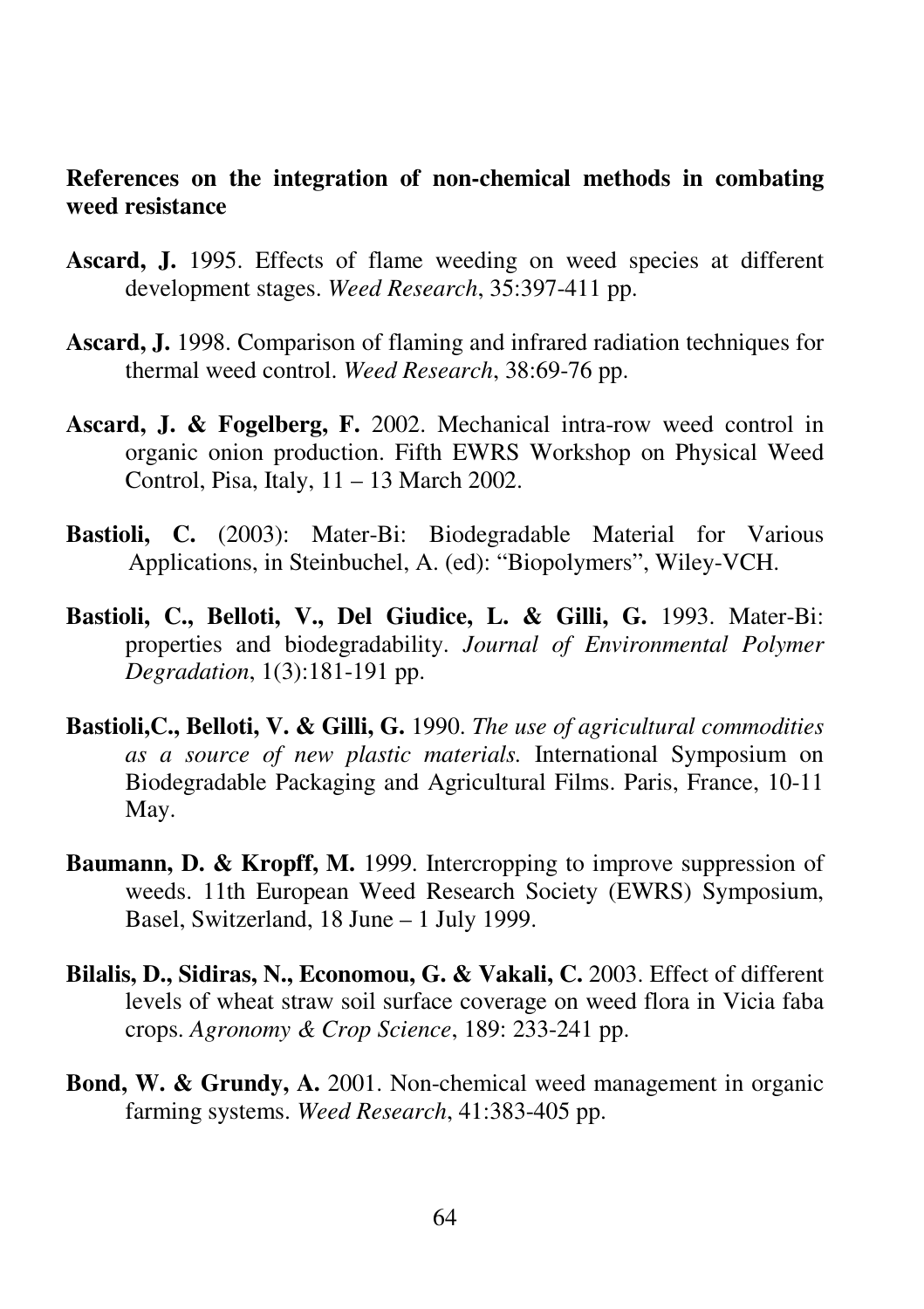- **Busqué, J., Méndez, S., Martín, P., Mallavía, H., Fernández, O., Manrique, F. & Zaragoza Larios, C.** 2004. Eficacia de distintos métodos de recuperación de pastos de puerto invadidos por *Euphorbia polygalifolia*. Actas de la 45ª Reunión Científica de la Sociedad Española para el Estudio de los Pastos. Valladolid, Spain. 8 pp.
- **Camacho, F., 2004.** Diferentes alternativas a la gestión de biomasa procedente de residuos vegetales*. Ponencia en el VI Congreso de la Sociedad Española de Agricultura Ecológica, Almería, Spain, 27 September – 2 October 2004*
- **Catizone, P. & Zanin, G.** 2001. *Malerbologia*. Bologna, Italy, Patron Editore. 925 pp.
- **Cirujeda, A., Recasens, J. & Taberner, A.** 2003. Effect of ploughing and harrowing on a herbicide resistant corn poppy (*Papaver rhoeas*) population. *Biological Agriculture and Horticulture*, 21: 231-246 pp.
- **Cirujeda, A. & Taberner, A.** 2006. El control fotobiológico de malezas: revisión de una técnica controvertida**.** *ITEA,* 102 (1), 27-40 pp.
- **CPRH** (Comité de Prevención de Resistencias a Herbicidas)**.** 2000. *La resistencia de las malezas a los herbicidas*. Lleida, Spain, Tríptico. SPV.
- **Craig Stevenson, F., Légere, A., Somard, R., Angers, D., Pagean, D. &**  Lafond, J. 1998. Manure, tillage and crop rotation: effects on residual weed interference in spring barley cropping systems. *Agronomy Journal*, 90: 496-504 pp.
- **Erenstein, O.** 2002. Crop residue mulching in tropical and semi-tropical countries: An evaluation of residue availability and other technological implications (review). *Soil & Tillage Research*, 67: 115–133 pp.
- **FAO.** 2003. *Weed management for developing countries*, by R. Labrada. FAO Plant Production and Protection paper. Rome. (Available at: http://www.fao.org/docrep/006/y5031e/y5031e00.htm)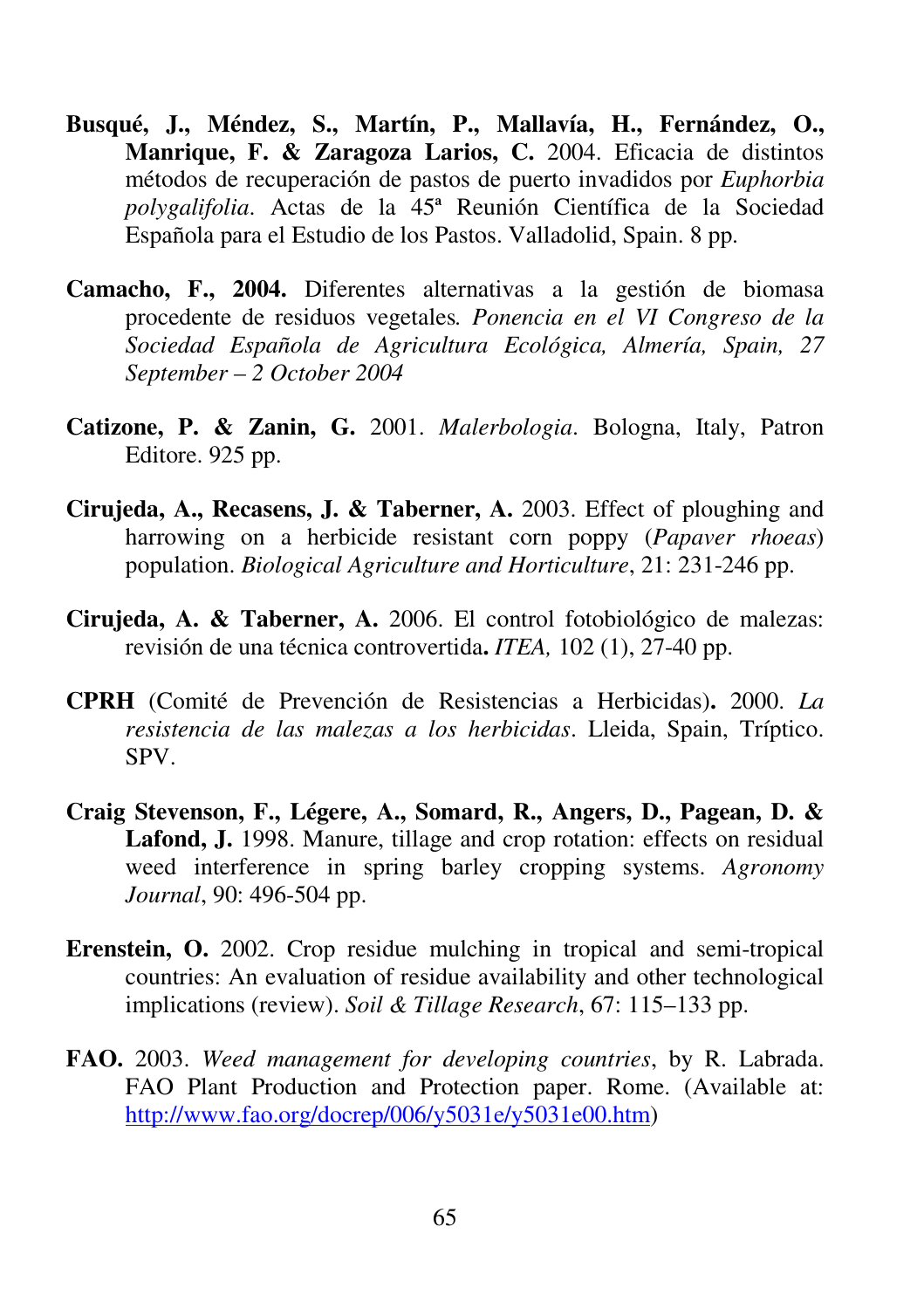- **Ferrero, A. & Casini, P.** 2001. Mezzi meccanici. Cap. 1. In P. Catizone & G. Zanin, coord. *Malerbologia*. Bologna, Italy, Patron Ed. pp. 251- 278 pp.
- **Feuilloley, P., César, G., Benguigui, L. & Grohens, Y.** 2003. Biodégradation des films de paillage en polyéthylene: Conjecture ou réalité? Colloque International – Produits biodegradable et environnement. Rouen, France, 20–21 May 2003.
- **Floch, M.** 2003. Des solutions pour optimiser le désherbage. Suplemento de PHM-Rev. *Horticole*, 443: 6-8 pp.
- **Fogelberg, F. & Gustavsson A.M.** 1999. Mechanical damage to annual weeds and carrots by in-row brush weeding. *Weed Research,* 39, 469- 479 pp.
- **GAP** (Growers action planner)**.** 2005. *Preventing herbicide resistance* (available at http://www.ezigrain.com.au). Consulted on 20 October 2005.
- **Geier, B. & Vogtmann, H.** 1986. The multiple row brush hoe A new tool for mechanical weed-control. *In* R. Cavaroll & A.v. El Titi, eds. *Weed control in vegetable production*. Rotterdam/Brockfield, Holland, A.A. Balkema.
- **Gill, G.S. & Holmes, J.E.** 1997. Efficacy of Cultural Control Methods for Combating Herbicide-Resistant Lolium rigidum. *Pesticide Science*, 51: 352-358 pp.
- **González, A.** 2003. Estado actual de la contaminación de suelos por materiales plásticos de acolchado y posibles soluciones en las distintas comunidades autónomas. Proceedings from Reunión de Materiales Biodegradables para acolchados en Horticultura, Murcia, Spain., 30 January 2003.
- **Griffin, G.J.** 1994. *Chemistry and technology of biodegradable polymers*. Blackie, Glasgow, U.K.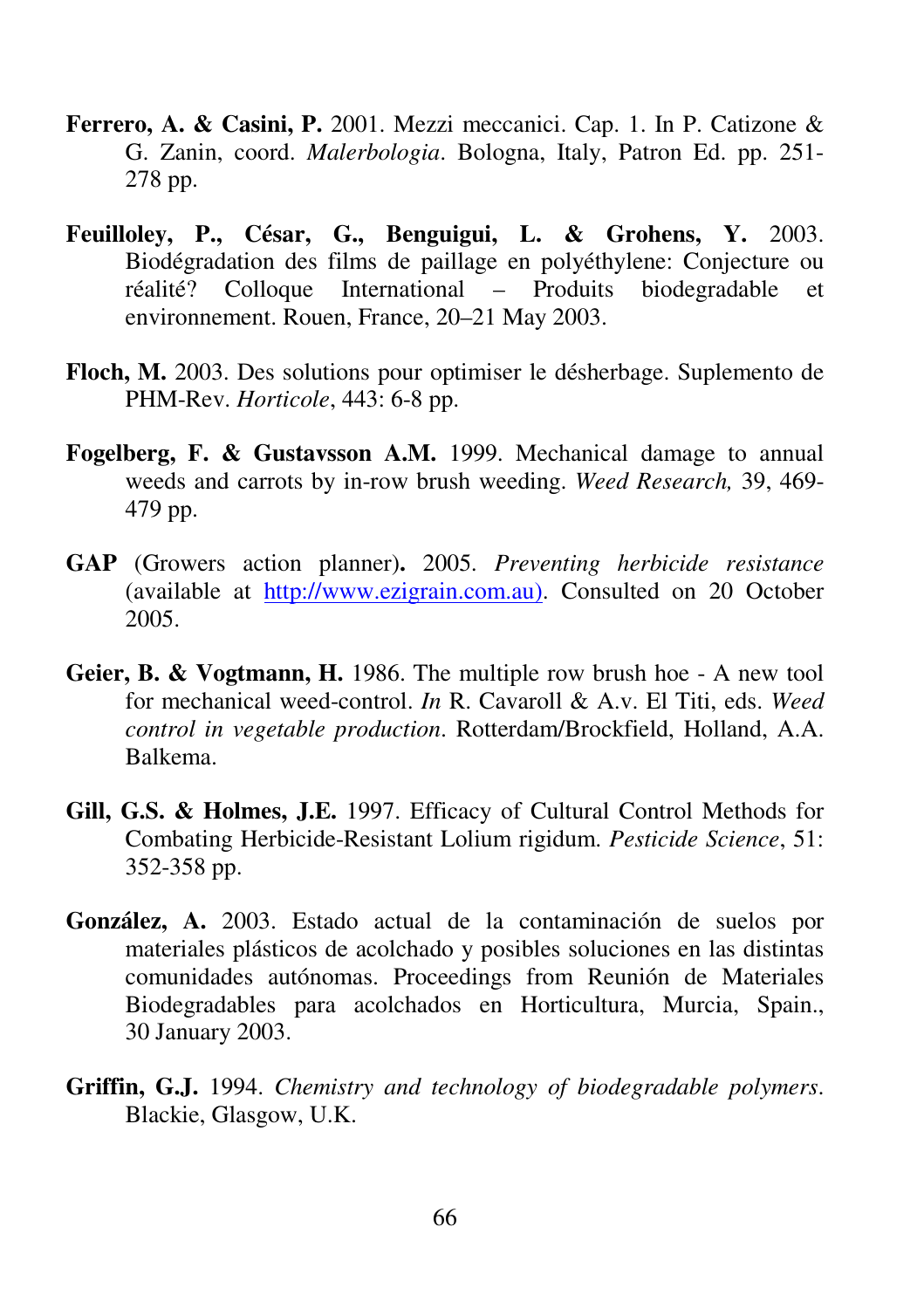- **Gutiérrez, M., Villa, F., Cotrina, F., Albalat, A., Macua, J., Romero, J., Sanz, J., Uribarri, A., Sádaba, S., Aguado G. & Del Castillo, J.** 2003. *Utilización de los plásticos en la horticultura del valle medio del Ebro*. Dirección General de Tecnología Agraria. Informaciones Técnicas 130.
- **Juroszek, P. & Gerhards, R**. 2004. Photocontrol of weeds. *Journal of Agronomy & Crop Science*, 190 (6): 402-415 pp.
- **Kurstjens, D., Kownhoven J., Bleeker, P., Van der Weide, P., Ascard, J. & Baumann, D.** 1999. Recent developments in physical weed control. 11th European Weed Research Society (EWRS) Symposium, Basel, Switzerland, 18 June–1 July 1999.
- Leinonen, P., Saastamoinen, A. & Vilmunen, J. 2004. Finger weeder for cabbage and lettuce cultures. Sixth Workshop on Physical and Cultural Weed Control, Lillehammer, Norway, 8-10 March 2004**.**
- Liebman, M. & Davis, A. 2000. Integration of soil, crop and weed management in low-external-input farming systems. *Weed Research*, 40:27-47 pp.
- **Liebman, M. & Mohler, C.** 2001. Weeds and the soil environment. *In* M. Liebman., C. Mohler & C. Staver, eds *Ecological management of agricultural weeds*. Cambridge, United Kingdom, Cambridge University Press.
- **Martín-Closas, L. & Pelacho, A.M.** 2004. Los acolchados biodegradables como alternativa a los acolchados de papel y de polietileno en un sistema de producción ecológica de tomate. VI Congreso de la Sociedad Española de Agricultura Ecológica (SEAE), Almería, Spain, 27 September– 2 Octuber 2004. 1559-1572 pp.
- **Martín-Closas, L., Soler, J. & Pelacho, A.M.** 2003. Effect of different biodegradable mulch materials on an organic tomato production system. In *Biodegradable materials and natural fiber composites*. KTBL Darmstadt. *Schrift*, 414:78-85 pp.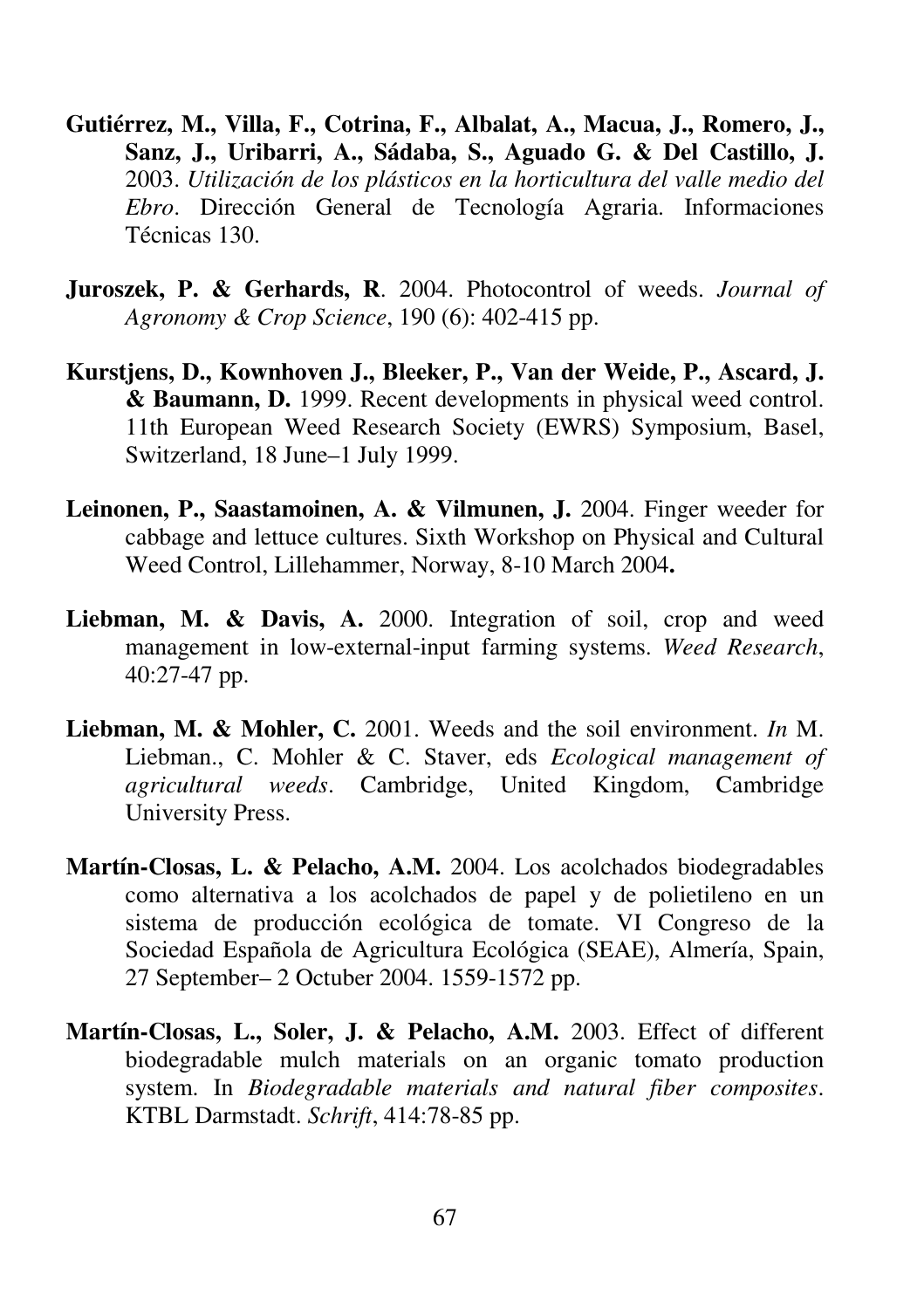- **Melander, B.** 1997. Optimization of the adjustment of a vertical axis rotary brush weeder for intra-row weed control in row crops*. J. agric*. *Engng. Res,* 68: 39-50 pp.
- **Muzik, T.J.** 1970. *Weed biology and control*. New York, USA, McGraw-Hill. 273 pp.
- **Netland J., Balvoll, G. & Holmoy, R.** 1994. Band spraying, selective flame weeding and hoeing in late white cabbage. Part 2. *Acta Horticulturae*, 372: 235-243 pp.
- **Papaseit, P.** 2001. Plásticos agrícolas en España. *Revista Horticultura*, 156: 22-36 pp.
- **Pardo, G., Suso, M., Pardo A., Anzalone, A., Cirujeda, A., Fernández-Cavada, S., Aibar, J. & Zaragoza Larios, C.** 2005. *Different weed control systems in tomato*. 13rd EWRS Symposium, Bari, Italy, 19-23 June 2005.
- **Pardo, G., Villa, F., Aibar, J., Fernández-Cavada, S. & Zaragoza Larios, C.** 2004. Control mecánico de malezas en cultivo de cebada. *ITEA*, 100V (1): 18-33 pp.
- Peruzzi, A., Di Ciolo, S. & Raffaelli, M. 1998. Effects of flame weeding on velvetleaf (*Abutilon theophrasti* L.) common amaranth (*Amaranthus retroflexus* L.) and cockspur grass (*Echinochloa crus-galli* L.). Proceedings of the AgEng 1998 International Conference on Agricultural Engineering, Oslo, Norway, 24–27 August 1998.
- **Radics, L., Gál, I. & Pusztai, P.** 2002. Different combinations of weed management methods in organic carrot. 5th EWRS Workshop on Physical Weed Control, Pisa, Italy, 11 – 13 March 2002. 137-146 pp.
- **Radics, L. & Székelyné, E.** 2002. Comparison of different mulching methods for weed control in organic bean and tomato. 5th EWRS Workshop on Physical Weed Control, Pisa, Italy, 11 – 13 March 2002, 192-204 pp.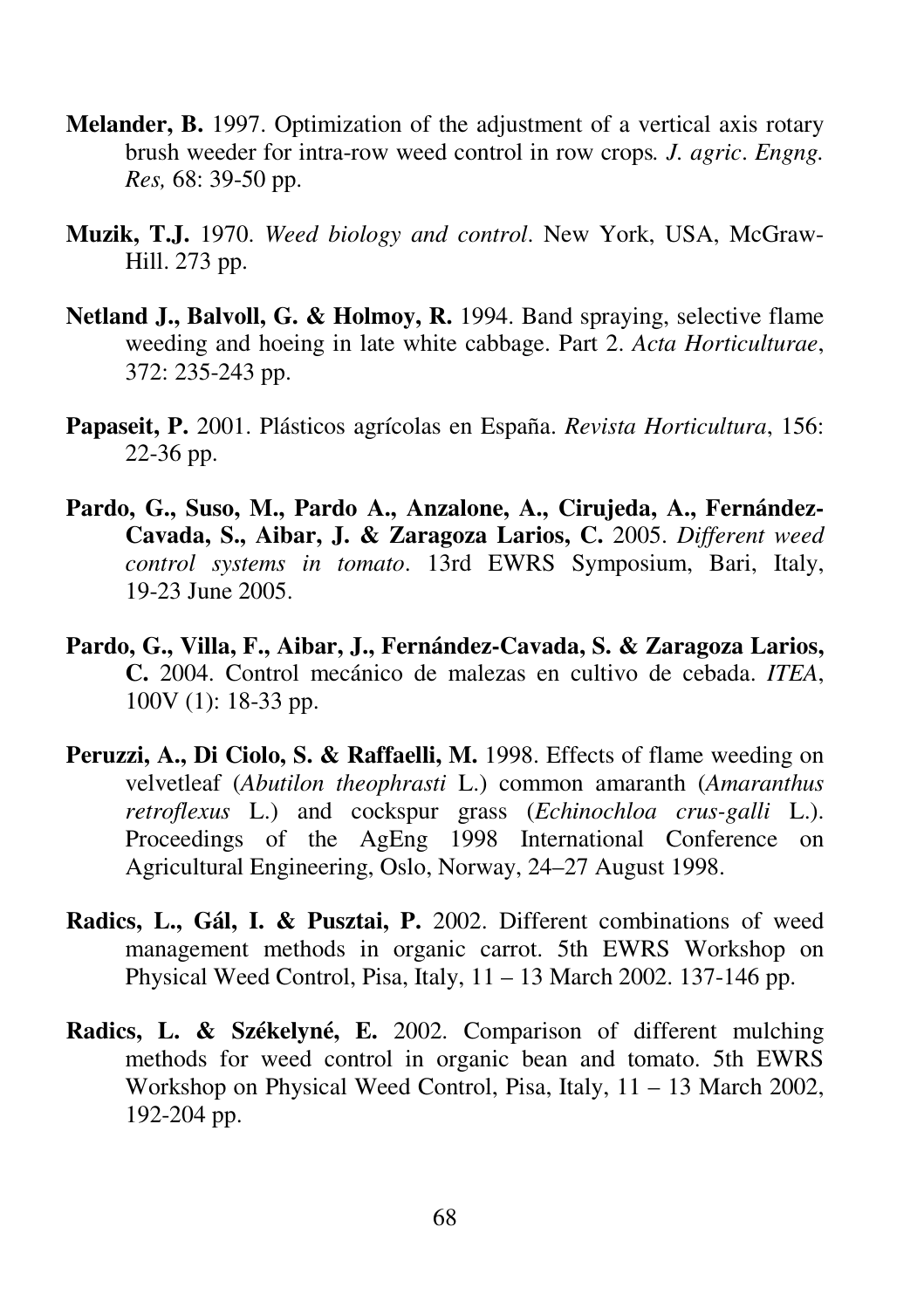- **Raffaelli, M., Filippi, F., Peruzzi, A. & Graifenberg, A.** 2004. Flaming for intra-row weed control in Globe Artichoke. 6th Workshop on Physical and Cultural Weed Control, Lillehammer, Norway, 8-10 March 2004**.**  139-142 pp.
- **Recasens, J., Planes, J., Briceño, R. & Taberner, A.** 2001. Cultural methods to control herbicide resistant *Lolium rigidum* populations in Catalonia, Spain. 18th COLUMA Conference. Toulouse, France, 5-7 December.
- **Romic, D., Romic, M., Borosic, J. & Poljak, M.** 2003. Mulching decreases nitrate leaching in bell pepper (*Capsicum annuum* L.) cultivation. *Agricultural Water Management,* 60(2):87-97 pp.
- **Runham, S.R., Town, S.J. & Fitzpatrick, J.C.** 2000. Evaluation over four seasons of a paper mulch used for weed control in vegetables. *Acta Horticulturae*, 513:193-201 pp.
- **Schäfer, W., Väisänen, J. & Pihala, M.** 2002. Technique of green mulch spreading. Study report. *Vakolan tutkimusselostus*, 79 pp.
- **Suso, M., Pardo, A., Hernández, J., Villa, F., Fernández-Cavada, S. & Zaragoza Larios, C.** 2003. *Comparación de diferentes sistemas de escarda en cultivos de tomate*. Congreso 2003 de la Sociedad Española de Malherbología, Barcelona, Spain, 4–6 November, 156-159 pp.
- **Teasdale, J. & Mohler, C.** 2000. The quantitative relationship between weed emergence and the physical properties of mulches. *Weed Science*, 48:385-392 pp.
- **Tei, F., Montemurro, P. Baumann, D.T., Dobrzanski, A., Giovinazzo, R., Kleifeld, Y., Roch,a F., Rzozi, S.B., Sonseovic ,T., Simoncic, A. & Zaragoza Larios, C.** 2002. Weeds and weed management in processing tomato. 5th World Congress on the Processing Tomato. 8th ISHS Symposium on Processing Tomato, Istanbul, Turkey, 8–10 June 2002. *Acta Horticulturae*, 613, 111-120 pp.
- **Torner, C., Aibar, J. Bellostas, A., De Lucas, C., Esparza, M., Fernández Quintanilla, C., González Andujar, J.L., González Ponce, R.,**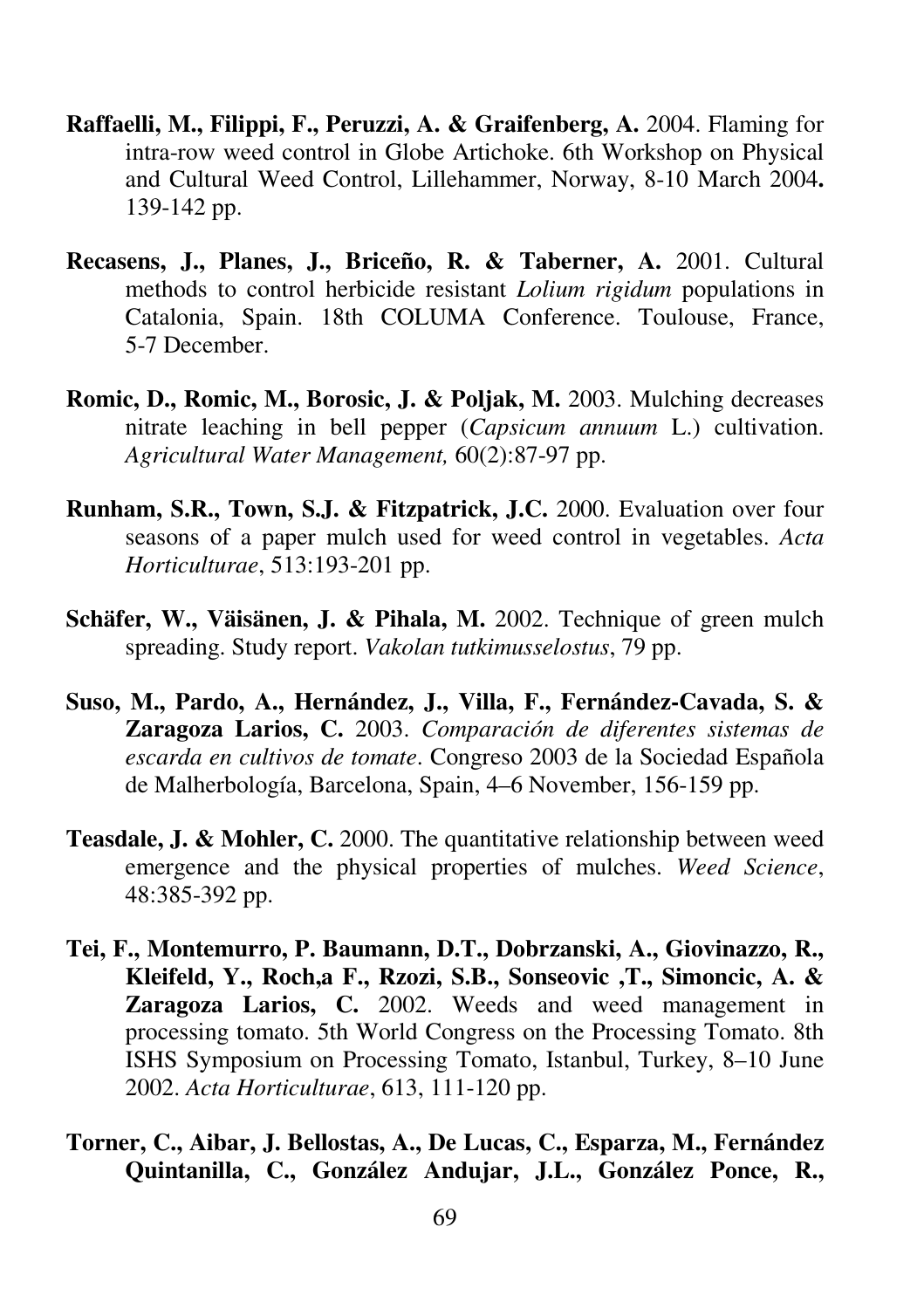**Izquierdo, J., Navarrete, L. & Zaragoz,a C.** 1999. Conclusiones de los trabajos sobre la competencia de malezas con los cereales de invierno en España. Actas Congreso Soc. Esp. *Malherbología. Logroño*.

- **Torra, J., Ribalta, M.M.**,**Taberner, A. & Recasens, J.** 2005. El manejo de barbechos en el control de poblaciones de malezas resistentes a herbicidas. Cap. 64. *Malherbología Ibérica y Magrebí: soluciones comunes a problemas comunes*. Collectanea 93 Univ. de Huelva, Spain, 425-430 pp.
- **Valverde B. & Gressel J.** 2006. Dealing with evolution and spread of Sorghum halepense glyphosate resistance in Argentina. Report to SENASA 86 pp. (Available at: http://www.weedscience.org/paper/Johnsongrass%20Glyphosate%20Report.pd f
- **WRAG** (Weed Resistance Action Group Guidelines)**.** 2003. *Managing and preventing herbicide resistance in weeds.* London, UK. (available at http://www.hgca.com/cms\_publications.output/2/2/Publications/Publica tion/Managing%20and%20preventing%20herbicide%20resistance%20i n%20weeds.mspx?fn=show&pubcon=850).
- **Zaragoza Larios, C. & Delgado, I.** 1996. Un ensayo sobre coberturas vegetales en viña. *ITEA,* 17: 404-405 pp.
- **Zaragoza Larios, C.** 1999. Manejo de la flora arvense en programas de producción integrada. 6º Symp. Nal. Sanidad Vegetal, Sevilla. Congresos y jornada 48/98. Consejería de Agricultura. Junta de Andalucía, 20- 22 Enero. pp. 39-51.
- **Zaragoza Larios, C.** 2003. Weed management in vegetables. *In* R. Labrada, ed *Weed management for developing countries*. Addendum 1. FAO Plant Production and Protection paper. Rome, FAO. (Available at: http://www.fao.org/docrep/006/y5031e/y5031e0b.htm#bm11)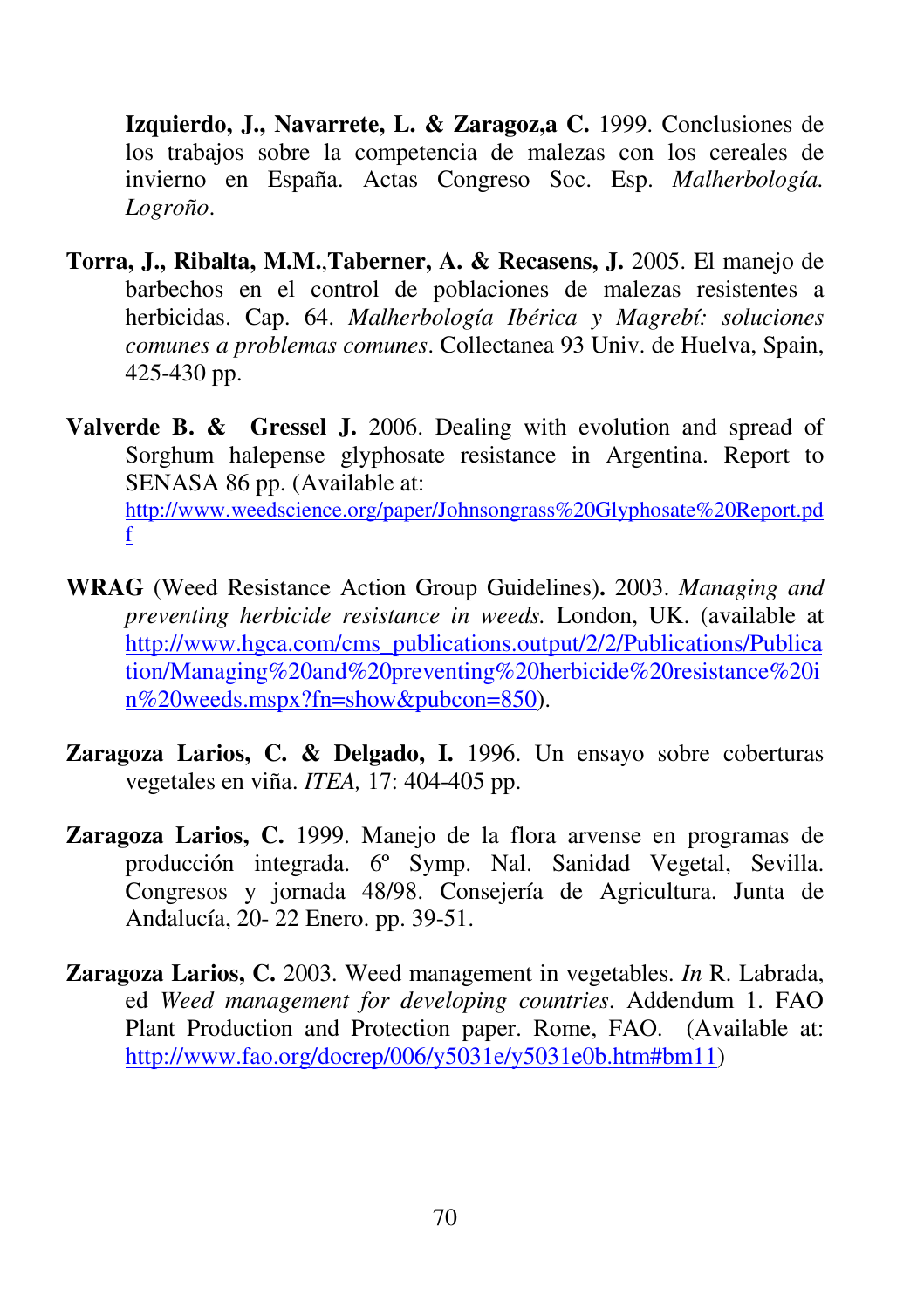### **3.3 Integrated weed management**

To prevent resistance, weed management activities should be planned for the medium and long term, but not annually, integrating various weed control strategies. Strategies should be applied as diversely as possible in order to minimize the risk of resistance.

It is important to take into account that the repetition of any control method, be it mechanical, cultural or chemical, usually results in the adaptation of a weed species. The best tool for management is the frequent shift of strategy.

Integrated weed management (IWM) is considered the most effective way to control weeds, which is based on the coordinated use of different strategies in the medium and long term. There are other definitions, for example:

- the combined use of all possible control methods so that some are reinforced with others, taking advantage at the same time of the weakness of the weeds;
- a long-term strategy including a combination of various methods, direct and indirect, to keep weed infestation below the admissible economic threshold (Zwerger, 1996).

In all these cases, a maximum of possible control methods should be combined, which may accordingly provide sustainable weed control on time.

Interest in the application of integrated management is shown by several publications, for example Fernández-Quintanilla, Garrido and Zaragoza (1999).

A programme of integrated management should be (adapted from CRC, 2006):

- flexible, able to respond to the crop requirements at the time of its application;
- based on a good understanding of the biology of target weed species;
- adapted to the farm conditions: climate, soil, history;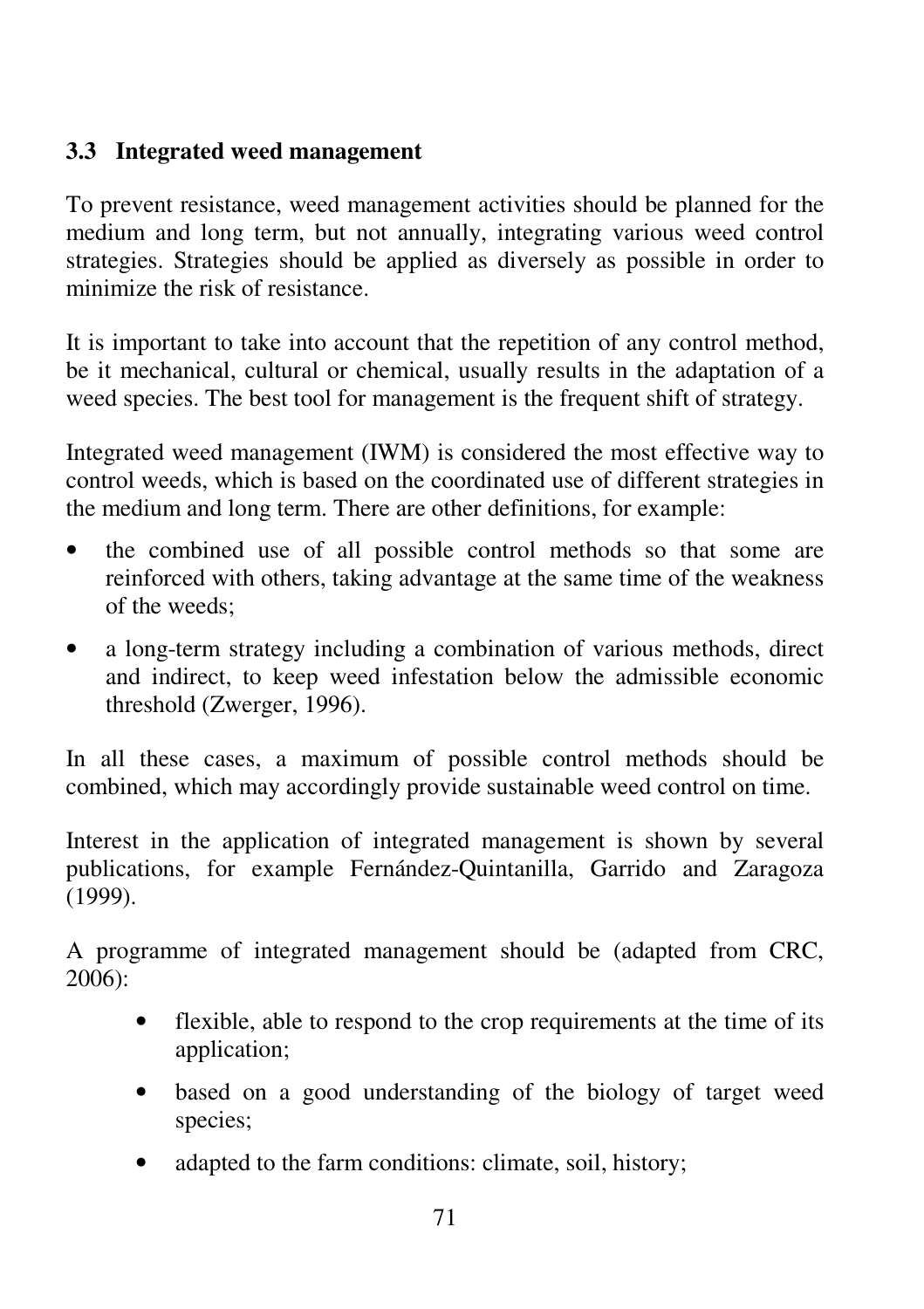- linked to the economical goals of long-term farming;
- inexpensive (with a good cost-benefit ratio) in the short term.

Table 14 shows some three examples of integrated weed management cases.

| Species    | Lolium rigidum       | <b>Papaver rhoeas</b> | <b>Amaranthus</b><br>retroflexus |
|------------|----------------------|-----------------------|----------------------------------|
| Resistance | Various fops, dims   | $2,4-D$ and           | Atrazine                         |
| to the     | and ureas.           | tribenuron-methyl.    |                                  |
| herbicide  |                      |                       |                                  |
| Affected   | Dry winter cereal.   | Dry winter cereal.    | Irrigated maize                  |
| crop       |                      |                       |                                  |
| Possible   | Planting delay and   |                       | False planting and               |
| pre-       | mechanical control   |                       | control of emerged               |
| planting   | of emerged weeds or  |                       | weeds, mechanically              |
| control    | use of a broad-      |                       | or using a broad-                |
| methods    | spectrum herbicide.  |                       | spectrum herbicide.              |
|            | Slashing or grazing  | Mechanical control    | Mechanical control               |
|            | before plant         | (harrow with          | (harrow with flexible            |
|            | flowering.           | flexible spikes).     | spikes).                         |
| Possible   | Use of a herbicide   | Use of a herbicide    | Use of a herbicide               |
| control    | from a different     | from different        | from a different                 |
| methods    | HRAC group, active   | HRAC group,           | HRAC group,                      |
| during the | over the resistant   | active over the       | effective over the               |
| crop cycle | species.             | resistant species     | resistant species (e.g.,         |
|            |                      | (for example,         | MCPA).                           |
|            |                      | mixed with            |                                  |
|            |                      | bromoxynil).          |                                  |
|            | Crop rotation: rape, | Crop rotation:        | Crop rotation: winter            |
|            | sunflower. Possible  | rape, sunflower.      | cereal, rape,                    |
|            | use of grass killers |                       | sunflower, alfalfa.              |
|            | from different       |                       |                                  |
|            | HRAC groups.         |                       |                                  |
|            | Fallow and           | Fallow and            | Elimination of                   |
|            | mechanical or        | mechanical or         | flowered plants in               |
|            | chemical control     | chemical control      | wings and steep                  |
| Possible   | with a broad-        | with a broad-         | banks.                           |
| control    | spectrum herbicide.  | spectrum herbicide    |                                  |
| methods    | Till with mouldboard | Till with             |                                  |
| after crop | plough (maximum      | mouldboard            |                                  |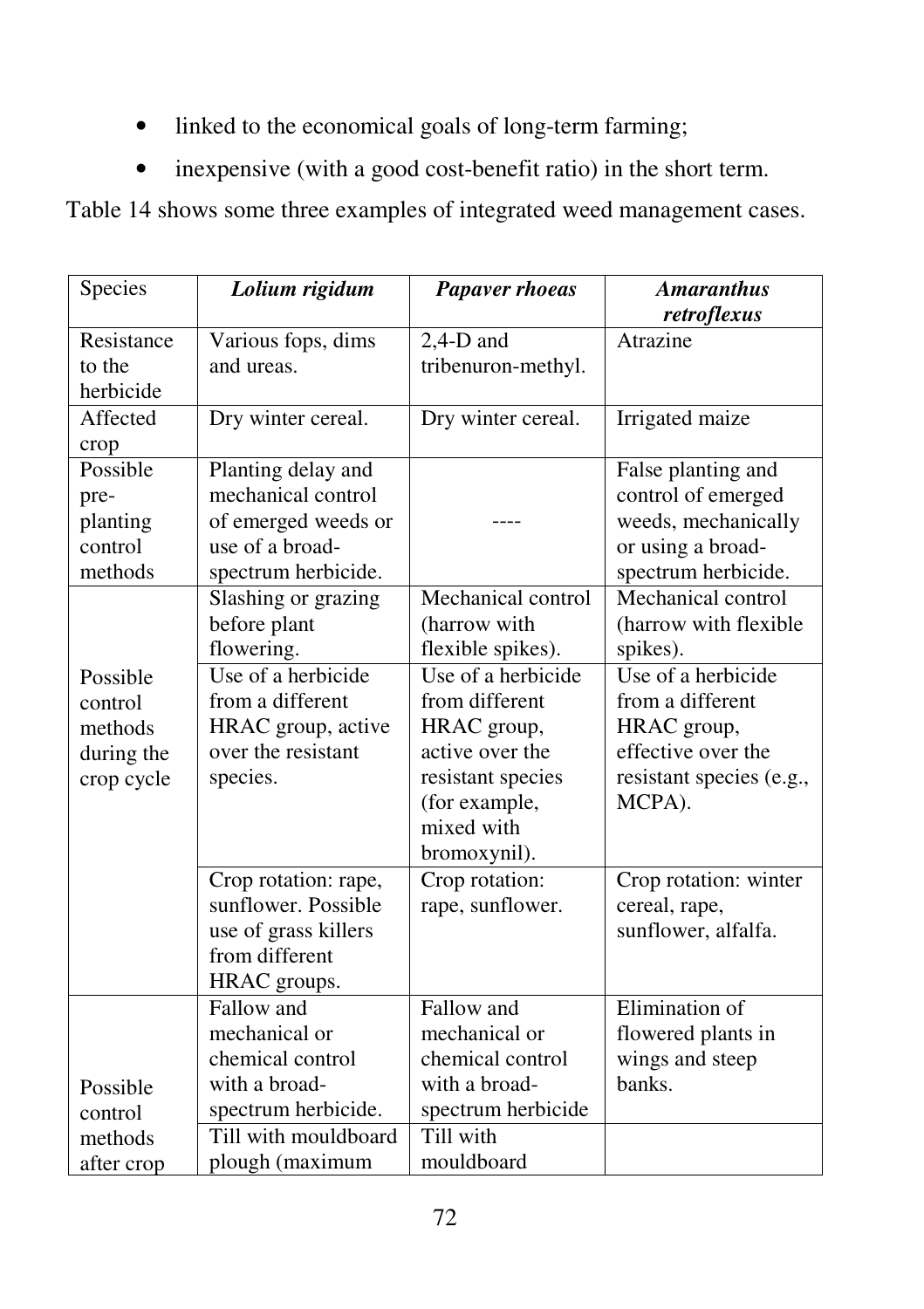| harvest                                | every two years).                                            | plough (maximum<br>every five years). |                                      |
|----------------------------------------|--------------------------------------------------------------|---------------------------------------|--------------------------------------|
|                                        | Cleaning the<br>harvester to avoid                           |                                       |                                      |
|                                        | weed spread.<br>Use of certified seed<br>free of weed seeds. | Use of certified<br>weed-free seeds   |                                      |
| Burning stubbles<br>wherever possible. |                                                              |                                       |                                      |
|                                        | Surveillance of weed<br>infestation.                         | Surveillance of<br>weed infestation.  | Surveillance of weed<br>infestation. |

#### **Table 14: Three examples of resistant weeds and possible methods for integrated management**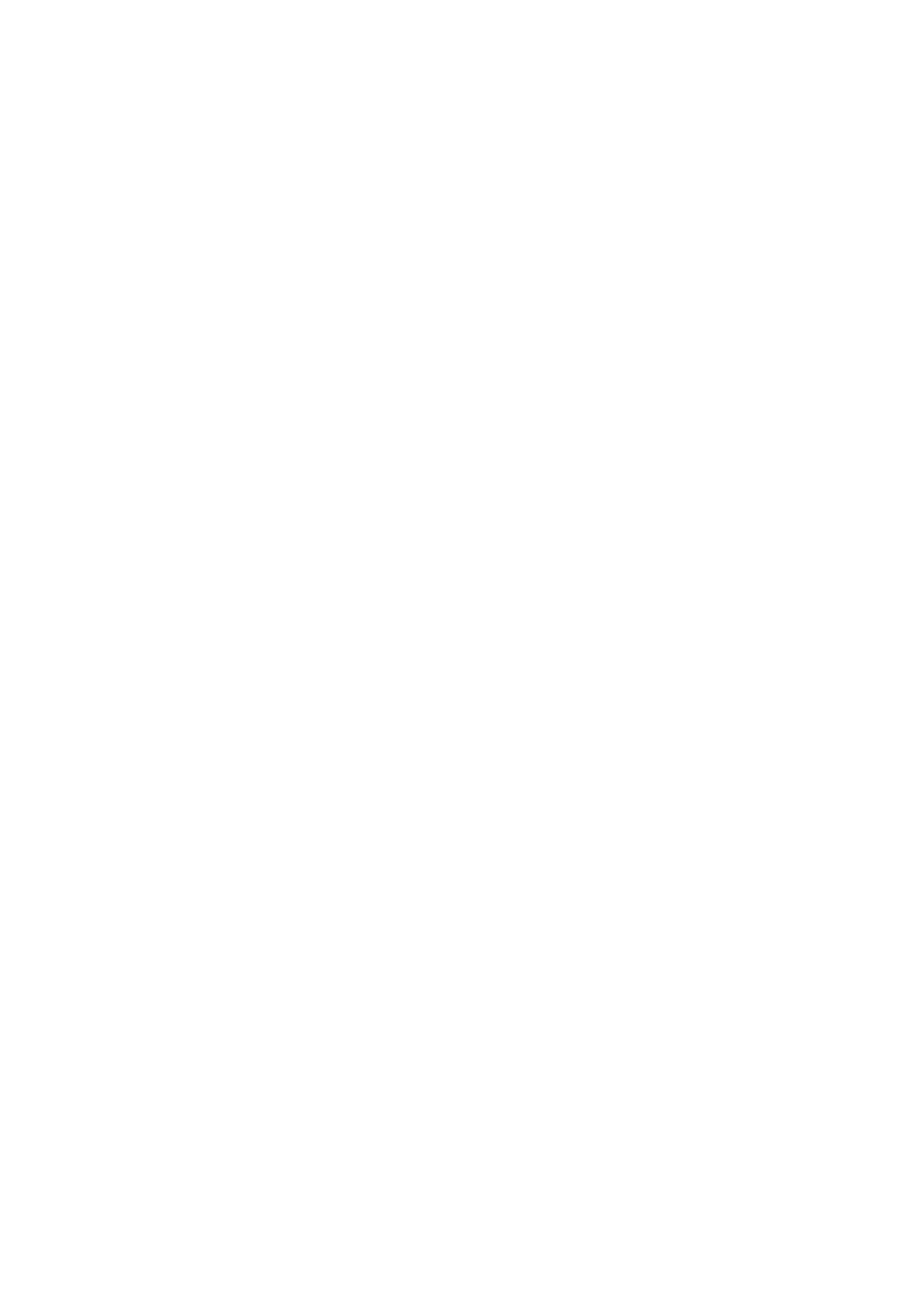### **4. DISSEMINATING INFORMATION TO FARMERS ON HERBICIDE RESISTANCE**

### **4.1 Information compilation**

In order to prevent resistance, it is important to disseminate the guidelines to all stakeholders involved. Dissemination should be undertaken according to local conditions and the people working in this area. It is important to involve and raise awareness of all those who could cause resistance through an inappropriate or improper use of the herbicides.

Generally, this work has been carried out by national working groups, where various representatives of the aforementioned classes participate. The working group in Spain, which belongs to the Spanish Weed Society, has achieved good results.

The main information to include is:

- the fact that there is a problem of resistance;
- a descriptions of the cases of how resistance has developed and the extent of the problem;
- an explanation of applicable solutions.

It should be pointed out that resistance is a localized problem affecting applied herbicides and a solution should be found for the correct use of herbicides within an integrated weed management approach in the medium and long term.

The information should be compiled from field surveys consisting of weed sampling and testing of resistance in laboratory conditions.

It is also useful to gather information through regular weed surveys, such as the following :

• the Survey of the CPRH (2000);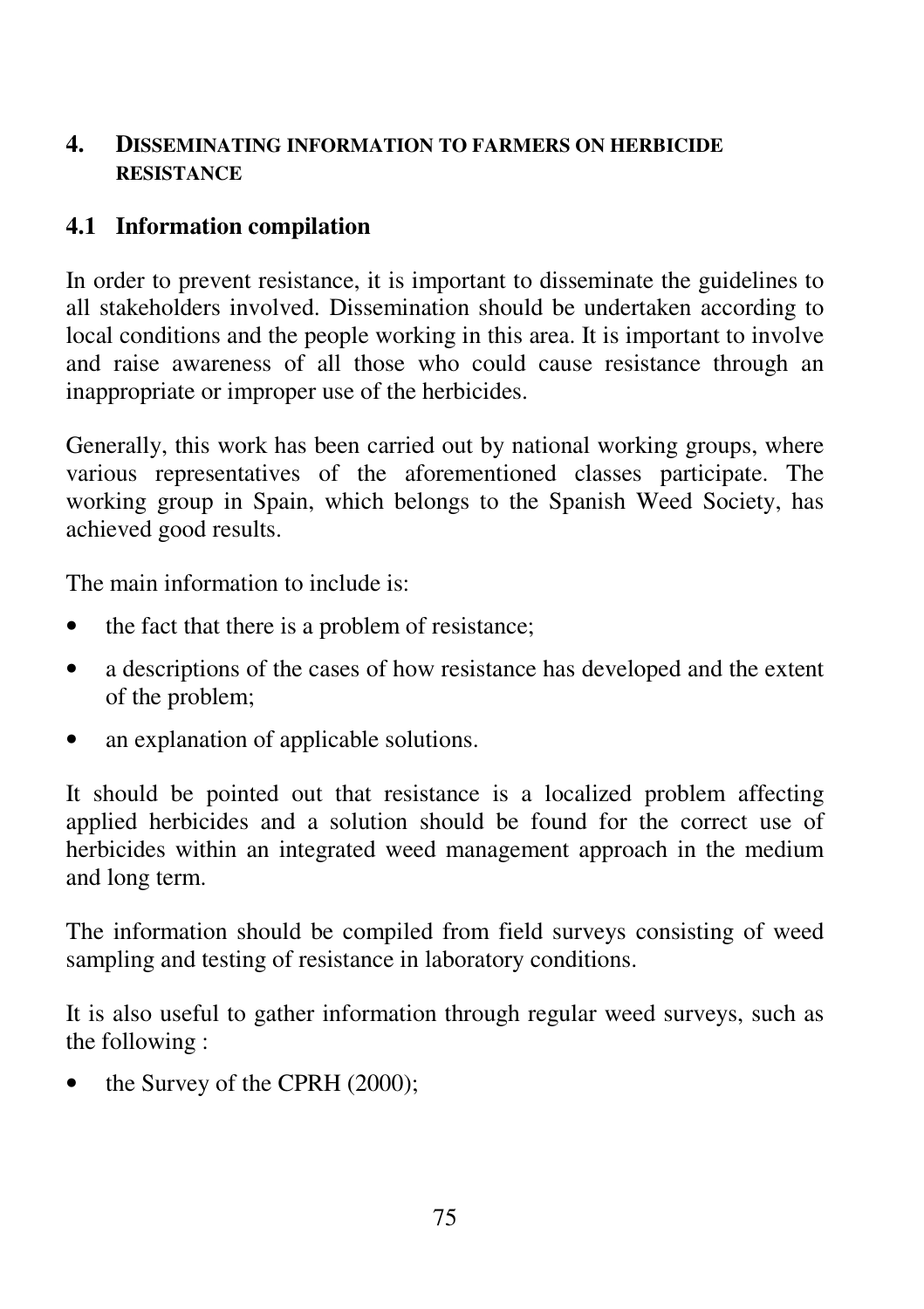- the Survey of the Working Group on Weed and Herbicides of the Spanish Protection Services (2005);
- the assessment of the extent of *Sorghum halepense* resistance to glyphosate in Argentina (Valverde and Gressel, 2006).

In all these examples, the magnitude of the problem should be quantified and the herbicides involved should be identified. It is difficult to assess the real extent of the problem since resistance directly affects populations in fields. Therefore, the number of affected fields and estimated area are occasionally given.

### *4.1.1 Survey to estimate the spread of herbicide-resistant weeds in winter cereal in Spain (2002)*

#### *Who promotes the survey?*

The CPRH is a working group consisting of various representatives from the agrochemical companies credited in Spain, universities and non-profit public or private institutions, departments of central or autonomous public administrations. It aims at facilitating the prevention and the control of herbicide resistance.

#### *The objective of this survey*

In winter cereals, the resistance of some weed species is a well known fact. Since this is a dynamic problem, its magnitude changes with time. This explains why the survey is proposed as a complement to projects for assessing resistance and quantifying the area of winter cereals in Spain affected by the one or more weeds that are resistant to one or more herbicides.

#### *Who will answer the questionnaire?*

This questionnaire is sent to the representatives of the main companies of phytosanitary products.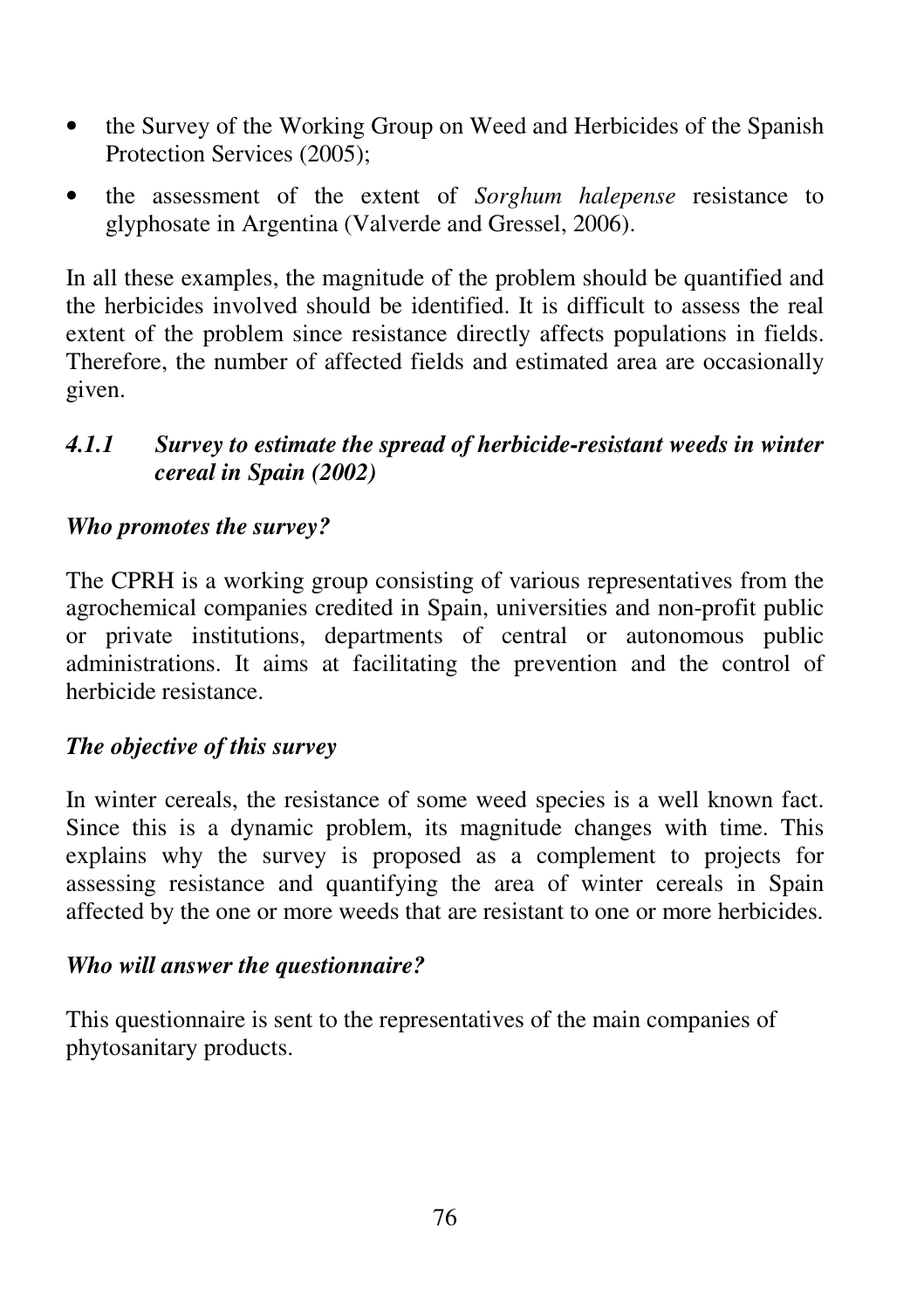### *How to fill in the questionnaire*

The data should be indicated separately for each province where your products are sold/distributed. If this is an area or a region inside the province, kindly indicate which one. Write the number of approximate fields you know are infested by resistant species to herbicides of different groups. Only provide the names of the products you represent and distribute. Kindly indicate whether the weeds are resistant to more than one herbicide. Use as many leaves as necessary for your response.

| Enterprise you represent                |  |
|-----------------------------------------|--|
| Area of distribution                    |  |
| The most sold herbicides in the area    |  |
| Is there any crop rotation in the area? |  |
| Is ploughing practised? (mouldboard)    |  |

For further comments, do not hesitate to contact CPRH:

http://www.plantprotection.org/hrac/Cindex.cfm?doc=Spanish\_Resistance.htm

| Province | Region/<br>zone/ | Imidazolinones<br>(1) |              | Fops, dims<br>(2) |              | Ureas<br>(3)     |              | Others<br>(specify) |              |
|----------|------------------|-----------------------|--------------|-------------------|--------------|------------------|--------------|---------------------|--------------|
|          | locality         | No. of<br>fields      | Area<br>(ha) | No. of<br>fields  | Area<br>(ha) | No. of<br>fields | Area<br>(ha) | No. of<br>fields    | Area<br>(ha) |
|          |                  |                       |              |                   |              |                  |              |                     |              |
|          |                  |                       |              |                   |              |                  |              |                     |              |
|          |                  |                       |              |                   |              |                  |              |                     |              |
|          |                  |                       |              |                   |              |                  |              |                     |              |

*Avena* spp. (Wild oat, cugula)

(1) The herbicides Assert, Savex, Chacal belong to this group.

(2) The herbicides Topik, Colt, Iloxan, Puma, Gamo, Splendor belong to this group.

(3) The herbicides containing the active ingredient chlortoluron or isoproturon belong to this group.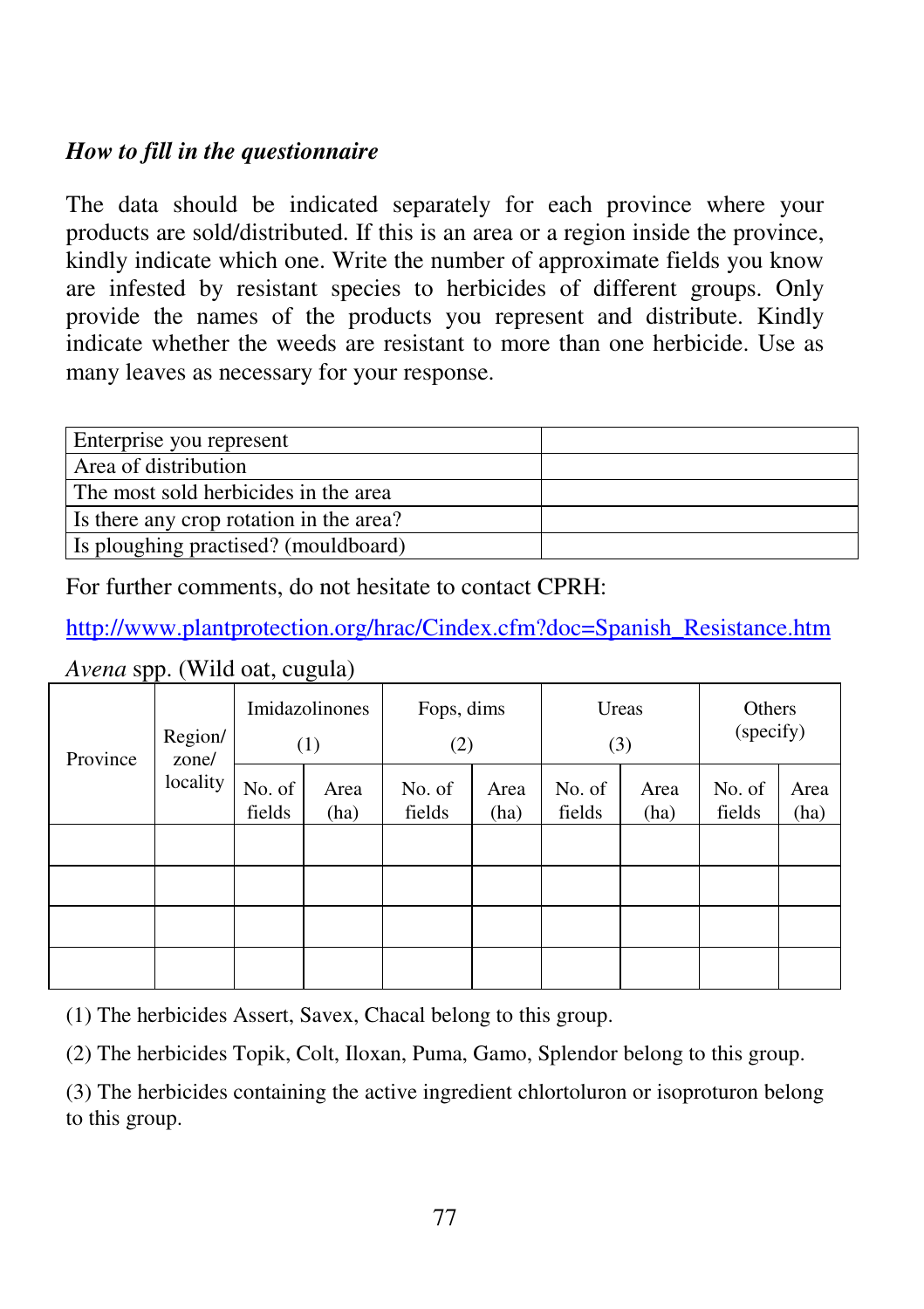|                              | $\circ$  |                   | $\overline{\phantom{a}}$<br>$\overline{\phantom{a}}$ | ັ<br>$\overline{\phantom{a}}$ | $\rightarrow$ | $\overline{\phantom{a}}$ |                     |                  |              |
|------------------------------|----------|-------------------|------------------------------------------------------|-------------------------------|---------------|--------------------------|---------------------|------------------|--------------|
| Region/<br>Province<br>zone/ |          | Fops, dims<br>(4) | Ureas<br>(5)                                         |                               |               | Sulfonylureas<br>(6)     | Others<br>(specify) |                  |              |
|                              | locality | No. of<br>fields  | Area<br>(ha)                                         | No. of<br>fields              | Area<br>(ha)  | No. of<br>fields         | Area<br>(ha)        | No. of<br>fields | Area<br>(ha) |
|                              |          |                   |                                                      |                               |               |                          |                     |                  |              |
|                              |          |                   |                                                      |                               |               |                          |                     |                  |              |
|                              |          |                   |                                                      |                               |               |                          |                     |                  |              |
|                              |          |                   |                                                      |                               |               |                          |                     |                  |              |

*Lolium rigidum* (Vallico, luello, margall, fenaç etc.)

(4) The herbicides Topik, Colt, Iloxan, Gamo, Splendor belong to this group.

(5 The herbicides containing the active ingredient chlortoluron or isoproturon.

(6) The herbicides Glean, Belure belong to this group.

*Papaver rhoeas* (Amapola, ababol, rosella, roella, etc.)

| Region/<br>Province<br>zone/ | Sulfonylureas<br>(7) |                  | Auxins<br>(8) |                  | HBN's<br>(9) |                  | Others<br>(specify) |                  |              |
|------------------------------|----------------------|------------------|---------------|------------------|--------------|------------------|---------------------|------------------|--------------|
|                              | locality             | No. of<br>fields | Area<br>(ha)  | No. of<br>fields | Area<br>(ha) | No. of<br>fields | Area<br>(ha)        | No. of<br>fields | Area<br>(ha) |
|                              |                      |                  |               |                  |              |                  |                     |                  |              |
|                              |                      |                  |               |                  |              |                  |                     |                  |              |
|                              |                      |                  |               |                  |              |                  |                     |                  |              |
|                              |                      |                  |               |                  |              |                  |                     |                  |              |

(7) The herbicides Granstar, Posta belong to this group.

(8) The herbicides containing 2,4-D, MCPA, MCPP, diclorprop or dicamba belong to this group.

(9) The herbicides containing the active ingredients ioxynil, bromoxynil belong to this group.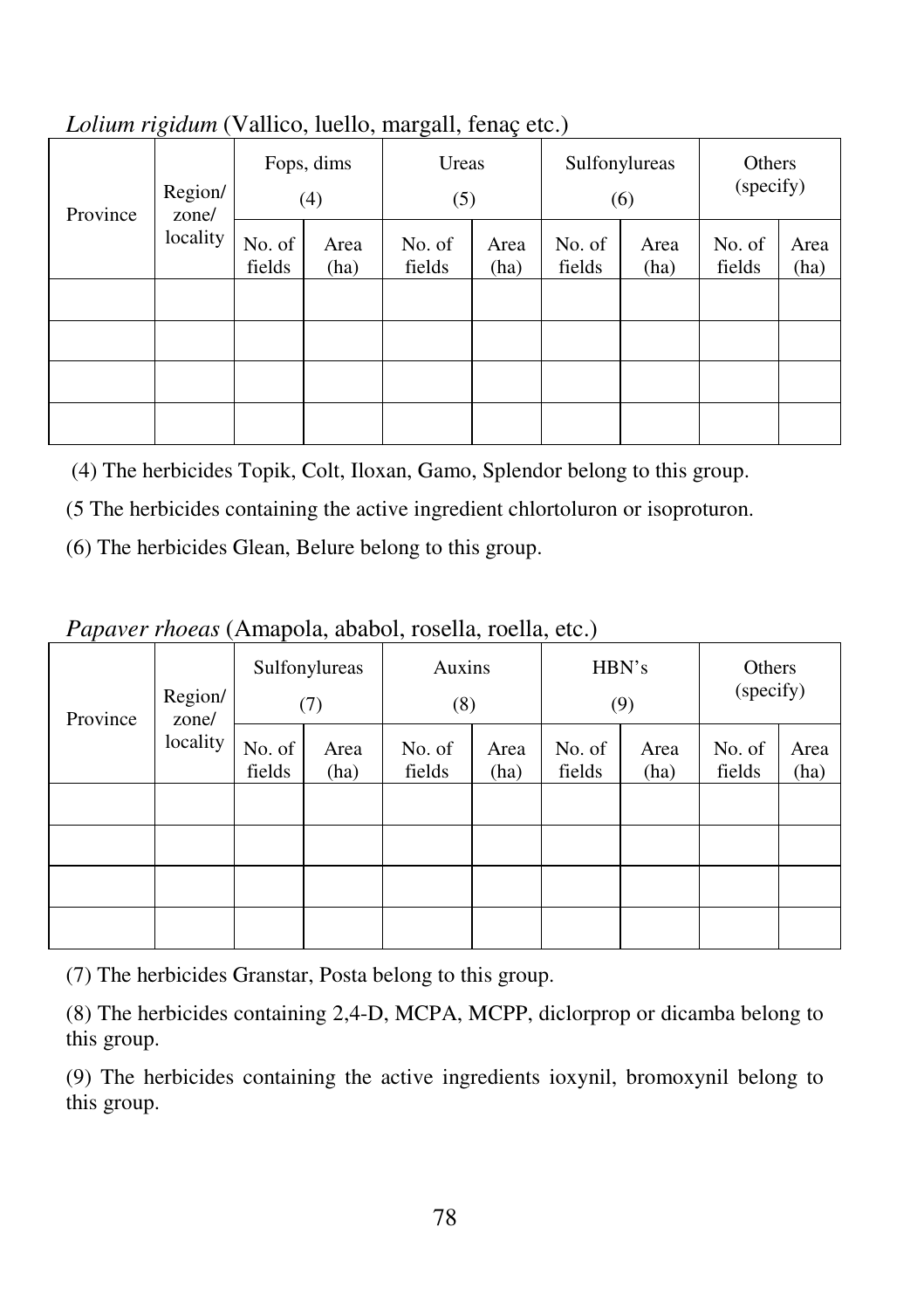# *4.1.2 Questionnaire on herbicide resistance, Aragon 2005*

|                                       | 1. Have you ever heard about resistance to herbicides? |                                                                              |
|---------------------------------------|--------------------------------------------------------|------------------------------------------------------------------------------|
| <b>TES</b>                            | NO                                                     |                                                                              |
| that are typically used in your area? |                                                        | 2. Do you think that there are problems of weed resistance to the herbicides |
| <b>YES</b>                            | NO                                                     | Do not know                                                                  |
| misapplications?                      |                                                        | 3. Do you think, on the contrary, that there is no resistance but, rather,   |
| Resistance                            | Bad applications Both                                  |                                                                              |
| 4. In which crops?                    |                                                        |                                                                              |
| 5. When did it start?                 |                                                        |                                                                              |

6. Which weeds? (Please, indicate common or scientific name, if known.)

7. To which herbicides?

8. In which municipalities?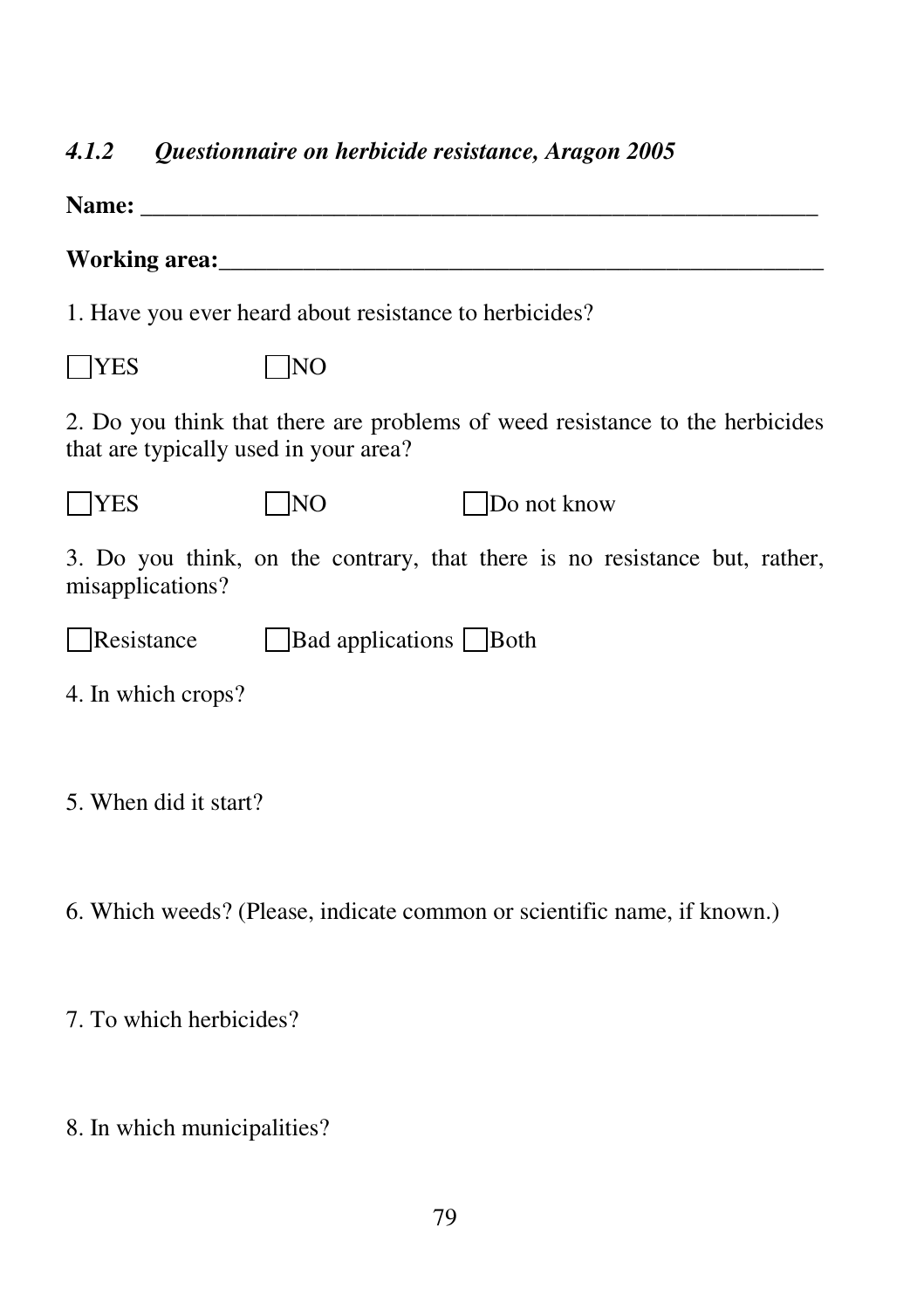9. Do you think that the problem is widespread or localized?

Widespread Localized

10. What do you think is the approximate area affected?

Surrounding areas, spots

 $\Box$ 1-10 ha  $\Box$ 10-50 ha  $\Box$ > 50 ha

11. How do you solve problems of resistance? Have you taken any measures? Which ones?

12. Do you think this is a serious problem?

13. Do you think that farmers have enough information to address these problems?

14. Do you familiar with the booklets edited by CPRH?

- $\neg$ YES  $\neg$  NO
- 15. Other relevant comments on this issue:

### **Once the questionnaire is completed, please send it by e-mail.**

Assessment of the extent of the problem of glyphosate-resistant *Sorghum halepense* in Argentina (2006)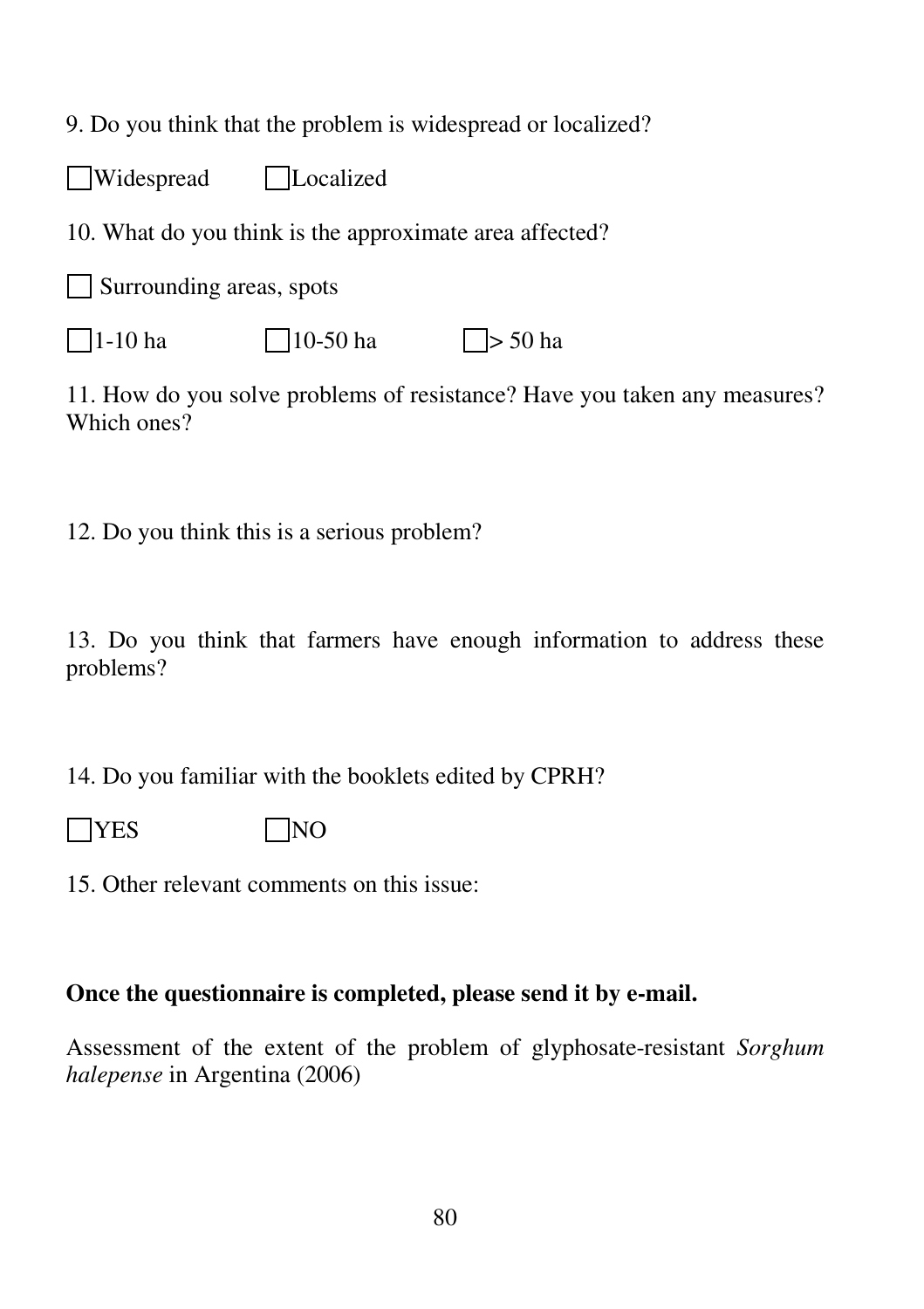# **FORM FOR NOTIFYING AND DETECTING RESISTANT PESTS**

# **The case of Johnsongrass (Sorghum halepense) resistance to glyphosate**

# **1. COLLABORATOR**

| Name:                |                   |                |              |
|----------------------|-------------------|----------------|--------------|
| Activity:            |                   |                |              |
| Producer $\Box$      | Researcher $\Box$ | Adviser $\Box$ | Professional |
| Laboratory $\Box$    | Company $\Box$    |                | Other $\Box$ |
| Institution/Company: |                   |                |              |
| Postal address       |                   |                |              |
| Telephone:           |                   |                |              |
| E-mail:              |                   |                |              |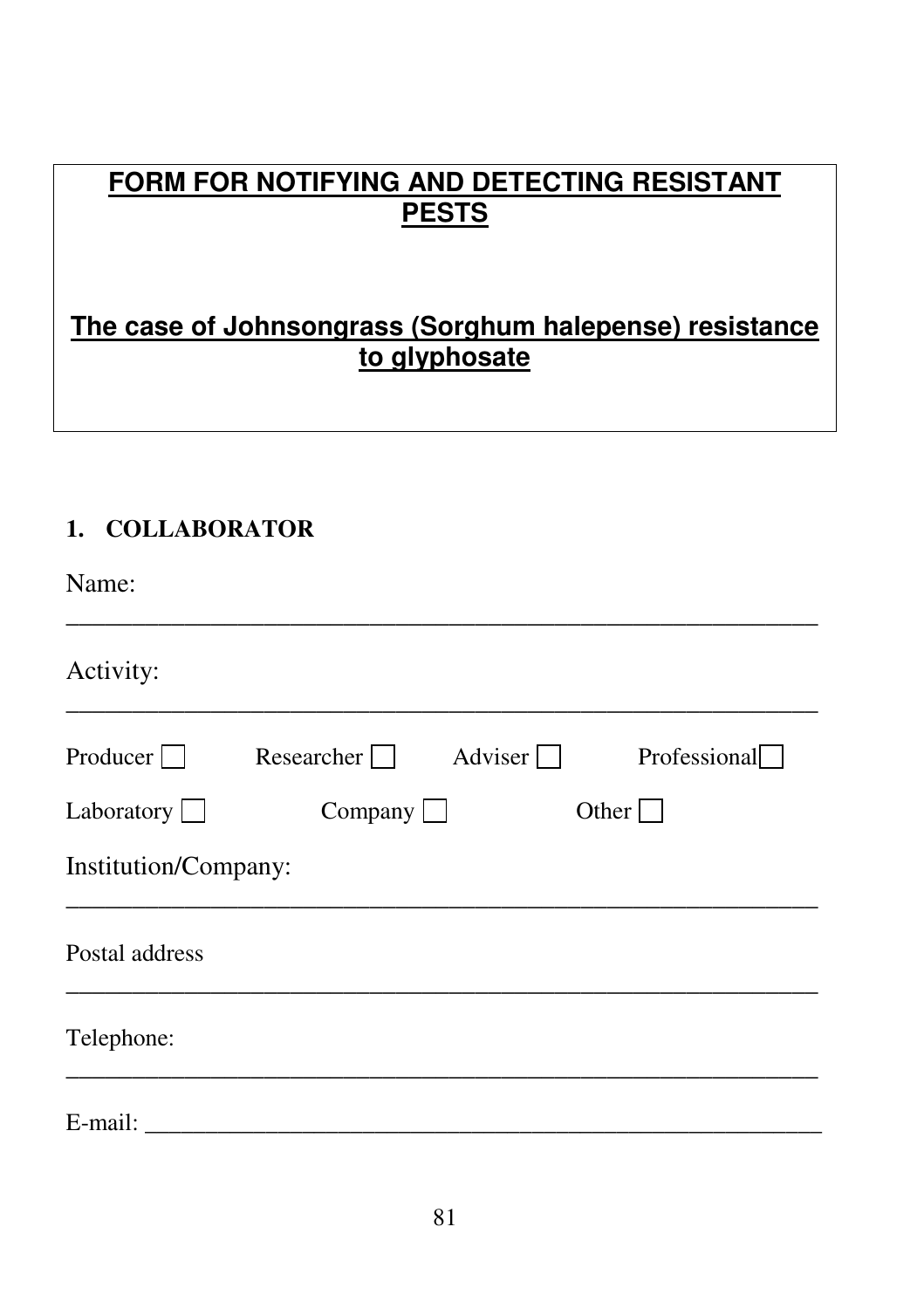# 2. **IDENTIFICATION SITUATION**

| 2a) If the observation was done in the field                                                              |                          |
|-----------------------------------------------------------------------------------------------------------|--------------------------|
| Date                                                                                                      |                          |
| Geographical localization, affected<br>plot (indicate province, department,<br>locality)                  |                          |
| Site according to GPS (if available)                                                                      |                          |
| Name of the farm                                                                                          |                          |
| Reference to access to the plot/farm                                                                      |                          |
| Fallow/crop situation (phenological<br>stage)                                                             |                          |
| Affected area in hectares (estimated)                                                                     |                          |
| Weed distribution in the plot (erase<br>what is irrelevant)                                               | <b>Spots generalized</b> |
| Weed height                                                                                               |                          |
| Preceding crop                                                                                            |                          |
| Applied herbicides to the affected<br>crop (indicate the active ingredient,<br>form, rates and equipment) |                          |

# **Please send the completed form by e-mail.**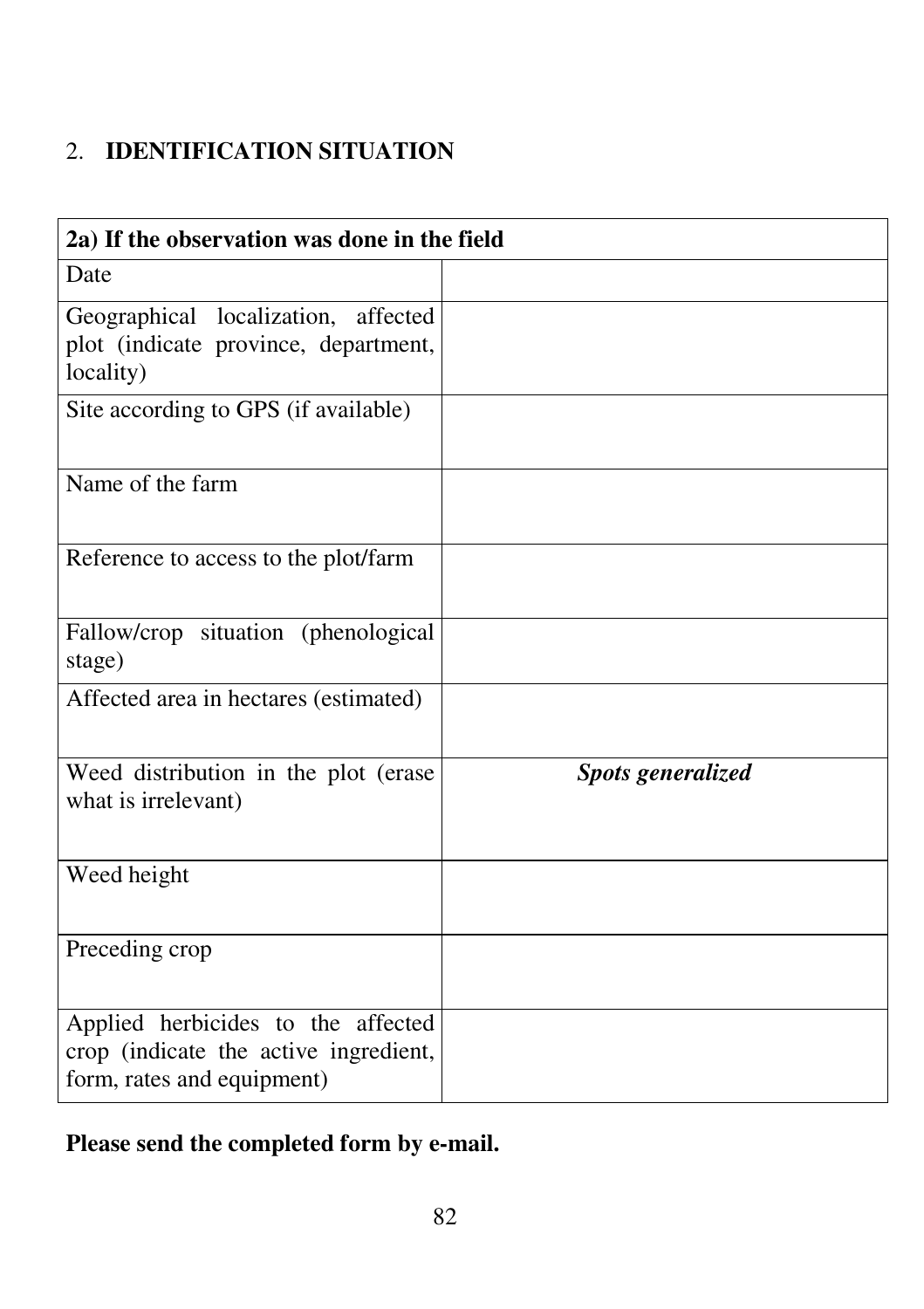### **4.2 Sources of information**

From the academic point of view, there are numerous sources of information, several books and publications, some of them provided in the references below as well as online. Some websites of interest are:

- www.weedscience.com
- www.plantprotection.org
- www.weeds.crc.org.au
- www.pesticides.gov.uk
- www.semh.net

However, the most direct sources of information are the local surveys and questionnaires, as previously described.

### **4.3 Channels for disseminating information**

The most usual channels are:

- technical days or sessions;
- working groups;
- leaflets:
- Internet.

Technical Days are an excellent opportunity to disseminate information on resistance. These sessions should not be long, half a day or one day, and should be flexible, direct, lively and highly participative. For this reason, it is essential that there be active participation of local agents who know the idiosyncrasies and the characteristics of the area in which the information will be distributed.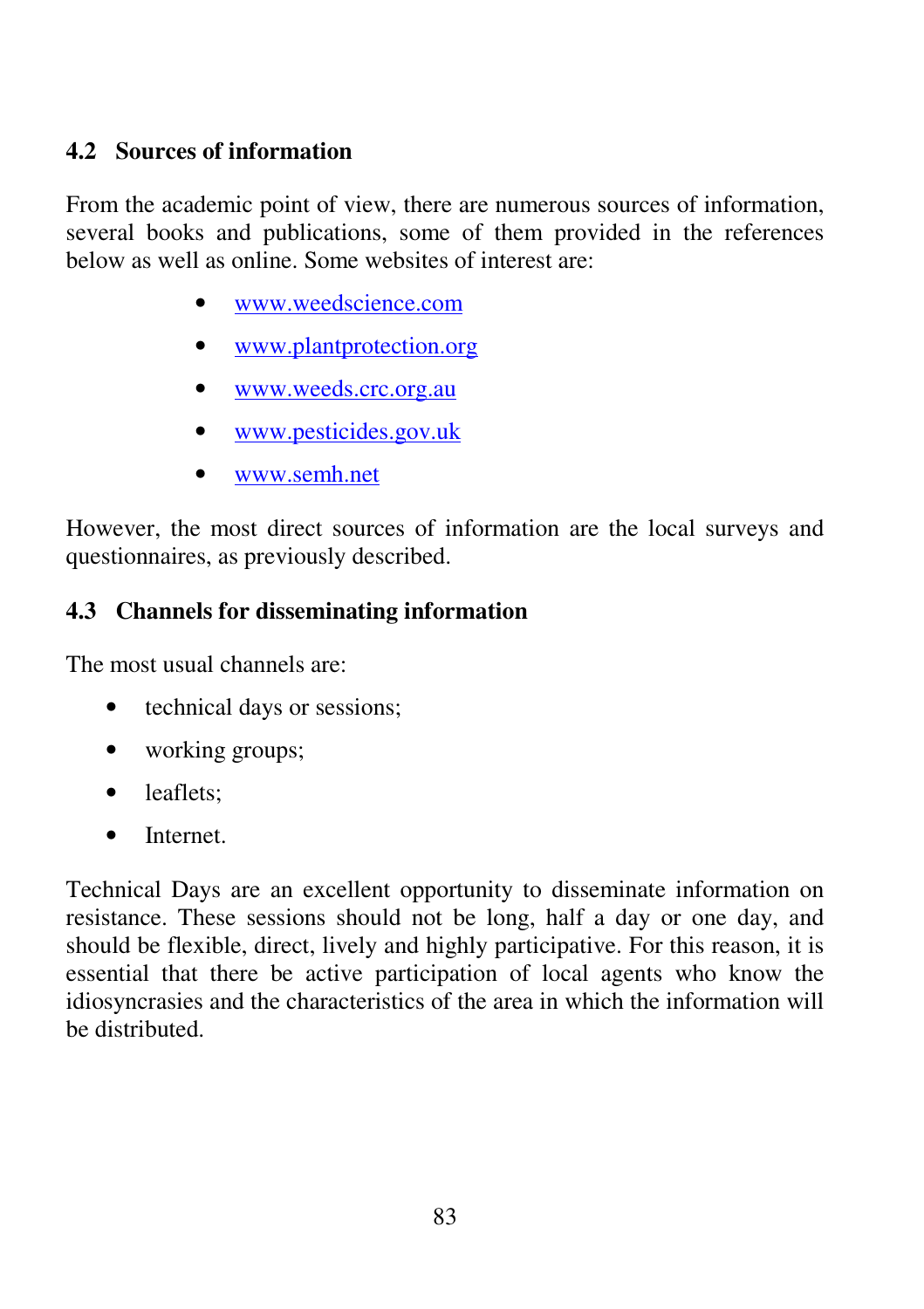Full or partial technical days conducted in the field with a modest number of participants are very useful. The best scenario would be one in which the results where no palliative measure is taken are compared twith proper management of the population through of an integrated programme.

The working groups have a more technical character. They should not be excessively long and time should be allowed for an in-depth treatment of the issues of resistance. According to the idiosyncrasies of the area or region, it would be reasonable to invite a recognized expert.

Within the activities of the Spanish CPRH, information dissemination has had special importance as well. Moreover, experience acquired has shown that the organization of meetings with participants from the local venue is very important. These participants should be from Research Services, such as Plant Protection Services, the herbicide industry and distributors, as well as farmers affected by the problem.

Through brief and concrete interventions, the participants gladly receive the information coming from heterogeneous groups, who work in a coordinated manner, with common interests and geographical origin.

Leaflets are another useful channel of communication. They should be colourful and graphic. It is advisable to distribute them by attaching other information relevant to farmers, for example, invoices or technical information from the administration or from distribution channels of phytosanitary products.

Finally and no less important, Internet can be used to gather and communicate information.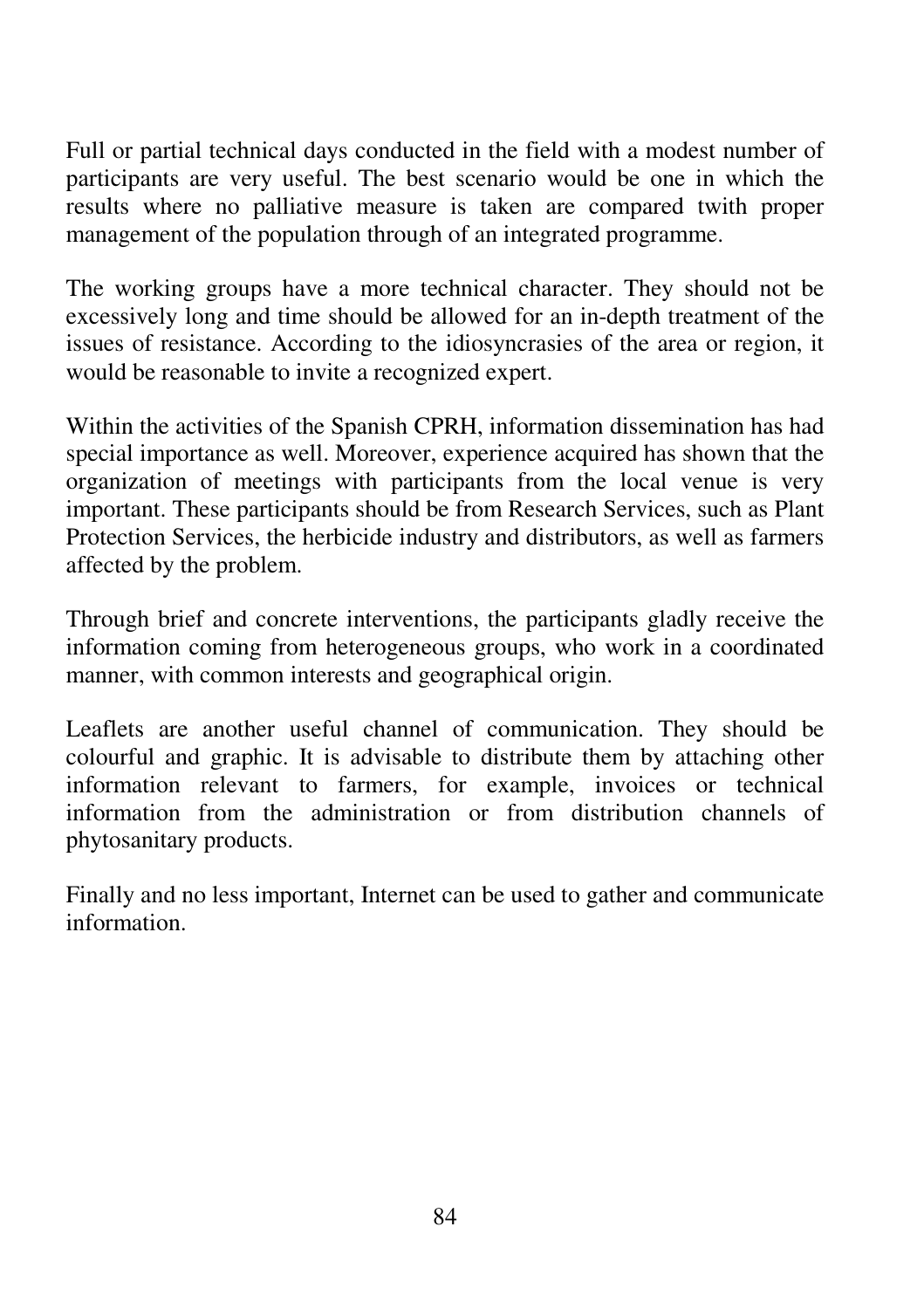# **4.4 Chart on information dissemination**

An agenda for a meeting on herbicide resistance prevention is given below.

The timetable should be adapted to the customs and local habits as well as the duration of the talks.

| <b>Time</b>     | <b>Theme</b>                                                                                                                 |  |  |  |  |
|-----------------|------------------------------------------------------------------------------------------------------------------------------|--|--|--|--|
| $10:30-11:00$   | speech by the authorities<br>Welcome<br>and<br>local<br>personalities                                                        |  |  |  |  |
| $11:00-11:10$   | Background on the local working group                                                                                        |  |  |  |  |
| $11:10-11:30$   | Status of herbicide resistance in the area or the country                                                                    |  |  |  |  |
| 11:30-12:00     | Management of resistant weed populations of interest                                                                         |  |  |  |  |
| 12:00-12:15     | Talks. In each presentation, time should be allotted for<br>questions and answers                                            |  |  |  |  |
| $12:15 - 12:30$ | <b>Brief</b> break                                                                                                           |  |  |  |  |
| 12:30-13:00     | Lecture on local problem, presented by an expert or<br>authority on the area                                                 |  |  |  |  |
| 13:00-13:30     | theoretical bases of resistance,<br>on the<br>Lecture<br>presented by a representative of a research centre or<br>university |  |  |  |  |
| 13:30-13:45     | Activities for the year                                                                                                      |  |  |  |  |
| 13:45-14:00     | Talks and conclusion of the day. In each presentation,<br>time should be allotted for questions and answers                  |  |  |  |  |
| 14:00           | <b>Refreshments</b>                                                                                                          |  |  |  |  |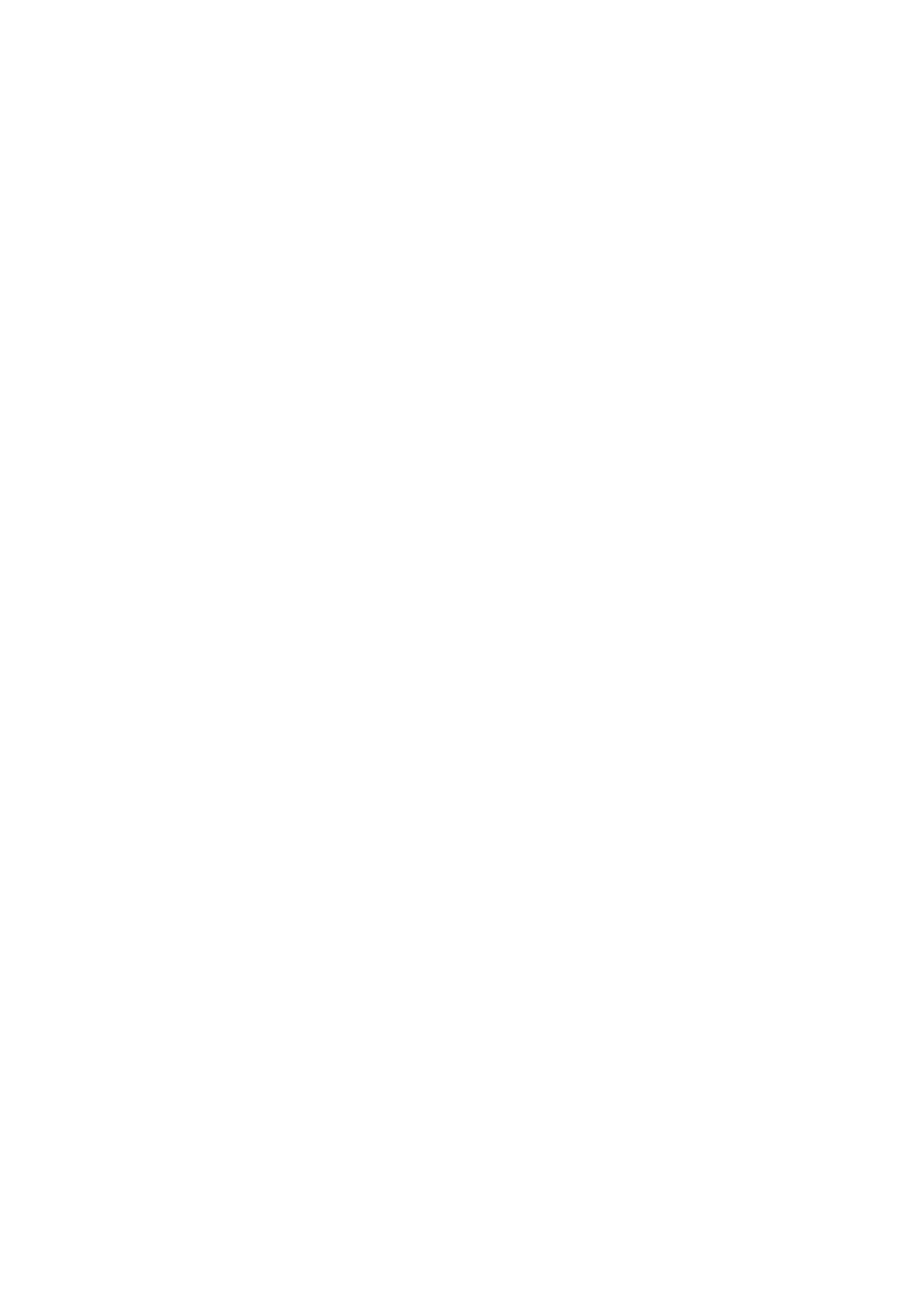#### **5. A HUNDRED QUESTIONS ON RESISTANCE AND EXERCISES FOR TECHNOLOGY TRANSFER ON HERBICIDE RESISTANCE**

This final chapter compiles questions and answers for better understanding of this material and as a guidance for future work on herbicide resistance to be organized.

These questions have been organized in five groups:

- General issues:
- Herbicides;
- Genetically modified crops;
- Non-chemical methods:
- Integrated management.

Questions were raised during the preparation of this book. In some cases, there might be issues not explained previously. As a rule, most of the issues have been discussed in the previous chapters.

The answers can be short, varied or full. They only serve for clarification and further group discussion.

It is hoped that this exercise on resistance will be useful for a better understanding of the phenomenon.

# **5.1 Questions on general issues**

### *1. Is the problem of herbicide resistance really important?*

It depends: it is not as important as other problems faced in agriculture, such as economic ones, e.g., low prices of the produce. The problem may seem minor if one estimates the area affected. However, this is an increasingly important problem, which reduces the value of cheap and environmentally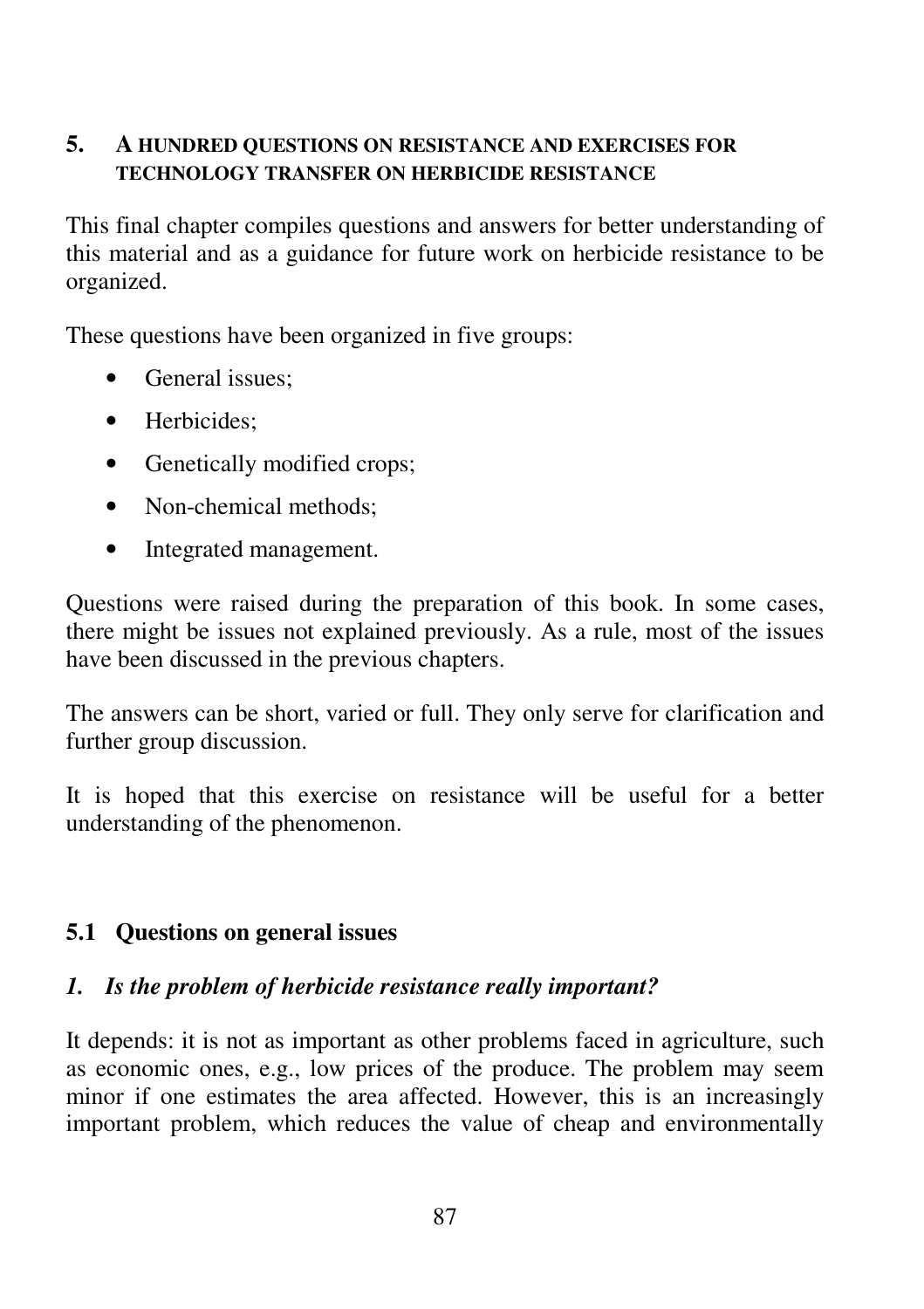acceptable herbicides. The problem may also hinder the cropping process (Chapter 1.3).

### *2. What is the difference between a susceptible, non-susceptible and resistant plant?*

*Susceptible plant:* a plant that dies under the effect of the application of a herbicide at normal rates and in favourable conditions.

*Non-susceptible plant* (also called *tolerant*)*:* a plant that does not die from the application of a herbicide at normal rates in any field.

*Resistant plant:* a plant that does not die from the application of a herbicide, which in the past used to be effective at normal rates and in favourable conditions on the field (Chapter 1.4).

### *3. What is the difference between flora inversion* **(also called "shift flora") and** *resistance?*

Both cases are a response to the repetitive use of a herbicide. Flora inversion shows how tolerant species never controlled by the herbicide replace the space left free by susceptible species. In resistance, there is no replacement of the species, but previous susceptible populations are not killed by the herbicide used (Chapter 1.5).

### *4. What is the difference implied by resistance that is coded by a dominant gene or by a complex of recessive genes?*

Coded resistance by a dominant gene is expressed both in heterocygotic and homocygotic dominant individuals, so the resistance is transmitted quickly. The resistance will be expressed as present or absent with no gradation. Concerning a complex of recessive genes, the resistance will be expressed less and there will be more cases of gradation.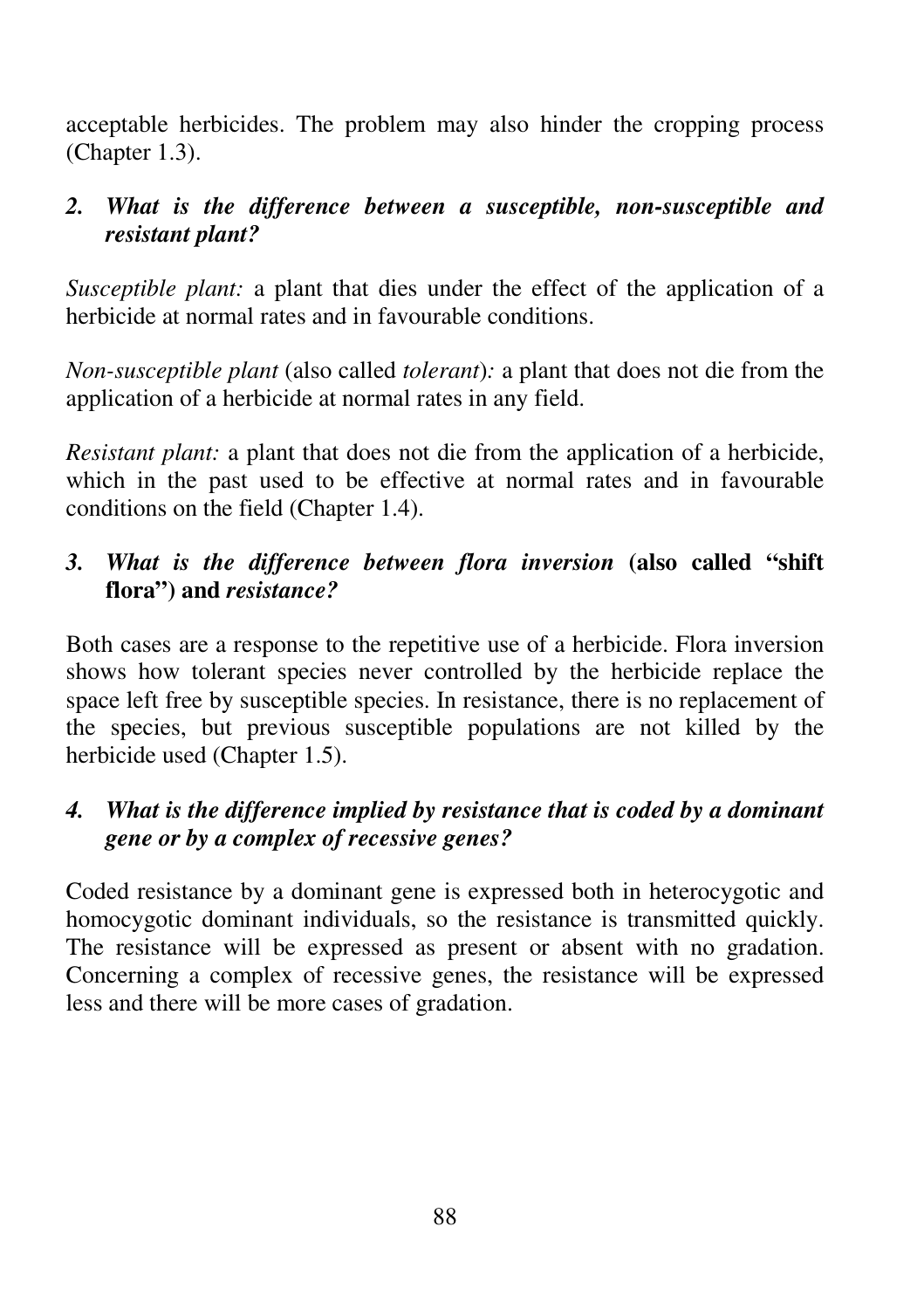### *5. What is the initial frequency of resistant individuals?*

This is the total number of plants of the same species divided by the number of resistant plants in the field. Normally, natural untreated populations should show a low frequency (e.g., estimated at  $10^{-6}$  or less).

### *6. Is a resistant population a group of non-susceptible individuals?*

No, a non-susceptible individual belongs to a species that has never been affected by the herbicide used, while the resistant individual belongs to a species killed in the past by the herbicide used in normal conditions of application (Chapter 1.4).

### *7. Is herbicide resistance always a problem in previously susceptible populations?*

No. In the case of resistance to triazines, it is common to find resistant populations of smaller plants that are less reproductive or with less pronounced fitness than in the susceptible populations. The already resistant individuals show the same ability for survival and vigour as susceptible ones (Chapter 2.4).

# **5.2 Questions on herbicides**

### *8. What are the main problems caused by improper herbicide use?*

It can generate weed resistance, shift flora and pollution in the environment.

#### *9. How many years will it take before the development of herbidice resistance?*

It depends on the natures of the herbicide, its use and the weed species involved. Herbicides of groups A, B and C pose the maximum risks, meaning that their repetitive use may cause problems of resistance in four years. If the use is not different and is only based on the herbicide application, resistance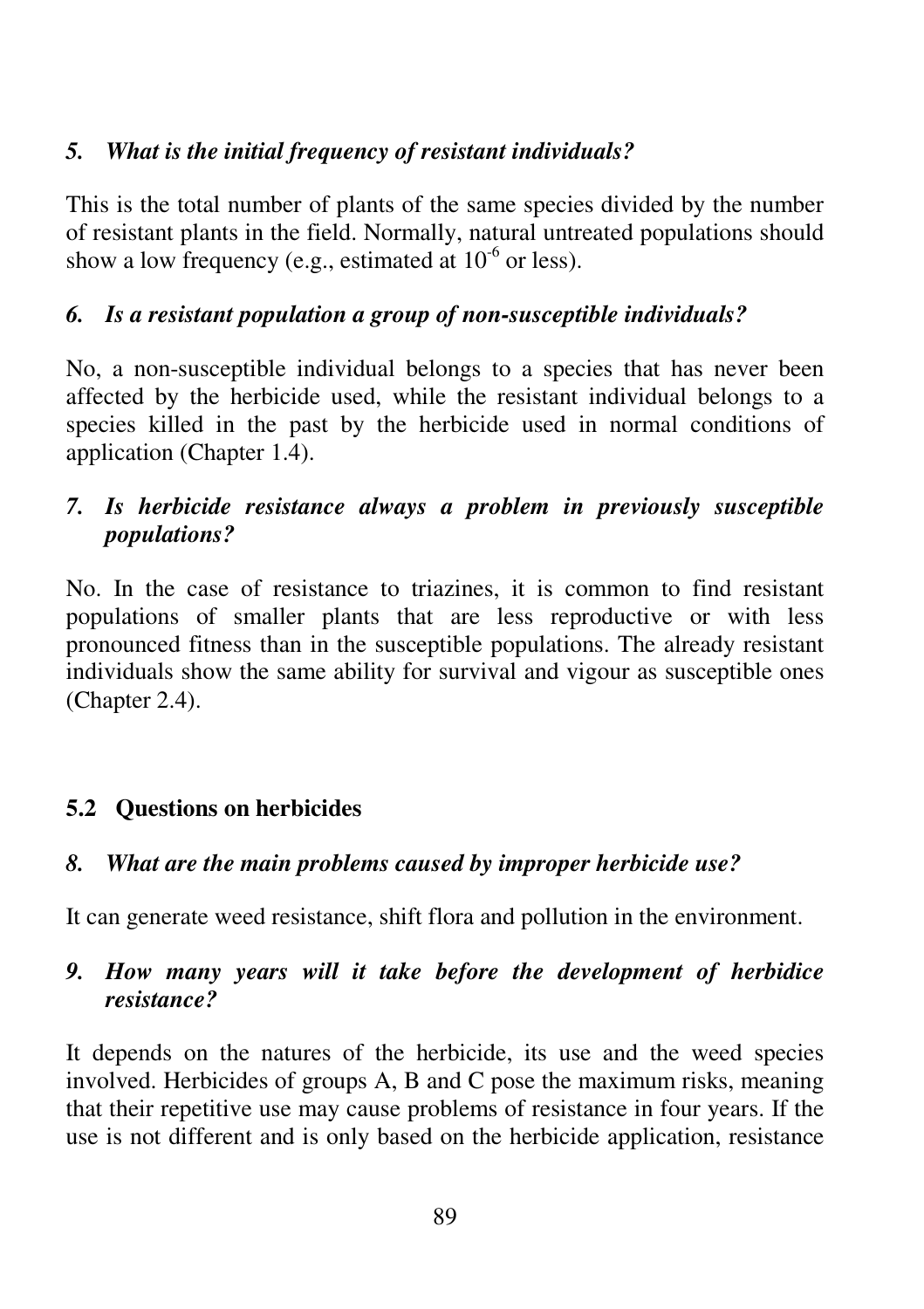may develop quickly. There are species that generate resistance more quickly than others (e.g., *Lolium rigidum, Amaranthus* etc.) (Chapter 2).

### *10. How can I know whether there is resistance in my field?*

First, one must be sure that there was no herbicide misapplication. Moreover, the resistant species must have an inheritable capacity (Chapter 2.1).

### *11. Which tests are available for detecting resistance?*

There are tests for seed germination on different media treated with the herbicide. Others consist of using powdered new plant tissues that have survived the application of the herbicide of interest. There are other specific tests, for example, the one based on detecting the chlorophyll degradation by fluorescent emissions used for inhibitors of photosynthesis or biotechnological procedures used to distinguish the plants showing a genetic mutation (Chapter 2.1).

## *12. What is the importance of knowing the history of the field where resistance is suspected?*

In general, it is essential to observe if the herbicide effectiveness has decreased against any particular species.

### *13. What are the main details to check in the field's history?*

The quality of the applications – including target plant height, climatic conditions before, during and after the treatment – is important to know for comparing efficacy in different years. It is equally important is to know the herbicide efficacy in neighbouring plots.

### *14. What is the importance of detecting the first spots of resistance in the field or the farm?*

The earlier that resistance is detected, the better its further development can be controlled (Chapter 2.1).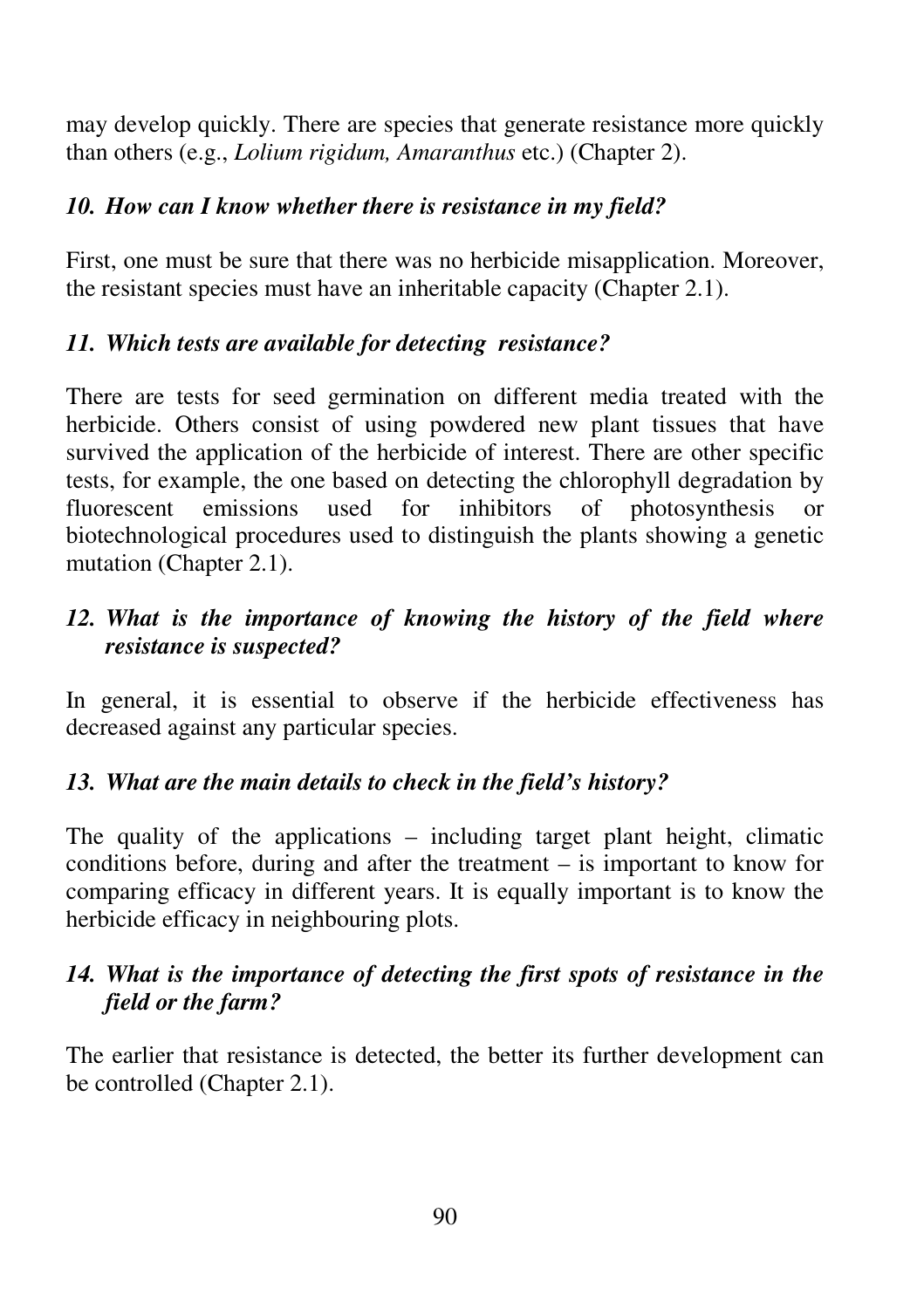### *15. How is resistance in the field prevented?*

This can be done by alternating and diversifying the weed control methods and management (Chapter 3).

### *16. What is the optimal rate of the herbicide to be used?*

The optimal rate is the minimal one able to provide the best control.

### *17. Can a new herbicide emerge to solve the problem of resistance?*

Yes, but the solution may not last long if the herbicide is used repeatedly (Chapter 3).

### *18. If you stop applying a herbicide due to a resistance problem, is the resistance reduced?*

Resistance is inheritable so there will always be seeds of the resistant plant in the field. The resistance may be reduced but not eradicated (Chapter 2).

### *19. What is the difference between mixture, sequence and rotation in herbicide use?*

*Mixture:* two or more active ingredients applied at once;

*Sequence:* two or more herbicide active ingredients applied one after another in a certain period of time, generally during the cycle of the crop;

*Rotation:* two or more herbicide active ingredients applied in different crop periods (Chapter 3.1.2).

# *20. What are the mechanisms of herbicide resistance?*

The most frequent mechanisms are mutation in the site of action, accelerated metabolism, a lack of absorption and vacuole confinement (Chapter 2.2).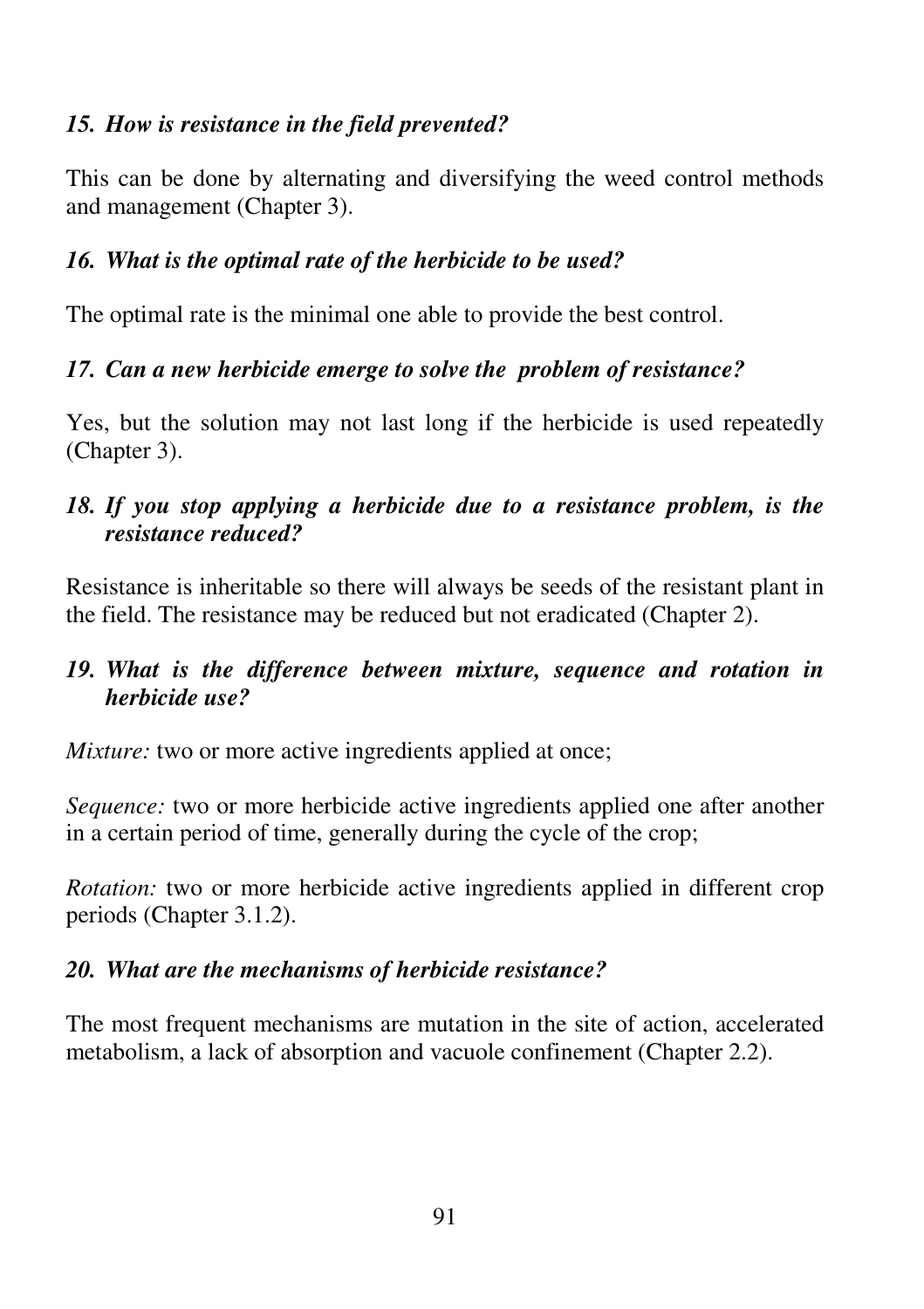#### *21. Are there glyphosate-resistant weeds? Why has the resistance developed so late?*

In 2006, there were 12 different weed species resistant to glyphosate. The main explanation of the delay in resistance development is that the initial frequency of resistant plants to this herbicide was low (Chapter 1.3).

#### *22. What measures can be adopted to delay resistance to glyphosate in annual and perennial weeds?*

To reduce the frequency of glyphosate applications, alternate with other control methods or with the application of other herbicides (Chapter 1.4).

### *23. What is "herbicide selection pressure"?*

It is the effect of herbicide treatment on weed populations in the field that are able to select resistant biotypes (Chapter 2.3).

#### *24. What factors intervene in herbicide selection pressure?*

The factors are the type of herbicide, its formulation and frequency of application; the characteristics of target weeds, their emergence, the longevity of weed seed bank in the soil and the application of other control alternatives that may mitigate this pressure.

### *25. Can farmers modify the herbicide selection pressure?*

Yes, farmers may reduce the selection pressure by using the herbicide less often and implementing other control alternatives (Chapter 2.3).

### *26. Have all herbicides the same selection pressure? Do all herbicides cause problems of resistance?*

Selection pressure does not depend on the efficacy of the applied herbicide and its correct rate of application. The initial frequency of resistant genes in any weed varies according to the herbicide applied and is the main cause for the differences in resistance development (Chapter 2.3).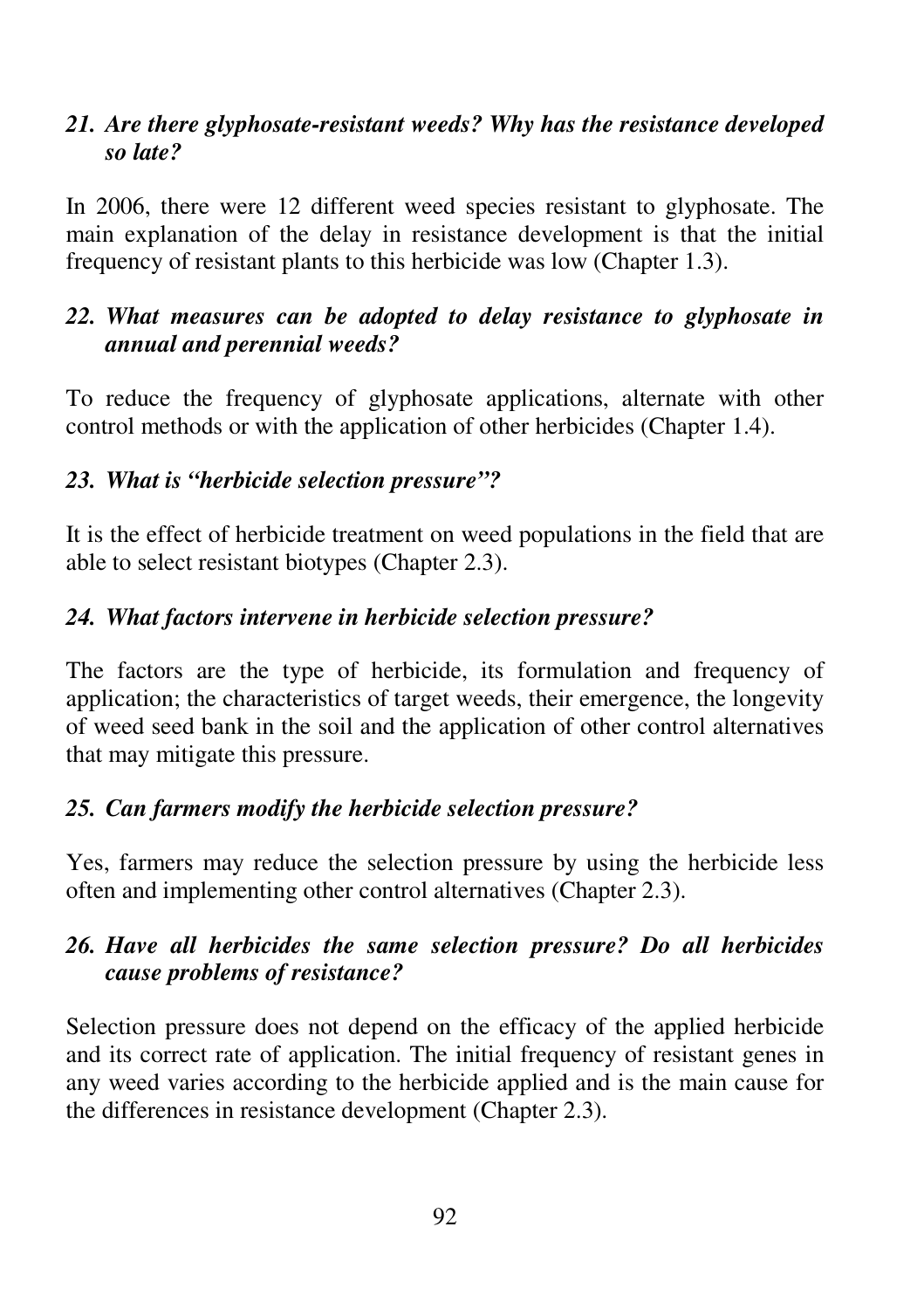#### *27. Herbicides are classified in different groups according to the established HRAC criteria. A letter is assigned to each group. What is the meaning and application of this classification?*

The herbicides belonging to the same group will have similar mechanism of action. This means that a weed resistant to one of these herbicides may also easily be resistant to any other in the same group (crossed resistance), while it may be susceptible to herbicides of other groups (unless there is multiple resistance). Concerning herbicide rotation, the use of herbicides from different HRAC groups is recommended in order to reduce the risk of resistance (Chapter 3.1.1 and Table 4).

#### *28. Is the WSSA classification the same as HRAC? Is this used similarly?*

They are the same groups but with different notations. They are used in the same manner.

#### *29. When a weed becomes resistant in the field, can we continue using the same herbicide mixed with others to mitigate the problem?*

No, the use of this herbicide should be avoided even when mixed with other herbicides because its selection pressure may be increased, thus exacerbating the problem (Chapter 3.1).

### *30. What are the consequences of the application of two or more herbicides mixed for weed control?*

If the mixture controls the target problematic species, the resistance will be delayed since it is not likely that the weed may be able to develop resistance to two different modes of action (Chapter 3.1.2).

#### *31. What delays resistance to a greater extent, the use of a herbicide mixture or crop rotation?*

Crop rotation. It may change the crop cycles and reduce the resistant weed infestations. It also enables the use of other herbicides, which is also effective against the resistant weed (Chapter 3.1.2).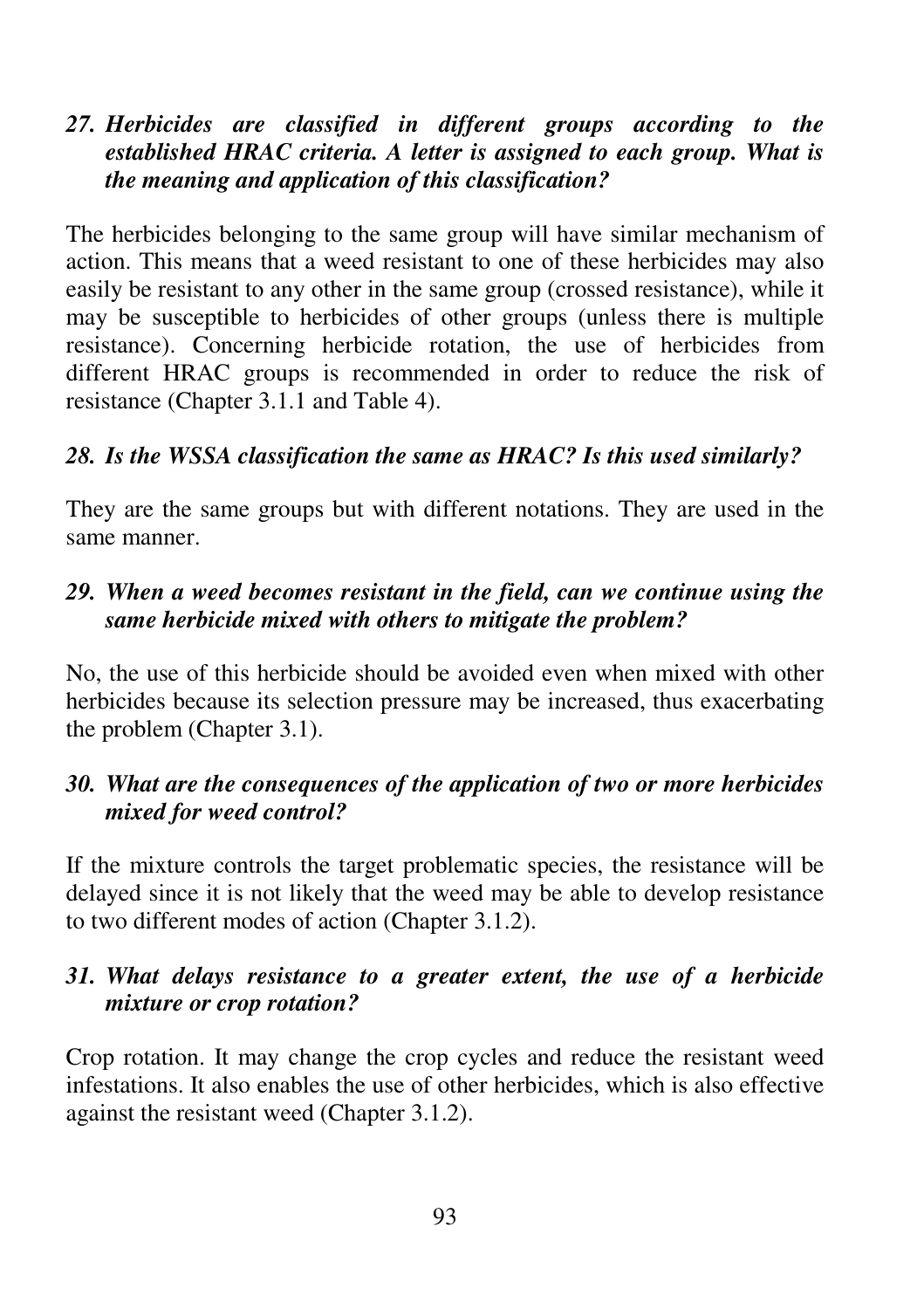### *32. What aspects should be taken into account in a correct herbicide application?*

The herbicide should be applied under favourable climatic conditions – temperature, soil moisture, absence of wind – and correct rates of uniform application – never below the recommended rate, applied at the right weed and crop phenological stages, and no later than the recommended ones.

### *33. Is herbicide persistence a risk factor in developing resistance?*

Yes, it acts on the selection pressure during the period when it is still active (Chapter 3.1).

### *34. Can herbicides replace all other non-chemical control methods?*

No, they need to complement each other and should be part of integrated management.

### **5.3 Questions on genetically modified crops**

### *35. Genetically modified herbicide-resistant crops are sometimes mentioned. Is this terminology correct?*

To some extent, yes. However, it is necessary to differentiate it from weed resistance caused by the incorrect use of a herbicide. In the case of genetically modified crops, the process is controlled by humans.

### *36. Can genetically modified crops (GMCs) bring any benefit to weed control?*

Yes, the associated herbicide with the modified crop should be effective against the resistant weeds; this enables the use of alternative control option (Chapter 3.1.4).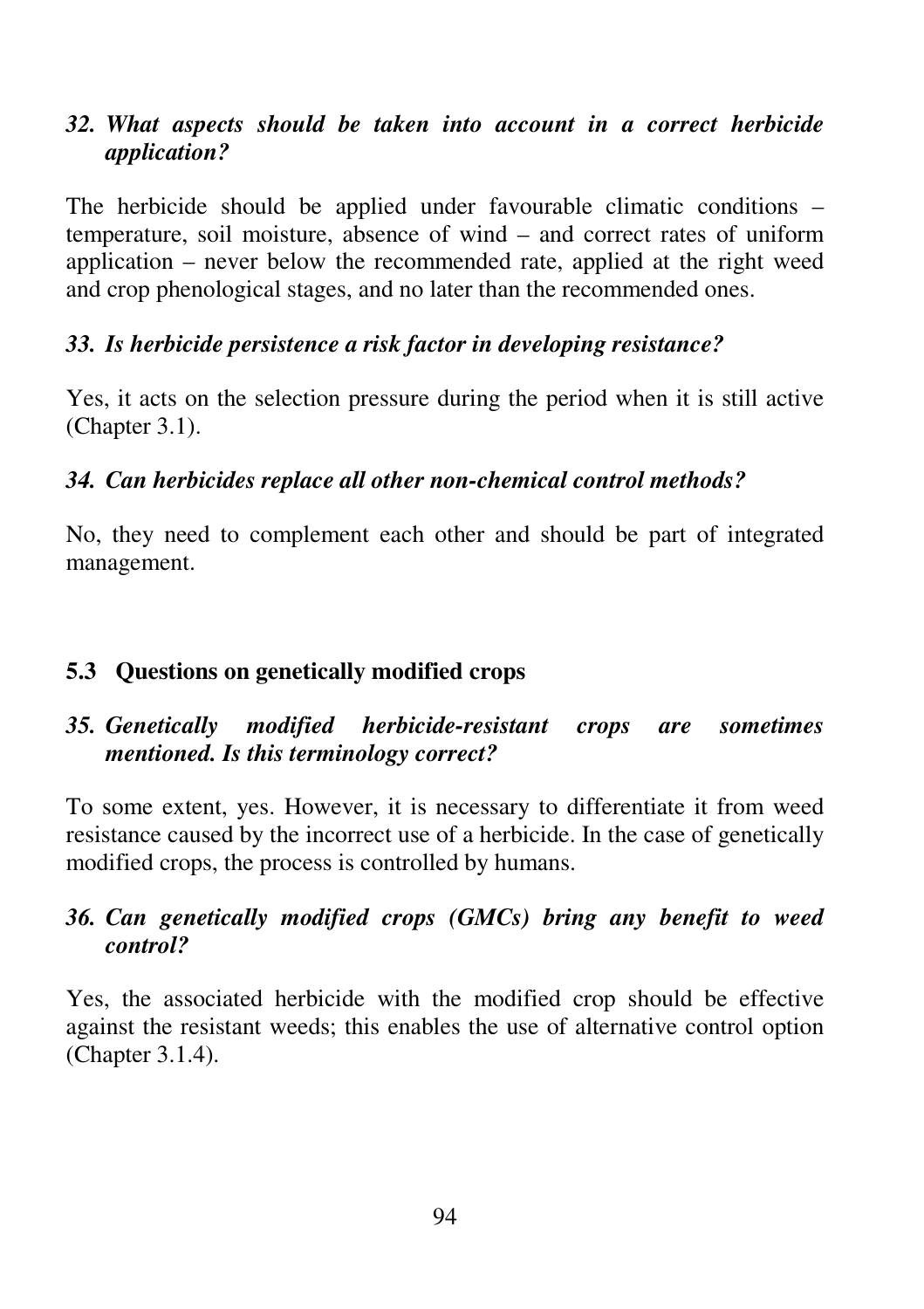#### *37. How can planting a trangenic crop influence the emergence of resistant weeds?*

Transgenic herbicide-resistant crops may assume a repeated use of the associated herbicide, which poses a risk. If the herbicide is inexpensive, its use will be encouraged to improve crop profitability (Chapter 3.1.4)

### *38. In weed control, GMCs are understood as "a double-edged sword". Why is this so?*

On the one hand, they provide an opportunity to use a different herbicide to control herbicide-resistant weeds, but, on the other, its inadequate and improper use (late applications, repeated over time or at too-low rates) may cause resistance to the new herbicide in use. It should therefore be used with care.

## *39. Can herbicide resistance develop in fields where genetically modified herbicide-resistant crops are grown?*

Yes, some herbicide-resistant weeds may emerge if the same herbicide is used repeatedly.

# *40. Can pollen flow from genetically modified herbicide-resistant crops create a "superweed", which would be difficult to control chemically?*

No, not in the sense that it could not be controlled with any herbicide. However, weeds closely related to the transgenic crops (for example, weedy rice in transgenic herbicide-resistant rice) may outcross and becomes resistant.

### *41. Can Sorghum halepense plants be pollinized by genetically modified maize plants?*

No, they are not closely related.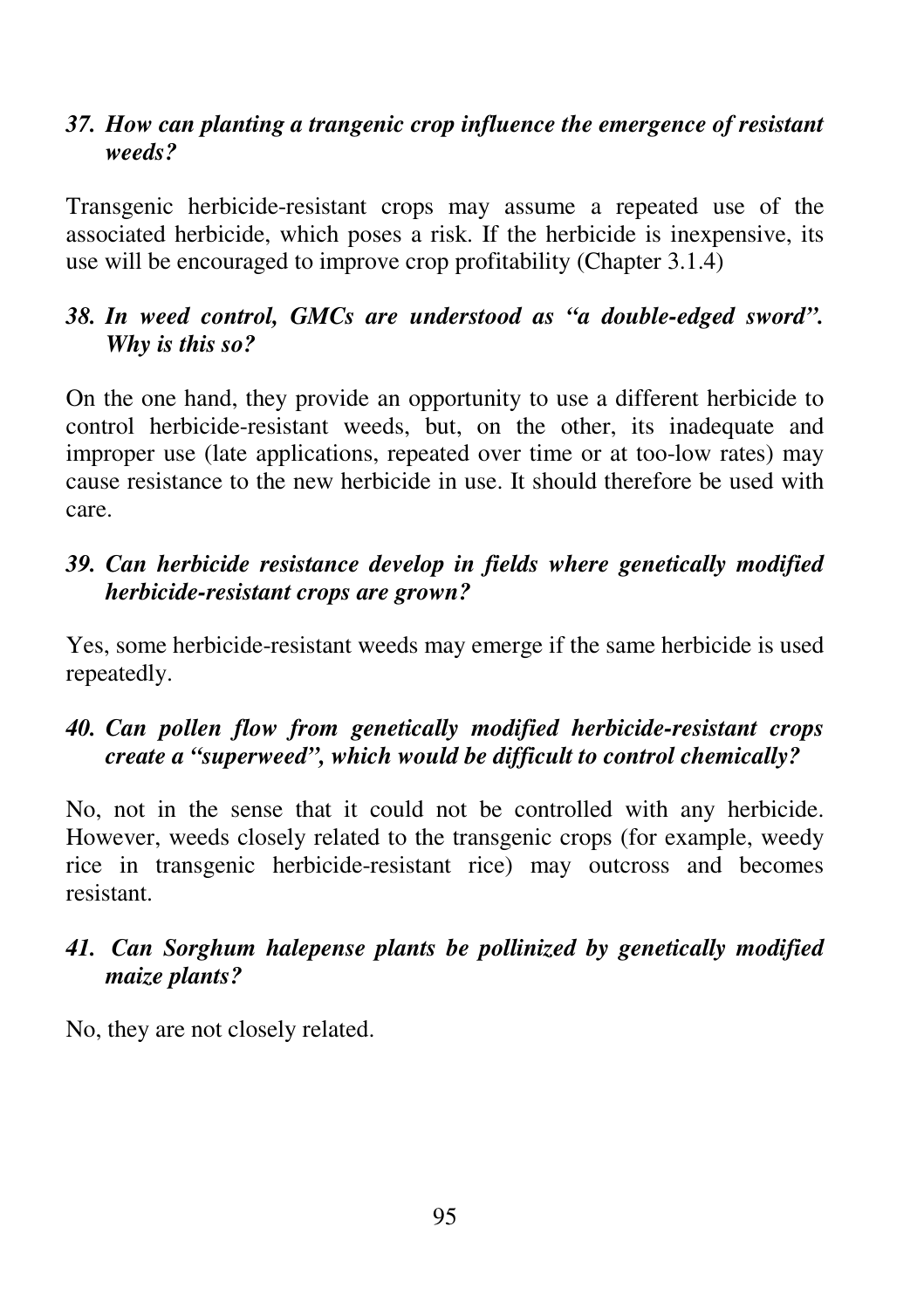#### *42. In a genetically modified herbicide-resistant crop, is it possible to use the associated herbicide at any time, repeatedly and at any rate?*

No, the herbicide should be applied at the right time and according to the number of times recommended for each crop cycle according to the instructions on the label.

### **5.4 Questions on non-chemical methods**

#### *43. What methods are available for weed management that do not involve the use of herbicides?*

There are several non-chemical methods for weed control – preventative, cultural, mechanical and physical (Chapter 3.2).

### *44. What are the actions of mechanical weed control methods?*

Similarly to the herbicides, the mechanical methods show different "modes of action": incorporating, pulling, breaking the vegetative organs, dragging and unearthing them (Chapter 3.2.4).

### *45. Do non-chemical weed control methods have negative aspects?*

Yes, they rarely achieve an efficiency of over 80 percent; it is thus necessary to combine them to increase their effectiveness. These are not total-effect methods. One method could be effective against one species while ineffective against another. It is also important to take into account that in many cases, fuel consumption may be high.

#### *46. What non-chemical control methods are easily adopted by farmers?*

This will depend on the agro-ecosystem. Delay in planting, fallow and crop rotations may be effective. These methods are easily applicable. Others such as solarization, thermal weeding, plastic and organic mulching can also be applied (Table 8).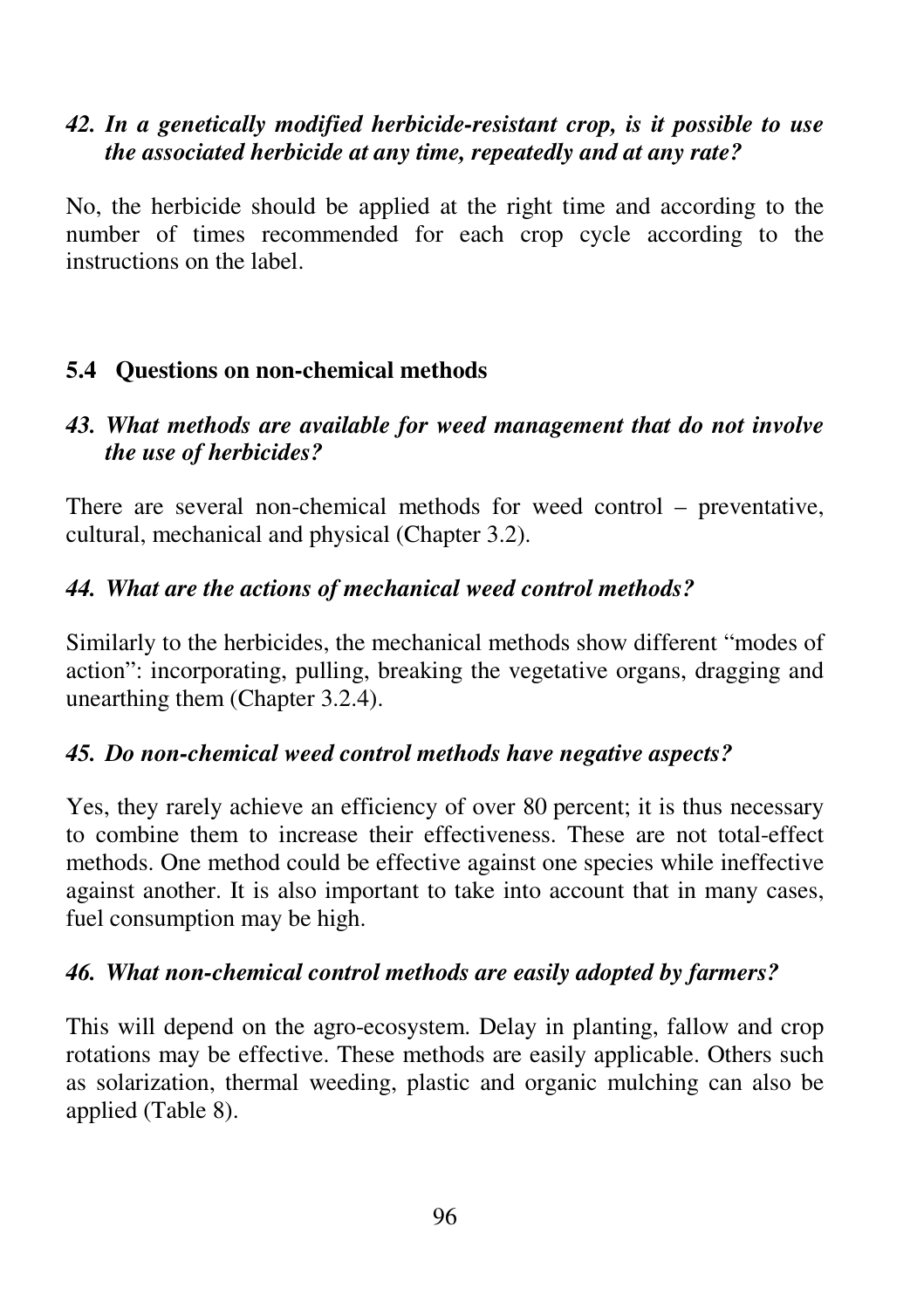### *47. How are the perennial weeds controlled without the use of herbicides?*

This is done mainly by exhausting the underground reserves of the weeds, sometimes pulling or dragging the rhizomes and tubers into the soil surface (Table 9).

## *48. What criteria should be followed to design a rotation?*

Depending on the target weed, one can rotate the planting date, cycles, occupied space, crop competitive ability or harvest time (Chapter 3.2.3).

### *49. What is the maximum weed stand per square metre that justifies the application of hand weeding?*

This depends on crop competitiveness, weed aggressiveness, cost of hand weeding and the likelihood of a high crop yield.

# *50. What are the optimal conditions for applying mechanical control?*

The proper conditions of homogenous soil, with few stones in the field, small weeds, and sun or wind after the application of mechanical control. It is important to follow the standards of good practices (Table 12).

### *51. How can the production or build-up of seeds in the soil seed bank be prevented?*

Useful operations include slashing, grazing, or hand pulling the weeds before flowering and seed setting.

### *52. How can the production of rhizomes of a perennial plant be prevented or reduced?*

This can be done by weakening the plant (for example, slashing) to avoid the accumulation of nutrients in rhizomes or tubers.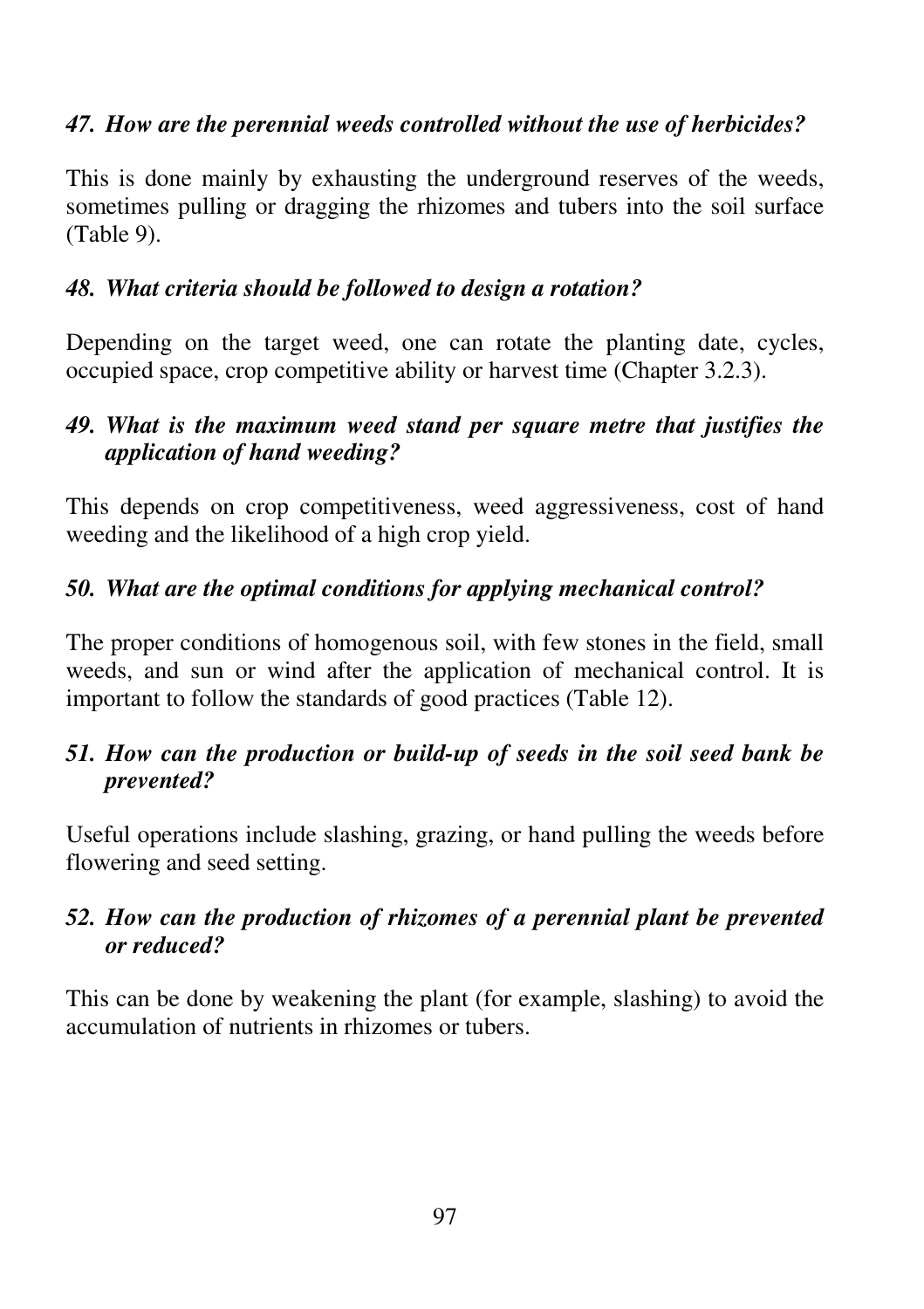### *53. Are grasses susceptible to mechanical control methods?*

This depends on the species and climatic conditions. Generally, they are sensitive to burial in soil and deep ploughing, but tolerate the harrow well and may be able to regrow after slashing (Tables 8, 9 and 10).

### *54. What dicot weeds are susceptible to mechanical methods?*

This depends on the species, type of soil work and environmental conditions. Cruciferae seeds are well adapted to burial in soil. Some annuals with fasciculated roots are able to survive a partial unearthing. In conclusion, the most susceptible plants are normally the annuals with fasciculated and fibrous root systems (Tables 8, 9 and 10).

# *55. Is night tillage more effective than diurnal tillage?*

This depends on the target weed, but the efficacy is generally similar (Chapter 3.2.4.3).

# *56. What can be expected from fire or thermal weeding?*

This is a method of total effect against annual small weeds; it does not leave any harmful residues and does not alter the soil structure. It is necessary to repeat the treatment periodically and is especially recommended for preemergence treatments in crops such as maize, fruit orchards, or postemergence in onion-like crops as well in uncropped areas. It should be applied with care to avoid skin burning (Chapter 3.2.4.4).

# *57. What can be expected from plastic or organic mulching?*

The plastic sheets should be opaque to light and weeding should be carried out around its holes where crops emerge. In non-degradable materials, the cost of disposal should be included in the expenses of the process. Good placement of the materials without breaking the plastic is important. Irrigation should be minimized as much as possible. Some species may proliferate under straw mulching, but most of the weeds are not able to perforate these materials (Chapters 3.2.4.5 and 3.2.4.7).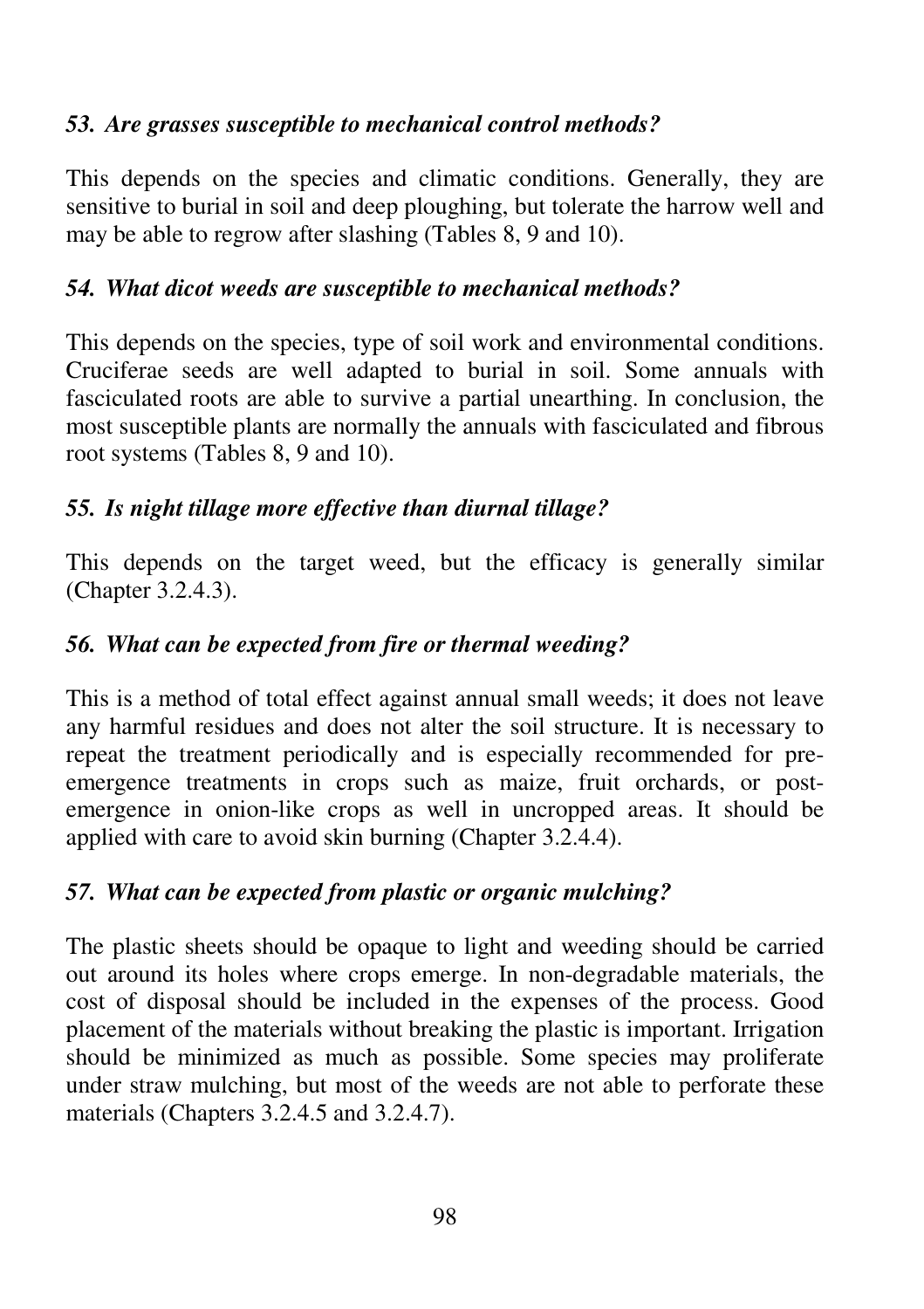## *58. Are there systems with more risks than others of generating resistance?*

Yes, all cropping systems based on the use of herbicides and not on other non-chemical control methods, e.g., crop rotation, are at risk.

## *59. What is the cheapest mulching method?*

If organic materials (leaves, straw and crust) are abundant, then this should be the most economic method.

# *60. How are artificial mulching methods classified from the cheapest to the most expensive ones?*

The most expensive method is the use of special paper for mulching followed by other biodegradable plastics, recycled paper, oxobiodegradable plastic, while the most economic one is polyethylene.

This is variable in each country and year, and depends on the cost of disposal or recycling non-biodegradable materials (Chapter 3.2.4.5)

## *61. Can solarization be used in all cropping areas?*

No, for effective solarization, it is necessary to ensure a temperature of 40º C. for 20 consecutive days. For this reason, solarization can only be applied in areas with enough solar radiation.

## *62. Can non-chemical methods cause resistance?*

No, these methods concern adaptation, which is not an inherited characteristic.

# **5.5 Questions on integrated management**

# *63. What are the characteristics of integrated weed management?*

Different methods are alternated to reduce the selection pressure of any control method practised. The approach should be as diverse as possible, flexible, scientifically-based, adaptable and economic (Chapter 3.3).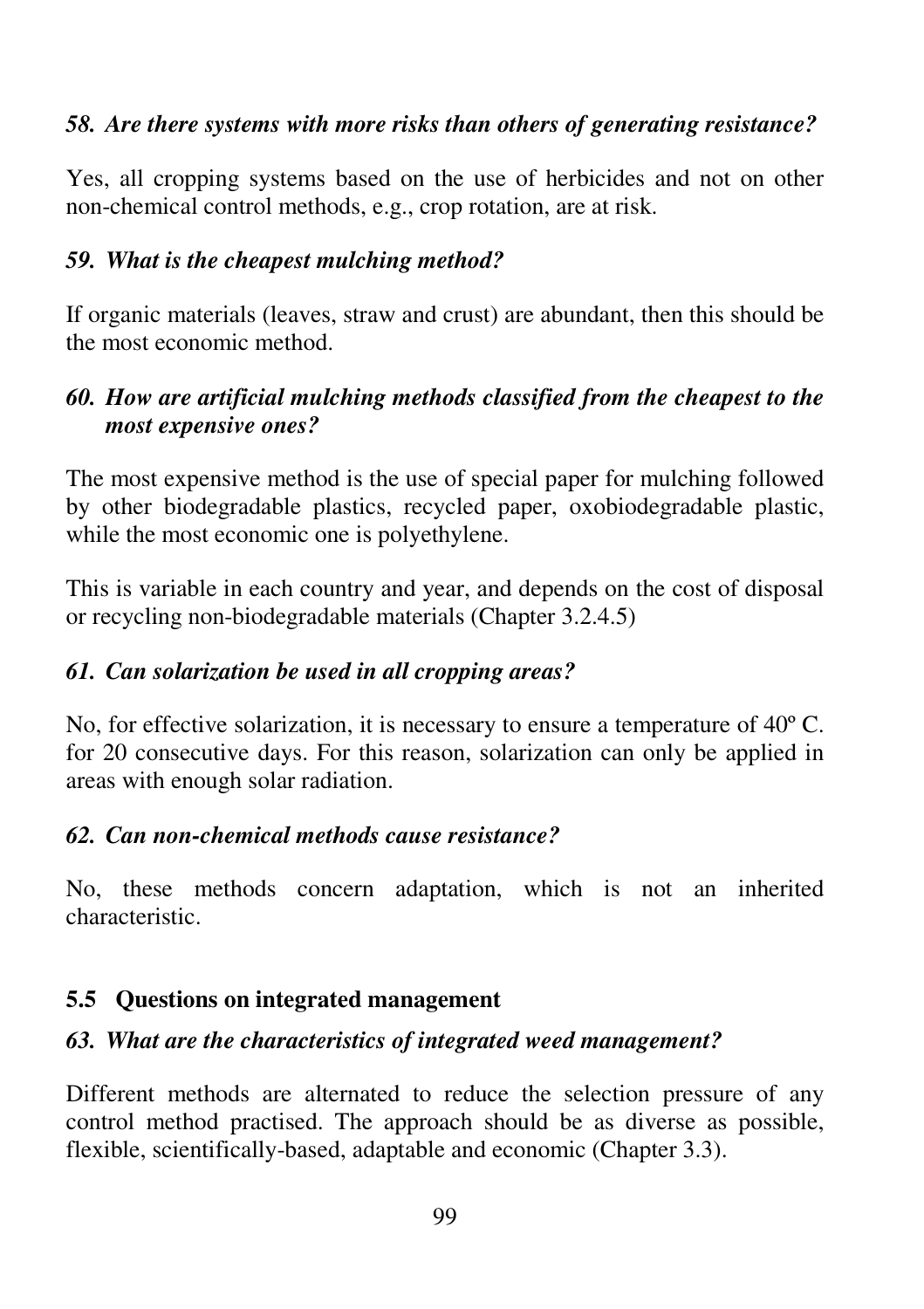#### *64. How is it possible to combine the use of herbicides and non-chemical weed control methods?*

In cereal, both methods can be used in a crop cycle (for example, planting delay and herbicide application) or by alternating them between years, but this will depend on the crop. In vegetables, the herbicide, mulching and interrow cultivation can be applied. In orchards, slashing can be combined with herbicides or alternated between years (Chapter 3.3).

#### *65. Is there any "magic" procedure for weed control that can solve the problem of resistance?*

No.

## *66. What is the keyword to remember in resistance management?*

Diversify.

## *67. Where does resistance come from?*

It is generated in a local weed species treated with the same herbicide active ingredient or an exotic herbicide-resistant weed brought from abroad (Chapter 2).

#### *68. Does resistance have any positive aspects?*

It has been proven that recommendations to alternate control methods, useful for any weed management, are taken more seriously.

Yes, whenever it occurs, it is necessary to adopt other control strategies for weed management. Resistant weeds show the importance of weeds in crops, often weeds are neglected or not considered an important enough constraint to the agricultural production. This problem exists because weeds do not show spectacular effects on crops as do other pests and diseases.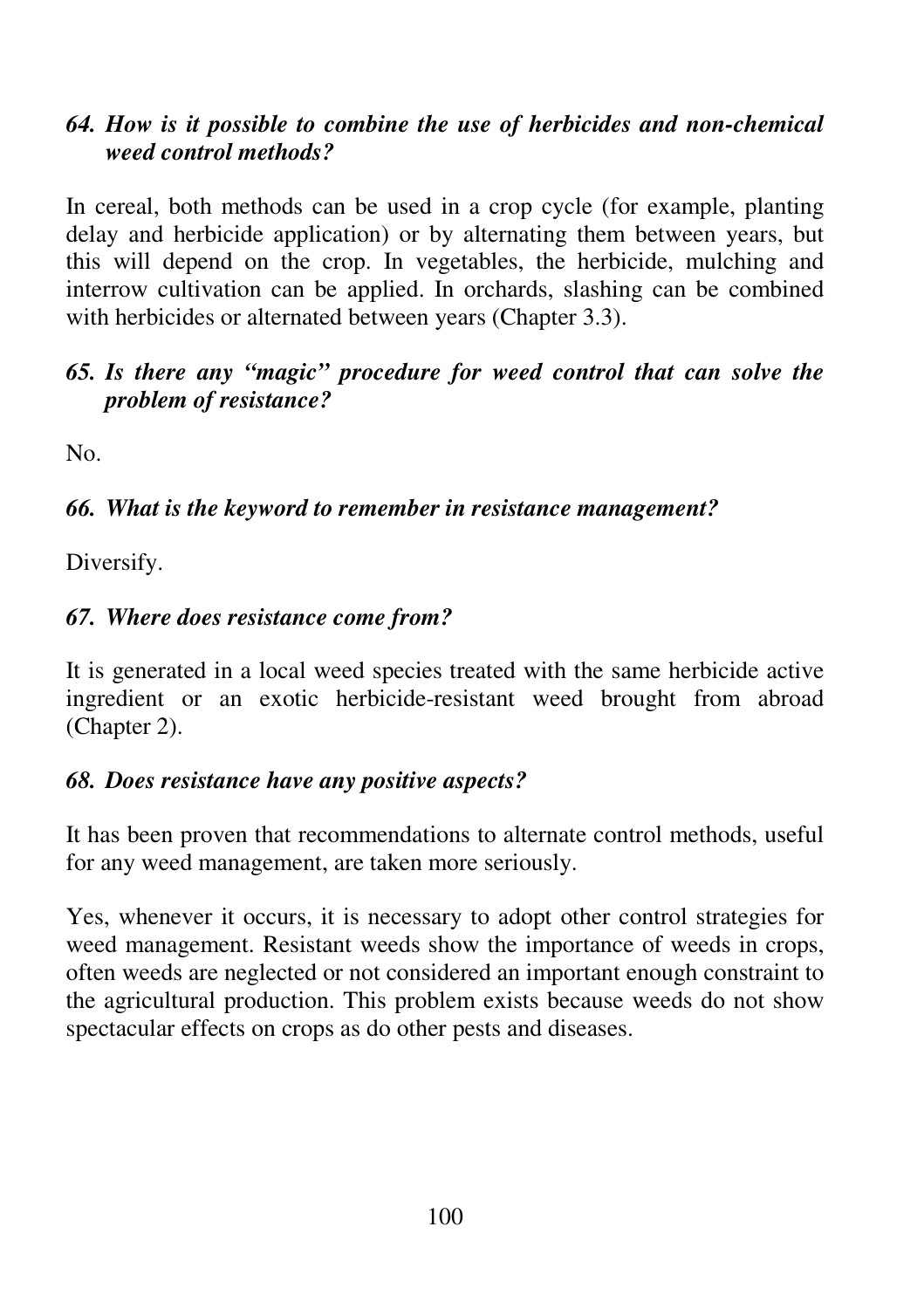#### *69. What is more economic, to prevent or manage resistance?*

Taking into account how difficult it is to eliminate a resistant weed in the field, prevention is the most economic way.

## *70. What benefits does prevention of weed resistance to herbicides provide?*

To avoid resistance, which is very difficult to eradicate. Economically, the benefit is seen in the long term (Chapter 1.7).

## *71. What are the environmental benefits of implementing an integrated weed management programme?*

Less use of herbicides due to the implementation of other non-chemical methods.

#### *72. Are mechanical weed control methods able to replace the use of herbicides?*

This is possible only in organic or ecological agriculture, where herbicides are not used. When applied efficiently, the herbicides are a useful and effective tool. However, it has also some disadvantages, as does any other method.

## *73. What is the advantage of knowing weed species biology in managing its resistant population?*

It is essential to know the way of reproduction of the weed (vegetative or sexual), time of germination, competitiveness, seed persistence in soil and other characteristics (Tables 8 and 9).

#### *74. What is the role of machinery, harvesters and other implements in weed dispersal?*

They can become agents for weed spread if they move from infested fields into non-infested ones, and if the machinery is not previously cleaned.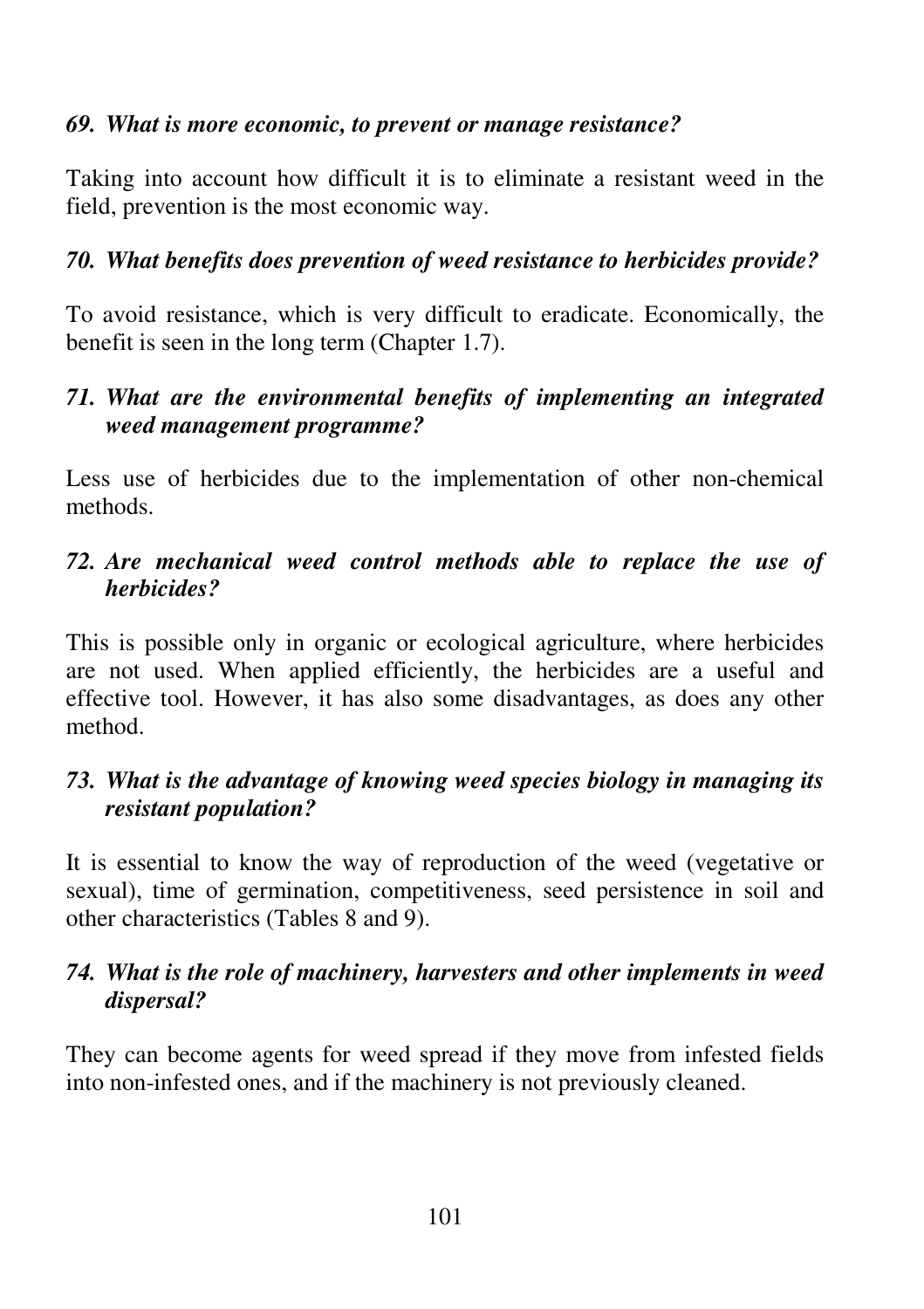## *75. What is the role of seeds produced by a perennial weed during its cycle?*

This depends on the species. In some cases, its secondary mechanism of reproduction ensures greater dispersal and genetic recombination. Seed problems can be minimized by slashing, grazing or cutting the plant to prevent its flowering and seed dispersal.

# *76. What is the role of animal excretions in weed seed dispersal?*

Many weed seeds do not decompose by passing through the animal digestive tract. Therefore, several animals spread the weed seeds, some of which have high viability. If the weeds are grazed before flowering, then this activity becomes very effective in reducing weed stands (Chapters 3.2.2 and 3.2.3).

# *77. What are the effects of burning stubbles on controlling weeds? Does fire destroy seed germinative ability?*

This depends on the weed species and the fire intensity. For example, if implemented quickly, as in the case of *Lolium rigidum*, fire seems to differentiate weeds for germination the following year. In the case of *Avena*, burning stubbles may reduce its population, while for *Papaver rhoeas*, no germination reduction has been observed. It is necessary to take into account various risks derived from burning stubbles, such as the emission of  $CO<sub>2</sub>$  into the atmosphere, the loss of organic matter and hazard of fire in the field (Chapter 3.2.4.4).

# *78. How can the crop reduce the weed growth and stand?*

A vigorous crop planted at the right distance and with enough water for its growth will be able to compete with weeds.

# *79. Is it possible to affect the weeds before the crop establishment?*

Yes, using preventative and cultural methods (Chapter 3.2.2).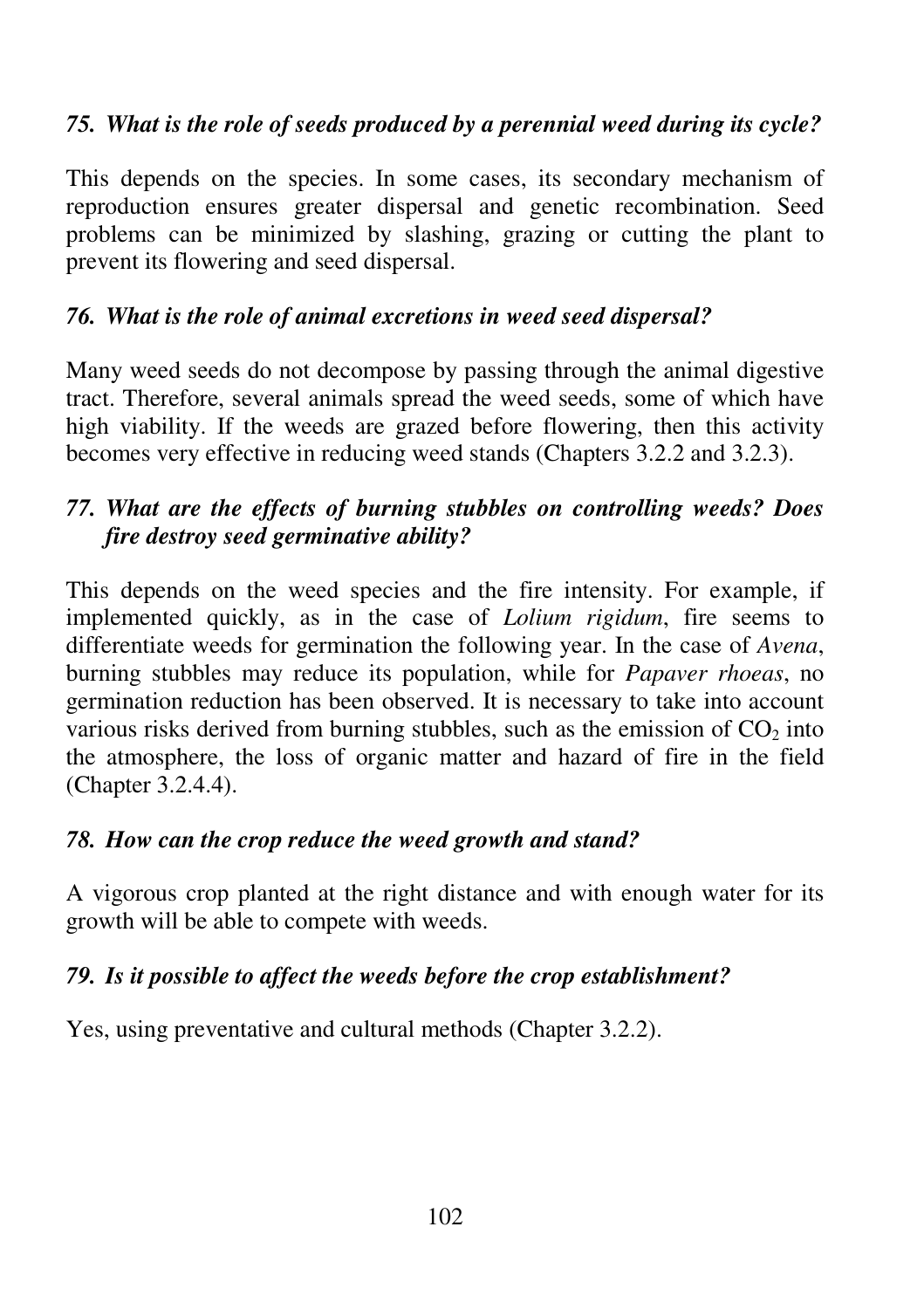#### *80. Are all weed seeds destroyed when buried in soil?*

No, the species producing seeds with dormancy may remain viable for years (e.g., *Avena sterilis, Abutilon theophrasti*) (Tables 8 and 9).

# *81. Can "conservation agriculture" favour the development of herbicide resistance?*

It depends. This group of technologies aims at soil preservation and other natural resources. In herbaceous crops, it is advised not to conduct mouldboard ploughing, which reduces diversification and may cause excessive use of herbicides and, subsequently, the increase of selection pressure. In woody species, it promotes the use of plant covers and may reduce this pressure.

## **5.6 Questions on weed biology**

#### *82. Where is the resistance to spread easily, in allogamous or autogamous plants?*

It spreads easily in allogamous species (e.g., *Lolium rigidum, Papaver rhoeas*), but not in autogamous species such as *Avena* spp..

## *83. Are there herbicide-resistant perennial weeds?*

Yes, an example is *Sorghum halepense* (Chapter 3.1.3).

## *84. When can annual weed control favour the control of perennial weeds?*

During the initial cycle of the plant, i.e., in the seedling stage, and when the perennial herb has germinated from seeds and before it develops its vegetative organs.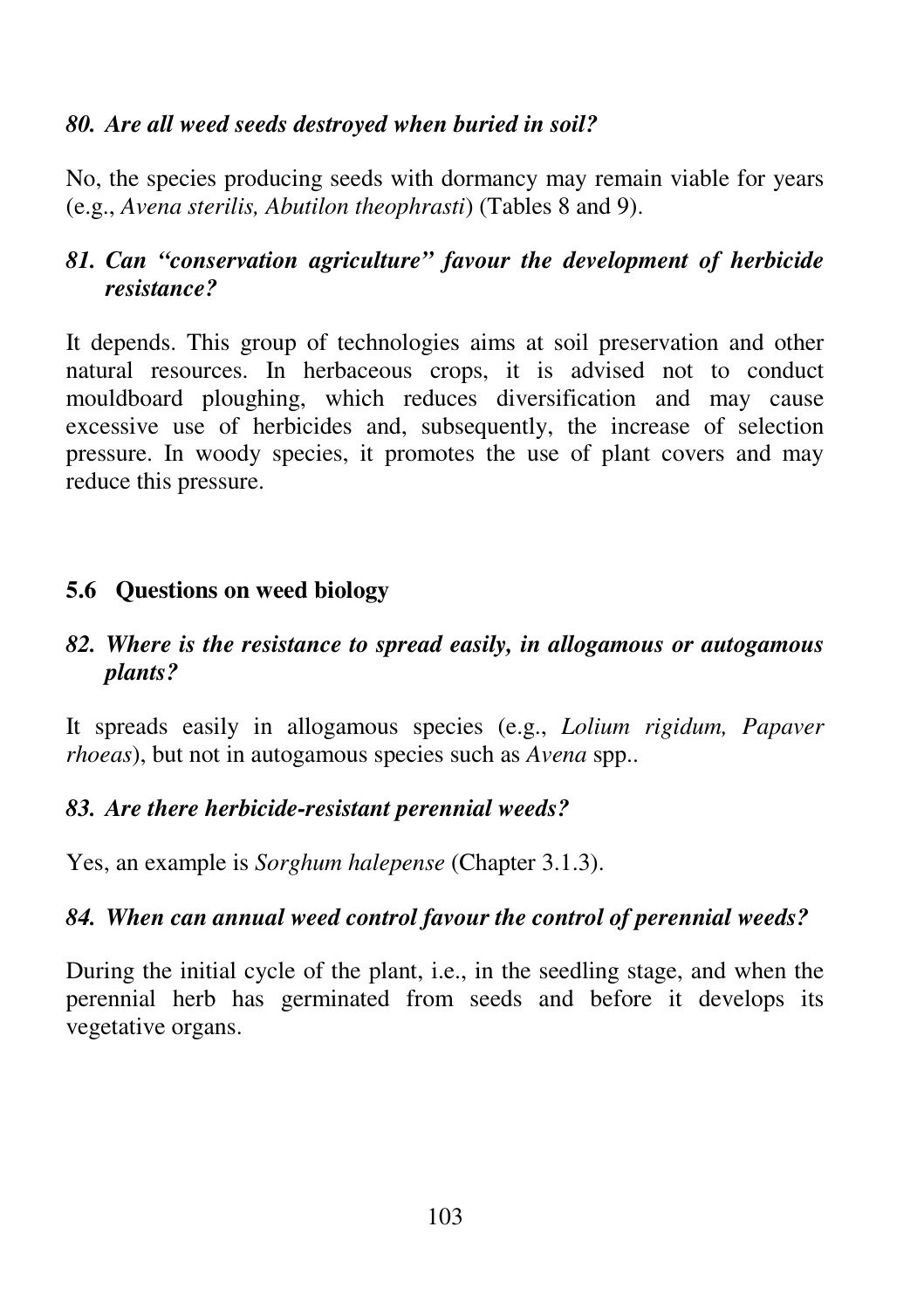#### *85. How is the resistance managed in annual weeds and how is it managed in perennials?*

The procedure is basically the same for both, i.e., alternating the control methods. Due to the vegetative organs in the perennials, there is a need to take special care to avoid their spreading to neighbouring fields. Once the weed is established, it is advisable to eradicate the vegetative organs or exhaust the reserves they contain (Tables 8, 9 and 10).

#### *86. What is the importance of the soil weed seed bank in the management of resistant populations?*

It is very important since a persistent weed seed bank of a resistant biotype may build up and provide new individuals for germination.

## *87. Why is it important to prevent the production of seeds from resistant weeds? Is this applicable when managing resistant weeds?*

This is the way to avoid its seed build-up in soil and to reduce the source of new resistant individuals. Therefore, it is essential to prevent production of seeds.

## *88. Can weed seeds spread from one field to another?*

The machinery for soil preparation, harvesters and irrigation canals may spread weed seeds of resistant species into new fields. In addition, the wind may also disperse some weed seeds of resistant biotypes (Table 8).

## *89. What should be done to avoid the spreading of herbicide-resistant weed seeds?*

Cleaning the harvesters well prior to entering a field where no resistant biotypes are present. It is also advisable to put filters in the canals and irrigation ditches and to avoid the use of manure that is not well decomposed and that comes from areas where resistant biotypes are present.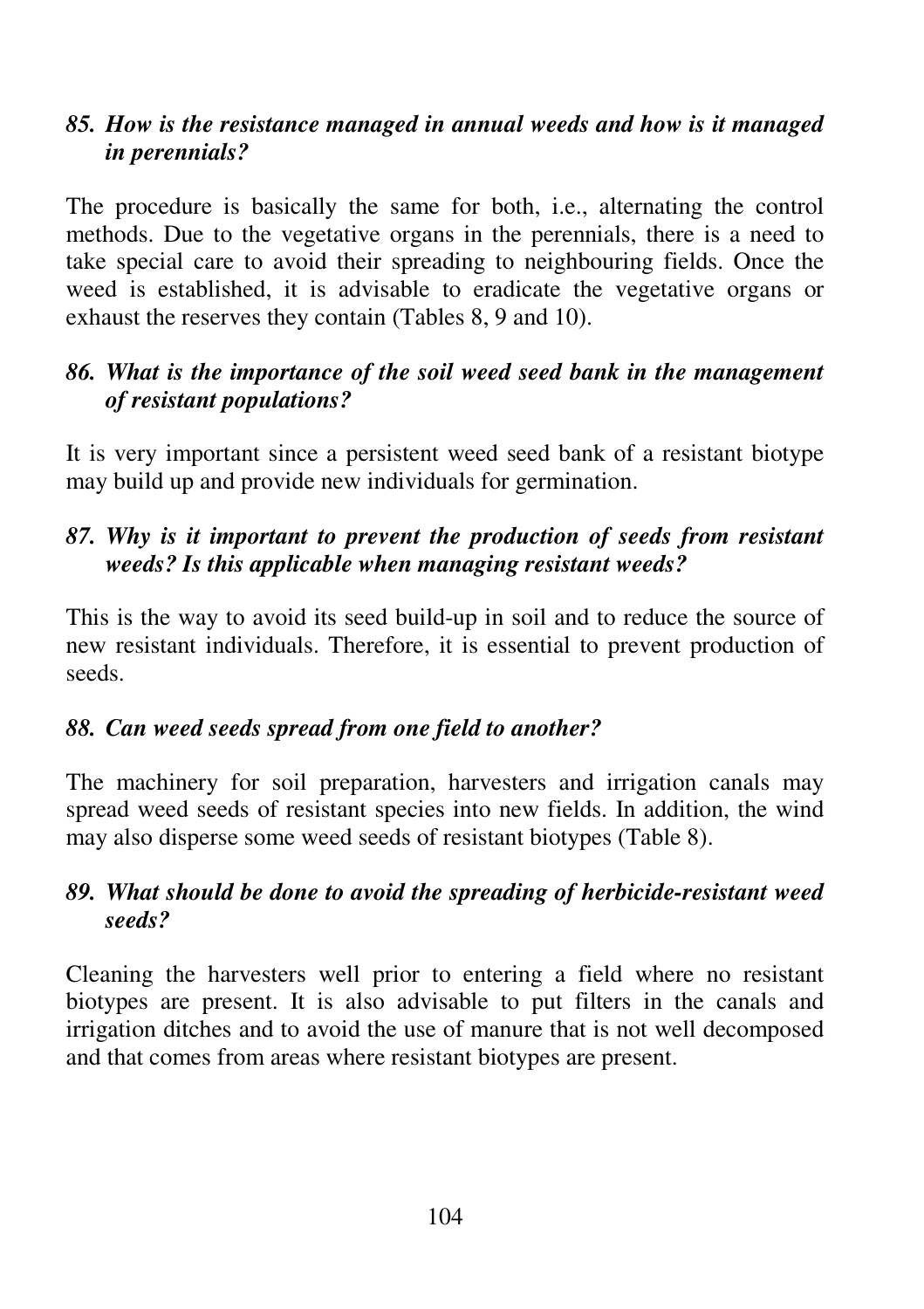#### **5.7 Questions on technology transfer**

## *90. Are farmers, pesticides distributors and other agents aware of the herbicide resistance problem?*

It depends on the region, but probably the farmers should be well aware since they note when the herbicide effectiveness is reduced in the fields. Distributors should not only try to increase their sales, but to inform the farmers and advise them jointly with the agricultural extension workers.

#### *91. Are farmers, pesticide distributors and extension workers aware that the solution is in their hands?*

Some are, but some are completely unaware. In fact, the key point of transferring resistance technology is to raise awareness on problem-solving.

#### *92. What information should be transferred to farmers?*

Theoretic information and the stage of the problem in the area are important elements. In addition, information on alternative methods should also be given. The concepts to be emphasized are (Chapter 4):

- the fact that the problem of resistance is real;
- the number of registered cases of resistance and their extension;
- applicable solutions.

## *93. What are the sources of information available on herbicide resistance?*

There are materials in different languages in various websites, several publications and leaflets that clearly explain the problem of resistance. The website www.weedscience.com cites most information on the issue. It is also useful to deliver lectures in the affected areas to explain the problem, and to provide scientific information and to indicate the available books and publications, some of which are cited in the bibliography here, and sources available in the Internet (Chapter 4.1).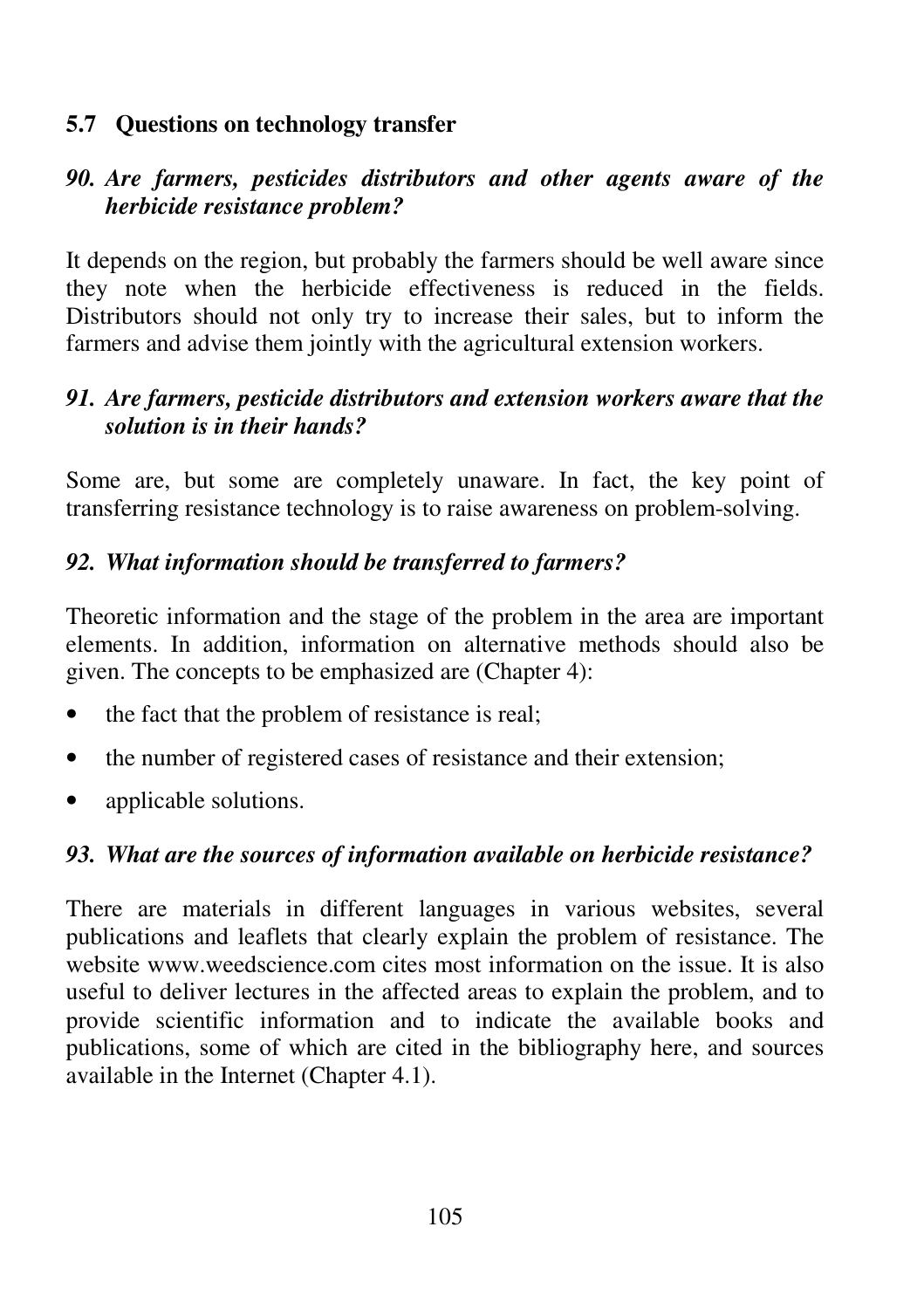## *94. What are the methods used for disseminating information on herbicide resistance?*

They can be grouped in virtual (online) and non-virtual. Non-virtual implies field visits with the farmers in the area, organization of field days and working group sessions. By using the Internet, it is possible to consult websites with information related to resistance from academic institutions and from the agrochemical industry producing herbicides.

#### *95. What should the content be of a field visit or a one- or two-day workshop?*

A field visit should show the reality of the cases of resistance, its presence in the field and possible fields where the resistance has been solved. This enables the participants to see the problem *in situ* and the possibility of solving it.

In addition to the above information, in a one- or two-day workshop, it is possible to go deeply into theoretical concepts of resistance, to familiarize the participants with the experience of experts on the subject and exchange information among the farmers and technicians affected by this problem. As in any informative activity, dialogue should be promoted as much as possible.

## *96. What method is more effective for information transfer, virtual or nonvirtual methods?*

The best method is the one involving more participation and information for those affected by resistance. It will also depend on the availability of some equipment and Internet connection in accessing information in a quick and pleasant manner. Visits to fields affected by resistance are advisable for those who have never have exposed to such problems.

#### *97. Do extension workers and farmers need to receive information on herbicide resistance?*

Obviously, they are the main actors in their fields.